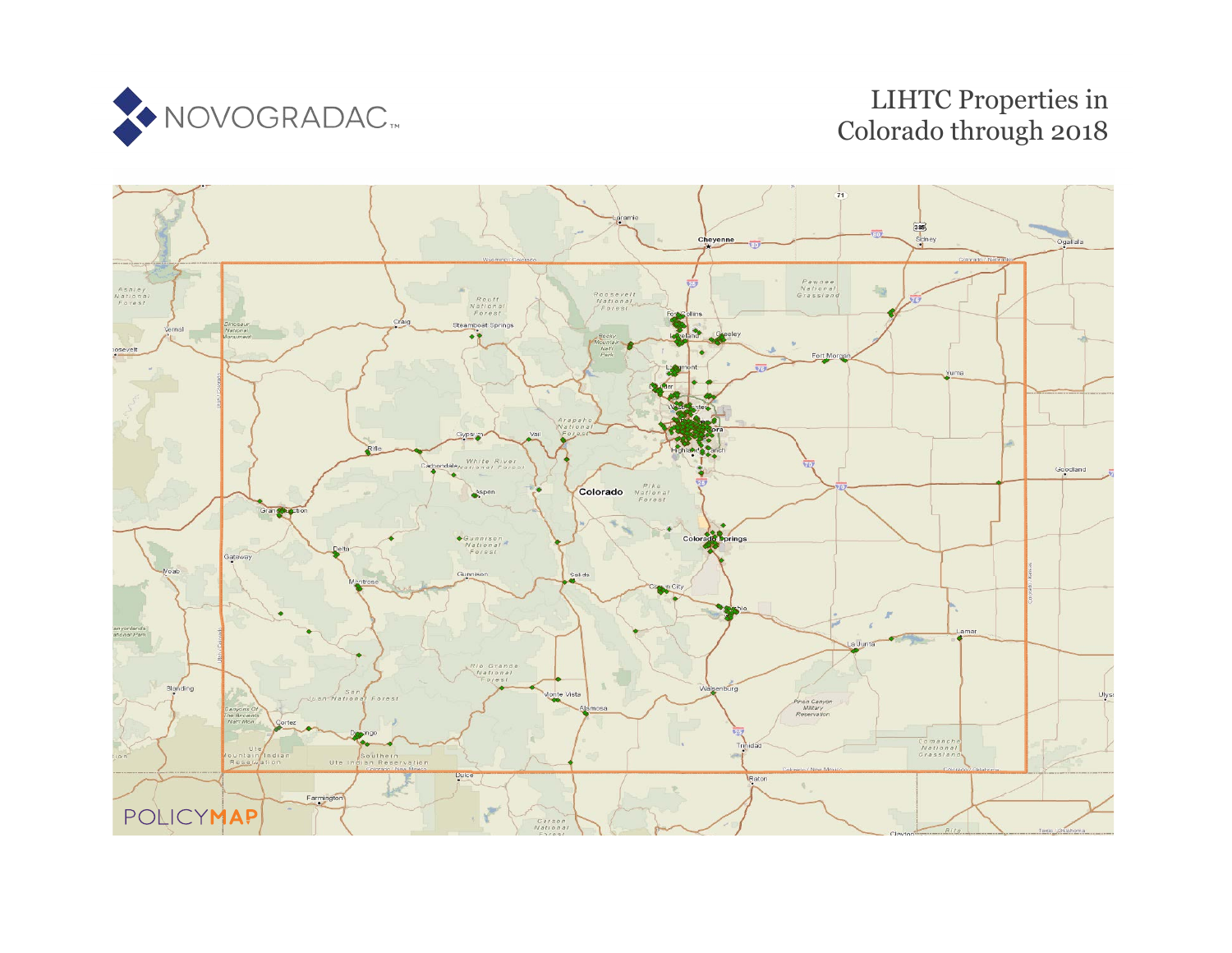| <b>Project Name</b>                                                                                                                                                        | <b>Address</b>                                    | City               | <b>State</b> | <b>Zip Code</b> | Nonprofit<br><b>Sponsor</b> | <b>Allocation</b><br>Year | <b>Annual</b><br><b>Allocated</b><br><b>Amount</b> |                      | <b>Year Placed Construction Type</b><br>in Service | <b>Total</b><br><b>Units</b> | Low<br><b>Income</b><br><b>Units</b> | <b>Rent or</b><br><b>Income</b><br><b>Ceiling</b> | <b>Credit</b><br><b>Percentage</b> | Tax-<br><b>Exempt</b><br><b>Bond</b> | <b>HUD Multi-</b><br>Family<br><b>Financing/Rental</b><br><b>Assistance</b> |
|----------------------------------------------------------------------------------------------------------------------------------------------------------------------------|---------------------------------------------------|--------------------|--------------|-----------------|-----------------------------|---------------------------|----------------------------------------------------|----------------------|----------------------------------------------------|------------------------------|--------------------------------------|---------------------------------------------------|------------------------------------|--------------------------------------|-----------------------------------------------------------------------------|
| A T LEWIS BUILDING                                                                                                                                                         | 1543 STOUT ST DENVER                              |                    | $_{\rm CO}$  | 80202           |                             | Insufficient<br>Data      | $\$0$                                              | Insufficient<br>Data | Not Indicated                                      | 24                           | $\mathbf 0$                          |                                                   | Not<br>Indicated                   |                                      |                                                                             |
| $\begin{tabular}{ll} \bf ANIMAS \, VILLAGE \, APTS & \color{red}3190 \, E \, ANIMAS & \color{red}DURANGO \\ & \color{red}VILLAGE \, DR & \color{red}DURANGO \end{tabular}$ |                                                   |                    | $\rm{CO}$    | 81301           |                             | 2013                      | $\$0$                                              | Insufficient<br>Data | Not Indicated                                      | 50                           | $\bf{0}$                             |                                                   | Not<br>Indicated                   |                                      |                                                                             |
| <b>APEX MERIDIAN</b>                                                                                                                                                       | $363\text{\,INVERNESS}\quad\text{ENGLEWOOD}$ PKWY |                    | $\rm{CO}$    | 80112           |                             | Insufficient<br>Data      | $\$0$                                              | Insufficient<br>Data | Not Indicated                                      | 121                          | $\bf{0}$                             |                                                   | Not<br>Indicated                   |                                      |                                                                             |
| <b>AUBURN RIDGE</b>                                                                                                                                                        | 1101 AUBURN<br>DR                                 | <b>CASTLE ROCK</b> | $_{\rm CO}$  | 80109           |                             | 2013                      | \$0                                                | Insufficient<br>Data | Not Indicated                                      | 80                           | $\mathbf 0$                          |                                                   | Not<br>Indicated                   |                                      |                                                                             |
| <b>AVONDALE APTS</b>                                                                                                                                                       | 3275 W 14TH<br>$\operatorname{AVE}$               | <b>DENVER</b>      | $_{\rm CO}$  | 80204           |                             | Insufficient<br>Data      | \$0                                                | Insufficient<br>Data | Not Indicated                                      | 78                           | $\boldsymbol{0}$                     |                                                   | Not<br>Indicated                   |                                      |                                                                             |
| <b>CHESTNUT</b>                                                                                                                                                            | 1975 18TH ST                                      | <b>DENVER</b>      | $_{\rm CO}$  |                 |                             | 2013                      | $\$0$                                              | Insufficient<br>Data | Not Indicated                                      | 108                          | $\boldsymbol{0}$                     |                                                   | Not<br>Indicated                   |                                      |                                                                             |
| <b>COPPER CREEK APTS</b>                                                                                                                                                   | 4971 COPPER COLORADO<br>SPRINGS VIEW SPRINGS      |                    | $_{\rm CO}$  | 80916           |                             | Insufficient<br>Data      | $\$0$                                              | Insufficient<br>Data | Not Indicated                                      | 105                          | $\bf{0}$                             |                                                   | Not<br>Indicated                   |                                      |                                                                             |
| MARIPOSA<br><b>REDEVELOPMENT</b><br>PHASE III                                                                                                                              | 1031 MARIPOSA DENVER<br><b>ST</b>                 |                    | $_{\rm CO}$  | 80204           |                             | Insufficient<br>Data      | $\$0$                                              | Insufficient<br>Data | Not Indicated                                      | 58                           | $\mathbf 0$                          |                                                   | Not<br>Indicated                   |                                      |                                                                             |
| <b>MORNINGSIDE</b><br><b>HEIGHTS</b>                                                                                                                                       | 1516 E SIXTH ST LA JUNTA                          |                    | $_{\rm CO}$  | 81050           |                             | 2013                      | \$0\$                                              | Insufficient<br>Data | Not Indicated                                      | 46                           | $\bf{0}$                             |                                                   | Not<br>Indicated                   |                                      |                                                                             |
| <b>NEBO VILLAS</b>                                                                                                                                                         | 11000 E 14TH<br><b>AVE</b>                        | <b>AURORA</b>      | $_{\rm CO}$  | 80010           |                             | 2011                      | $\$0$                                              | Insufficient<br>Data | Not Indicated                                      | 50                           | $\mathbf 0$                          |                                                   | Not<br>Indicated                   |                                      |                                                                             |
| REDSTONE RANCH I                                                                                                                                                           | $4775\,\mathrm{ARGONNE}\quad$ DENVER ST           |                    | $_{\rm CO}$  | 80249           |                             | Insufficient<br>Data      | $\$0$                                              | Insufficient<br>Data | Not Indicated                                      | 59                           | $\boldsymbol{0}$                     |                                                   | Not<br>Indicated                   |                                      |                                                                             |
| RENAISSANCE AT<br>NORTH COLORADO<br>STATION                                                                                                                                | 3975 N<br>COLORADO<br><b>BLVD</b>                 | <b>DENVER</b>      | $_{\rm CO}$  | 80205           |                             | 2013                      | \$0                                                | Insufficient<br>Data | Not Indicated                                      | 103                          | $\bf{0}$                             |                                                   | Not<br>Indicated                   |                                      |                                                                             |
| <b>VILLAGE AT</b><br><b>WESTERLY CREEK</b><br><b>SENIOR BUILDING 2</b>                                                                                                     | 850 S IRONTON AURORA<br>${\rm ST}$                |                    | $_{\rm CO}$  | 80012           |                             | 2013                      | \$0                                                | Insufficient<br>Data | Not Indicated                                      | 65                           | $\bf{0}$                             |                                                   | Not<br>Indicated                   |                                      |                                                                             |

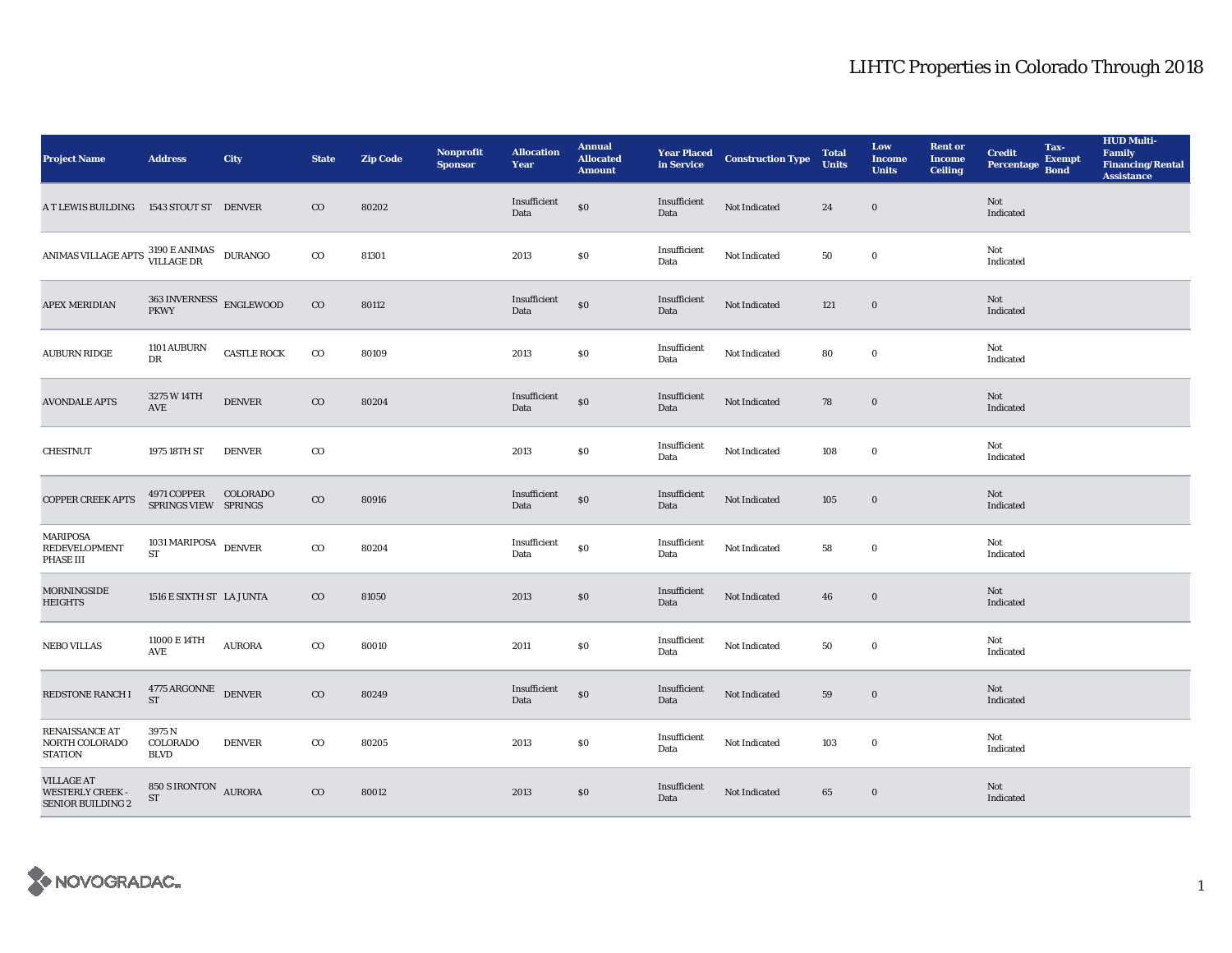| <b>Project Name</b>                                  | <b>Address</b>                                | City          | <b>State</b> | <b>Zip Code</b> | <b>Nonprofit</b><br><b>Sponsor</b> | <b>Allocation</b><br>Year | <b>Annual</b><br><b>Allocated</b><br><b>Amount</b> | <b>Year Placed<br/>in Service</b> | <b>Construction Type</b>  | <b>Total</b><br><b>Units</b> | Low<br><b>Income</b><br><b>Units</b> | <b>Rent or</b><br><b>Income</b><br><b>Ceiling</b> | <b>Credit</b><br><b>Percentage</b>          | Tax-<br><b>Exempt</b><br><b>Bond</b> | <b>HUD Multi-</b><br>Family<br><b>Financing/Rental</b><br><b>Assistance</b> |
|------------------------------------------------------|-----------------------------------------------|---------------|--------------|-----------------|------------------------------------|---------------------------|----------------------------------------------------|-----------------------------------|---------------------------|------------------------------|--------------------------------------|---------------------------------------------------|---------------------------------------------|--------------------------------------|-----------------------------------------------------------------------------|
| VILLAS AT THE BLUFF<br>PHASE II                      | $501\to14\text{TH}$ ST                        | <b>DELTA</b>  | $\rm{CO}$    | 81416           |                                    | 2013                      | \$0\$                                              | Insufficient<br>Data              | Not Indicated             | $32\,$                       | $\mathbf 0$                          |                                                   | Not<br>Indicated                            |                                      |                                                                             |
| <b>SUNSET PARK APTS</b>                              | 1865 LARIMER $\rm DENVER$                     |               | $\rm{CO}$    | 80202           |                                    | Insufficient<br>Data      | \$0                                                | 1987                              | Not Indicated             | 242                          | $\mathbf 0$                          |                                                   | Not<br>Indicated                            |                                      |                                                                             |
| 4TH & FOX APTS                                       | $600\,\mathrm{W}\,\mathrm{FOURTH}$ DENVER AVE |               | $\rm{CO}$    | 80223           | Yes                                | 1989                      | $\$0$                                              | 1990                              | Acquisition and Rehab 13  |                              | 13                                   |                                                   | $30\,\%$ present $\,$ No value              |                                      |                                                                             |
| ARGYLE PARK SQUARE $\frac{\rm 4115~W~38TH}{\rm AVE}$ |                                               | <b>DENVER</b> | $\rm{CO}$    | 80212           | $\mathbf{N}\mathbf{o}$             | 1990                      | \$0                                                | 1990                              | <b>New Construction</b>   | 62                           | 62                                   |                                                   | $70$ % present $\,$ No value                |                                      |                                                                             |
| <b>CECIL APTS</b>                                    | $1440$ N MARION $\;$ DENVER ST                |               | $_{\rm CO}$  | 80218           | $\mathbf{No}$                      | 1990                      | \$0                                                | 1990                              | Acquisition and Rehab 16  |                              | 16                                   |                                                   | $70$ % present $\,$ No $\,$<br>value        |                                      |                                                                             |
| <b>SAN RAPHAEL</b>                                   | 2081 N OGDEN<br><b>ST</b>                     | <b>DENVER</b> | $\rm{CO}$    | 80205           | Yes                                | 1990                      | $\$0$                                              | 1990                              | Acquisition and Rehab 9   |                              | 9                                    |                                                   | $30\,\%$ present $\,$ No value              |                                      |                                                                             |
| DEL NORTE FAMILY                                     | 915 SPRUCE ST DEL NORTE                       |               | $_{\rm CO}$  | 81132           | No                                 | 1988                      | $\$0$                                              | 1990                              | <b>New Construction</b>   | $12\,$                       | $12\,$                               |                                                   | $30\,\%$ present $\,$ No value              |                                      |                                                                             |
| <b>DHA SCATTERED</b><br><b>SITES</b>                 | 1300 FILLMORE DENVER<br><b>ST</b>             |               | $\rm{CO}$    | 80206           | Yes                                | 1989                      | \$0                                                | 1990                              | Acquisition and Rehab 418 |                              | 418                                  |                                                   | <b>Both 30%</b><br>and 70%<br>present value | No                                   |                                                                             |
| MEADOW RIDGE APTS                                    | 855 W DILLON LOUISVILLE<br>RD                 |               | $\rm{co}$    | 80027           | No                                 | 1989                      | \$0                                                | 1990                              | <b>New Construction</b>   | 180                          | 180                                  |                                                   | $70$ % present $\,$ No value                |                                      |                                                                             |
| <b>SAN JUAN APTS III</b>                             | 1114 E MAIN ST FLORENCE                       |               | $\rm{CO}$    | 81226           | $\mathbf{N}\mathbf{o}$             | 1990                      | $\$0$                                              | 1990                              | New Construction          | 24                           | 24                                   |                                                   | $30\,\%$ present $\,$ No value              |                                      |                                                                             |
| <b>SHADOW TREE APTS</b>                              | $1800\,$ BILLINGS<br><b>ST</b>                | <b>AURORA</b> | $\rm{co}$    | 80011           | No                                 | 1990                      | \$0\$                                              | 1990                              | Acquisition and Rehab 116 |                              | 116                                  |                                                   | <b>Both 30%</b><br>and 70%<br>present value | No                                   |                                                                             |
| <b>SUNSHINE APTS</b>                                 | 306 ADAMS<br><b>RANCH RD</b>                  | TELLURIDE     | $\rm{CO}$    | 81435           | No                                 | 1989                      | \$0\$                                              | 1990                              | New Construction          | 29                           | 29                                   |                                                   | $30\,\%$ present $\,$ No value              |                                      |                                                                             |
| UPTOWN GARDENS                                       | 2100 N<br><b>WILLIAMS ST</b>                  | <b>DENVER</b> | $\rm{co}$    | 80205           | Yes                                | 1990                      | $\$0$                                              | 1990                              | Acquisition and Rehab 9   |                              | 9                                    |                                                   | $30\,\%$ present $\,$ No value              |                                      |                                                                             |

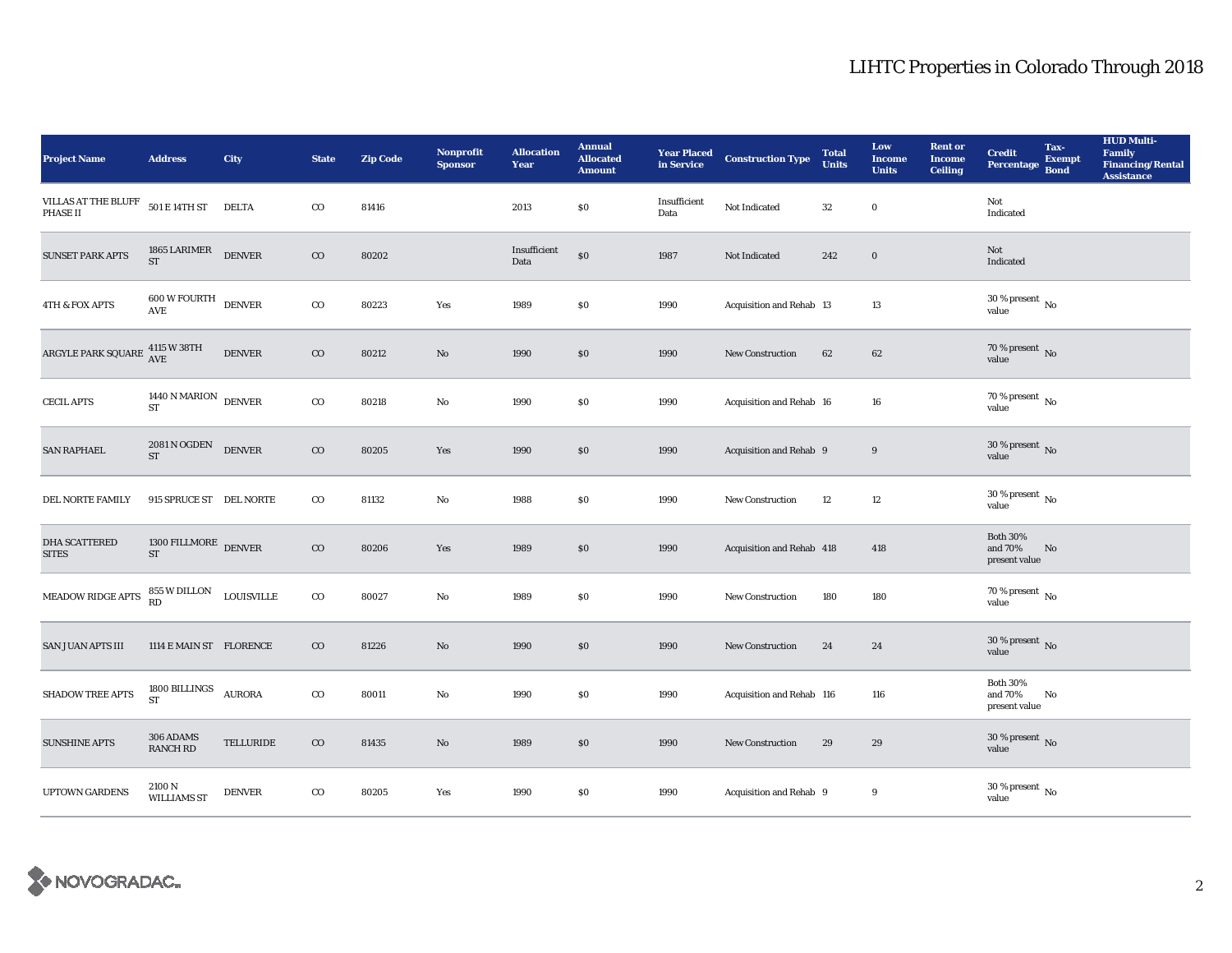| <b>Project Name</b>                                          | <b>Address</b>                        | City           | <b>State</b> | <b>Zip Code</b> | <b>Nonprofit</b><br><b>Sponsor</b> | <b>Allocation</b><br>Year | <b>Annual</b><br><b>Allocated</b><br><b>Amount</b> | <b>Year Placed<br/>in Service</b> | <b>Construction Type</b>  | <b>Total</b><br><b>Units</b> | Low<br><b>Income</b><br><b>Units</b> | <b>Rent or</b><br><b>Income</b><br><b>Ceiling</b> | <b>Credit</b><br><b>Percentage</b>          | Tax-<br><b>Exempt</b><br><b>Bond</b> | <b>HUD Multi-</b><br>Family<br><b>Financing/Rental</b><br><b>Assistance</b> |
|--------------------------------------------------------------|---------------------------------------|----------------|--------------|-----------------|------------------------------------|---------------------------|----------------------------------------------------|-----------------------------------|---------------------------|------------------------------|--------------------------------------|---------------------------------------------------|---------------------------------------------|--------------------------------------|-----------------------------------------------------------------------------|
| BFZ                                                          | 1640 BEELER ST AURORA                 |                | $_{\rm CO}$  | 80010           | No                                 | 1991                      | \$0\$                                              | 1991                              | Acquisition and Rehab 34  |                              | 34                                   |                                                   | <b>Both 30%</b><br>and 70%<br>present value | No                                   |                                                                             |
| <b>CAROLTON ARMS</b>                                         | 2306 N<br><b>CLARKSON ST</b>          | <b>DENVER</b>  | $_{\rm CO}$  | 80205           | Yes                                | 1989                      | \$0                                                | 1991                              | Acquisition and Rehab 21  |                              | 21                                   |                                                   | $70$ % present $\,$ No $\,$<br>value        |                                      |                                                                             |
| DHC<br><b>REDEVELOPMENT</b><br>1990                          | 4333 S<br><b>SYRACUSE ST</b>          | <b>DENVER</b>  | $_{\rm CO}$  | 80237           | Yes                                | 1990                      | \$0                                                | 1991                              | Acquisition and Rehab 184 |                              | 84                                   |                                                   | <b>Both 30%</b><br>and 70%<br>present value | No                                   |                                                                             |
| HERITAGE VILLAGE<br><b>APTS</b>                              | 1920 FLORIDA<br>RD                    | <b>DURANGO</b> | $\rm{co}$    | 81301           | No                                 | 1990                      | $\$0$                                              | 1991                              | New Construction          | 24                           | 21                                   |                                                   | $30$ % present $\,$ No $\,$<br>value        |                                      |                                                                             |
| <b>NUCLA APTS</b>                                            | 300 E THIRD                           | <b>NUCLA</b>   | $_{\rm CO}$  |                 | No                                 | 1990                      | \$0                                                | 1991                              | Acquisition and Rehab 10  |                              | 10                                   |                                                   | 30 % present $\,$ No $\,$<br>value          |                                      |                                                                             |
| <b>SALIDA APTS</b>                                           | 530 TELLER ST SALIDA                  |                | $\rm{CO}$    | 81201           | No                                 | 1991                      | \$0\$                                              | 1991                              | <b>New Construction</b>   | 48                           | 47                                   |                                                   | $30\,\%$ present $\,$ No $\,$<br>value      |                                      |                                                                             |
| <b>TWIN GABLES</b>                                           | 1761 N<br>WASHINGTON DENVER<br>ST     |                | $\rm{CO}$    | 80203           | Yes                                | 1991                      | \$0                                                | 1991                              | Acquisition and Rehab 6   |                              | $\boldsymbol{6}$                     |                                                   | 70 % present $\,$ No $\,$<br>value          |                                      |                                                                             |
| <b>WILLOW GROVE</b><br>VILLAGE                               | 1025<br>CUNNINGHAM FORT COLLINS<br>DR |                | $_{\rm CO}$  | 80526           | No                                 | 1991                      | $\$0$                                              | 1991                              | New Construction          | 72                           | 54                                   |                                                   | 70 % present $\,$ No $\,$<br>value          |                                      |                                                                             |
| <b>ANTONITO</b><br><b>GUADALUPE FAMILY</b><br><b>HOUSING</b> | 705 SPRUCE ST ANTONITO                |                | $\rm{CO}$    | 81120           | No                                 | 1991                      | \$0                                                | 1992                              | <b>New Construction</b>   | 24                           | 24                                   |                                                   | 30 % present $\,$ No $\,$<br>value          |                                      |                                                                             |
| 1962 BEELER STREET                                           | 1962 BEELER ST AURORA                 |                | $\rm{CO}$    | 80010           | No                                 | 1992                      | \$0                                                | 1992                              | Acquisition and Rehab 4   |                              | $\overline{4}$                       |                                                   | $70$ % present $\,$ No value                |                                      |                                                                             |
| <b>BRIARWOOD APTS</b><br><b>SUBDIVISION</b>                  | 2003 CARLEE<br>DR                     | PUEBLO         | $_{\rm CO}$  | 81005           | No                                 | 1991                      | $\$0$                                              | 1992                              | New Construction          | 8                            | $\boldsymbol{8}$                     |                                                   | 70 % present $\overline{N}$<br>value        |                                      |                                                                             |
| <b>CARROLL APTS</b>                                          | 418 EDISON ST BRUSH                   |                | $\rm{CO}$    | 80723           | Yes                                | 1992                      | $\$0$                                              | 1992                              | Acquisition and Rehab 12  |                              | 12                                   |                                                   | <b>Both 30%</b><br>and 70%<br>present value | No                                   |                                                                             |
| 2005 CARLEE DRIVE                                            | 2005 CARLEE<br><b>DR</b>              | <b>PUEBLO</b>  | $\rm{CO}$    | 81005           |                                    | Insufficient<br>Data      | \$0                                                | 1992                              | Not Indicated             | $\mathbf{2}$                 | $\bf{0}$                             |                                                   | Not<br>Indicated                            |                                      |                                                                             |

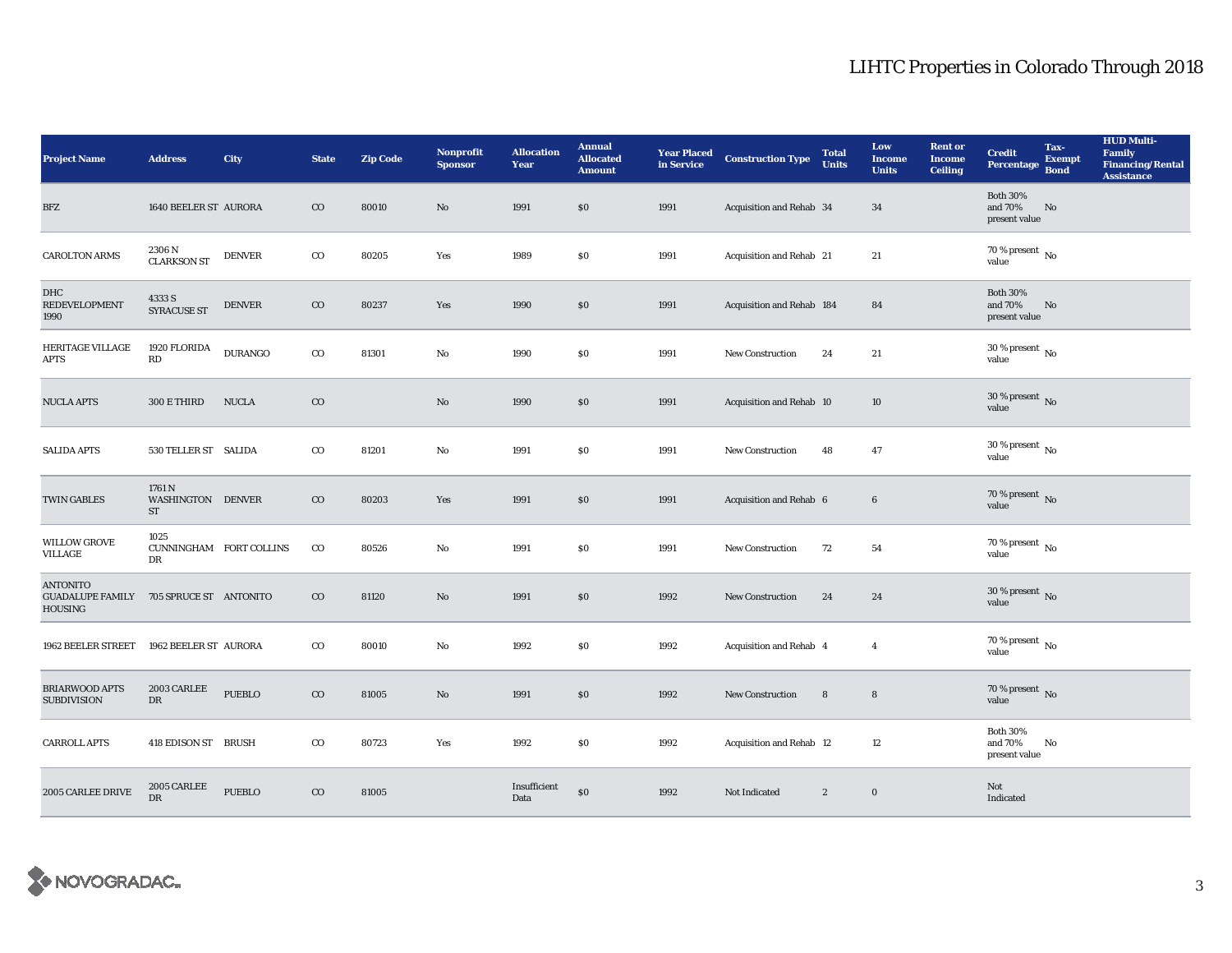| <b>Project Name</b>                                     | <b>Address</b>                                    | City                              | <b>State</b> | <b>Zip Code</b> | Nonprofit<br><b>Sponsor</b> | <b>Allocation</b><br>Year | <b>Annual</b><br><b>Allocated</b><br><b>Amount</b> | <b>Year Placed<br/>in Service</b> | <b>Construction Type</b> | <b>Total</b><br><b>Units</b> | Low<br><b>Income</b><br><b>Units</b> | <b>Rent or</b><br><b>Income</b><br><b>Ceiling</b> | <b>Credit</b><br>Percentage                 | Tax-<br><b>Exempt</b><br><b>Bond</b> | <b>HUD Multi-</b><br><b>Family<br/>Financing/Rental</b><br><b>Assistance</b> |
|---------------------------------------------------------|---------------------------------------------------|-----------------------------------|--------------|-----------------|-----------------------------|---------------------------|----------------------------------------------------|-----------------------------------|--------------------------|------------------------------|--------------------------------------|---------------------------------------------------|---------------------------------------------|--------------------------------------|------------------------------------------------------------------------------|
| <b>COLBURN HOTEL</b>                                    | 980 N GRANT ST DENVER                             |                                   | $_{\rm CO}$  | 80203           | No                          | 1992                      | \$0                                                | 1992                              | Acquisition and Rehab 88 |                              | 88                                   |                                                   | 70 % present $\hbox{~No}$<br>value          |                                      |                                                                              |
| 2033 CURTIS STREET 2033 CURTIS ST DENVER                |                                                   |                                   | $\rm{CO}$    | 80205           |                             | Insufficient<br>Data      | \$0                                                | 1992                              | Not Indicated            | 15                           | $\boldsymbol{0}$                     |                                                   | Not<br>Indicated                            |                                      |                                                                              |
| <b>CURTIS PARK FLATS</b>                                | 3047 CURTIS ST DENVER                             |                                   | $_{\rm CO}$  | 80205           | $\rm No$                    | 1992                      | $\$0$                                              | 1992                              | Acquisition and Rehab 5  |                              | $\sqrt{5}$                           |                                                   | $30$ % present $\,$ No value                |                                      |                                                                              |
| DELTA VILLAGE                                           | $289\,$ STAFFORD<br>LN                            | <b>DELTA</b>                      | $\rm{CO}$    | 81416           |                             | Insufficient<br>Data      | \$0                                                | 1992                              | Not Indicated            | ${\bf 16}$                   | $\bf{0}$                             |                                                   | Not<br>Indicated                            |                                      |                                                                              |
| <b>GRACE APTS</b>                                       | 8888 E 13TH<br>AVE                                | <b>DENVER</b>                     | $_{\rm CO}$  | 80220           |                             | Insufficient<br>Data      | \$0                                                | 1992                              | Not Indicated            | 53                           | $\mathbf 0$                          |                                                   | Not<br>Indicated                            |                                      |                                                                              |
| <b>KEARNEY STREET</b>                                   | <b>ST</b>                                         | 6598 KEARNEY COMMERCE CITY CO     |              | 80022           |                             | Insufficient<br>Data      | \$0                                                | 1992                              | Not Indicated            | $\boldsymbol{2}$             | $\bf{0}$                             |                                                   | Not<br>Indicated                            |                                      |                                                                              |
| HICKORY HILL                                            | 3425 WINDMILL $_{\rm FORT\mbox{\,COLLINS}}$<br>DR |                                   | $_{\rm CO}$  | 80526           | $\rm No$                    | 1991                      | $\$0$                                              | 1992                              | New Construction         | 92                           | 91                                   |                                                   | $70$ % present $\,$ No $\,$<br>value        |                                      |                                                                              |
| <b>MACHEBEUF APTS</b>                                   | 111 SOCCER<br>FIELD RD                            | <b>GLENWOOD</b><br><b>SPRINGS</b> | $_{\rm CO}$  | 81601           |                             | Insufficient<br>Data      | $\$0$                                              | 1992                              | Not Indicated            | 55                           | $\boldsymbol{0}$                     |                                                   | Not<br>Indicated                            |                                      |                                                                              |
| <b>LAFAYETTE STREET</b><br><b>APTS</b>                  | 3145 N<br><b>LAFAYETTE ST</b>                     | <b>DENVER</b>                     | $_{\rm CO}$  | 80205           | $\mathbf{No}$               | 1992                      | $\$0$                                              | 1992                              | Acquisition and Rehab 12 |                              | 12                                   |                                                   | 30 % present $\,$ No $\,$<br>value          |                                      |                                                                              |
| TRAIL RIDGE APTS                                        | 1250<br><b>COMMUNITY</b><br>DR                    | <b>ESTES PARK</b>                 | $_{\rm CO}$  | 80517           |                             | Insufficient<br>Data      | $\boldsymbol{\mathsf{S}}\boldsymbol{\mathsf{O}}$   | 1992                              | Not Indicated            | 24                           | $\boldsymbol{0}$                     |                                                   | Not<br>Indicated                            |                                      |                                                                              |
| $\ensuremath{\mathsf{PINECONE/MAYFIED}}$<br><b>APTS</b> | 707 MILLER AVE BRIGHTON                           |                                   | $\rm{CO}$    | 80601           | No                          | 1991                      | $\$0$                                              | 1992                              | <b>New Construction</b>  | 40                           | 40                                   |                                                   | 30 % present $\,$ No $\,$<br>value          |                                      |                                                                              |
| <b>TABOR GRAND</b>                                      | 711 HARRISON<br>AVE                               | <b>LEADVILLE</b>                  | $\rm{CO}$    | 80461           | No                          | 1992                      | \$0                                                | 1992                              | Acquisition and Rehab 37 |                              | 37                                   |                                                   | <b>Both 30%</b><br>and 70%<br>present value | No                                   |                                                                              |
| TALLMADGE & BOYER<br>$_{\rm BLOCK}$                     | <b>2926 ZUNI ST</b>                               | <b>DENVER</b>                     | $_{\rm CO}$  | 80211           | Yes                         | 1991                      | $\$0$                                              | 1992                              | Acquisition and Rehab 28 |                              | 28                                   |                                                   | $30\,\%$ present $\,$ No value              |                                      |                                                                              |

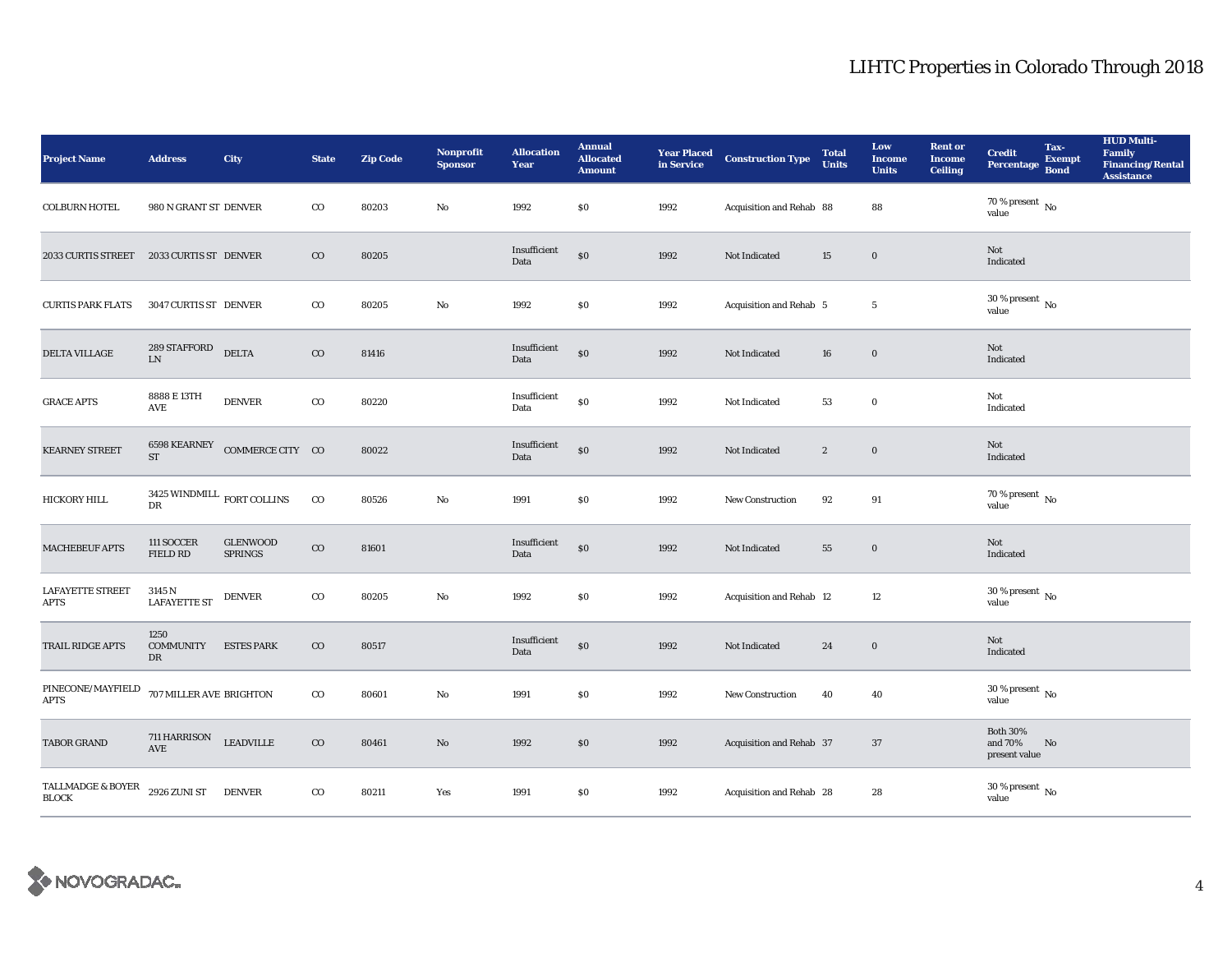| <b>Project Name</b>                                  | <b>Address</b>               | City           | <b>State</b> | <b>Zip Code</b> | <b>Nonprofit</b><br><b>Sponsor</b> | <b>Allocation</b><br>Year | <b>Annual</b><br><b>Allocated</b><br><b>Amount</b> |      | <b>Year Placed Construction Type</b><br>in Service | <b>Total</b><br><b>Units</b> | Low<br><b>Income</b><br><b>Units</b> | <b>Rent or</b><br><b>Income</b><br><b>Ceiling</b> | <b>Credit</b><br><b>Percentage</b>          | Tax-<br><b>Exempt</b><br><b>Bond</b> | <b>HUD Multi-</b><br><b>Family</b><br><b>Financing/Rental</b><br><b>Assistance</b> |
|------------------------------------------------------|------------------------------|----------------|--------------|-----------------|------------------------------------|---------------------------|----------------------------------------------------|------|----------------------------------------------------|------------------------------|--------------------------------------|---------------------------------------------------|---------------------------------------------|--------------------------------------|------------------------------------------------------------------------------------|
| CEDAR APTS - PUEBLO 1637 CEDAR ST PUEBLO             |                              |                | $\rm{CO}$    | 81004           | No                                 | 1992                      | \$0\$                                              | 1993 | <b>New Construction</b>                            | ${\bf 16}$                   | 16                                   |                                                   | $30$ % present $\,$ No $\,$<br>value        |                                      |                                                                                    |
| CHURCHHILL DOWNS 8400 E YALE<br><b>AT HUNTERS RN</b> | AVE                          | <b>DENVER</b>  | $_{\rm CO}$  | 80231           | No                                 | 1992                      | $\$0$                                              | 1993 | <b>New Construction</b>                            | 168                          | 168                                  |                                                   | 70 % present $\,$ No $\,$<br>value          |                                      |                                                                                    |
| <b>DEVILLE APTS</b>                                  | 3351 N<br>LAFAYETTE ST       | <b>DENVER</b>  | $_{\rm CO}$  | 80205           | No                                 | 1992                      | \$0                                                | 1993 | Acquisition and Rehab 11                           |                              | 11                                   |                                                   | $70$ % present $\,$ No value                |                                      |                                                                                    |
| <b>EL PRADO APTS</b>                                 | 5363 CARR ST                 | <b>ARVADA</b>  | $_{\rm CO}$  | 80002           | No                                 | 1991                      | $\$0$                                              | 1993 | Acquisition and Rehab 96                           |                              | 96                                   |                                                   | <b>Both 30%</b><br>and 70%<br>present value | No                                   |                                                                                    |
| HILLVILLE HEIGHTS I 1418 ANITA ST PUEBLO             |                              |                | $_{\rm CO}$  | 81001           | $\mathbf{N}\mathbf{o}$             | 1993                      | $\$0$                                              | 1993 | New Construction                                   | $\overline{4}$               | $\overline{4}$                       |                                                   | $70$ % present $\,$ No value                |                                      |                                                                                    |
| HILLVILLE HEIGHTS II 1434 ANITA ST PUEBLO            |                              |                | $_{\rm CO}$  | 81001           | No                                 | 1993                      | \$0                                                | 1993 | <b>New Construction</b>                            | 8                            | 8                                    |                                                   | $70$ % present $\,$ No $\,$<br>value        |                                      |                                                                                    |
| 204 14TH STREET                                      | 204 14TH ST                  | <b>GREELEY</b> | $_{\rm CO}$  | 80631           |                                    | Insufficient<br>Data      | \$0                                                | 1993 | Not Indicated                                      | 16                           | $\bf{0}$                             |                                                   | Not<br>Indicated                            |                                      |                                                                                    |
| <b>MENEFEE APTS</b>                                  | 400W<br><b>MENEFEE ST</b>    | <b>MANCOS</b>  | $_{\rm CO}$  | 81328           | No                                 | 1992                      | \$0                                                | 1993 | New Construction                                   | 12                           | 12                                   |                                                   | $30\,\%$ present $\,$ No $\,$<br>value      |                                      |                                                                                    |
| DENVER DRY GOODS                                     | 1565<br>CALIFORNIA ST DENVER |                | $_{\rm CO}$  | 80202           |                                    | Insufficient<br>Data      | \$0                                                | 1993 | Not Indicated                                      | 51                           | $\bf{0}$                             |                                                   | Not<br>Indicated                            |                                      |                                                                                    |
| <b>NEW POINTS APTS</b>                               | 2550 N OGDEN<br><b>ST</b>    | <b>DENVER</b>  | $_{\rm CO}$  | 80205           | No                                 | 1992                      | \$0                                                | 1993 | Acquisition and Rehab 22                           |                              | 22                                   |                                                   | $70\,\%$ present $\,$ No value              |                                      |                                                                                    |
| <b>SW PROPERTIES</b>                                 | 1706 S 11TH ST LAMAR         |                | $_{\rm CO}$  | 81052           | $\mathbf{No}$                      | 1992                      | $\$0$                                              | 1993 | Acquisition and Rehab 27                           |                              | 14                                   |                                                   | <b>Both 30%</b><br>and 70%<br>present value | No                                   |                                                                                    |
| <b>STUDEBAKER</b><br><b>BUILDING</b>                 | 1507 BLAKE ST DENVER         |                | $\rm{co}$    | 80202           | Yes                                | 1991                      | $\$0$                                              | 1993 | Acquisition and Rehab 33                           |                              | 25                                   |                                                   | <b>Both 30%</b><br>and 70%<br>present value | No                                   |                                                                                    |
| <b>WOODLANDS</b><br><b>BOULDER</b>                   | 2663<br>MAPLETON AVE BOULDER |                | $_{\rm CO}$  | 80304           |                                    | Insufficient<br>Data      | \$0                                                | 1993 | Not Indicated                                      | 35                           | $\bf{0}$                             |                                                   | Not<br>Indicated                            |                                      |                                                                                    |

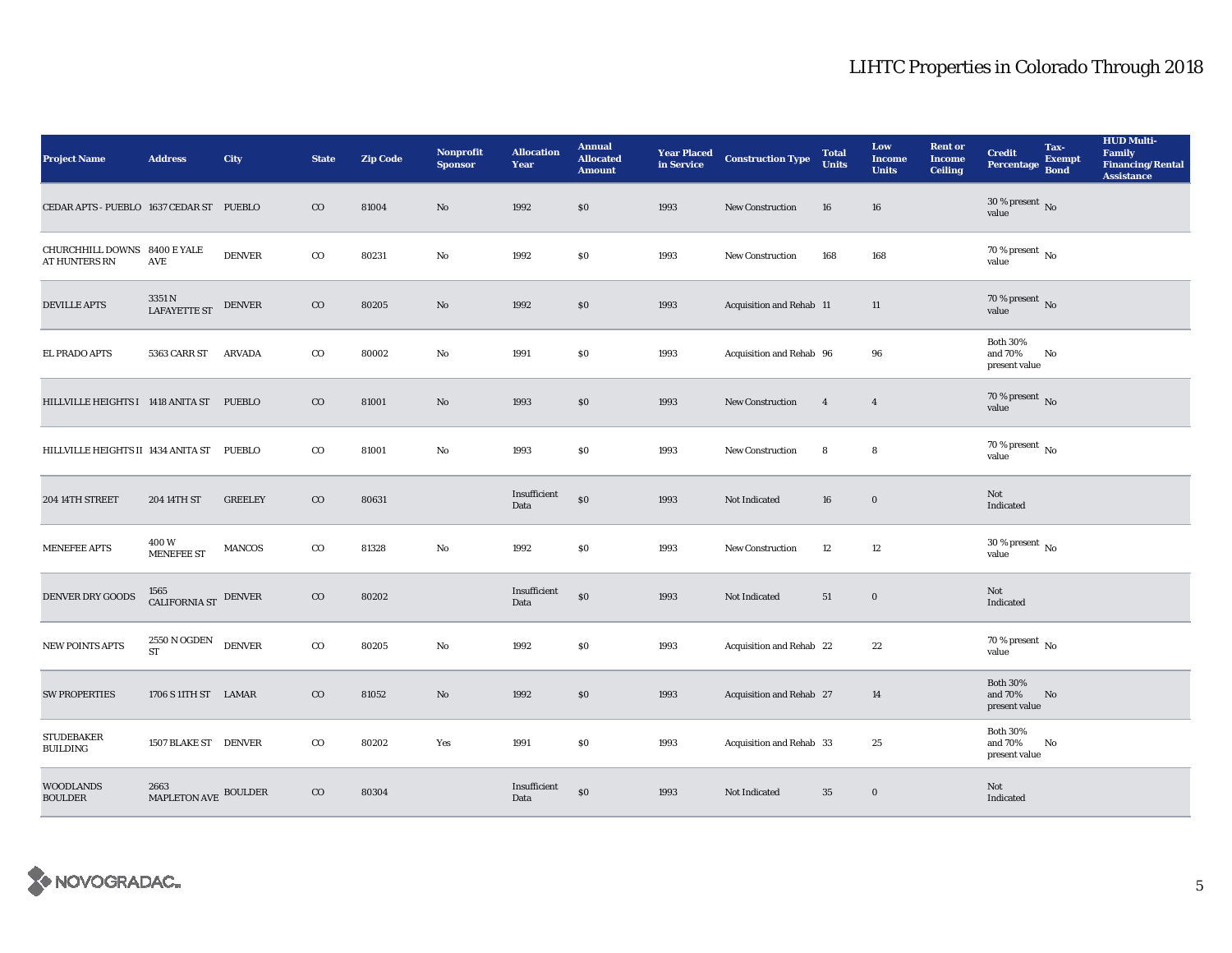| <b>Project Name</b>                                              | <b>Address</b>                              | City                | <b>State</b> | <b>Zip Code</b> | <b>Nonprofit</b><br><b>Sponsor</b> | <b>Allocation</b><br>Year | <b>Annual</b><br><b>Allocated</b><br><b>Amount</b> |      | <b>Year Placed Construction Type</b><br>in Service | <b>Total</b><br><b>Units</b> | Low<br><b>Income</b><br><b>Units</b> | <b>Rent or</b><br><b>Income</b><br><b>Ceiling</b> | <b>Credit</b><br><b>Percentage</b>                   | Tax-<br><b>Exempt</b><br><b>Bond</b> | <b>HUD Multi-</b><br>Family<br>Financing/Rental<br><b>Assistance</b> |
|------------------------------------------------------------------|---------------------------------------------|---------------------|--------------|-----------------|------------------------------------|---------------------------|----------------------------------------------------|------|----------------------------------------------------|------------------------------|--------------------------------------|---------------------------------------------------|------------------------------------------------------|--------------------------------------|----------------------------------------------------------------------|
| <b>ALAMOSA SENIOR</b><br><b>HOUSING</b>                          | 217 MARKET ST ALAMOSA                       |                     | $_{\rm CO}$  | 81101           | Yes                                | 1994                      | \$0                                                | 1994 | New Construction                                   | 26                           | 26                                   |                                                   | 30 % present $\,$ No $\,$<br>value                   |                                      |                                                                      |
| <b>BLUE RIVER APTS</b>                                           | 1291 ADAMS<br>$\operatorname{AVE}$          | SILVERTHORNE CO     |              |                 | $\mathbf{N}\mathbf{o}$             | 1992                      | $\$0$                                              | 1994 | <b>New Construction</b>                            | 78                           | 78                                   |                                                   | $70$ % present $\,$ No value                         |                                      |                                                                      |
| <b>BRUSH VILLAGE</b>                                             | 1 WEISBART ST BRUSH                         |                     | $_{\rm CO}$  | 80723           | Yes                                | 1992                      | \$0                                                | 1994 | Acquisition and Rehab 60                           |                              | 60                                   |                                                   | $70$ % present $\,$ No value                         |                                      |                                                                      |
| <b>CENTER FAMILY</b><br>HOUSING VALLE VISTA VENTURA CT           | 50 BUENA                                    | <b>CENTER</b>       | $\rm{CO}$    | 81125           | No                                 | 1992                      | \$0                                                | 1994 | <b>New Construction</b>                            | 20                           | 20                                   |                                                   | $30\,\%$ present $\,$ No value                       |                                      |                                                                      |
| <b>RIVERVIEW APTS</b><br>(FORT MORGAN)                           | <b>1605 E NINTH</b><br>$\operatorname{AVE}$ | ${\tt FORT}$ MORGAN | $_{\rm CO}$  | 80701           | No                                 | 1994                      | \$0                                                | 1994 | <b>New Construction</b>                            | 24                           | $15\,$                               |                                                   | $30$ % present $\,$ No $\,$<br>value                 |                                      |                                                                      |
| LITTLETON ASSISTED 5844 S CURTICE LITTLETON<br><b>LIVING FAC</b> | ST                                          |                     | $_{\rm CO}$  | 80120           | Yes                                | 1992                      | \$0                                                | 1994 | New Construction                                   | 111                          | 111                                  |                                                   | $70$ % present $\,$ No value                         |                                      |                                                                      |
| <b>MEADOW RUN APTS</b>                                           | 330 ADAMS<br><b>RANCH RD</b>                | TELLURIDE           | $_{\rm CO}$  | 81435           | No                                 | 1991                      | $\$0$                                              | 1994 | <b>New Construction</b>                            | 150                          | 150                                  |                                                   | $70$ % present $\,$ No value                         |                                      |                                                                      |
| PARKSIDE FAMILY<br><b>HOUSING</b>                                | 5007 VALMONT BOULDER<br>RD                  |                     | $\rm{CO}$    | 80301           | Yes                                | 1993                      | \$0                                                | 1994 | <b>New Construction</b>                            | 34                           | 30                                   |                                                   | $70$ % present $_{\rm{No}}$                          |                                      |                                                                      |
| PINE RIVER VALLEY                                                | 251 S CLOVER<br><b>DR</b>                   | <b>BAYFIELD</b>     | $_{\rm CO}$  | 81122           | No                                 | 1993                      | \$0                                                | 1994 | <b>New Construction</b>                            | 16                           | 16                                   |                                                   | $30\,\%$ present $\,$ No value                       |                                      |                                                                      |
| VILLA SIERRA MADRE 1081 ADAMS ST SILVERTHORNE                    |                                             |                     | $_{\rm CO}$  |                 | Yes                                | 1993                      | \$0                                                | 1994 | New Construction                                   | 61                           | 61                                   |                                                   | $70\,\%$ present $\,$ No value                       |                                      |                                                                      |
| <b>SINTON APTS</b>                                               | 1853 26TH ST                                | <b>BOULDER</b>      | $_{\rm CO}$  | 80302           | No                                 | 1992                      | \$0                                                | 1994 | New Construction                                   | 83                           | 17                                   |                                                   | 30 % present $\rm\thinspace\gamma_{\rm es}$<br>value |                                      |                                                                      |
| TERRACE PARK APTS                                                | 5350 EVERETT<br><b>ST</b>                   | ARVADA              | $\rm{CO}$    | 80002           | No                                 | 1994                      | \$0                                                | 1994 | Acquisition and Rehab 54                           |                              | 54                                   |                                                   | $70\,\%$ present $\,$ No value                       |                                      |                                                                      |
| <b>CCH LINCOLN</b>                                               | $2054$ GLENARM $\,$ DENVER $\,$<br>PL       |                     | $_{\rm CO}$  | 80205           |                                    | Insufficient<br>Data      | \$0                                                | 1994 | Not Indicated                                      | $7\overline{ }$              | $\bf{0}$                             |                                                   | Not<br>Indicated                                     |                                      |                                                                      |

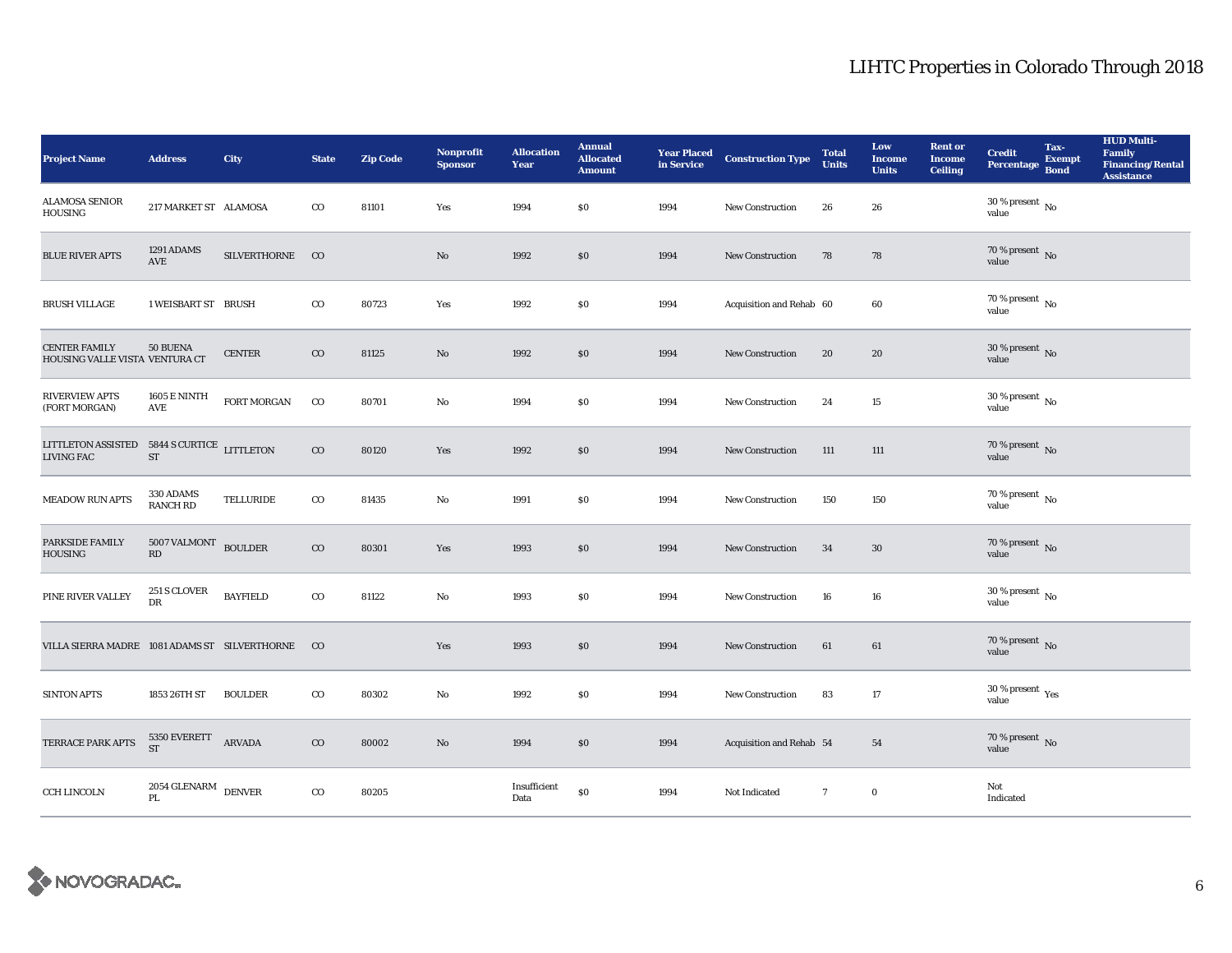| <b>Project Name</b>               | <b>Address</b>                       | <b>City</b>                      | <b>State</b> | <b>Zip Code</b> | Nonprofit<br><b>Sponsor</b> | <b>Allocation</b><br>Year | <b>Annual</b><br><b>Allocated</b><br><b>Amount</b> |      | <b>Year Placed Construction Type</b><br>in Service | <b>Total</b><br><b>Units</b> | Low<br><b>Income</b><br><b>Units</b> | <b>Rent or</b><br><b>Income</b><br><b>Ceiling</b> | <b>Credit</b><br>Percentage Bond     | Tax-<br><b>Exempt</b> | <b>HUD Multi-</b><br>Family<br><b>Financing/Rental</b><br><b>Assistance</b> |
|-----------------------------------|--------------------------------------|----------------------------------|--------------|-----------------|-----------------------------|---------------------------|----------------------------------------------------|------|----------------------------------------------------|------------------------------|--------------------------------------|---------------------------------------------------|--------------------------------------|-----------------------|-----------------------------------------------------------------------------|
| <b>CORTEZ PARK</b>                | 23 W SEVENTH CORTEZ<br><b>ST</b>     |                                  | $_{\rm CO}$  | 81321           |                             | Insufficient<br>Data      | \$0                                                | 1994 | Not Indicated                                      | 24                           | $\boldsymbol{0}$                     |                                                   | Not<br>Indicated                     |                       |                                                                             |
| <b>BAINBRIDGE APTS</b>            | 1765 N<br><b>FRANKLIN ST</b>         | <b>DENVER</b>                    | $_{\rm CO}$  | 80218           | Yes                         | 1994                      | \$0                                                | 1995 | Acquisition and Rehab 16                           |                              | 15                                   |                                                   | 70 % present $\,$ No $\,$<br>value   |                       |                                                                             |
| <b>COFFMAN</b><br><b>TOWNHOME</b> | 230 COFFMAN<br>${\rm ST}$            | <b>LONGMONT</b>                  | $_{\rm CO}$  | 80501           | $\mathbf{No}$               | 1994                      | $\$0$                                              | 1995 | <b>New Construction</b>                            | 17                           | 17                                   |                                                   | $70\,\%$ present $\,$ No value       |                       |                                                                             |
| HERITAGE EAGLE<br><b>VILLAS</b>   | 405 NOGAL RD EAGLE                   |                                  | $_{\rm CO}$  |                 | No                          | 1993                      | \$0                                                | 1995 | New Construction                                   | 100                          | 100                                  |                                                   | 70 % present $\,$ No $\,$<br>value   |                       |                                                                             |
| <b>GREEN VALLEY APTS</b>          | 1960 S<br><b>CHELTON RD</b>          | COLORADO<br><b>SPRINGS</b>       | $_{\rm CO}$  | 80916           | No                          | 1993                      | \$0                                                | 1995 | <b>New Construction</b>                            | 121                          | 120                                  |                                                   | $70$ % present $_{\rm{No}}$          |                       |                                                                             |
| <b>HILLVILLE HEIGHTS</b><br>Ш     | 1411 ANITA ST PUEBLO                 |                                  | $_{\rm CO}$  | 81001           | $\mathbf{No}$               | 1993                      | \$0                                                | 1995 | <b>New Construction</b>                            | 12                           | 12                                   |                                                   | $70$ % present $\,$ No $\,$<br>value |                       |                                                                             |
| JEFFERSON SQUARE<br><b>APTS</b>   | 8600 E<br><b>JEFFERSON</b><br>AVE    | <b>DENVER</b>                    | $_{\rm CO}$  | 80237           | No                          | 1993                      | \$0                                                | 1995 | <b>New Construction</b>                            | 64                           | 64                                   |                                                   | 70 % present $\,$ No $\,$<br>value   |                       |                                                                             |
| KIMBARK 1200                      | 1200 KIMBARK<br>${\rm ST}$           | LONGMONT                         | $_{\rm CO}$  | 80501           | No                          | 1994                      | \$0                                                | 1995 | <b>New Construction</b>                            | 48                           | 48                                   |                                                   | $70$ % present $\,$ No $\,$<br>value |                       |                                                                             |
| MONTROSE APTS                     | 1685 ENCANTO MONTROSE<br>PL          |                                  | $\rm{CO}$    | 81401           | Yes                         | 1995                      | \$0                                                | 1995 | New Construction                                   | 20                           | 20                                   |                                                   | $30\,\%$ present $\,$ No value       |                       |                                                                             |
| PINON APTS                        | 35 N CEDAR AVE MONTROSE              |                                  | $_{\rm CO}$  | 81401           | $_{\rm No}$                 | 1994                      | \$0                                                | 1995 | <b>New Construction</b>                            | 16                           | 16                                   |                                                   | $30\,\%$ present $\,$ No value       |                       |                                                                             |
| PIONEER APTS                      | 105 GATEWAY<br>AVE                   | FORT MORGAN                      | $\rm CO$     | 80701           | No                          | 1995                      | \$0                                                | 1995 | New Construction                                   | 24                           | 23                                   |                                                   | 30 % present $\,$ No $\,$<br>value   |                       |                                                                             |
| ROSE TREE VILLAGE<br><b>APTS</b>  | 1000W<br>RD                          | HORSETOOTH FORT COLLINS          | $_{\rm CO}$  | 80526           | No                          | 1994                      | $\$0$                                              | 1995 | New Construction                                   | 120                          | 120                                  |                                                   | $70\,\%$ present $\,$ No value       |                       |                                                                             |
| <b>TRADITIONS APTS</b>            | <b>3210 E CNTY</b><br><b>LINE RD</b> | <b>HIGHLANDS</b><br><b>RANCH</b> | $_{\rm CO}$  | 80126           | No                          | 1993                      | \$0                                                | 1995 | <b>New Construction</b>                            | 96                           | 96                                   |                                                   | $70\,\%$ present $\,$ No value       |                       |                                                                             |

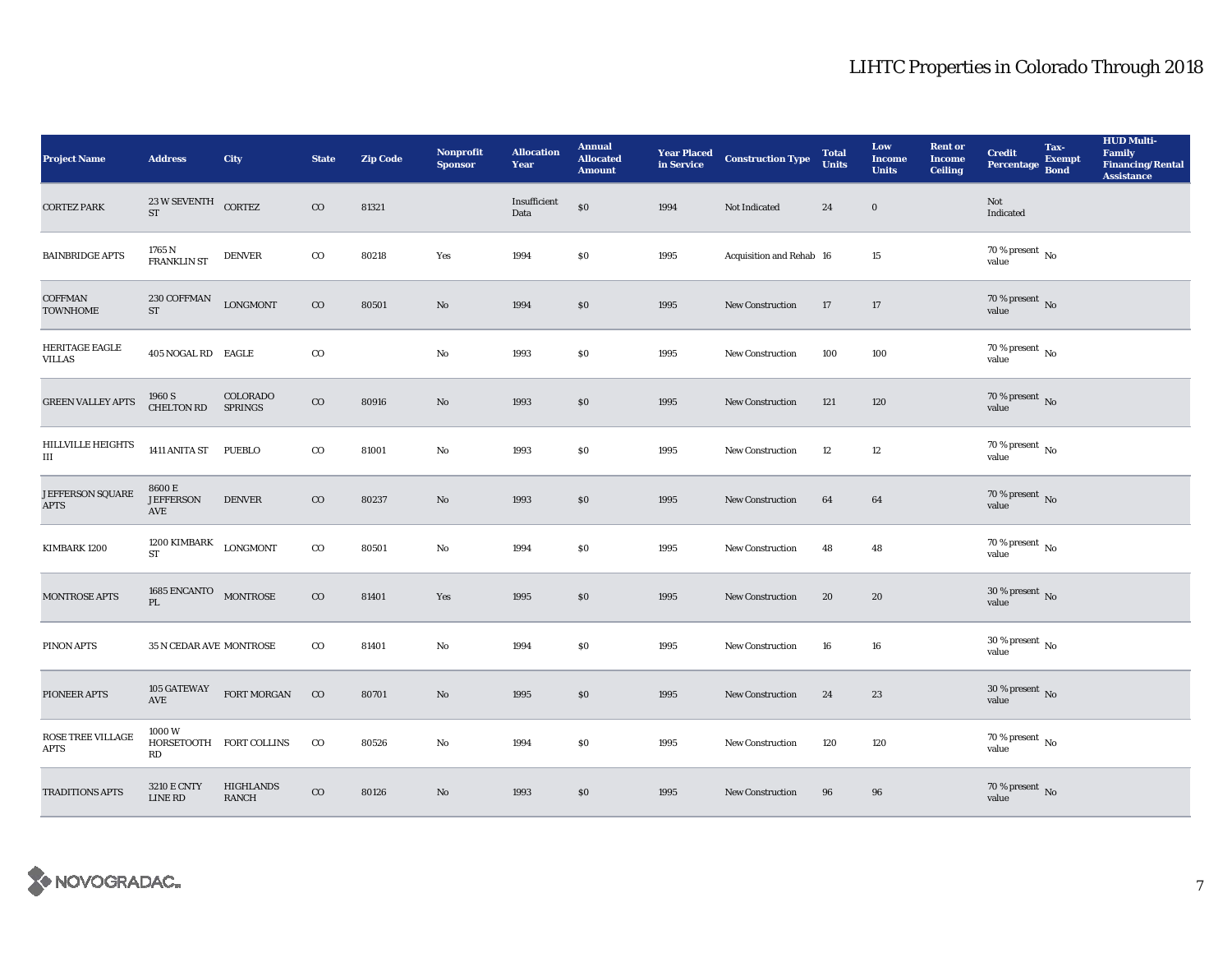| <b>Project Name</b>                         | <b>Address</b>                                        | City                             | <b>State</b> | <b>Zip Code</b> | Nonprofit<br><b>Sponsor</b> | <b>Allocation</b><br>Year | <b>Annual</b><br><b>Allocated</b><br><b>Amount</b> |      | <b>Year Placed Construction Type</b><br>in Service | <b>Total</b><br><b>Units</b> | Low<br><b>Income</b><br><b>Units</b> | <b>Rent or</b><br><b>Income</b><br><b>Ceiling</b> | <b>Credit</b><br><b>Percentage</b>          | Tax-<br><b>Exempt</b><br><b>Bond</b> | <b>HUD Multi-</b><br><b>Family</b><br><b>Financing/Rental</b><br><b>Assistance</b> |
|---------------------------------------------|-------------------------------------------------------|----------------------------------|--------------|-----------------|-----------------------------|---------------------------|----------------------------------------------------|------|----------------------------------------------------|------------------------------|--------------------------------------|---------------------------------------------------|---------------------------------------------|--------------------------------------|------------------------------------------------------------------------------------|
| <b>VILLAS DE SANTA</b><br>LUCIA             | 302<br>MEADOWOOD CARBONDALE<br>DR                     |                                  | $_{\rm CO}$  | 81623           | Yes                         | 1994                      | \$0                                                | 1995 | New Construction                                   | 61                           | 60                                   |                                                   | 70 % present $\,$ No $\,$<br>value          |                                      |                                                                                    |
| <b>HAMPTON VILLAGE</b><br><b>APTS</b>       | 1624 HAMPTON COLORADO<br>S                            | <b>SPRINGS</b>                   | $_{\rm CO}$  | 80906           |                             | Insufficient<br>Data      | \$0                                                | 1995 | Not Indicated                                      | 120                          | $\boldsymbol{0}$                     |                                                   | Not<br>Indicated                            |                                      |                                                                                    |
| <b>AUSTIN BUILDING</b>                      | 2400 E COLFAX DENVER<br>$\operatorname{\mathbf{AVE}}$ |                                  | $_{\rm CO}$  | 80206           | Yes                         | 1996                      | \$0                                                | 1996 | Acquisition and Rehab 18                           |                              | 17                                   |                                                   | $70$ % present $\,$ No value                |                                      |                                                                                    |
| <b>AVERY APTS</b>                           | 2514 CHAMPA<br><b>ST</b>                              | $\textsc{DENVER}$                | $_{\rm CO}$  | 80205           | No                          | 1995                      | \$0                                                | 1996 | Acquisition and Rehab 23                           |                              | 23                                   |                                                   | $30\,\%$ present $\,$ Yes value             |                                      |                                                                                    |
| <b>BELDAME APTS</b>                         | 1904 N LOGAN<br><b>ST</b>                             | <b>DENVER</b>                    | $_{\rm CO}$  | 80203           | Yes                         | 1995                      | \$0                                                | 1996 | Acquisition and Rehab 28                           |                              | 20                                   |                                                   | $70$ % present $\,$ No value                |                                      |                                                                                    |
| <b>CANYON POINT</b><br>COTTAGES             | 303 JACKSON<br>DR                                     | <b>GOLDEN</b>                    | $_{\rm CO}$  | 80403           | $\mathbf{N}\mathbf{o}$      | 1995                      | $\$0$                                              | 1996 | <b>New Construction</b>                            | 196                          | ${\bf 50}$                           |                                                   | $30\,\%$ present $\,$ Yes value             |                                      |                                                                                    |
| <b>CARE HOUSING AT</b><br><b>SWALLOW RD</b> | 1303 W<br><b>SWALLOW RD</b>                           | FORT COLLINS                     | $_{\rm CO}$  | 80526           | Yes                         | 1995                      | $\$0$                                              | 1996 | New Construction                                   | 40                           | 40                                   |                                                   | 70 % present $\,$ No $\,$<br>value          |                                      |                                                                                    |
| <b>CENTRAL GRADE</b><br><b>SCHOOL</b>       | 431 E PITKIN<br>AVE                                   | <b>PUEBLO</b>                    | $_{\rm CO}$  | 81004           | Yes                         | 1994                      | \$0                                                | 1996 | Acquisition and Rehab 18                           |                              | 18                                   |                                                   | <b>Both 30%</b><br>and 70%<br>present value | No                                   |                                                                                    |
| CHESNEY-KLEINJOHN WASHINGTON DENVER         | 1005 N<br>ST                                          |                                  | $_{\rm CO}$  | 80203           | No                          | 1996                      | \$0                                                | 1996 | <b>New Construction</b>                            | 17                           | 17                                   |                                                   | $70$ % present $\,$ No value                |                                      |                                                                                    |
| <b>COLUMBINE WEST</b><br><b>APTS</b>        | 6748 S<br><b>WEBSTER ST</b>                           | LITTLETON                        | $_{\rm CO}$  | 80128           | $\mathbf{N}\mathbf{o}$      | 1994                      | \$0                                                | 1996 | New Construction                                   | 48                           | 48                                   |                                                   | $70\,\%$ present $\,$ No value              |                                      |                                                                                    |
| <b>CRYSTAL BROOK</b>                        |                                                       | 1741 LAVETA ST GRAND JUNCTION CO |              | 81503           | Yes                         | 1995                      | $\$0$                                              | 1996 | Acquisition and Rehab 40                           |                              | 40                                   |                                                   | $70\,\%$ present $\,$ No value              |                                      |                                                                                    |
| <b>DAYTON MEADOWS</b>                       | 1749 S DAYTON AURORA<br><b>ST</b>                     |                                  | $_{\rm CO}$  | 80247           | No                          | 1994                      | $\$0$                                              | 1996 | <b>New Construction</b>                            | 120                          | 120                                  |                                                   | $70\,\%$ present $\,$ No value              |                                      |                                                                                    |
| <b>EASTGLEN APTS</b>                        | <b>630 LASHLEY ST LONGMONT</b>                        |                                  | $_{\rm CO}$  | 80504           | No                          | 1996                      | \$0                                                | 1996 | <b>New Construction</b>                            | 102                          | 21                                   |                                                   | <b>Both 30%</b><br>and 70%<br>present value | No                                   |                                                                                    |

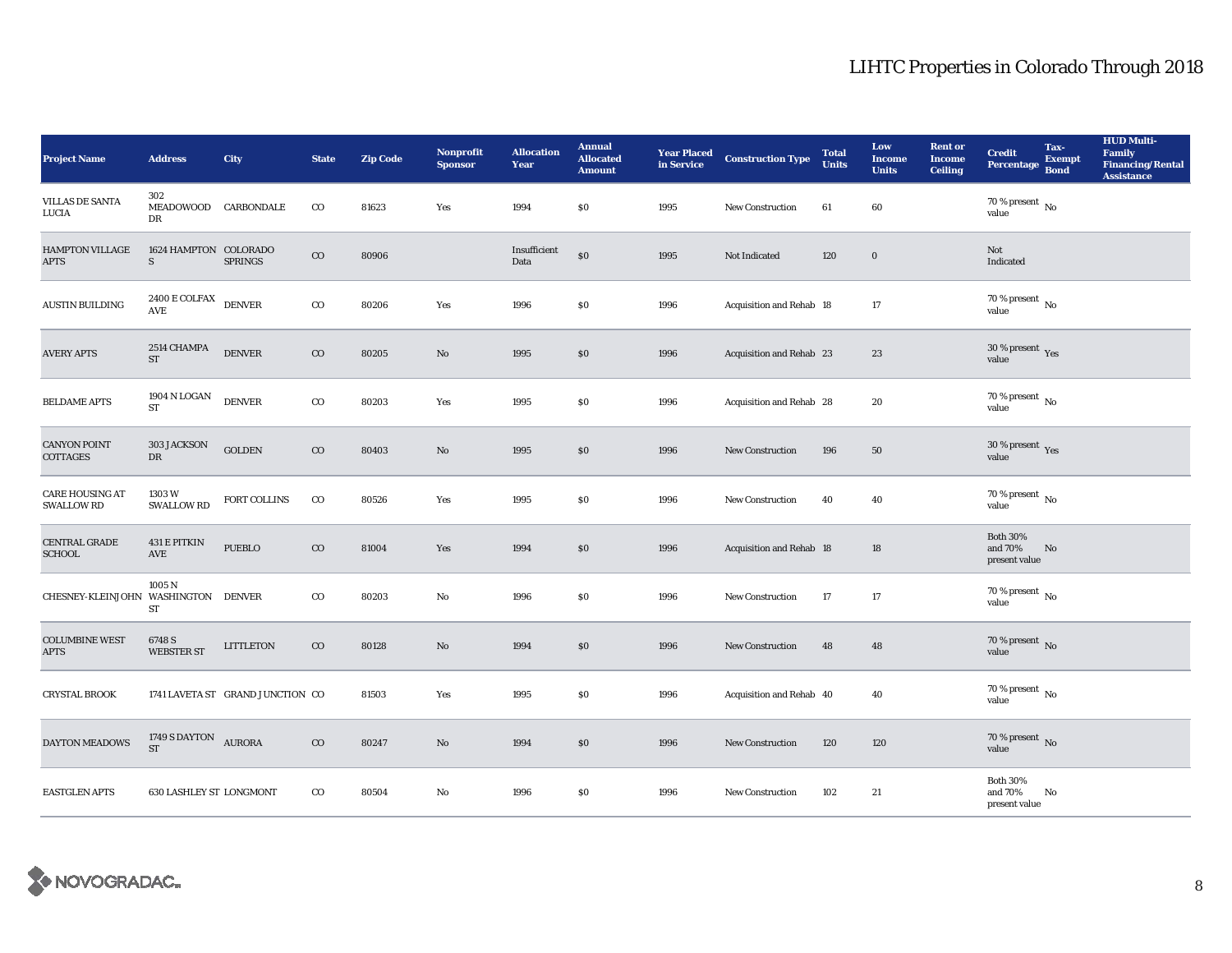| <b>Project Name</b>                                         | <b>Address</b>                                  | <b>City</b>                | <b>State</b> | <b>Zip Code</b> | <b>Nonprofit</b><br><b>Sponsor</b> | <b>Allocation</b><br>Year | <b>Annual</b><br><b>Allocated</b><br><b>Amount</b> |      | <b>Year Placed Construction Type</b><br>in Service | <b>Total</b><br><b>Units</b> | Low<br><b>Income</b><br><b>Units</b> | <b>Rent or</b><br><b>Income</b><br><b>Ceiling</b> | <b>Credit</b><br>Percentage                 | Tax-<br><b>Exempt</b><br><b>Bond</b> | <b>HUD Multi-</b><br>Family<br><b>Financing/Rental</b><br><b>Assistance</b> |
|-------------------------------------------------------------|-------------------------------------------------|----------------------------|--------------|-----------------|------------------------------------|---------------------------|----------------------------------------------------|------|----------------------------------------------------|------------------------------|--------------------------------------|---------------------------------------------------|---------------------------------------------|--------------------------------------|-----------------------------------------------------------------------------|
| EL DORADO APTS                                              | 3963 E BIJOU ST COLORADO                        |                            | $_{\rm CO}$  | 80909           | Yes                                | 1995                      | \$0                                                | 1996 | <b>New Construction</b>                            | 120                          | 119                                  |                                                   | 70 % present $\,$ No $\,$<br>value          |                                      |                                                                             |
| <b>FORUM APTS</b>                                           | 250 W 14TH AVE DENVER                           |                            | $\rm{CO}$    | 80204           | Yes                                | 1995                      | \$0                                                | 1996 | Acquisition and Rehab 100                          |                              | 100                                  |                                                   | <b>Both 30%</b><br>and 70%<br>present value | No                                   |                                                                             |
| FOX CROSSING PHASE 8350 E YALE<br>$\mathbf{I}$              | $\operatorname{AVE}$                            | <b>DENVER</b>              | $_{\rm CO}$  | 80231           | No                                 | 1994                      | $\$0$                                              | 1996 | <b>New Construction</b>                            | 108                          | 108                                  |                                                   | $70$ % present $\,$ No value                |                                      |                                                                             |
| FREMONT COUNTY<br><b>FAMILY CENTER</b>                      | 675 FAMILY CTR CANON CITY<br>DR                 |                            | $_{\rm CO}$  | 81212           | Yes                                | 1994                      | \$0                                                | 1996 | New Construction                                   | 52                           | $52\,$                               |                                                   | 70 % present $\,$ No $\,$<br>value          |                                      |                                                                             |
| MERCANTILE SQUARE 1545 WAZEE ST DENVER                      |                                                 |                            | $\rm{CO}$    | 80202           | No                                 | 1994                      | \$0                                                | 1996 | Acquisition and Rehab 94                           |                              | 76                                   |                                                   | 70 % present $\bar{N}$<br>value             |                                      |                                                                             |
| <b>MESA PARK APTS</b>                                       | 880 S<br><b>CHESTNUT ST</b>                     | CORTEZ                     | $_{\rm CO}$  | 81321           | $\rm No$                           | 1996                      | $\$0$                                              | 1996 | New Construction                                   | 20                           | 19                                   |                                                   | $30\,\%$ present $\,$ No value              |                                      |                                                                             |
| MOUNTAIN VILLAGE                                            | 1101 MOUNTAIN STEAMBOAT<br>VILLAGE CIR SPRINGS  |                            | $_{\rm CO}$  | 80487           | No                                 | 1996                      | \$0                                                | 1996 | <b>New Construction</b>                            | 104                          | 103                                  |                                                   | $30\,\%$ present $\,\mathrm{Yes}$ value     |                                      |                                                                             |
| OTERO VILLAS APTS                                           | 1612 CARSON<br>$\mathbf{A}\mathbf{V}\mathbf{E}$ | <b>LA JUNTA</b>            | $\rm{co}$    | 81050           | No                                 | 1994                      | \$0                                                | 1996 | <b>New Construction</b>                            | 16                           | 16                                   |                                                   | $30\,\%$ present $\,$ No $\,$<br>value      |                                      |                                                                             |
| PEAKVIEW APTS                                               | <b>601 MERLIN DR LAFAYETTE</b>                  |                            | $_{\rm CO}$  | 80026           | $\mathbf{N}\mathbf{o}$             | 1996                      | $\$0$                                              | 1996 | <b>New Construction</b>                            | 160                          | 64                                   |                                                   | $30\,\%$ present $\,\mathrm{Yes}$ value     |                                      |                                                                             |
| RIO GRANDE<br><b>BUILDING</b>                               | 1531 STOUT ST DENVER                            |                            | $\rm{co}$    | 80202           | No                                 | 1995                      | \$0                                                | 1996 | Acquisition and Rehab 69                           |                              | 33                                   |                                                   | $30\,\%$ present $\,$ Yes value             |                                      |                                                                             |
| <b>SANDCREEK APTS</b><br>(COLORADO SPRINGS) CHELTON RD      | 1940 S                                          | COLORADO<br><b>SPRINGS</b> | $_{\rm CO}$  | 80916           | $\mathbf{No}$                      | 1994                      | \$0                                                | 1996 | <b>New Construction</b>                            | 120                          | 120                                  |                                                   | $70\,\%$ present $\,$ No value              |                                      |                                                                             |
| SOUTH ONEIDA CLUB 1010 S ONEIDA<br><b>APTS</b>              | ST                                              | <b>DENVER</b>              | $_{\rm CO}$  | 80224           | No                                 | 1996                      | $\$0$                                              | 1996 | New Construction                                   | 112                          | 47                                   |                                                   | $30$ % present $\,$ $\rm Yes$<br>value      |                                      |                                                                             |
| SOUTH ST VRAIN APTS $\frac{1631 \text{ AVALON}}{\text{DR}}$ |                                                 | <b>ESTES PARK</b>          | $_{\rm CO}$  | 80517           | No                                 | 1995                      | \$0                                                | 1996 | <b>Acquisition and Rehab 12</b>                    |                              | 11                                   |                                                   | $30\,\%$ present $\,$ No value              |                                      |                                                                             |

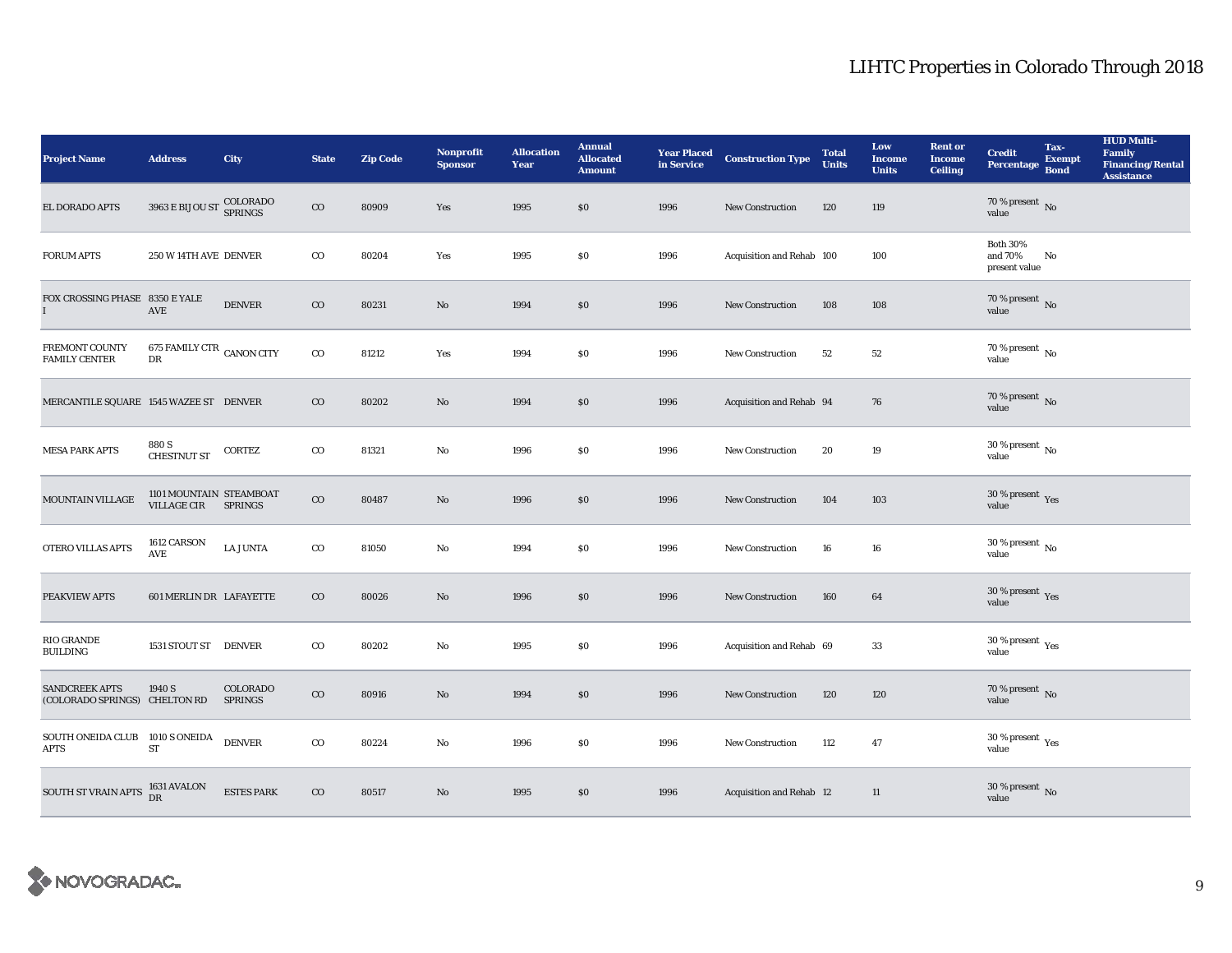| <b>Project Name</b>                                                                                                                                                                         | <b>Address</b>                                  | City              | <b>State</b> | <b>Zip Code</b> | <b>Nonprofit</b><br><b>Sponsor</b> | <b>Allocation</b><br>Year | <b>Annual</b><br><b>Allocated</b><br><b>Amount</b> |      | <b>Year Placed Construction Type</b><br>in Service | <b>Total</b><br><b>Units</b> | Low<br><b>Income</b><br><b>Units</b> | <b>Rent or</b><br><b>Income</b><br><b>Ceiling</b> | <b>Credit</b><br><b>Percentage</b>          | Tax-<br><b>Exempt</b><br><b>Bond</b> | <b>HUD Multi-</b><br>Family<br><b>Financing/Rental</b><br><b>Assistance</b> |
|---------------------------------------------------------------------------------------------------------------------------------------------------------------------------------------------|-------------------------------------------------|-------------------|--------------|-----------------|------------------------------------|---------------------------|----------------------------------------------------|------|----------------------------------------------------|------------------------------|--------------------------------------|---------------------------------------------------|---------------------------------------------|--------------------------------------|-----------------------------------------------------------------------------|
| <b>BANK LOFTS</b>                                                                                                                                                                           | 817 17TH ST                                     | <b>DENVER</b>     | $\rm{CO}$    | 80202           | No                                 | 1996                      | \$0                                                | 1996 | Acquisition and Rehab 117                          |                              | 49                                   |                                                   | 30 % present $\rm\thinspace_{Yes}$<br>value |                                      |                                                                             |
| HEIGHTS BY MARSTON<br>LAKE                                                                                                                                                                  | 7881 W<br>MANSFIELD<br><b>PKWY</b>              | <b>LAKEWOOD</b>   | $\rm{CO}$    | 80235           | No                                 | 1995                      | \$0                                                | 1996 | <b>New Construction</b>                            | 220                          | 44                                   |                                                   | $30\,\%$ present $\,$ Yes value             |                                      |                                                                             |
| <b>MEADOWS</b>                                                                                                                                                                              | 1056 LYNX AVE LOVELAND                          |                   | $_{\rm CO}$  | 80537           | Yes                                | 1994                      | \$0                                                | 1996 | <b>New Construction</b>                            | 60                           | 60                                   |                                                   | $70$ % present $\,$ No value                |                                      |                                                                             |
| $\begin{tabular}{ll} \bf PLAZA ON THE PLATTE & \color{red}\it 2508 E PLATTE & \color{red}\it COLORADO \\ \color{red}\it AVE & \color{red}\it AVE & \color{red}\it SPRINGS \\ \end{tabular}$ |                                                 |                   | $_{\rm CO}$  | 80909           | Yes                                | 1995                      | \$0                                                | 1996 | Acquisition and Rehab 32                           |                              | $32\,$                               |                                                   | $70$ % present $\,$ No value                |                                      |                                                                             |
| <b>SKYLINE BLUFFS</b>                                                                                                                                                                       | 701 FAMILY CTR CANON CITY<br>DR                 |                   | $_{\rm CO}$  | 81212           |                                    | Insufficient<br>Data      | \$0                                                | 1996 | Not Indicated                                      | 52                           | $\bf{0}$                             |                                                   | Not<br>Indicated                            |                                      |                                                                             |
| <b>FOOTHILLS GREEN</b>                                                                                                                                                                      | 818 UNION ST LAKEWOOD                           |                   | $_{\rm CO}$  | 80401           | Yes                                | 1996                      | \$0                                                | 1997 | <b>New Construction</b>                            | 72                           | 71                                   |                                                   | $70$ % present $\,$ No value                |                                      |                                                                             |
| <b>FOX CROSSING</b>                                                                                                                                                                         | <b>8350 E YALE</b><br>AVE                       | <b>DENVER</b>     | $_{\rm CO}$  | 80231           | No                                 | 1995                      | \$0                                                | 1997 | <b>New Construction</b>                            | 112                          | 112                                  |                                                   | 70 % present $\,$ No $\,$<br>value          |                                      |                                                                             |
| <b>LONE TREE VILLAGE</b><br><b>APTS</b>                                                                                                                                                     | 1310 MANFORD ESTES PARK<br>$\operatorname{AVE}$ |                   | $_{\rm CO}$  | 80517           | Yes                                | 1995                      | \$0                                                | 1997 | <b>New Construction</b>                            | 57                           | 57                                   |                                                   | $70$ % present $\,$ No value                |                                      |                                                                             |
| <b>LYDIA MORGAN</b><br><b>ELDERLY</b>                                                                                                                                                       | 1450 LINCOLN<br>AVE                             | <b>LOUISVILLE</b> | $_{\rm CO}$  | 80027           | Yes                                | 1997                      | \$0                                                | 1997 | <b>New Construction</b>                            | 30                           | 30                                   |                                                   | $70\,\%$ present $\,$ No value              |                                      |                                                                             |
| MAROON CREEK APTS 100 STAGE CT                                                                                                                                                              |                                                 | ASPEN             | $_{\rm CO}$  | 81611           | Yes                                | 1997                      | \$0                                                | 1997 | <b>New Construction</b>                            | 42                           | 41                                   |                                                   | $70\,\%$ present $\,$ No value              |                                      |                                                                             |
| PINEWOOD VILLAGE                                                                                                                                                                            | 601 AIRPORT<br>RD                               | BRECKENRIDGE CO   |              |                 | No                                 | 1997                      | $\$0$                                              | 1997 | <b>New Construction</b>                            | 74                           | 19                                   |                                                   | $30\,\%$ present $\,$ Yes value             |                                      |                                                                             |
| PLATTE VALLEY<br><b>VILLAGE</b>                                                                                                                                                             | 1331 PLATTE ST STERLING                         |                   | $_{\rm CO}$  | 80751           | Yes                                | 1997                      | \$0                                                | 1997 | <b>New Construction</b>                            | 48                           | 24                                   |                                                   | $30\,\%$ present $\,\mathrm{Yes}$ value     |                                      |                                                                             |
| RENAISSANCE AT<br><b>LORETTO HEIGHTS</b>                                                                                                                                                    | $3131\,\rm{W}\, \rm{GIRARD}$ SHERIDAN<br>AVE    |                   | $_{\rm CO}$  | 80110           | Yes                                | 1995                      | \$0                                                | 1997 | <b>New Construction</b>                            | 76                           | 76                                   |                                                   | $70\,\%$ present $\,$ No value              |                                      |                                                                             |

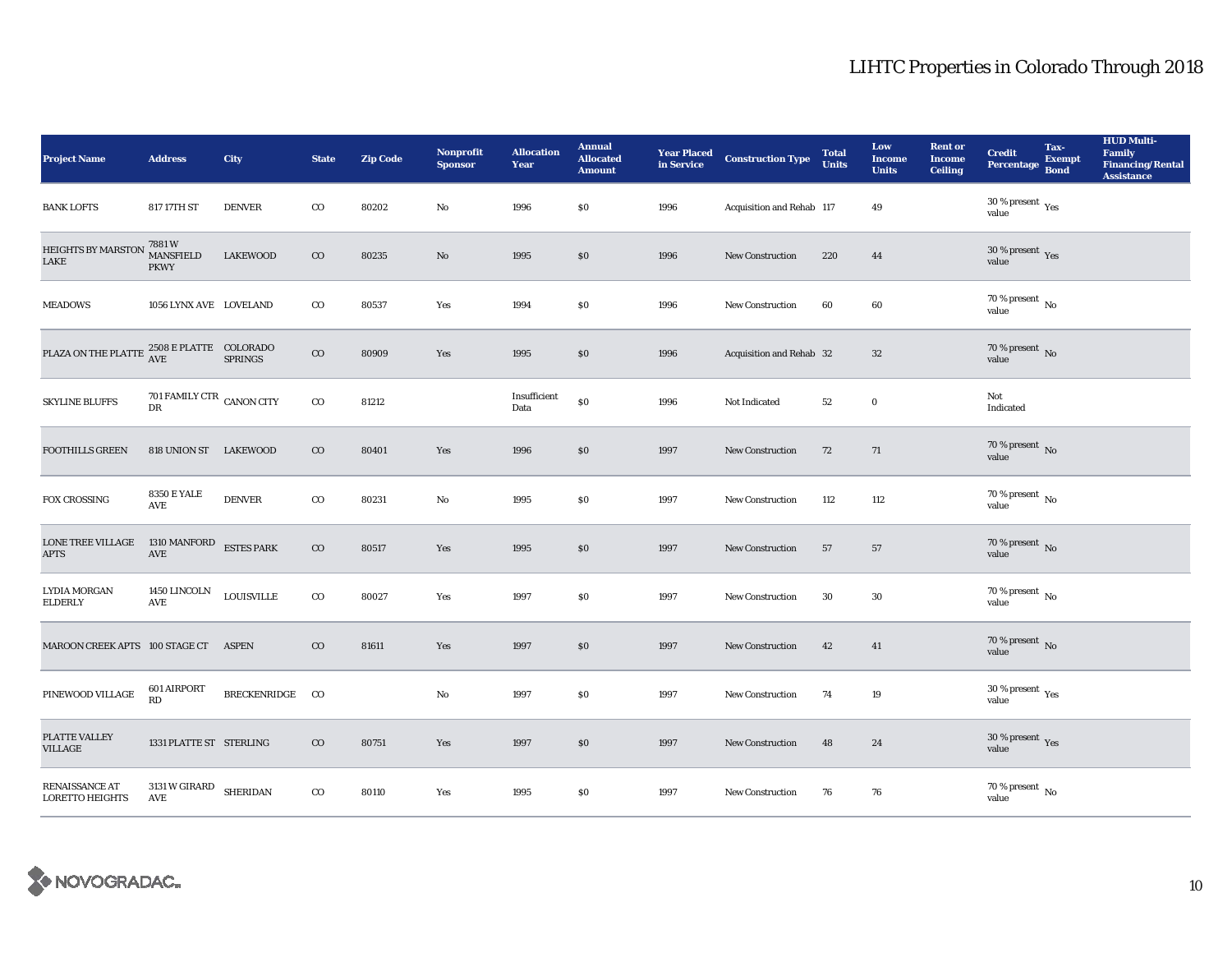| <b>Project Name</b>                                     | <b>Address</b>                          | City                           | <b>State</b> | <b>Zip Code</b> | <b>Nonprofit</b><br><b>Sponsor</b> | <b>Allocation</b><br>Year | <b>Annual</b><br><b>Allocated</b><br><b>Amount</b> |      | <b>Year Placed Construction Type</b><br>in Service <b>Construction</b> Type | <b>Total</b><br><b>Units</b> | Low<br><b>Income</b><br><b>Units</b> | <b>Rent or</b><br><b>Income</b><br><b>Ceiling</b> | <b>Credit</b><br>Percentage                     | Tax-<br><b>Exempt</b><br><b>Bond</b> | <b>HUD Multi-</b><br>Family<br><b>Financing/Rental</b><br><b>Assistance</b> |
|---------------------------------------------------------|-----------------------------------------|--------------------------------|--------------|-----------------|------------------------------------|---------------------------|----------------------------------------------------|------|-----------------------------------------------------------------------------|------------------------------|--------------------------------------|---------------------------------------------------|-------------------------------------------------|--------------------------------------|-----------------------------------------------------------------------------|
| <b>SANDCREEK APTS</b><br>(AURORA)                       | 14155<br><b>MONTVIEW</b><br><b>BLVD</b> | <b>AURORA</b>                  | $\rm{CO}$    | 80011           | No                                 | 1997                      | \$0                                                | 1997 | Acquisition and Rehab 126                                                   |                              | 125                                  |                                                   | 30 % present $Yes$<br>value                     |                                      |                                                                             |
| <b>SOUTH CREEK APTS</b>                                 | 5891 S NEVADA LITTLETON<br><b>ST</b>    |                                | $_{\rm CO}$  | 80120           | $\rm No$                           | 1995                      | $\$0$                                              | 1997 | New Construction                                                            | 36                           | $35\,$                               |                                                   | 70 % present $\,$ No $\,$<br>value              |                                      |                                                                             |
| <b>SUNSHINE VILLAGE</b><br><b>APTS</b>                  | 121 LOCUST AVE LAS ANIMAS               |                                | $_{\rm CO}$  | 81054           | Yes                                | 1996                      | $\$0$                                              | 1997 | <b>New Construction</b>                                                     | 25                           | 25                                   |                                                   | $70$ % present $\,$ No value                    |                                      |                                                                             |
| PINES AT CASTLE<br><b>ROCK PHASE I</b>                  | 2220<br>CASTLEGATE<br>DR N              | <b>CASTLE ROCK</b>             | $_{\rm CO}$  | 80108           | No                                 | 1997                      | $\$0$                                              | 1997 | New Construction                                                            | 248                          | 107                                  |                                                   | 30 % present $\rm \gamma_{\rm PS}$<br>value     |                                      |                                                                             |
| <b>VALLEJO TERRACE</b><br><b>APTS</b>                   | 3054 VALLEJO<br>ST                      | <b>DENVER</b>                  | $_{\rm CO}$  | 80211           | $\mathbf{N}\mathbf{o}$             | 1997                      | \$0                                                | 1997 | Acquisition and Rehab 15                                                    |                              | 15                                   |                                                   | <b>Both 30%</b><br>and 70%<br>present value     | No                                   |                                                                             |
| <b>VILLA TOWNHOMES</b>                                  | 615 S IVY ST                            | YUMA                           | $_{\rm CO}$  | 80759           | Yes                                | 1997                      | \$0                                                | 1997 | <b>New Construction</b>                                                     | 20                           | 10                                   |                                                   | $30\,\%$ present $\rm\thinspace_{Yes}$<br>value |                                      |                                                                             |
| WALNUT CREEK APTS 10350 DOVER ST WESTMINSTER            |                                         |                                | $_{\rm CO}$  | 80021           | $\mathbf{N}\mathbf{o}$             | 1997                      | \$0                                                | 1997 | <b>New Construction</b>                                                     | 220                          | 55                                   |                                                   | 30 % present $\,$ Yes<br>value                  |                                      |                                                                             |
| WOODLANDS APTS                                          |                                         | WAKEROBIN LN $\,$ FORT COLLINS | $_{\rm CO}$  | 80526           | No                                 | 1997                      | \$0                                                | 1997 | <b>New Construction</b>                                                     | 116                          | 115                                  |                                                   | $30\,\%$ present $\rm\thinspace_{Yes}$<br>value |                                      |                                                                             |
| <b>EAGLE VILLAS II</b>                                  | 405 NOGAL RD EAGLE                      |                                | $_{\rm CO}$  |                 |                                    | Insufficient<br>Data      | \$0                                                | 1997 | Not Indicated                                                               | 20                           | $\bf{0}$                             |                                                   | Not<br>Indicated                                |                                      |                                                                             |
| <b>VILLAGE SQUARE</b>                                   | 645 ALTER ST                            | <b>BROOMFIELD</b>              | $_{\rm CO}$  | 80020           |                                    | Insufficient<br>Data      | \$0                                                | 1997 | Not Indicated                                                               | 108                          | $\mathbf 0$                          |                                                   | Not<br>Indicated                                |                                      |                                                                             |
| <b>BOSTON LOFTS</b>                                     | 828 17TH ST                             | <b>DENVER</b>                  | $_{\rm CO}$  | 80202           | No                                 | 1998                      | \$0                                                | 1998 | Acquisition and Rehab 158                                                   |                              | 33                                   |                                                   | 30 % present $\gamma_{\rm{es}}$<br>value        |                                      |                                                                             |
| <b>CARE HOUSING AT</b><br><b>EAGLE TREE</b>             | 6675 S LEMAY<br><b>AVE</b>              | FORT COLLINS                   | $_{\rm CO}$  | 80525           | Yes                                | 1996                      | \$0                                                | 1998 | New Construction                                                            | 36                           | 36                                   |                                                   | $70$ % present $\,$ No $\,$<br>value            |                                      |                                                                             |
| <b>CARE HOUSING AT</b><br>GREENBRIAR VILLAGE CASSIDY DR | 400 BUTCH                               | FORT COLLINS                   | $_{\rm CO}$  | 80524           | Yes                                | 1993                      | \$0                                                | 1998 | <b>New Construction</b>                                                     | 40                           | 40                                   |                                                   | $70\,\%$ present $\,$ No value                  |                                      |                                                                             |

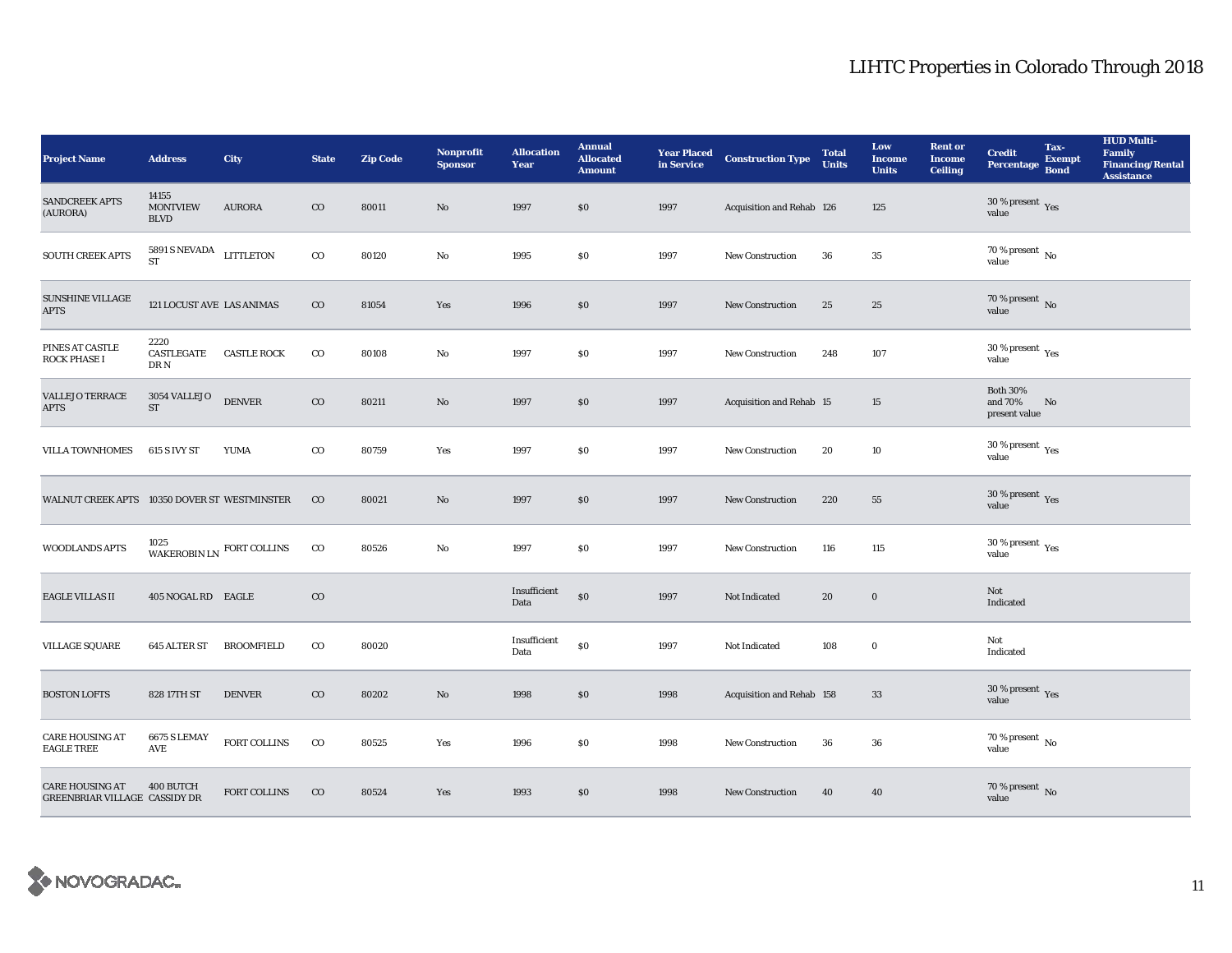| <b>Project Name</b>                               | <b>Address</b>                                       | City            | <b>State</b> | <b>Zip Code</b> | <b>Nonprofit</b><br><b>Sponsor</b> | <b>Allocation</b><br>Year | <b>Annual</b><br><b>Allocated</b><br><b>Amount</b> |      | <b>Year Placed Construction Type</b><br>in Service | <b>Total</b><br><b>Units</b> | Low<br><b>Income</b><br><b>Units</b> | <b>Rent or</b><br><b>Income</b><br><b>Ceiling</b> | <b>Credit</b><br><b>Percentage</b>       | Tax-<br><b>Exempt</b><br><b>Bond</b> | <b>HUD Multi-</b><br>Family<br><b>Financing/Rental</b><br><b>Assistance</b> |
|---------------------------------------------------|------------------------------------------------------|-----------------|--------------|-----------------|------------------------------------|---------------------------|----------------------------------------------------|------|----------------------------------------------------|------------------------------|--------------------------------------|---------------------------------------------------|------------------------------------------|--------------------------------------|-----------------------------------------------------------------------------|
| CASITA DEL SOL APTS 1405 W 11TH ST ALAMOSA        |                                                      |                 | $_{\rm CO}$  | 81101           | No                                 | 1998                      | \$0                                                | 1998 | <b>New Construction</b>                            | 24                           | 23                                   |                                                   | $30$ % present $\,$ No $\,$<br>value     |                                      |                                                                             |
| <b>CLYBURN VILLAGE</b>                            | $3280$ N DOWNING ST                                  | <b>DENVER</b>   | $_{\rm CO}$  | 80205           | Yes                                | 1997                      | \$0                                                | 1998 | <b>New Construction</b>                            | 50                           | 50                                   |                                                   | $70$ % present $\,$ No value             |                                      |                                                                             |
| COLUMBINE VILLAGE 7901 W 52ND<br><b>AT ARVADA</b> | AVE                                                  | <b>ARVADA</b>   | $_{\rm CO}$  | 80002           | No                                 | 1996                      | \$0                                                | 1998 | <b>New Construction</b>                            | 60                           | 60                                   |                                                   | $70$ % present $\,$ No value             |                                      |                                                                             |
| FULTON AVENUE APTS 830 FULTON                     |                                                      | FORT LUPTON     | $_{\rm CO}$  | 80621           | No                                 | 1997                      | \$0                                                | 1998 | Acquisition and Rehab 11                           |                              | 11                                   |                                                   | $30$ % present $\,$ No $\,$<br>value     |                                      |                                                                             |
| GRANVILLE ASSISTED<br>LIVING FACILITY             | 1325 VANCE ST LAKEWOOD                               |                 | $_{\rm CO}$  | 80214           | No                                 | 1996                      | \$0                                                | 1998 | <b>New Construction</b>                            | 113                          | 113                                  |                                                   | $70$ % present $\,$ No value             |                                      |                                                                             |
| <b>HIGHLAND SQUARE</b>                            | <b>8555 E EVANS</b><br>AVE                           | <b>DENVER</b>   | $\rm{CO}$    | 80231           | No                                 | 1996                      | \$0                                                | 1998 | <b>New Construction</b>                            | 76                           | 76                                   |                                                   | $70$ % present $\,$ No value             |                                      |                                                                             |
| <b>LA CASA ROSA</b>                               | 1011 C ST                                            | <b>GREELEY</b>  | $\rm{co}$    | 80631           | No                                 | 1997                      | \$0                                                | 1998 | <b>New Construction</b>                            | 14                           | 14                                   |                                                   | 70 % present $\hbox{~No}$<br>value       |                                      |                                                                             |
| <b>MADISON AVENUE</b><br><b>APTS</b>              | 1208 E SIXTH ST LOVELAND                             |                 | $\rm{CO}$    | 80537           | No                                 | 1998                      | \$0                                                | 1998 | Acquisition and Rehab 60                           |                              | 59                                   |                                                   | 30 % present $\gamma_{\rm{es}}$<br>value |                                      |                                                                             |
| MERCED DE LAS<br>ANIMAS                           | $3509\,\mathrm{W}\,\mathrm{SECOND}\;$ DURANGO<br>AVE |                 | $\rm{co}$    | 81301           | Yes                                | 1996                      | \$0                                                | 1998 | <b>New Construction</b>                            | 50                           | 49                                   |                                                   | $70$ % present $\,$ No $\,$<br>value     |                                      |                                                                             |
| MONTVIEW MEADOWS $_{\rm CT}^{1244}$ HUNTER        |                                                      | <b>LONGMONT</b> | $\rm{CO}$    | 80501           | No                                 | 1997                      | \$0                                                | 1998 | <b>New Construction</b>                            | 27                           | 27                                   |                                                   | $30\,\%$ present $\,$ Yes value          |                                      |                                                                             |
| <b>RIVER BEND APTS</b>                            | 1500 HOLMAN<br>$\operatorname{AVE}$                  | <b>SALIDA</b>   | $_{\rm CO}$  | 81201           | Yes                                | 1997                      | $\$0$                                              | 1998 | <b>New Construction</b>                            | 30                           | 30                                   |                                                   | $70\,\%$ present $\,$ No value           |                                      |                                                                             |
| SPANISH PEAKS APTS                                | 900 INDIANA<br><b>AVE</b>                            | WALSENBURG      | $_{\rm CO}$  | 81089           | Yes                                | 1997                      | \$0                                                | 1998 | <b>New Construction</b>                            | 30                           | 17                                   |                                                   | $70\,\%$ present $\,$ No value           |                                      |                                                                             |
| STAGECOACH<br><b>GARDENS</b>                      | 1126 THIRD ST GREELEY                                |                 | $\rm{co}$    | 80631           | No                                 | 1997                      | \$0                                                | 1998 | <b>New Construction</b>                            | 30                           | 30                                   |                                                   | $70\,\%$ present $\,$ No value           |                                      |                                                                             |

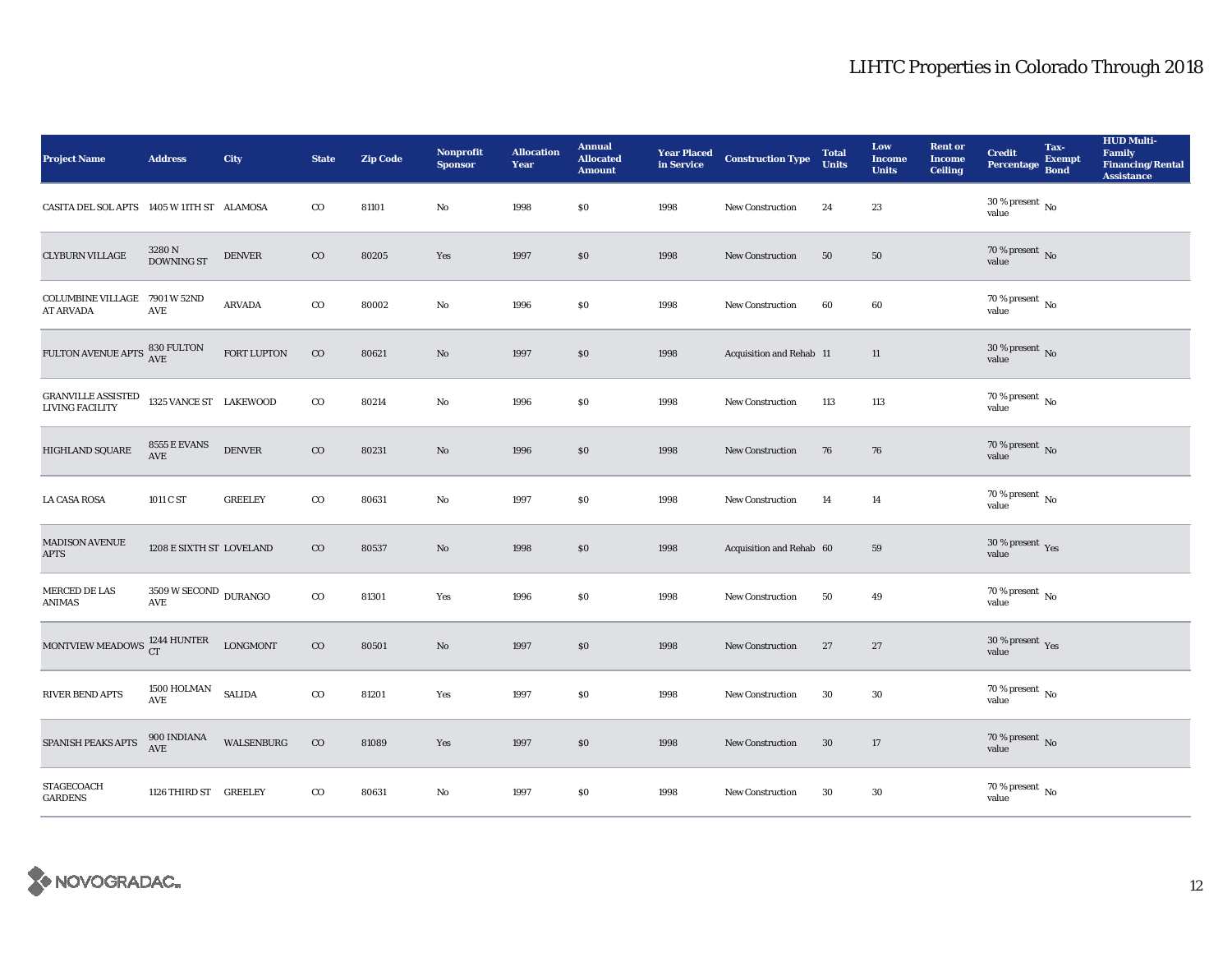| <b>Project Name</b>                                             | <b>Address</b>                            | <b>City</b>                        | <b>State</b> | <b>Zip Code</b> | <b>Nonprofit</b><br><b>Sponsor</b> | <b>Allocation</b><br>Year | <b>Annual</b><br><b>Allocated</b><br><b>Amount</b> |      | <b>Year Placed Construction Type</b><br>in Service | <b>Total</b><br><b>Units</b> | Low<br><b>Income</b><br><b>Units</b> | <b>Rent or</b><br><b>Income</b><br><b>Ceiling</b> | <b>Credit</b><br>Percentage Bond | Tax-<br>Exempt | <b>HUD Multi-</b><br>Family<br><b>Financing/Rental</b><br><b>Assistance</b> |
|-----------------------------------------------------------------|-------------------------------------------|------------------------------------|--------------|-----------------|------------------------------------|---------------------------|----------------------------------------------------|------|----------------------------------------------------|------------------------------|--------------------------------------|---------------------------------------------------|----------------------------------|----------------|-----------------------------------------------------------------------------|
| <b>WESTWOOD APTS</b>                                            | 60 WESTWOOD DURANGO<br>PL                 |                                    | $\rm{CO}$    | 81301           | No                                 | 1996                      | \$0\$                                              | 1998 | <b>New Construction</b>                            | 48                           | 12                                   |                                                   | 30 % present $\,$ Yes<br>value   |                |                                                                             |
| <b>ALLISON POINTE</b>                                           | 7850 W 51ST<br>$\operatorname{AVE}$       | <b>ARVADA</b>                      | $_{\rm CO}$  | 80002           |                                    | Insufficient<br>Data      | \$0                                                | 1998 | Not Indicated                                      | 88                           | $\bf{0}$                             |                                                   | Not<br>Indicated                 |                |                                                                             |
| BUERGER BROTHERS 1742 CHAMPA<br><b>LOFTS</b>                    | ${\rm ST}$                                | <b>DENVER</b>                      | $\rm{CO}$    | 80202           |                                    | Insufficient<br>Data      | $\$0$                                              | 1998 | Not Indicated                                      | 31                           | $\mathbf 0$                          |                                                   | Not<br>Indicated                 |                |                                                                             |
| BURLINGTON HOTEL 2201 LARIMER<br><b>APTS</b>                    | ${\rm ST}$                                | <b>DENVER</b>                      | $_{\rm CO}$  | 80205           |                                    | Insufficient<br>Data      | \$0                                                | 1998 | Not Indicated                                      | ${\bf 38}$                   | $\mathbf 0$                          |                                                   | Not<br>Indicated                 |                |                                                                             |
| <b>CASA DE CORTEZ</b>                                           | 751 MUSSMAN<br>${\rm LN}$                 | <b>CENTER</b>                      | $\rm{CO}$    | 81125           |                                    | Insufficient<br>Data      | \$0                                                | 1998 | Not Indicated                                      | 24                           | $\boldsymbol{0}$                     |                                                   | Not<br>Indicated                 |                |                                                                             |
| <b>GREENS OF</b><br>NORTHGLENN                                  | 350 W 114TH<br>$\operatorname{AVE}$       | <b>NORTHGLENN</b>                  | $_{\rm CO}$  | 80234           |                                    | Insufficient<br>Data      | $\$0$                                              | 1998 | Not Indicated                                      | 128                          | $\boldsymbol{0}$                     |                                                   | Not<br>Indicated                 |                |                                                                             |
| OVERLOOK VILLAGE                                                | $670\mathrm{~W}$ MENEFEE ST               | <b>MANCOS</b>                      | $\rm{CO}$    | 81328           |                                    | Insufficient<br>Data      | $\$0$                                              | 1998 | Not Indicated                                      | $30\,$                       | $\boldsymbol{0}$                     |                                                   | Not<br><b>Indicated</b>          |                |                                                                             |
| $\ensuremath{\mathsf{PARK}}\xspace$ AVENUE CANON<br><b>CITY</b> | 1020 PARK AVE CANON CITY                  |                                    | $_{\rm CO}$  | 81212           |                                    | Insufficient<br>Data      | $\$0$                                              | 1998 | Not Indicated                                      | 26                           | $\mathbf 0$                          |                                                   | Not<br>Indicated                 |                |                                                                             |
| PINES AT CASTLE<br><b>ROCK II</b>                               | 2220<br>CASTLEGATE CASTLE ROCK<br>DR N    |                                    | $_{\rm CO}$  | 80108           |                                    | Insufficient<br>Data      | $\$0$                                              | 1998 | Not Indicated                                      | 248                          | $\boldsymbol{0}$                     |                                                   | Not<br>Indicated                 |                |                                                                             |
| TOWNVIEW MUTUAL                                                 | 1699 HOOKER<br><b>ST</b>                  | <b>DENVER</b>                      | $\rm{co}$    | 80204           |                                    | Insufficient<br>Data      | $\$0$                                              | 1998 | Not Indicated                                      | 147                          | $\pmb{0}$                            |                                                   | Not<br>Indicated                 |                |                                                                             |
| ASPEN COUNTRY INN 38996 HWY 82 ASPEN                            |                                           |                                    | $_{\rm CO}$  | 81611           | No                                 | 1997                      | $\$0$                                              | 1999 | <b>New Construction</b>                            | 40                           | 39                                   |                                                   | $70\,\%$ present $\,$ No value   |                |                                                                             |
| <b>BUFFALO RUN</b>                                              | $1245$ E LINCOLN $\,$ FORT COLLINS<br>AVE |                                    | $_{\rm CO}$  | 80524           | Yes                                | 1997                      | \$0                                                | 1999 | <b>New Construction</b>                            | 144                          | 86                                   |                                                   | $70\,\%$ present $\,$ No value   |                |                                                                             |
| <b>CALEY RIDGE</b>                                              | <b>9530 E CALEY</b><br>CIR                | <b>GREENWOOD</b><br><b>VILLAGE</b> | $_{\rm CO}$  | 80111           | No                                 | 1999                      | \$0                                                | 1999 | <b>New Construction</b>                            | 100                          | 25                                   |                                                   | $30\,\%$ present $\,$ Yes value  |                |                                                                             |

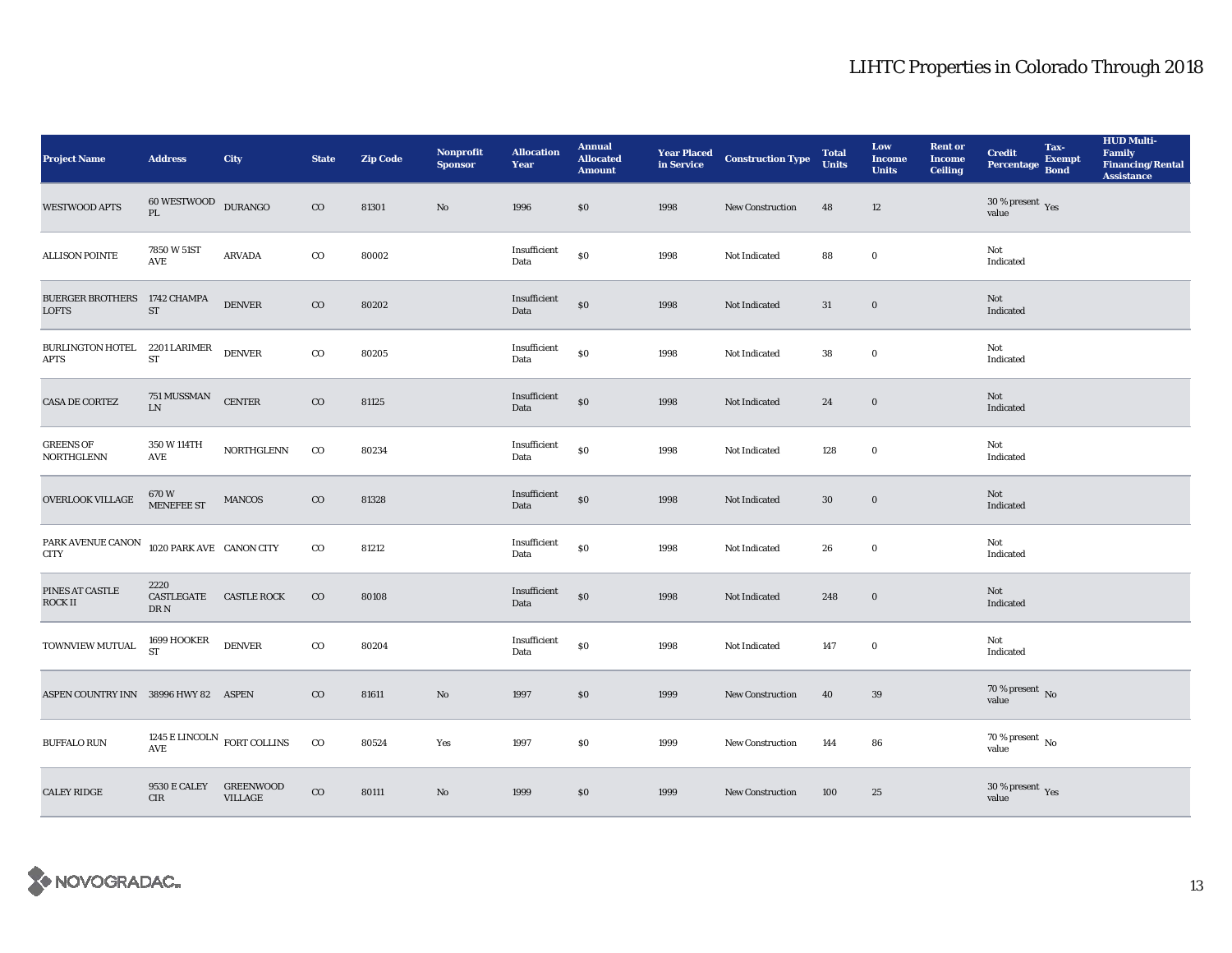| <b>Project Name</b>                         | <b>Address</b>                                     | City                       | <b>State</b> | <b>Zip Code</b> | <b>Nonprofit</b><br><b>Sponsor</b> | <b>Allocation</b><br>Year | <b>Annual</b><br><b>Allocated</b><br><b>Amount</b> |      | <b>Year Placed Construction Type</b><br>in Service | <b>Total</b><br><b>Units</b> | Low<br><b>Income</b><br><b>Units</b> | <b>Rent or</b><br><b>Income</b><br>Ceiling | <b>Credit</b><br><b>Percentage</b>         | Tax-<br><b>Exempt</b><br><b>Bond</b> | <b>HUD Multi-</b><br>Family<br><b>Financing/Rental</b><br><b>Assistance</b> |
|---------------------------------------------|----------------------------------------------------|----------------------------|--------------|-----------------|------------------------------------|---------------------------|----------------------------------------------------|------|----------------------------------------------------|------------------------------|--------------------------------------|--------------------------------------------|--------------------------------------------|--------------------------------------|-----------------------------------------------------------------------------|
| $\mbox{CLARION PLACE}\,\mbox{APTS}$         | $628\to$ CLARION $$\,{\rm PUEBLO}\,{\rm WEST}$$ DR |                            | $_{\rm CO}$  | 81007           | No                                 | 1998                      | \$0                                                | 1999 | New Construction                                   | 24                           | 24                                   |                                            | 70 % present $\,$ No $\,$<br>value         |                                      |                                                                             |
| COTTONWOOD CREEK 1525 SAN<br><b>ESTATES</b> | MIGUEL                                             | <b>NORWOOD</b>             | $_{\rm CO}$  |                 | $\mathbf{N}\mathbf{o}$             | 1997                      | \$0                                                | 1999 | <b>New Construction</b>                            | 30                           | 30                                   |                                            | $70$ % present $\,$ No value               |                                      |                                                                             |
| <b>CREEK STONE APTS</b>                     | 3775 W 25TH ST GREELEY                             |                            | $_{\rm CO}$  | 80634           | No                                 | 2000                      | \$0                                                | 1999 | <b>New Construction</b>                            | 200                          | 43                                   |                                            | $30\,\%$ present $\,$ Yes value            |                                      |                                                                             |
| DACONO SENIOR APTS 412 SEVENTH ST DACONO    |                                                    |                            | $\rm{CO}$    | 80514           | Yes                                | 1998                      | $\$0$                                              | 1999 | <b>New Construction</b>                            | 20                           | ${\bf 20}$                           |                                            | 70 % present $\hbox{~No}$<br>value         |                                      |                                                                             |
| <b>DAVE'S PLACE</b>                         | $1365$ JOSEPHINE ST $\;$ DENVER                    |                            | $_{\rm CO}$  | 80206           | Yes                                | 1997                      | $\$0$                                              | 1999 | Acquisition and Rehab 14                           |                              | 14                                   |                                            | $70$ % present $\,$ No value               |                                      |                                                                             |
| FOUNTAIN RIDGE                              | $390$ COMANCHE $\:$ FOUNTAIN VILLAGE DR            |                            | $_{\rm CO}$  | 80817           | No                                 | 1999                      | \$0                                                | 1999 | New Construction                                   | 36                           | 17                                   |                                            | $30\,\%$ present $\,$ Yes value            |                                      |                                                                             |
| GRAND VALLEY APTS 531 JAY LEE ST CLIFTON    |                                                    |                            | $\rm{co}$    | 81520           | No                                 | 1999                      | \$0                                                | 1999 | New Construction                                   | 50                           | 50                                   |                                            | 30 % present $\rm_{Yes}$<br>value          |                                      |                                                                             |
| HEATHERWOOD APTS                            | 260 JUSTICE<br>CTR RD                              | <b>CANON CITY</b>          | $_{\rm CO}$  | 81212           | No                                 | 1999                      | \$0                                                | 1999 | New Construction                                   | 54                           | 54                                   |                                            | $30\,\%$ present $\,$ Yes value            |                                      |                                                                             |
| HOMESTEAD AT<br><b>LAKEWOOD</b>             | 2121<br>WADSWORTH LAKEWOOD<br><b>BLVD</b>          |                            | $_{\rm CO}$  | 80214           | No                                 | 2000                      | \$0                                                | 1999 | New Construction                                   | 59                           | 15                                   |                                            | $30\,\%$ present $\,$ Yes value            |                                      |                                                                             |
| <b>LYNMAR APTS</b>                          | <b>2750 VICKERS</b><br>DR                          | COLORADO<br><b>SPRINGS</b> | $_{\rm CO}$  | 80918           | No                                 | 2000                      | \$0                                                | 1999 | <b>New Construction</b>                            | 100                          | $45\,$                               |                                            | $30\,\%$ present $\,$ Yes value            |                                      |                                                                             |
| MAIN STREET APTS                            | <b>2300 W MAIN</b><br>ST                           | <b>LITTLETON</b>           | $_{\rm CO}$  | 80120           | Yes                                | 1997                      | \$0                                                | 1999 | New Construction                                   | 50                           | 50                                   |                                            | $70\,\%$ present $\overline{N_0}$<br>value |                                      |                                                                             |
| <b>MARSTON POINTE</b>                       | 7875W<br><b>MANSFIELD</b><br><b>PKWY</b>           | <b>LAKEWOOD</b>            | $_{\rm CO}$  | 80235           | No                                 | 1999                      | \$0                                                | 1999 | <b>New Construction</b>                            | 160                          | 66                                   |                                            | $30\,\%$ present $\,$ Yes value            |                                      |                                                                             |
| <b>MERCY HOLLY PARK</b><br><b>WEST</b>      | 5520 E 60TH<br>AVE                                 | COMMERCE CITY CO           |              | 80022           | Yes                                | 2001                      | $\$0$                                              | 1999 | Acquisition and Rehab 96                           |                              | 96                                   |                                            | $30\,\%$ present $\,$ Yes value            |                                      |                                                                             |

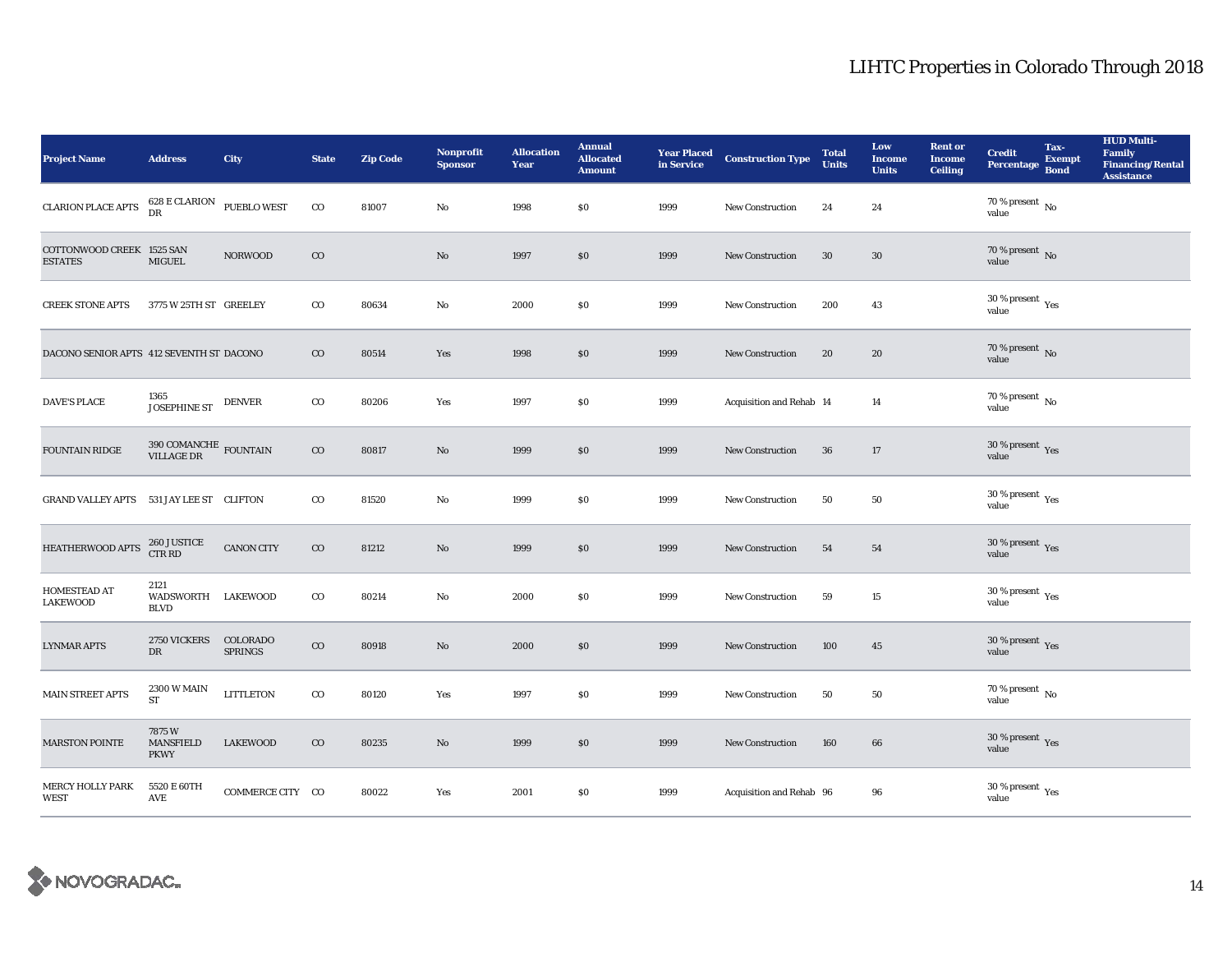| <b>Project Name</b>                       | <b>Address</b>                               | City                | <b>State</b> | <b>Zip Code</b> | <b>Nonprofit</b><br><b>Sponsor</b> | <b>Allocation</b><br>Year | <b>Annual</b><br><b>Allocated</b><br><b>Amount</b> |      | <b>Year Placed Construction Type</b><br>in Service | <b>Total</b><br><b>Units</b> | Low<br><b>Income</b><br><b>Units</b> | <b>Rent or</b><br><b>Income</b><br><b>Ceiling</b> | <b>Credit</b><br>Percentage                     | Tax-<br><b>Exempt</b><br><b>Bond</b> | <b>HUD Multi-</b><br>Family<br><b>Financing/Rental</b><br><b>Assistance</b> |
|-------------------------------------------|----------------------------------------------|---------------------|--------------|-----------------|------------------------------------|---------------------------|----------------------------------------------------|------|----------------------------------------------------|------------------------------|--------------------------------------|---------------------------------------------------|-------------------------------------------------|--------------------------------------|-----------------------------------------------------------------------------|
| <b>MESA GARDENS</b>                       | 2207 E 12TH ST PUEBLO                        |                     | $_{\rm CO}$  | 81001           | No                                 | 1999                      | \$0\$                                              | 1999 | Acquisition and Rehab 140                          |                              | 140                                  |                                                   | 30 % present $\,$ Yes<br>value                  |                                      |                                                                             |
| PALACIO INCA                              | 850 INCA ST                                  | <b>DENVER</b>       | $_{\rm CO}$  | 80204           | Yes                                | 1997                      | \$0                                                | 1999 | New Construction                                   | 12                           | 12                                   |                                                   | $70$ % present $\,$ No value                    |                                      |                                                                             |
| RENAISSANCE AT<br><b>CONCORD PLAZA</b>    | 1775 KENDALL<br>${\rm ST}$                   | <b>LAKEWOOD</b>     | $\rm{CO}$    | 80214           | Yes                                | 1997                      | $\$0$                                              | 1999 | <b>New Construction</b>                            | 76                           | 75                                   |                                                   | $70$ % present $\,$ No value                    |                                      |                                                                             |
| RIO DE ESPERANZA                          | $1400\,\mathrm{W}$ LOUISIANA AVE $\,$ DENVER |                     | $_{\rm CO}$  | 80223           | Yes                                | 1997                      | \$0\$                                              | 1999 | <b>New Construction</b>                            | 10                           | 10                                   |                                                   | 70 % present $\,$ No $\,$<br>value              |                                      |                                                                             |
| <b>RIVERWALK APTS</b>                     | 744<br>MOCKINGBIRD BRIGHTON<br>ST            |                     | $\rm{CO}$    | 80601           | No                                 | 2000                      | \$0                                                | 1999 | <b>New Construction</b>                            | 132                          | 87                                   |                                                   | $30\,\%$ present $\,\mathrm{Yes}$ value         |                                      |                                                                             |
| <b>SENTER WEST</b><br><b>VILLAGE APTS</b> | 2665 SENTER<br>AVE                           | <b>BURLINGTON</b>   | $_{\rm CO}$  | 80807           | Yes                                | 1998                      | \$0\$                                              | 1999 | <b>New Construction</b>                            | 29                           | 17                                   |                                                   | $70$ % present $\,$ No value                    |                                      |                                                                             |
| <b>WEST PARK APTS</b>                     | 1004 PARK AVE CANON CITY                     |                     | $\rm{CO}$    | 81212           | No                                 | 1998                      | \$0                                                | 1999 | <b>New Construction</b>                            | 12                           | 12                                   |                                                   | 70 % present $\,$ No $\,$<br>value              |                                      |                                                                             |
| <b>BALTIMORE COURT</b>                    | 3590<br><b>BALTIMORE</b><br>AVE              | <b>PUEBLO</b>       | $_{\rm CO}$  | 81008           | No                                 | 1999                      | \$0\$                                              | 2000 | <b>New Construction</b>                            | 12                           | 12                                   |                                                   | $70\,\%$ present $\,$ No $\,$<br>value          |                                      |                                                                             |
| BRADBURN GARDENS<br><b>APTS</b>           | 7545<br><b>BRADBURN</b><br><b>BLVD</b>       | WESTMINSTER         | $_{\rm CO}$  | 80030           | No                                 | 2001                      | \$0\$                                              | 2000 | Acquisition and Rehab 44                           |                              | 44                                   |                                                   | $30\,\%$ present $\,$ Yes value                 |                                      |                                                                             |
| <b>BROOKSTONE I</b>                       | 2325 E FIRST ST LOVELAND                     |                     | $\rm{co}$    | 80537           | No                                 | 1998                      | \$0\$                                              | 2000 | <b>New Construction</b>                            | 48                           | $\bf 47$                             |                                                   | $70\,\%$ present $\,$ No value                  |                                      |                                                                             |
| <b>BULL RUN APTS</b>                      | 820<br>MERGANSER<br>DR                       | <b>FORT COLLINS</b> | $_{\rm CO}$  | 80524           | No                                 | 2002                      | \$0                                                | 2000 | <b>New Construction</b>                            | 176                          | 175                                  |                                                   | 30 % present $\gamma_{\rm{es}}$<br>value        |                                      |                                                                             |
| <b>CLOVERBASIN</b><br><b>VILLAGE I</b>    | 630 S PECK DR LONGMONT                       |                     | $\rm{CO}$    | 80503           | No                                 | 2002                      | \$0\$                                              | 2000 | <b>New Construction</b>                            | 176                          | 175                                  |                                                   | $30\,\%$ present $\rm\thinspace_{Yes}$<br>value |                                      |                                                                             |
| <b>COTTAGE HILL</b><br><b>SENIOR APTS</b> | 3755 TENNYSON DENVER<br><b>ST</b>            |                     | $\rm{CO}$    | 80212           | No                                 | 2002                      | \$0                                                | 2000 | <b>New Construction</b>                            | 61                           | 26                                   |                                                   | $30\,\%$ present $\,\mathrm{Yes}$ value         |                                      |                                                                             |

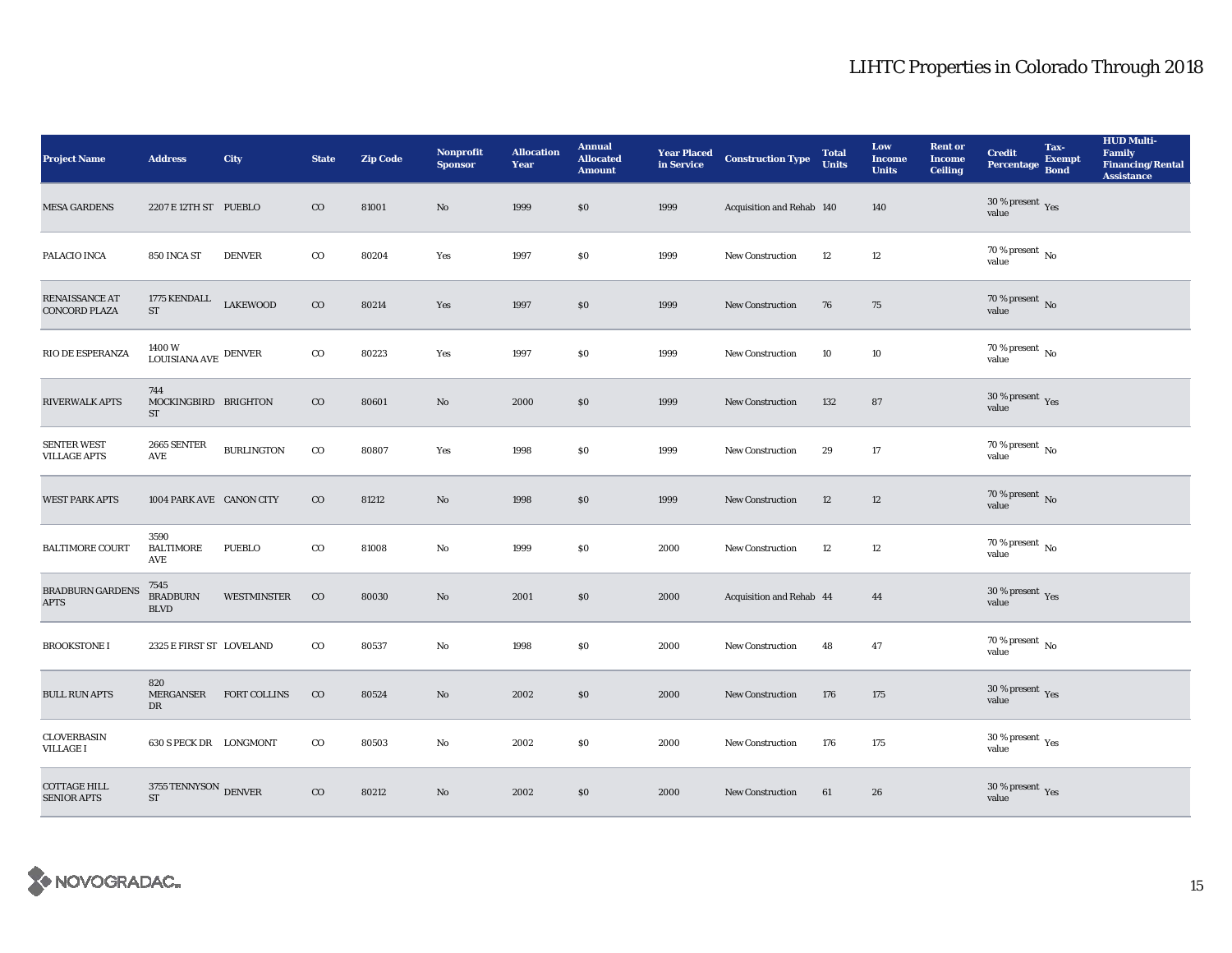| <b>Project Name</b>                                             | <b>Address</b>                                    | <b>City</b>         | <b>State</b> | <b>Zip Code</b> | <b>Nonprofit</b><br><b>Sponsor</b> | <b>Allocation</b><br>Year | <b>Annual</b><br><b>Allocated</b><br><b>Amount</b> |      | <b>Year Placed Construction Type</b><br>in Service <b>Construction</b> Type | <b>Total</b><br><b>Units</b> | Low<br><b>Income</b><br><b>Units</b> | <b>Rent or</b><br><b>Income</b><br><b>Ceiling</b> | <b>Credit</b><br><b>Percentage</b>          | Tax-<br><b>Exempt</b><br><b>Bond</b> | <b>HUD Multi-</b><br>Family<br><b>Financing/Rental</b><br><b>Assistance</b> |
|-----------------------------------------------------------------|---------------------------------------------------|---------------------|--------------|-----------------|------------------------------------|---------------------------|----------------------------------------------------|------|-----------------------------------------------------------------------------|------------------------------|--------------------------------------|---------------------------------------------------|---------------------------------------------|--------------------------------------|-----------------------------------------------------------------------------|
| <b>COUNTRY RANCH</b>                                            | 2921<br>TIMBERWOOD FORT COLLINS<br>DR             |                     | $_{\rm CO}$  | 80528           | No                                 | 2002                      | \$0                                                | 2000 | <b>New Construction</b>                                                     | 118                          | 117                                  |                                                   | 30 % present $\rm_{Yes}$<br>value           |                                      |                                                                             |
| <b>EAGLE'S NEST APTS</b>                                        | 1041 W 24TH ST RIFLE                              |                     | $_{\rm CO}$  | 81650           | $\mathbf{N}\mathbf{o}$             | 1998                      | \$0                                                | 2000 | New Construction                                                            | 30                           | $30\,$                               |                                                   | $70$ % present $\,$ No value                |                                      |                                                                             |
| GRAND LOWRY LOFTS                                               | 200 RAMPART<br>WAY                                | <b>DENVER</b>       | $_{\rm CO}$  | 80230           | $\rm No$                           | 2002                      | \$0                                                | 2000 | Acquisition and Rehab 261                                                   |                              | 115                                  |                                                   | $30\,\%$ present $\,\mathrm{Yes}$ value     |                                      |                                                                             |
| HIGHLAND CROSSING 1909 S QUEBEC DENVER                          |                                                   |                     | $_{\rm CO}$  | 80231           | $\mathbf{N}\mathbf{o}$             | 2000                      | \$0                                                | 2000 | New Construction                                                            | 108                          | 107                                  |                                                   | $30\,\%$ present $\,$ Yes value             |                                      |                                                                             |
| PARKER HILLTOP APTS $\frac{19735}{\text{CLUBHOUSE\,DR}}$ PARKER |                                                   |                     | $_{\rm CO}$  | 80138           | No                                 | 2001                      | \$0                                                | 2000 | New Construction                                                            | 312                          | 125                                  |                                                   | 30 % present $\rm \gamma_{\rm es}$<br>value |                                      |                                                                             |
| PAVILLION GARDENS                                               | 2366 ROBINS<br><b>WAY</b>                         | <b>MONTROSE</b>     | $_{\rm CO}$  | 81401           | $\mathbf{N}\mathbf{o}$             | 1998                      | $\$0$                                              | 2000 | <b>New Construction</b>                                                     | 30                           | $30\,$                               |                                                   | $70$ % present $\,$ No value                |                                      |                                                                             |
| PINES AT CASTLE<br>ROCK PHASE III                               | 2220<br>CASTLEGATE<br>DR N                        | <b>CASTLE ROCK</b>  | $_{\rm CO}$  | 80108           | No                                 | 2001                      | \$0                                                | 2000 | <b>New Construction</b>                                                     | 134                          | $\bf{67}$                            |                                                   | $30$ % present $\,$ $\rm{Yes}$<br>value     |                                      |                                                                             |
| <b>QUAIL VILLAGE</b>                                            | 321 QUAIL RD                                      | LONGMONT            | $_{\rm CO}$  | 80501           | $\mathbf{N}\mathbf{o}$             | 1998                      | \$0                                                | 2000 | New Construction                                                            | 72                           | 43                                   |                                                   | $70$ % present $\,$ No value                |                                      |                                                                             |
| REFLECTIONS SENIOR<br><b>APTS</b>                               | 321 E<br><b>TROUTMAN</b><br><b>PKWY</b>           | <b>FORT COLLINS</b> | $_{\rm CO}$  | 80525           | $\rm No$                           | 1998                      | \$0                                                | 2000 | <b>New Construction</b>                                                     | 72                           | 71                                   |                                                   | $70$ % present $\,$ No value                |                                      |                                                                             |
| <b>ROOD CANDY APTS</b>                                          | 404 W SEVENTH PUEBLO<br><b>ST</b>                 |                     | $_{\rm CO}$  | 81003           | $\mathbf{N}\mathbf{o}$             | 1998                      | \$0                                                | 2000 | Acquisition and Rehab 35                                                    |                              | 35                                   |                                                   | $70\,\%$ present $\,$ No value              |                                      |                                                                             |
| SAND LILY ASSISTED<br><b>CARE FACILITY</b>                      | 2000 ROBIN RD STERLING                            |                     | $_{\rm CO}$  | 80751           | No                                 | 1998                      | \$0                                                | 2000 | <b>New Construction</b>                                                     | 27                           | 20                                   |                                                   | $70$ % present $\,$ No $\,$<br>value        |                                      |                                                                             |
| SOUTHWEST HORIZON 44 TWIN PINES DURANGO<br>RANCH                | ${\rm LN}$                                        |                     | $_{\rm CO}$  | 81303           | No                                 | 1998                      | \$0                                                | 2000 | <b>New Construction</b>                                                     | 61                           | 61                                   |                                                   | $70\,\%$ present $\,$ No value              |                                      |                                                                             |
| 55 STONEGATE<br><b>VILLAGE</b>                                  | 393 E<br><b>SPAULDING</b><br>$\operatorname{AVE}$ | <b>PUEBLO WEST</b>  | $_{\rm CO}$  | 81007           | No                                 | 1998                      | \$0                                                | 2000 | <b>New Construction</b>                                                     | 55                           | 54                                   |                                                   | $70\,\%$ present $\,$ No value              |                                      |                                                                             |

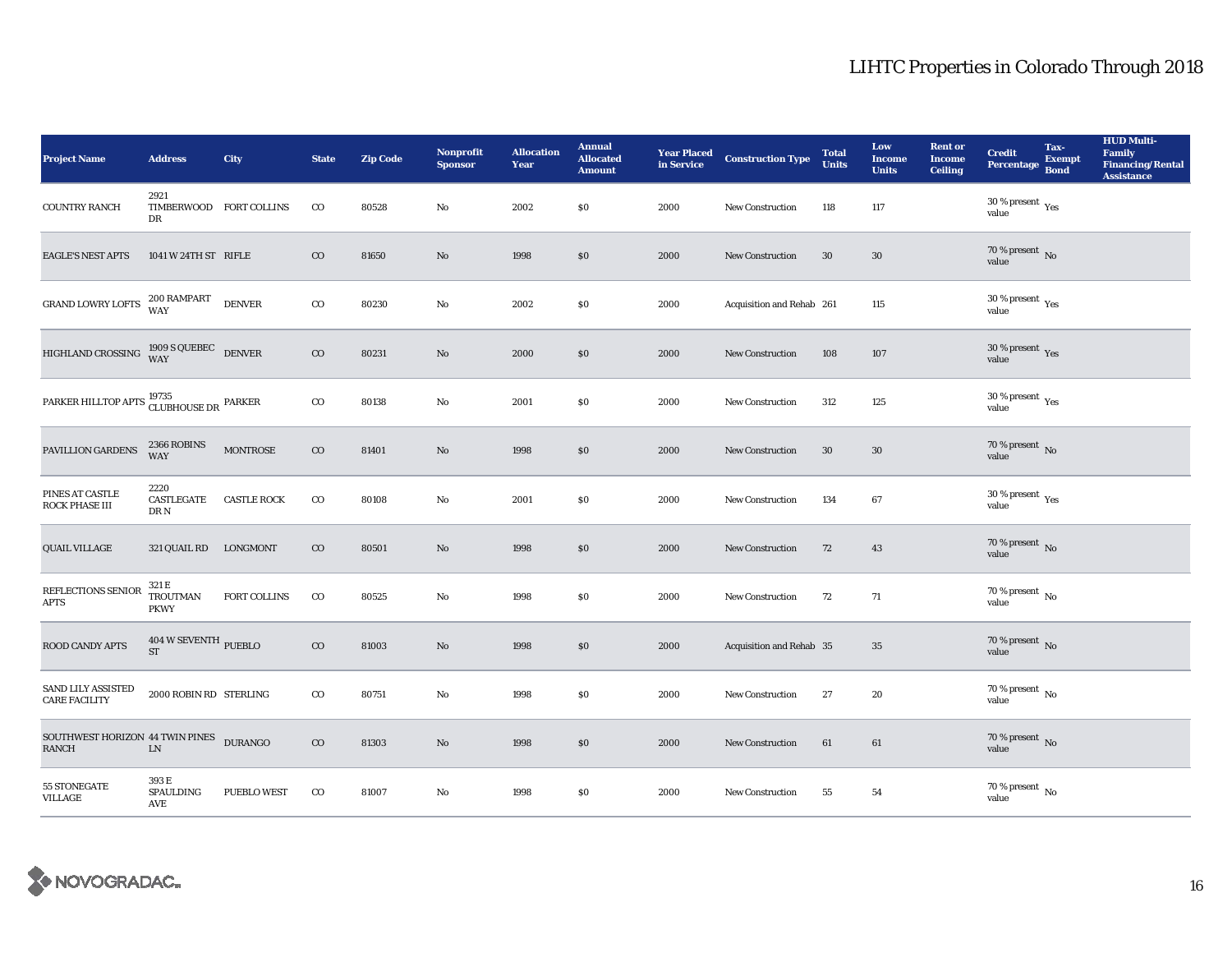| <b>Project Name</b>                                      | <b>Address</b>                               | City              | <b>State</b> | <b>Zip Code</b> | <b>Nonprofit</b><br><b>Sponsor</b> | <b>Allocation</b><br>Year | <b>Annual</b><br><b>Allocated</b><br><b>Amount</b> |      | <b>Year Placed Construction Type</b><br>in Service | <b>Total</b><br><b>Units</b> | Low<br><b>Income</b><br><b>Units</b> | <b>Rent or</b><br><b>Income</b><br><b>Ceiling</b> | <b>Credit</b><br>Percentage            | Tax-<br><b>Exempt</b><br><b>Bond</b> | <b>HUD Multi-</b><br>Family<br><b>Financing/Rental</b><br><b>Assistance</b> |
|----------------------------------------------------------|----------------------------------------------|-------------------|--------------|-----------------|------------------------------------|---------------------------|----------------------------------------------------|------|----------------------------------------------------|------------------------------|--------------------------------------|---------------------------------------------------|----------------------------------------|--------------------------------------|-----------------------------------------------------------------------------|
| <b>SUNNYSIDE PLACE</b>                                   | 401 E ST                                     | <b>LOUISVILLE</b> | $\rm CO$     | 80027           | No                                 | 1998                      | $\$0$                                              | 2000 | <b>New Construction</b>                            | 17                           | 17                                   |                                                   | 70 % present $\,$ No $\,$<br>value     |                                      |                                                                             |
| TRINITY LIFE<br><b>GARDENS</b>                           | 2430 OAKSHIRE $_{\rm{PUEBLO}}$<br>${\rm LN}$ |                   | $_{\rm CO}$  | 81001           | No                                 | 1998                      | \$0                                                | 2000 | <b>New Construction</b>                            | 45                           | 43                                   |                                                   | $70\,\%$ present $\,$ No value         |                                      |                                                                             |
| <b>VILLAGE CREST APTS</b>                                | 6201 E 62ND<br>$\operatorname{AVE}$          | COMMERCE CITY CO  |              | 80022           | No                                 | 2001                      | $\$0$                                              | 2000 | <b>New Construction</b>                            | 120                          | 120                                  |                                                   | $30\,\%$ present $\,$ Yes value        |                                      |                                                                             |
| <b>WHITCOMB APTS</b>                                     | 1503 FILLMORE STERLING<br><b>ST</b>          |                   | $_{\rm CO}$  | 80751           | No                                 | 2002                      | $\$0$                                              | 2000 | New Construction                                   | 90                           | 45                                   |                                                   | $30\,\%$ present $\,$ Yes value        |                                      |                                                                             |
| <b>WILLOW STREET</b><br><b>RESIDENCE</b>                 | 1351 S WILLOW DENVER<br>${\rm ST}$           |                   | $\rm{CO}$    | 80247           | $\mathbf{N}\mathbf{o}$             | 1999                      | $\$0$                                              | 2000 | <b>New Construction</b>                            | 80                           | 79                                   |                                                   | $70$ % present $\,$ No value           |                                      |                                                                             |
| CHAMBER BUILDING                                         | 1726 CHAMPA<br><b>ST</b>                     | <b>DENVER</b>     | $_{\rm CO}$  | 80202           |                                    | Insufficient<br>Data      | $\$0$                                              | 2000 | Not Indicated                                      | 39                           | $\mathbf 0$                          |                                                   | Not<br>Indicated                       |                                      |                                                                             |
| <b>CREEKSIDE PLACE</b><br><b>APTS</b>                    | 9189 GALE BLVD THORNTON                      |                   | $\rm{CO}$    | 80260           |                                    | Insufficient<br>Data      | $\boldsymbol{\mathsf{S}}\boldsymbol{\mathsf{0}}$   | 2000 | Not Indicated                                      | 137                          | $\bf{0}$                             |                                                   | Not<br>Indicated                       |                                      |                                                                             |
| <b>WESTBURY APTS</b>                                     | 11590 PECOS ST WESTMINSTER                   |                   | $_{\rm CO}$  | 80234           |                                    | Insufficient<br>Data      | $\$0$                                              | 2000 | Not Indicated                                      | 228                          | $\bf{0}$                             |                                                   | Not<br>Indicated                       |                                      |                                                                             |
| <b>CASITA DE LA LUNA</b><br><b>APTS</b>                  | 1410 W 11TH ST ALAMOSA                       |                   | $\rm{CO}$    | 81101           | No                                 | 2000                      | \$0\$                                              | 2001 | <b>New Construction</b>                            | 28                           | 27                                   |                                                   | $30\,\%$ present $\,$ No value         |                                      |                                                                             |
| <b>CLIFTON VILLAGE</b><br><b>SOUTH TOWNHOMES</b>         | 3206 MESA AVE CLIFTON                        |                   | $_{\rm CO}$  | 81520           | No                                 | 2001                      | \$0\$                                              | 2001 | Acquisition and Rehab 119                          |                              | 114                                  |                                                   | 30 % present $\rm\,Yes$<br>value       |                                      |                                                                             |
| <b>CLOVER BASIN</b><br><b>VILLAGE III</b>                | 630 S PECK DR LONGMONT                       |                   | $_{\rm CO}$  | 80503           | No                                 | 1999                      | \$0\$                                              | 2001 | New Construction                                   | 84                           | 50                                   |                                                   | $70\,\%$ present $\,$ No value         |                                      |                                                                             |
| COLUMBINE VILLAGE 5310 ALLISON<br>ON ALLISON I           | <b>ST</b>                                    | <b>ARVADA</b>     | $\rm{CO}$    | 80002           | No                                 | 2002                      | \$0\$                                              | 2001 | <b>New Construction</b>                            | 67                           | 67                                   |                                                   | $30$ % present $\,$ $\rm Yes$<br>value |                                      |                                                                             |
| COLUMBINE VILLAGE 5330 ALLISON<br>ON ALLISON PHASE II ST |                                              | <b>ARVADA</b>     | $\rm{CO}$    | 80002           | No                                 | 1999                      | \$0                                                | 2001 | <b>New Construction</b>                            | 44                           | 44                                   |                                                   | $70$ % present $\,$ No value           |                                      |                                                                             |

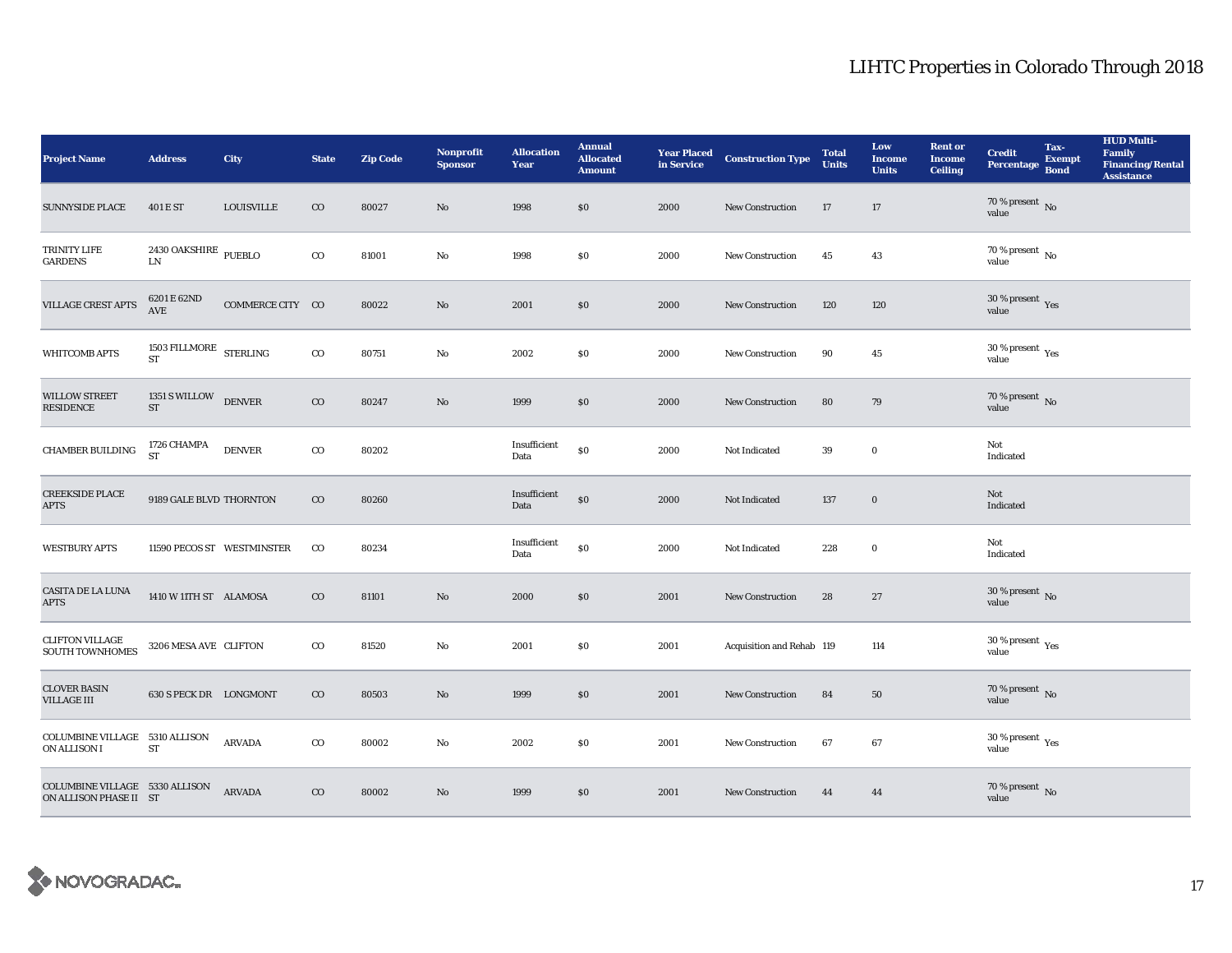| <b>Project Name</b>                            | <b>Address</b>                                     | City                                      | <b>State</b> | <b>Zip Code</b> | Nonprofit<br><b>Sponsor</b> | <b>Allocation</b><br>Year | <b>Annual</b><br><b>Allocated</b><br><b>Amount</b> | <b>Year Placed<br/>in Service</b> | <b>Construction Type</b>  | <b>Total</b><br><b>Units</b> | Low<br><b>Income</b><br><b>Units</b> | <b>Rent or</b><br><b>Income</b><br><b>Ceiling</b> | <b>Credit</b><br><b>Percentage</b>              | Tax-<br><b>Exempt</b><br><b>Bond</b> | <b>HUD Multi-</b><br>Family<br><b>Financing/Rental</b><br><b>Assistance</b> |
|------------------------------------------------|----------------------------------------------------|-------------------------------------------|--------------|-----------------|-----------------------------|---------------------------|----------------------------------------------------|-----------------------------------|---------------------------|------------------------------|--------------------------------------|---------------------------------------------------|-------------------------------------------------|--------------------------------------|-----------------------------------------------------------------------------|
| CREEK VISTA SENIORS 446 VISTA DR               |                                                    | PAONIA                                    | $\rm{CO}$    | 81428           | No                          | 2000                      | $\$0$                                              | 2001                              | New Construction          | 20                           | 12                                   |                                                   | 70 % present $\hbox{~No}$<br>value              |                                      |                                                                             |
| <b>FOOTHILLS</b><br><b>COMMUNITY</b>           | 747 CHERRY<br>AVE                                  | <b>BOULDER</b>                            | $_{\rm CO}$  | 80304           | No                          | 1999                      | $\$0$                                              | 2001                              | New Construction          | 74                           | 42                                   |                                                   | $70$ % present $\,$ No value                    |                                      |                                                                             |
| <b>GLENDALE APTS</b>                           | 5345 W 79TH<br>AVE                                 | <b>WESTMINSTER</b>                        | $_{\rm CO}$  | 80003           | $\mathbf{No}$               | 2002                      | \$0\$                                              | 2001                              | Acquisition and Rehab 120 |                              | 119                                  |                                                   | $30\ \%$ present $\ _{\mbox{Yes}}$ value        |                                      |                                                                             |
| <b>MARTINEZ PARK</b><br><b>VILLAS LTD</b>      | 4555 W EIGHTH DENVER<br>AVE                        |                                           | $_{\rm CO}$  | 80204           | No                          | 1999                      | \$0                                                | 2001                              | <b>New Construction</b>   | 24                           | 23                                   |                                                   | $70$ % present $\,$ No value                    |                                      |                                                                             |
| MEEKER COMMONS                                 | 911 SIXTH ST                                       | <b>GREELEY</b>                            | $_{\rm CO}$  | 80631           | No                          | 2000                      | $\$0$                                              | 2001                              | <b>New Construction</b>   | 104                          | 84                                   |                                                   | $30\,\%$ present $\,$ $_{\rm Yes}$<br>value     |                                      |                                                                             |
| NORTHERN HOTEL                                 |                                                    | $172$ N COLLEGE $$\tt FORT\,COLLINS$$ AVE | $_{\rm CO}$  | 80524           | No                          | 1999                      | \$0                                                | 2001                              | Acquisition and Rehab 47  |                              | 47                                   |                                                   | $70$ % present $\,$ No value                    |                                      |                                                                             |
| <b>PLAINS VIEW APTS</b>                        | 1705 S 11TH ST LAMAR                               |                                           | $_{\rm CO}$  | 81052           | No                          | 2001                      | \$0\$                                              | 2001                              | <b>New Construction</b>   | 45                           | 45                                   |                                                   | 70 % present $\hbox{~No}$<br>value              |                                      |                                                                             |
| PLEASANT HILL<br><b>VILLAS</b>                 | 1255 VRAIN ST DENVER                               |                                           | $\rm{CO}$    | 80204           | No                          | 1999                      | \$0\$                                              | 2001                              | New Construction          | 21                           | 21                                   |                                                   | $70$ % present $\,$ No value                    |                                      |                                                                             |
| PRAIRIE MESA<br><b>ESTATES</b>                 | 650 E SECOND<br><b>ST</b>                          | <b>CORTEZ</b>                             | $\rm{CO}$    | 81321           | No                          | 1999                      | \$0                                                | 2001                              | <b>New Construction</b>   | $30\,$                       | 30                                   |                                                   | $70\,\%$ present $\,$ No value                  |                                      |                                                                             |
| RESERVE AT<br><b>SOUTHCREEK</b>                | 15601 E<br><b>JAMISON DR</b>                       | <b>ENGLEWOOD</b>                          | $\rm{CO}$    | 80112           | No                          | 2002                      | \$0                                                | 2001                              | <b>New Construction</b>   | 168                          | 69                                   |                                                   | $30\,\%$ present $\,$ Yes value                 |                                      |                                                                             |
| <b>RESIDENCES AT</b><br><b>CAPITOL HEIGHTS</b> | 1350 N GRANT<br>ST                                 | <b>DENVER</b>                             | $_{\rm CO}$  | 80203           | No                          | 2001                      | $\$0$                                              | 2001                              | New Construction          | 145                          | 61                                   |                                                   | $30\,\%$ present $\rm\thinspace_{Yes}$<br>value |                                      |                                                                             |
| TOWN CENTRE<br><b>SENIOR APTS</b>              | 999 E FIRST AVE BROOMFIELD                         |                                           | $\rm{CO}$    | 80020           | No                          | 2001                      | \$0\$                                              | 2001                              | <b>New Construction</b>   | 88                           | 88                                   |                                                   | $30\,\%$ present $\,$ Yes value                 |                                      |                                                                             |
| WINDTRAIL PARK<br><b>APTS</b>                  | $1000$ ROLLAND $$\tt FORT\,COLLINS\rm\,MOORE\,DR$$ |                                           | $_{\rm CO}$  | 80526           | No                          | 1999                      | \$0                                                | 2001                              | <b>New Construction</b>   | 50                           | 50                                   |                                                   | $70\,\%$ present $\,$ No value                  |                                      |                                                                             |

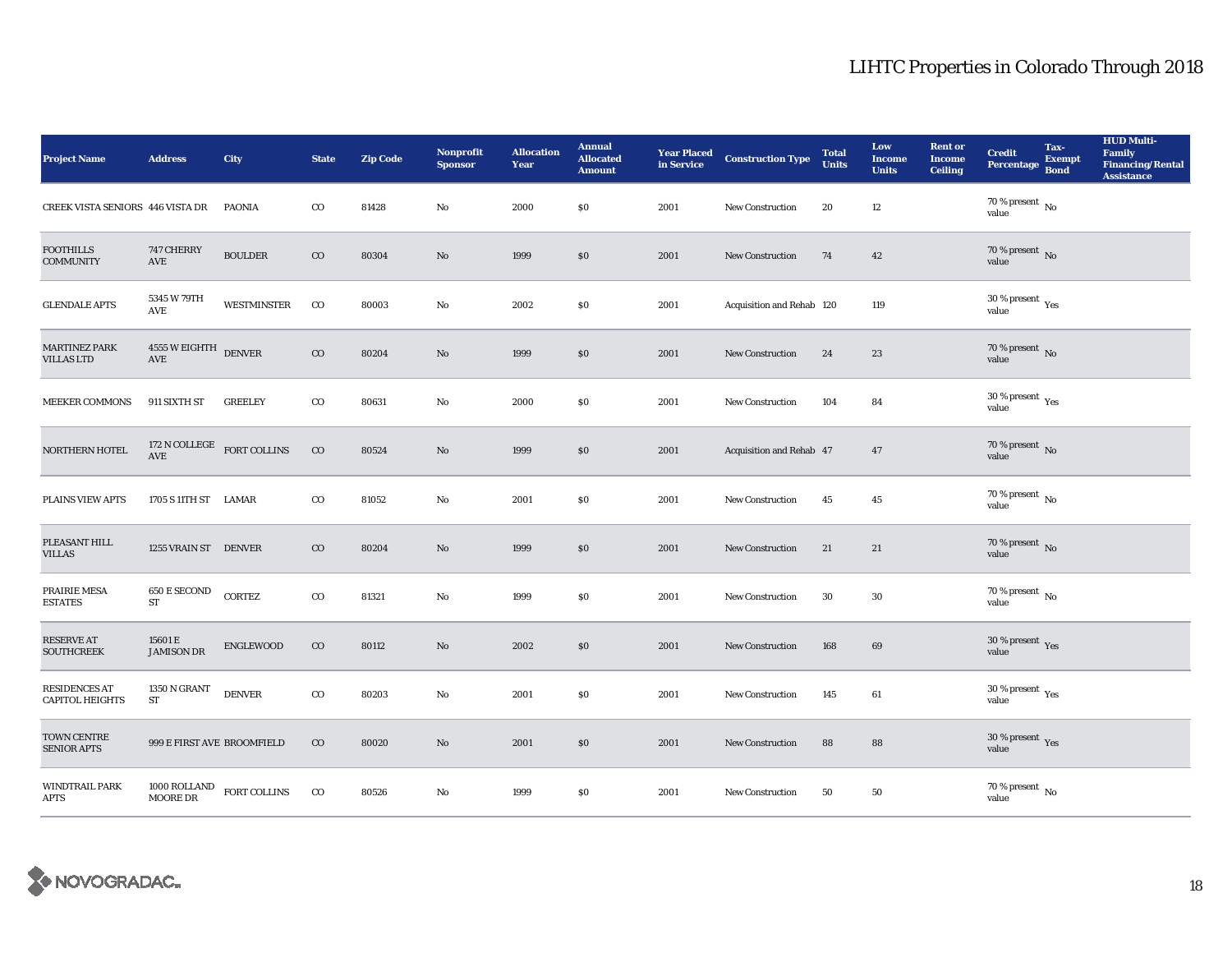| <b>Project Name</b>                       | <b>Address</b>                        | City                | <b>State</b> | <b>Zip Code</b> | <b>Nonprofit</b><br><b>Sponsor</b> | <b>Allocation</b><br>Year | <b>Annual</b><br><b>Allocated</b><br><b>Amount</b> |      | <b>Year Placed Construction Type</b><br>in Service | <b>Total</b><br><b>Units</b> | Low<br><b>Income</b><br><b>Units</b> | <b>Rent or</b><br><b>Income</b><br><b>Ceiling</b> | <b>Credit</b><br><b>Percentage</b>          | Tax-<br><b>Exempt</b><br><b>Bond</b> | <b>HUD Multi-</b><br>Family<br><b>Financing/Rental</b><br><b>Assistance</b> |
|-------------------------------------------|---------------------------------------|---------------------|--------------|-----------------|------------------------------------|---------------------------|----------------------------------------------------|------|----------------------------------------------------|------------------------------|--------------------------------------|---------------------------------------------------|---------------------------------------------|--------------------------------------|-----------------------------------------------------------------------------|
| WOODBRIDGE SENIOR                         | 1600 W<br>ELIZABETH ST                | FORT COLLINS        | $\rm CO$     |                 | $\mathbf{No}$                      | 1999                      | \$0                                                | 2001 | <b>New Construction</b>                            | 50                           | 49                                   |                                                   | 70 % present $\,$ No $\,$<br>value          |                                      |                                                                             |
| CLOVERBASIN<br><b>VILLAGE III</b>         | 630 S PECK DR LONGMONT                |                     | $_{\rm CO}$  | 80503           |                                    | Insufficient<br>Data      | \$0                                                | 2001 | Not Indicated                                      | 84                           | $\bf{0}$                             |                                                   | Not<br>Indicated                            |                                      |                                                                             |
| <b>FOX MEADOW APTS</b>                    | 3620 S<br>TIMBERLINE<br>RD            | <b>FORT COLLINS</b> | $_{\rm CO}$  | 80525           |                                    | Insufficient<br>Data      | \$0                                                | 2001 | Not Indicated                                      | 138                          | $\bf{0}$                             |                                                   | Not<br>Indicated                            |                                      |                                                                             |
| <b>ARAPAHOE GREEN</b>                     | 1135 S XENIA ST DENVER                |                     | $_{\rm CO}$  | 80247           | $\rm No$                           | 2000                      | $\$0$                                              | 2002 | New Construction                                   | 60                           | 59                                   |                                                   | 70 % present $\,$ No $\,$<br>value          |                                      |                                                                             |
| <b>ASPEN MEADOWS</b><br>(LONGMONT)        | <b>70 21ST AVE</b>                    | <b>LONGMONT</b>     | $_{\rm CO}$  | 80501           | No                                 | 2002                      | $\$0$                                              | 2002 | <b>New Construction</b>                            | 50                           | 50                                   |                                                   | $30\,\%$ present $\,$ Yes value             |                                      |                                                                             |
| <b>AURORA VILLAGE</b>                     | 15972 E 13TH PL AURORA                |                     | $_{\rm CO}$  | 80011           | No                                 | 2002                      | \$0                                                | 2002 | Acquisition and Rehab 100                          |                              | 100                                  |                                                   | $30\,\%$ present $\,$ $\rm Yes$<br>value    |                                      |                                                                             |
| <b>BALTIMORE PLACE</b>                    | 3540<br><b>BALTIMORE</b><br>AVE       | <b>PUEBLO</b>       | $\rm{CO}$    | 81008           | No                                 | 2001                      | \$0                                                | 2002 | <b>New Construction</b>                            | 24                           | 24                                   |                                                   | $70$ % present $\,$ No value                |                                      |                                                                             |
| <b>BLUE SPRUCE</b><br><b>TOWNHOMES</b>    | 7300 E SEVERN DENVER<br>PL.           |                     | $_{\rm CO}$  | 80230           | No                                 | 2000                      | $\$0$                                              | 2002 | Acquisition and Rehab 92                           |                              | 91                                   |                                                   | <b>Both 30%</b><br>and 70%<br>present value | No                                   |                                                                             |
| <b>BROOKSTONE PHASE</b><br>$\rm II$       | 2575 E FIRST ST LOVELAND              |                     | $\rm{CO}$    | 80537           | $\mathbf{N}\mathbf{o}$             | 2001                      | \$0                                                | 2002 | New Construction                                   | 24                           | 24                                   |                                                   | $70$ % present $\,$ No value                |                                      |                                                                             |
| <b>CLOCKTOWER LOFTS</b>                   | 2500 N<br><b>BROADWAY</b>             | <b>DENVER</b>       | $_{\rm CO}$  | 80205           | No                                 | 2001                      | \$0                                                | 2002 | <b>Acquisition and Rehab 37</b>                    |                              | 19                                   |                                                   | $70$ % present $\,$ No value                |                                      |                                                                             |
| <b>CONSTITUTION</b><br><b>SQUARE APTS</b> | 7230<br>CONSTITUTION<br><b>SQ HTS</b> | COLORADO<br>SPRINGS | $\rm{CO}$    | 80915           | $\mathbf{N}\mathbf{o}$             | 2002                      | $\$0$                                              | 2002 | <b>New Construction</b>                            | 180                          | 83                                   |                                                   | $30\,\%$ present $\,\mathrm{Yes}$ value     |                                      |                                                                             |
| <b>FAIRBROOKE</b><br><b>HEIGHTS</b>       | 1827<br>SOMERVILLE<br>DR              | <b>FORT COLLINS</b> | $_{\rm CO}$  | 80526           | No                                 | 2001                      | $\$0$                                              | 2002 | New Construction                                   | 36                           | 35                                   |                                                   | $70$ % present $\,$ No $\,$<br>value        |                                      |                                                                             |
| FOREST MANOR APTS                         | 625 S FOREST<br><b>ST</b>             | <b>GLENDALE</b>     | $\rm{CO}$    | 80246           | No                                 | 2002                      | \$0                                                | 2002 | Acquisition and Rehab 103                          |                              | 103                                  |                                                   | $30\,\%$ present $\,\mathrm{Yes}$ value     |                                      |                                                                             |

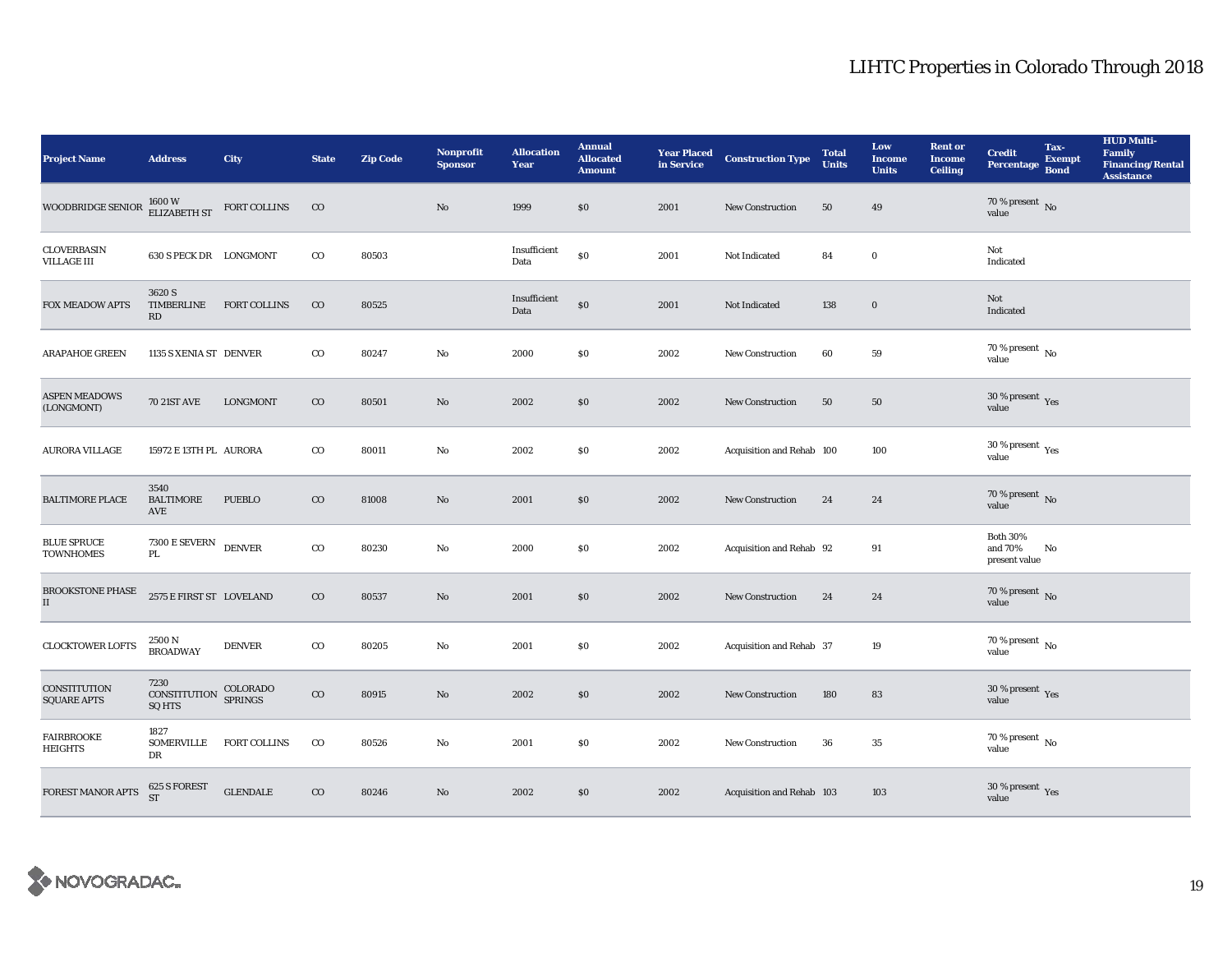| <b>Project Name</b>                               | <b>Address</b>                               | <b>City</b>        | <b>State</b> | <b>Zip Code</b> | <b>Nonprofit</b><br><b>Sponsor</b> | <b>Allocation</b><br>Year | <b>Annual</b><br><b>Allocated</b><br><b>Amount</b> |      | <b>Year Placed Construction Type</b><br>in Service | <b>Total</b><br><b>Units</b> | Low<br><b>Income</b><br><b>Units</b> | <b>Rent or</b><br><b>Income</b><br><b>Ceiling</b> | <b>Credit</b><br><b>Percentage</b>      | Tax-<br><b>Exempt</b><br><b>Bond</b> | <b>HUD Multi-</b><br><b>Family</b><br><b>Financing/Rental</b><br><b>Assistance</b> |
|---------------------------------------------------|----------------------------------------------|--------------------|--------------|-----------------|------------------------------------|---------------------------|----------------------------------------------------|------|----------------------------------------------------|------------------------------|--------------------------------------|---------------------------------------------------|-----------------------------------------|--------------------------------------|------------------------------------------------------------------------------------|
| <b>GARDEN VILLAGE</b><br><b>APTS</b>              | 2601 BELFORD<br>$\operatorname{AVE}$         | GRAND JUNCTION CO  |              | 81501           | No                                 | 2002                      | \$0                                                | 2002 | Acquisition and Rehab 91                           |                              | 88                                   |                                                   | 30 % present $\rm_{Yes}$<br>value       |                                      |                                                                                    |
| <b>OAKSHIRE HILLS</b>                             | $2500$ OAKSHIRE $\,$ PUEBLO LN               |                    | $_{\rm CO}$  | 81001           | $\mathbf{N}\mathbf{o}$             | 2000                      | \$0                                                | 2002 | <b>New Construction</b>                            | 50                           | $50\,$                               |                                                   | $70$ % present $\,$ No value            |                                      |                                                                                    |
| OFF BROADWAY<br><b>LOFTS</b>                      | 2135 STOUT ST DENVER                         |                    | $_{\rm CO}$  | 80205           | No                                 | 2001                      | \$0                                                | 2002 | <b>New Construction</b>                            | 81                           | 80                                   |                                                   | $70$ % present $\,$ No value            |                                      |                                                                                    |
| ORCHARD HILL APTS                                 | 1353 W 88TH<br>$\operatorname{AVE}$          | <b>THORNTON</b>    | $_{\rm CO}$  | 80260           | No                                 | 2000                      | \$961,517                                          | 2002 | <b>New Construction</b>                            | 88                           | 88                                   |                                                   | 70 % present $\,$ No $\,$<br>value      |                                      |                                                                                    |
| <b>RESERVE AT CASTLE</b><br><b>HIGHLANDS</b>      | 1040<br><b>HIGHLAND</b><br><b>VISTA AVE</b>  | <b>CASTLE ROCK</b> | $_{\rm CO}$  | 80109           | No                                 | 2000                      | $\$0$                                              | 2002 | New Construction                                   | 200                          | 200                                  |                                                   | $30\,\%$ present $\,$ Yes value         |                                      |                                                                                    |
| <b>RESERVE AT</b><br><b>CENTERRA</b>              | 4264<br><b>MCWHINNEY</b><br><b>BLVD</b>      | <b>LOVELAND</b>    | $_{\rm CO}$  | 80538           | No                                 | 2000                      | \$0                                                | 2002 | <b>New Construction</b>                            | 152                          | 151                                  |                                                   | $30\,\%$ present $\,$ Yes value         |                                      |                                                                                    |
| <b>RESERVE AT</b><br>NORTHGLENN                   | 11450<br><b>COMMUNITY</b><br><b>CTRDR</b>    | NORTHGLENN         | $_{\rm CO}$  | 80233           | No                                 | 2000                      | $\$0$                                              | 2002 | New Construction                                   | 220                          | 219                                  |                                                   | 30 % present $\rm_{Yes}$<br>value       |                                      |                                                                                    |
| <b>RESIDENCES AT 6TH</b><br>$\operatorname{AVE}$  | 601 POTOMAC<br>ST                            | <b>AURORA</b>      | $_{\rm CO}$  | 80011           | No                                 | 2003                      | \$0                                                | 2002 | New Construction                                   | 68                           | 55                                   |                                                   | $30\,\%$ present $\,$ Yes value         |                                      |                                                                                    |
| <b>ROCK CREST</b>                                 | 4905 LUCERNE<br>AVE                          | <b>LOVELAND</b>    | $_{\rm CO}$  | 80538           | No                                 | 2001                      | \$0                                                | 2002 | New Construction                                   | 56                           | 55                                   |                                                   | 70 % present $\overline{N_0}$<br>value  |                                      |                                                                                    |
| POINT APTS                                        | 2550N<br>WASHINGTON DENVER<br>ST             |                    | $_{\rm CO}$  | 80205           | No                                 | 2000                      | \$0                                                | 2002 | <b>New Construction</b>                            | 35                           | 21                                   |                                                   | $70\,\%$ present $\,$ No value          |                                      |                                                                                    |
| <b>RESIDENCE AT</b><br><b>OAKRIDGE</b>            | $4750 \, \rm{WHEATON} \;$ FORT COLLINS<br>DR |                    | $_{\rm CO}$  | 80525           | No                                 | 2002                      | $\$0$                                              | 2002 | New Construction                                   | 44                           | 22                                   |                                                   | $30\,\%$ present $\,\mathrm{Yes}$ value |                                      |                                                                                    |
| TROCADERO AT<br>HIGHLANDS GARDEN CT               | 3707 WINONA                                  | <b>DENVER</b>      | $_{\rm CO}$  | 80212           | $\rm No$                           | 2003                      | \$0                                                | 2002 | New Construction                                   | 74                           | 20                                   |                                                   | $30\,\%$ present $\,$ Yes value         |                                      |                                                                                    |
| TRUSCOTT<br><b>AFFORDABLE</b><br>HOUSING PHASE II | 10 TRUSCOTT<br>PL                            | <b>ASPEN</b>       | $_{\rm CO}$  | 81611           | No                                 | 2002                      | \$0                                                | 2002 | Acquisition and Rehab 87                           |                              | 86                                   |                                                   | $30\,\%$ present $\,\mathrm{Yes}$ value |                                      |                                                                                    |

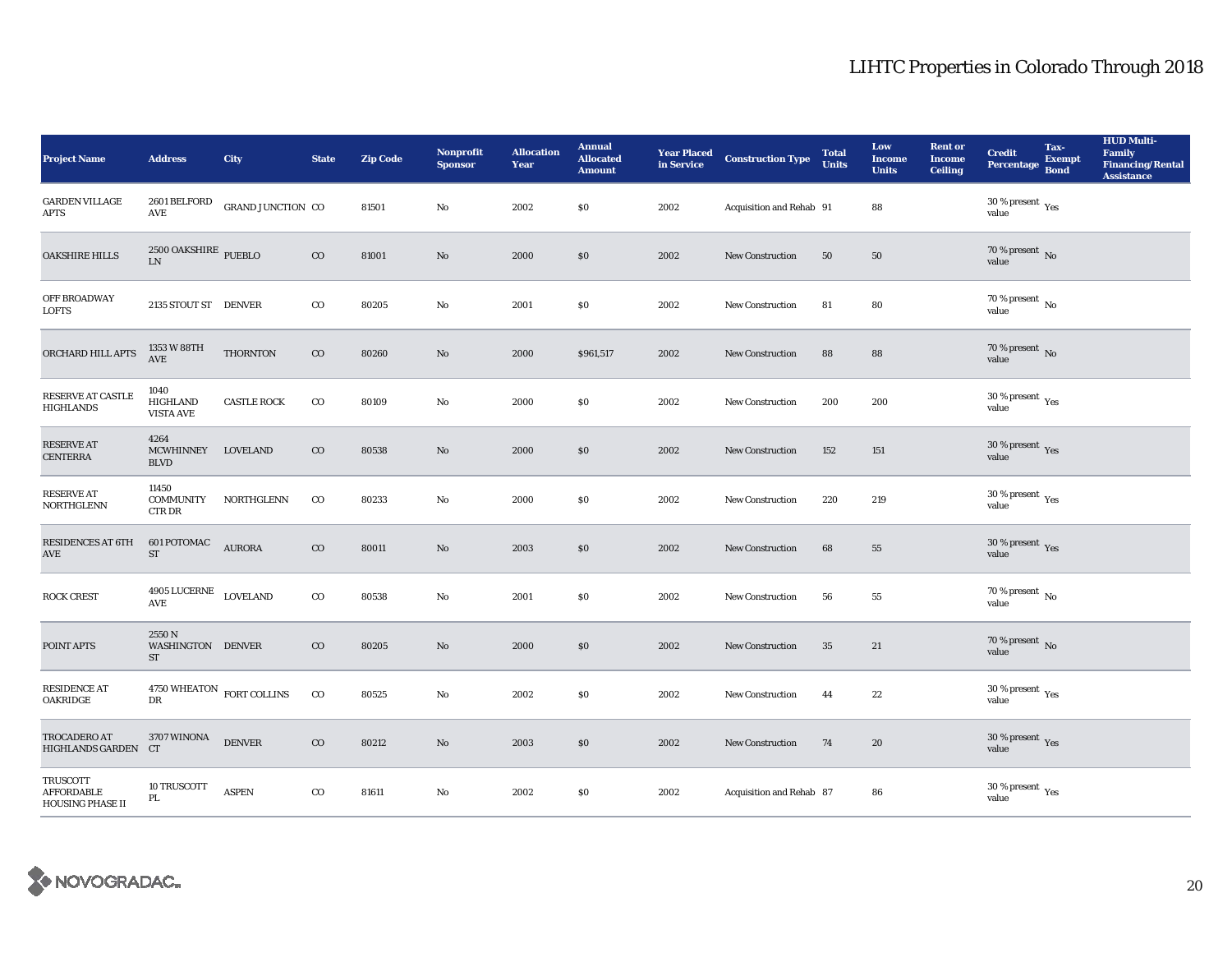| <b>Project Name</b>                                  | <b>Address</b>                                  | <b>City</b>        | <b>State</b> | <b>Zip Code</b> | Nonprofit<br><b>Sponsor</b> | <b>Allocation</b><br>Year | <b>Annual</b><br><b>Allocated</b><br><b>Amount</b> |      | <b>Year Placed Construction Type</b><br>in Service | <b>Total</b><br><b>Units</b> | Low<br><b>Income</b><br><b>Units</b> | <b>Rent or</b><br><b>Income</b><br><b>Ceiling</b> | <b>Credit</b><br><b>Percentage</b>      | Tax-<br><b>Exempt</b><br><b>Bond</b> | <b>HUD Multi-</b><br><b>Family</b><br><b>Financing/Rental</b><br><b>Assistance</b> |
|------------------------------------------------------|-------------------------------------------------|--------------------|--------------|-----------------|-----------------------------|---------------------------|----------------------------------------------------|------|----------------------------------------------------|------------------------------|--------------------------------------|---------------------------------------------------|-----------------------------------------|--------------------------------------|------------------------------------------------------------------------------------|
| VILLAGES AT CURTIS 2855 ARAPAHOE DENVER<br>PARK I    | $ST\,$                                          |                    | $_{\rm CO}$  | 80205           | $\mathbf{N}\mathbf{o}$      | 2000                      | \$0\$                                              | 2002 | <b>New Construction</b>                            | 155                          | 93                                   |                                                   | 70 % present $\,$ No $\,$<br>value      |                                      |                                                                                    |
| WEST VIEW VILLAS                                     | 445 DUNHAM<br><b>ST</b>                         | <b>MONTE VISTA</b> | $_{\rm CO}$  | 81144           | $\rm No$                    | 2001                      | $\$0$                                              | 2002 | <b>New Construction</b>                            | 24                           | 23                                   |                                                   | $30$ % present $\,$ No value            |                                      |                                                                                    |
| <b>CENTENNIAL EAST</b><br><b>APTS I</b>              | $14404$ E $$\rm FREMONT\,\,AVE$$                | ENGLEWOOD          | $_{\rm CO}$  | 80112           |                             | Insufficient<br>Data      | \$0                                                | 2002 | Not Indicated                                      | 160                          | $\bf{0}$                             |                                                   | Not<br>Indicated                        |                                      |                                                                                    |
| <b>CENTENNIAL EAST</b><br>APTS II                    | 14404 E<br><b>FREMONT AVE</b>                   | ENGLEWOOD          | $_{\rm CO}$  | 80112           |                             | Insufficient<br>Data      | \$0                                                | 2002 | Not Indicated                                      | 80                           | $\bf{0}$                             |                                                   | Not<br>Indicated                        |                                      |                                                                                    |
| <b>CLOVERBASIN</b><br><b>VILLAGE II</b>              | 630 S PECK DR LONGMONT                          |                    | $_{\rm CO}$  | 80503           |                             | Insufficient<br>Data      | $\$0$                                              | 2002 | Not Indicated                                      | 162                          | $\mathbf 0$                          |                                                   | Not<br>Indicated                        |                                      |                                                                                    |
| <b>ENCINO APTS</b>                                   | 2103 E 14TH ST PUEBLO                           |                    | $_{\rm CO}$  | 81001           |                             | Insufficient<br>Data      | \$0                                                | 2002 | Not Indicated                                      | 42                           | $\bf{0}$                             |                                                   | Not<br>Indicated                        |                                      |                                                                                    |
| REDSTONE RANCH III                                   | $4775$ ARGONNE DENVER ST                        |                    | $_{\rm CO}$  | 80249           | No                          | 2000                      | \$0                                                | 2002 | <b>New Construction</b>                            | 140                          | 65                                   |                                                   | $30\,\%$ present $\,$ Yes value         |                                      |                                                                                    |
| WESTMEADOW PEAKS                                     | 1472 MEADOW COLORADO<br>PEAK VIEW SPRINGS       |                    | $_{\rm CO}$  | 80906           |                             | Insufficient<br>Data      | $\$0$                                              | 2002 | Not Indicated                                      | 216                          | $\mathbf 0$                          |                                                   | Not<br>Indicated                        |                                      |                                                                                    |
| <b>ASBURY PARK APTS</b>                              | $10591\,\mathrm{E}\,\mathrm{ASBURY}$ AURORA AVE |                    | $_{\rm CO}$  | 80014           | No                          | 2004                      | \$0                                                | 2003 | Acquisition and Rehab 44                           |                              | 43                                   |                                                   | $30\,\%$ present $\,\mathrm{Yes}$ value |                                      |                                                                                    |
| ASPEN MEADOWS (AUR $^{651\, {\rm POTOMAC}}_{\rm ST}$ |                                                 | <b>AURORA</b>      | $\rm{CO}$    | 80011           | No                          | 2004                      | \$0                                                | 2003 | Acquisition and Rehab 100                          |                              | 98                                   |                                                   | $30\,\%$ present $\,$ Yes value         |                                      |                                                                                    |
| <b>BALTIMORE PARK</b>                                | 3500<br><b>BALTIMORE</b><br>AVE                 | <b>PUEBLO</b>      | $_{\rm CO}$  | 81008           | $\mathbf{N}\mathbf{o}$      | 2003                      | $\$0$                                              | 2003 | New Construction                                   | 12                           | 12                                   |                                                   | $70$ % present $\,$ No value            |                                      |                                                                                    |
| CANON CLUB APTS AHP 431 MACON AVE CANON CITY         |                                                 |                    | $\rm{CO}$    | 81212           | No                          | 2004                      | \$0\$                                              | 2003 | Acquisition and Rehab 46                           |                              | $45\,$                               |                                                   | $30$ % present $\,$ $\rm Yes$<br>value  |                                      |                                                                                    |
| CLIFTON TOWNHOUSE 3222 D 1/2 RD                      |                                                 | <b>CLIFTON</b>     | $_{\rm CO}$  | 81520           | No                          | 2004                      | \$0                                                | 2003 | Acquisition and Rehab 51                           |                              | 50                                   |                                                   | $30\,\%$ present $\,$ Yes value         |                                      |                                                                                    |

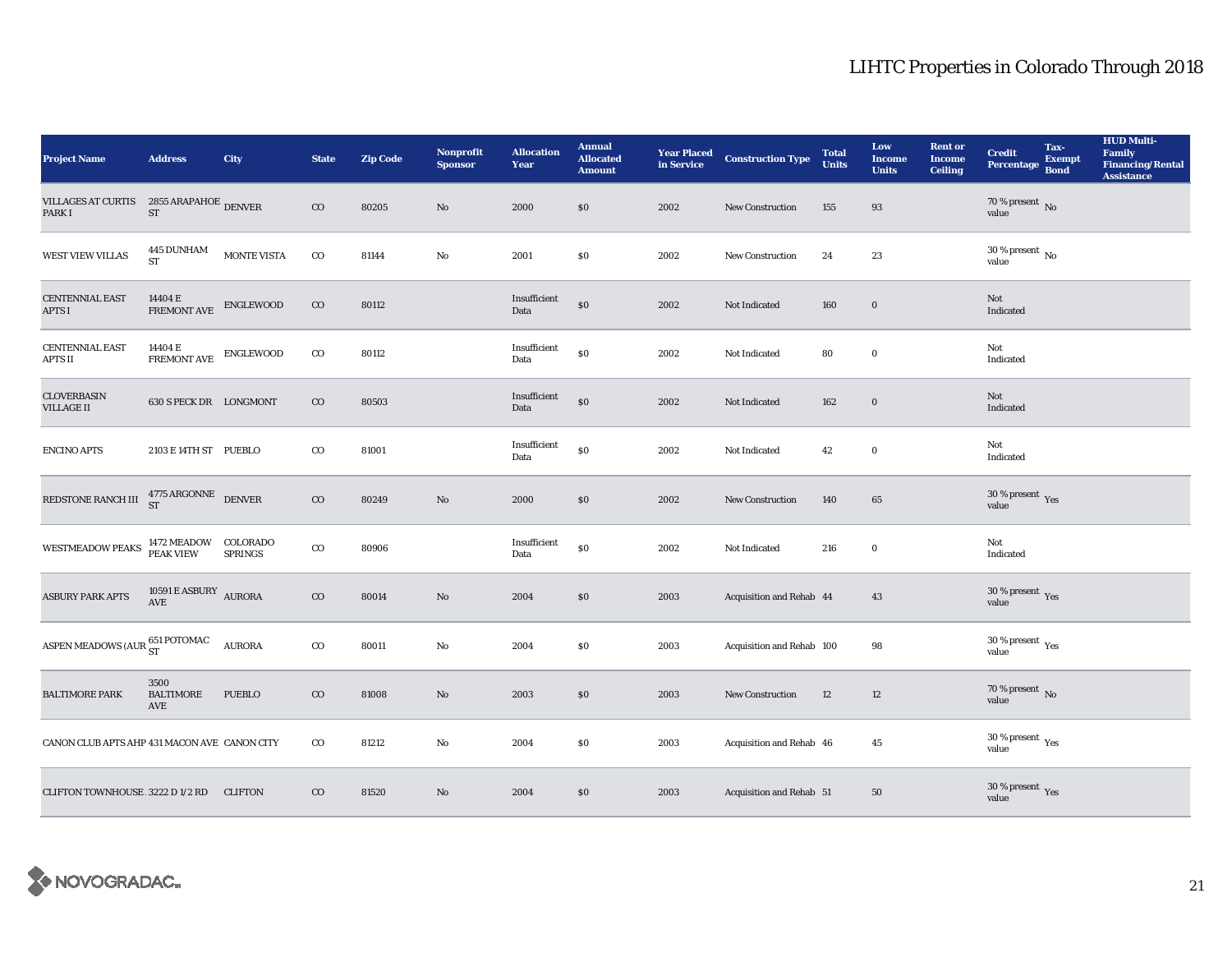| <b>Project Name</b>                                           | <b>Address</b>                                | City                                                               | <b>State</b> | <b>Zip Code</b> | <b>Nonprofit</b><br><b>Sponsor</b> | <b>Allocation</b><br>Year | <b>Annual</b><br><b>Allocated</b><br><b>Amount</b> |      | <b>Year Placed Construction Type</b><br>in Service <b>Construction Type</b> | <b>Total</b><br><b>Units</b> | Low<br><b>Income</b><br><b>Units</b> | <b>Rent or</b><br><b>Income</b><br><b>Ceiling</b> | <b>Credit</b><br><b>Percentage</b>             | Tax-<br><b>Exempt</b><br><b>Bond</b> | <b>HUD Multi-</b><br>Family<br><b>Financing/Rental</b><br><b>Assistance</b> |
|---------------------------------------------------------------|-----------------------------------------------|--------------------------------------------------------------------|--------------|-----------------|------------------------------------|---------------------------|----------------------------------------------------|------|-----------------------------------------------------------------------------|------------------------------|--------------------------------------|---------------------------------------------------|------------------------------------------------|--------------------------------------|-----------------------------------------------------------------------------|
| CLYBURN VILLAGE AT S $_{\rm AVE}^{7401\text{ E }26\text{TH}}$ |                                               | <b>DENVER</b>                                                      | $_{\rm CO}$  | 80238           | $\mathbf{No}$                      | 2004                      | <b>SO</b>                                          | 2003 | New Construction                                                            | 100                          | 100                                  |                                                   | 30 % present $\rm \gamma_{\rm es}$<br>value    |                                      |                                                                             |
| COLUMBINE VILLAGE 5340 ALLISON<br>ON ALLISON PHASE III ST     |                                               | <b>ARVADA</b>                                                      | $\rm{CO}$    | 80002           | $\rm No$                           | 2001                      | \$0                                                | 2003 | New Construction                                                            | 61                           | 61                                   |                                                   | $70$ % present $\,$ No value                   |                                      |                                                                             |
| <b>CONTER ESTATES</b><br><b>SENIOR APTS I</b>                 |                                               | 6600 E 60TH PL COMMERCE CITY CO                                    |              | 80022           | $\rm No$                           | 2003                      | \$0                                                | 2003 | <b>New Construction</b>                                                     | 75                           | 74                                   |                                                   | $70\,\%$ present $\,$ No value                 |                                      |                                                                             |
| COURTHOUSE SQUARE 901 W 14TH AVE DENVER<br><b>APTS AHPC</b>   |                                               |                                                                    | $\rm{CO}$    | 80204           | $\rm No$                           | 2003                      | \$0                                                | 2003 | Acquisition and Rehab 157                                                   |                              | 154                                  |                                                   | $30\,\%$ present $\,$ $\rm Yes$<br>value       |                                      |                                                                             |
| <b>DAWSON SQUARE</b><br><b>APTS AHPC</b>                      | 8670 DAWSON THORNTON<br><b>ST</b>             |                                                                    | $\rm{co}$    | 80229           | $\mathbf{N}\mathbf{o}$             | 2004                      | \$0                                                | 2003 | Acquisition and Rehab 36                                                    |                              | 35                                   |                                                   | 30 % present $\rm \gamma_{\rm es}$<br>value    |                                      |                                                                             |
| <b>DEANZA VISTA I</b>                                         |                                               | $10001$ PONCHA $$\tt PONCHA$ SPRINGS $$\tt CO$$ SPRINGS $$\tt LN$$ |              |                 | No                                 | 2001                      | \$0                                                | 2003 | <b>New Construction</b>                                                     | 30                           | 29                                   |                                                   | $70\,\%$ present $\,$ No value                 |                                      |                                                                             |
| <b>FOUNTAIN SPRINGS</b><br><b>APTS</b>                        | 4325 FOUNTAIN COLORADO<br>SPRINGS GRV SPRINGS |                                                                    | $_{\rm CO}$  | 80916           | $\mathbf{N}\mathbf{o}$             | 2004                      | <b>SO</b>                                          | 2003 | <b>New Construction</b>                                                     | 228                          | 228                                  |                                                   | $30$ % present $\,$ $\rm Yes$<br>value         |                                      |                                                                             |
| HALCYON HOUSE APTS 1955 ARAPAHOE DENVER<br>AHPC               | ST                                            |                                                                    | $_{\rm CO}$  | 80202           | $\mathbf{N}\mathbf{o}$             | 2004                      | \$0                                                | 2003 | Acquisition and Rehab 197                                                   |                              | 193                                  |                                                   | 30 % present Yes<br>value                      |                                      |                                                                             |
| HELIOS STATION APTS 550 N 111TH ST LAFAYETTE<br>AHPC          |                                               |                                                                    | $\rm{co}$    | 80026           | $\mathbf{No}$                      | 2004                      | \$0                                                | 2003 | Acquisition and Rehab 30                                                    |                              | 29                                   |                                                   | $30\,\%$ present $\,$ $\rm{Yes}$<br>value      |                                      |                                                                             |
| <b>HILLTOP APTS AHPC</b>                                      | 1554 N LOGAN<br><b>ST</b>                     | <b>DENVER</b>                                                      | $\rm{CO}$    | 80203           | $\rm No$                           | 2004                      | $\$0$                                              | 2003 | <b>Acquisition and Rehab 77</b>                                             |                              | 75                                   |                                                   | $30\,\%$ present $\,$ Yes value                |                                      |                                                                             |
| <b>HUGHES STATION</b>                                         | 233 N MAIN ST BRIGHTON                        |                                                                    | $_{\rm CO}$  | 80601           | No                                 | 2004                      | \$0                                                | 2003 | New Construction                                                            | 120                          | 119                                  |                                                   | 30 % present $\rm \gamma_{\rm es}$<br>value    |                                      |                                                                             |
| KEARNEY PLAZA APTS 6140 E 63RD PL COMMERCE CITY CO<br>AHPC    |                                               |                                                                    |              | 80022           | $\mathbf{No}$                      | 2004                      | \$0                                                | 2003 | Acquisition and Rehab 51                                                    |                              | 50                                   |                                                   | 30 % present $\sqrt{\gamma_{\rm PS}}$<br>value |                                      |                                                                             |
| <b>KINGS POINT</b>                                            | $3500$ S LOWELL $\quad$ DENVER<br><b>BLVD</b> |                                                                    | $_{\rm CO}$  | 80236           | $\mathbf{No}$                      | 2003                      | \$0                                                | 2003 | Acquisition and Rehab 50                                                    |                              | 50                                   |                                                   | $30\,\%$ present $\,$ Yes value                |                                      |                                                                             |

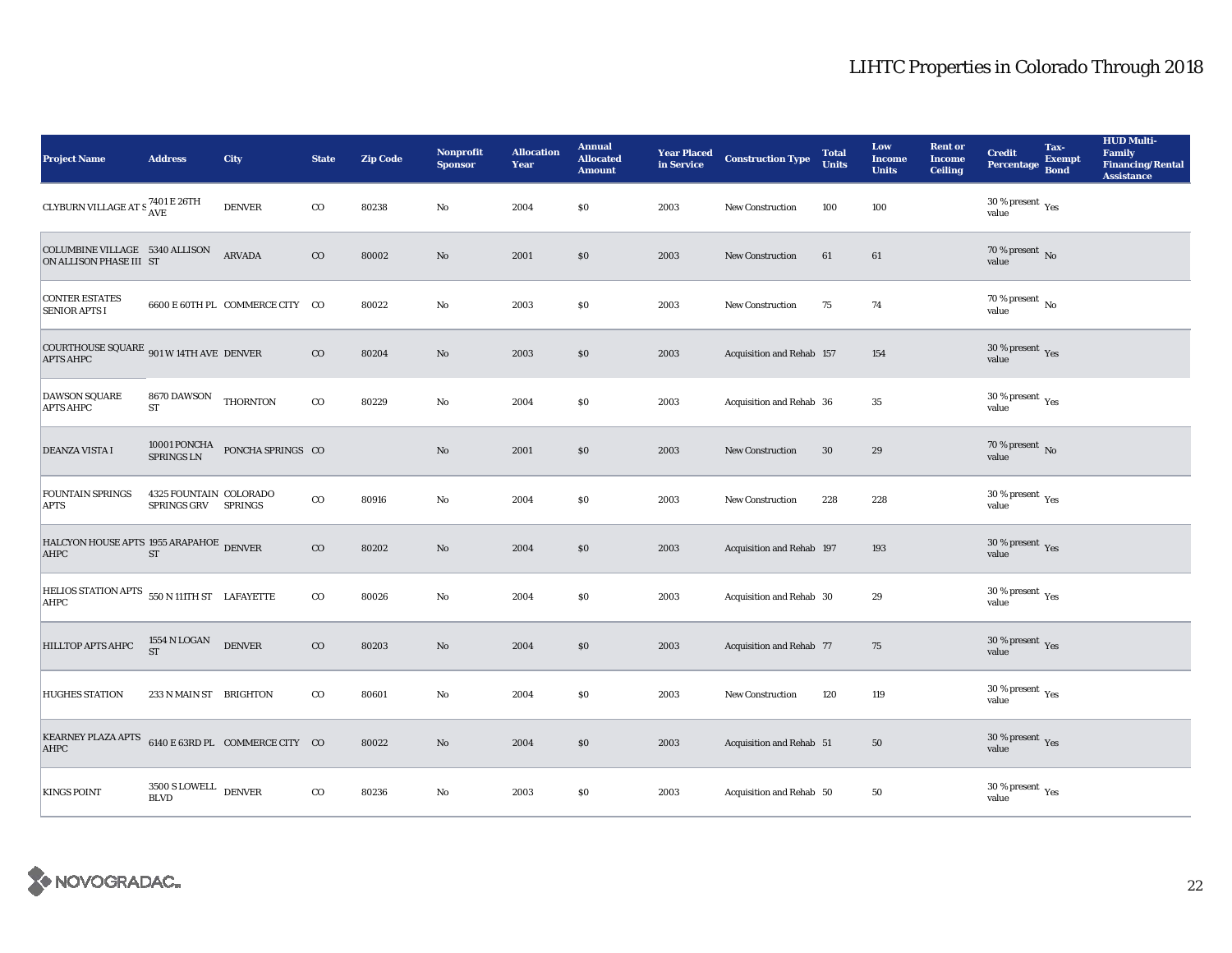| <b>Project Name</b>                                                                         | <b>Address</b>                                   | <b>City</b>                | <b>State</b> | <b>Zip Code</b> | <b>Nonprofit</b><br><b>Sponsor</b> | <b>Allocation</b><br>Year | <b>Annual</b><br><b>Allocated</b><br><b>Amount</b> |      | <b>Year Placed Construction Type</b><br>in Service <b>Construction</b> Type | <b>Total</b><br><b>Units</b> | Low<br><b>Income</b><br><b>Units</b> | <b>Rent or</b><br><b>Income</b><br><b>Ceiling</b> | <b>Credit</b><br>Percentage             | Tax-<br><b>Exempt</b><br><b>Bond</b> | <b>HUD Multi-</b><br><b>Family</b><br><b>Financing/Rental</b><br><b>Assistance</b> |
|---------------------------------------------------------------------------------------------|--------------------------------------------------|----------------------------|--------------|-----------------|------------------------------------|---------------------------|----------------------------------------------------|------|-----------------------------------------------------------------------------|------------------------------|--------------------------------------|---------------------------------------------------|-----------------------------------------|--------------------------------------|------------------------------------------------------------------------------------|
| <b>MEADOWS</b><br><b>TOWNHOUSE APTS</b><br>AHPC                                             | 1105<br>MOUNTAINVIE FORT LUPTON<br><b>WAVE</b>   |                            | $_{\rm CO}$  | 80621           | No                                 | 2004                      | \$0\$                                              | 2003 | Acquisition and Rehab 51                                                    |                              | 50                                   |                                                   | $30$ % present $\,$ $\rm Yes$<br>value  |                                      |                                                                                    |
| NORTH PARK VILLAGE<br>PHASE III                                                             | 1401<br>WASHINGTON CANON CITY<br>ST              |                            | $_{\rm CO}$  | 81212           | No                                 | 2001                      | \$0\$                                              | 2003 | Acquisition and Rehab 8                                                     |                              | 8                                    |                                                   | 70 % present $\,$ No $\,$<br>value      |                                      |                                                                                    |
| NORTH POINTE<br><b>GARDENS</b>                                                              | 3777 PARKER<br><b>BLVD</b>                       | <b>PUEBLO</b>              | $_{\rm CO}$  | 81008           | No                                 | 2001                      | \$0                                                | 2003 | <b>New Construction</b>                                                     | 50                           | 49                                   |                                                   | $70$ % present $\,$ No value            |                                      |                                                                                    |
| PARK AVENUE WEST<br><b>RESIDENCES</b>                                                       | 833 PARK AVE<br>W                                | <b>DENVER</b>              | $_{\rm CO}$  | 80205           | No                                 | 2001                      | \$0                                                | 2003 | New Construction                                                            | 122                          | 72                                   |                                                   | 70 % present $\,$ No $\,$<br>value      |                                      |                                                                                    |
| PARK TERRACE APTS<br>AHPC                                                                   | 8538 W 53RD<br>$\operatorname{AVE}$              | ARVADA                     | $_{\rm CO}$  | 80002           | $\mathbf{No}$                      | 2004                      | $\$0$                                              | 2003 | Acquisition and Rehab 96                                                    |                              | 94                                   |                                                   | 30 % present $\,$ $\rm Yes$<br>value    |                                      |                                                                                    |
| RIO SACRAMENTO OF<br><b>PUEBLO</b>                                                          | <b>15 CALHOUN RD PUEBLO</b>                      |                            | $_{\rm CO}$  | 81001           | No                                 | 2001                      | \$0\$                                              | 2003 | <b>New Construction</b>                                                     | 40                           | 40                                   |                                                   | 70 % present $\,$ No $\,$<br>value      |                                      |                                                                                    |
| <b>ROSEMONT AT</b><br><b>SHADOW MOUNTAIN</b>                                                | 220 SHADOW<br><b>RIDGE GRV</b>                   | COLORADO<br><b>SPRINGS</b> | $_{\rm CO}$  | 80918           | No                                 | 2001                      | \$0                                                | 2003 | <b>New Construction</b>                                                     | 144                          | 86                                   |                                                   | 70 % present $\,$ No $\,$<br>value      |                                      |                                                                                    |
| <b>SABLE RIDGE</b><br><b>RESIDENCES</b>                                                     | 15255 E 40TH<br>AVE                              | <b>DENVER</b>              | $_{\rm CO}$  | 80239           | $\mathbf{N}\mathbf{o}$             | 2004                      | \$0\$                                              | 2003 | New Construction                                                            | 61                           | 44                                   |                                                   | 30 % present $\rm \gamma_{ES}$<br>value |                                      |                                                                                    |
| <b>SANTA FE CROSSING</b>                                                                    | $203$ N SANTA FE $\,$ PUEBLO<br><b>AVE</b>       |                            | $_{\rm CO}$  | 81003           | $\rm No$                           | 2001                      | \$0                                                | 2003 | Acquisition and Rehab 30                                                    |                              | 30                                   |                                                   | $70\,\%$ present $\,$ No value          |                                      |                                                                                    |
| SHERIDAN GARDENS<br><b>APTS AHPC</b>                                                        | $4300$ S LOWELL $\quad$ ENGLEWOOD<br><b>BLVD</b> |                            | $_{\rm CO}$  | 80110           | $\mathbf{N}\mathbf{o}$             | 2004                      | \$0                                                | 2003 | Acquisition and Rehab 48                                                    |                              | 47                                   |                                                   | $30\,\%$ present $\,\mathrm{Yes}$ value |                                      |                                                                                    |
| <b>SHERIDAN RIDGE</b><br><b>TOWNHOMES</b>                                                   | 5325 W 66TH<br>$\operatorname{AVE}$              | ARVADA                     | $_{\rm CO}$  | 80003           | $\rm No$                           | 2004                      | \$0                                                | 2003 | New Construction                                                            | 65                           | $30\,$                               |                                                   | $30\,\%$ present $\,$ Yes value         |                                      |                                                                                    |
| <b>SPRING HOLLOW</b>                                                                        | 141 S 20TH AVE BRIGHTON                          |                            | $_{\rm CO}$  | 80601           | No                                 | 2004                      | \$0\$                                              | 2003 | <b>New Construction</b>                                                     | 108                          | 108                                  |                                                   | $30$ % present $\,$ $\rm Yes$<br>value  |                                      |                                                                                    |
| ${\tt SPRINGTREE\,VILLAGE} \quad {\tt 950\,E\,32ND\,ST} \quad {\tt DURANGO}$<br><b>APTS</b> |                                                  |                            | $_{\rm CO}$  | 81301           | No                                 | 2002                      | \$0                                                | 2003 | <b>New Construction</b>                                                     | 28                           | 27                                   |                                                   | $30\,\%$ present $\,$ No value          |                                      |                                                                                    |

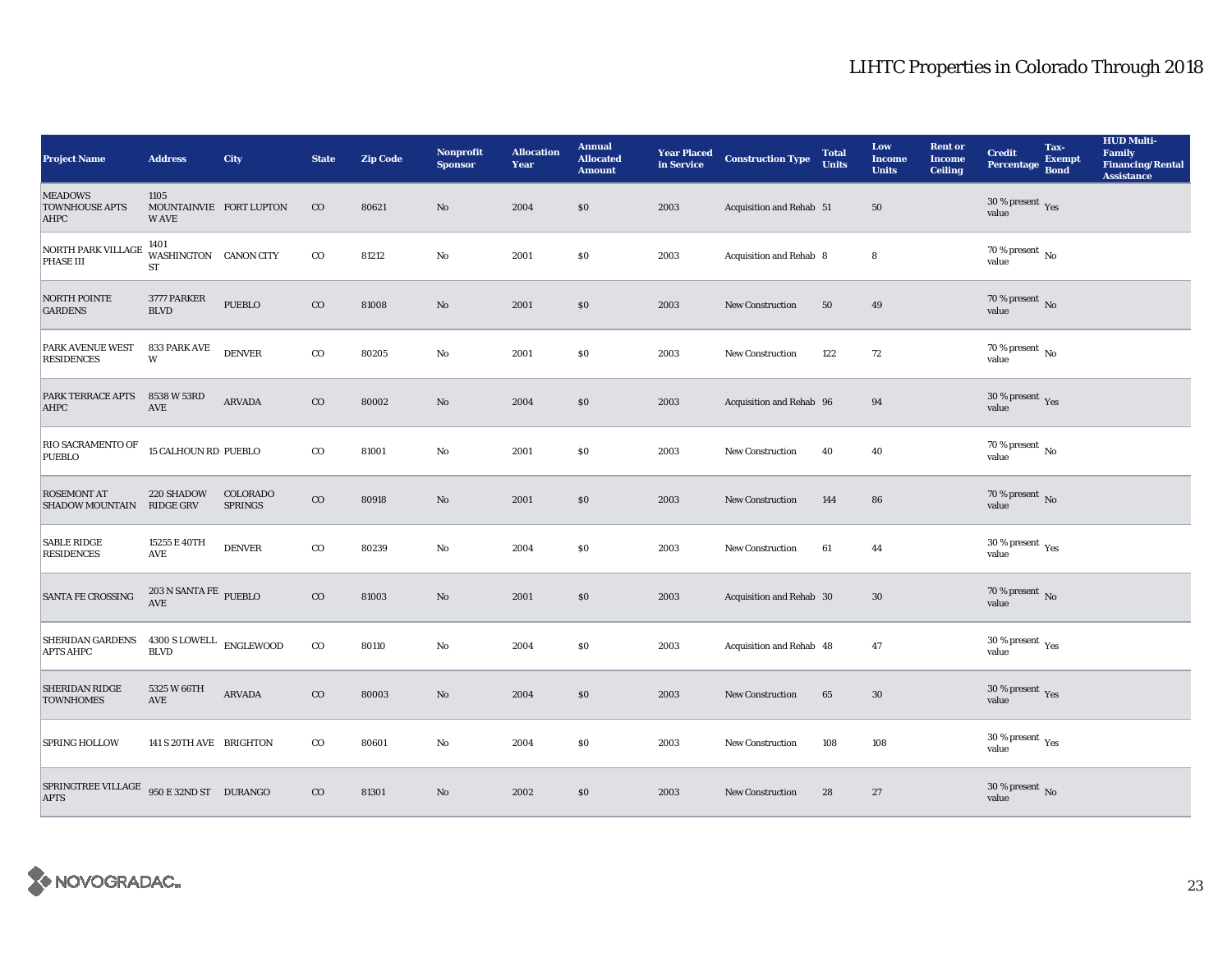| <b>Project Name</b>                                            | <b>Address</b>                 | City                       | <b>State</b> | <b>Zip Code</b> | <b>Nonprofit</b><br><b>Sponsor</b> | <b>Allocation</b><br>Year | <b>Annual</b><br><b>Allocated</b><br><b>Amount</b> |      | <b>Year Placed Construction Type</b><br>in Service | <b>Total</b><br><b>Units</b> | Low<br><b>Income</b><br><b>Units</b> | <b>Rent or</b><br><b>Income</b><br><b>Ceiling</b> | <b>Credit</b><br><b>Percentage</b>          | Tax-<br><b>Exempt</b><br><b>Bond</b> | <b>HUD Multi-</b><br><b>Family</b><br><b>Financing/Rental</b><br><b>Assistance</b> |
|----------------------------------------------------------------|--------------------------------|----------------------------|--------------|-----------------|------------------------------------|---------------------------|----------------------------------------------------|------|----------------------------------------------------|------------------------------|--------------------------------------|---------------------------------------------------|---------------------------------------------|--------------------------------------|------------------------------------------------------------------------------------|
| SQUIRE VILLAGE APTS 11170 GRANT DR NORTHGLENN<br>AHPC          |                                |                            | $_{\rm CO}$  | 80233           | $\mathbf{No}$                      | 2004                      | \$0\$                                              | 2003 | Acquisition and Rehab 51                           |                              | ${\bf 50}$                           |                                                   | 30 % present $\rm \gamma_{\rm es}$<br>value |                                      |                                                                                    |
| SUNRISE MANOR APTS 301 ALSINA ST BUENA VISTA<br>AHPC           |                                |                            | $_{\rm CO}$  | 81211           | $\rm\thinspace No$                 | 2004                      | \$0                                                | 2003 | Acquisition and Rehab 40                           |                              | $39\,$                               |                                                   | $30\,\%$ present $\,$ Yes value             |                                      |                                                                                    |
| <b>TALON'S POINTE</b>                                          | 1715 REDTAIL<br><b>HAWK DR</b> | <b>ESTES PARK</b>          | $\rm{CO}$    | 80517           | $\rm No$                           | 2002                      | $\$0$                                              | 2003 | <b>New Construction</b>                            | 44                           | 44                                   |                                                   | $70$ % present $\,$ No value                |                                      |                                                                                    |
| TIFFANY SQUARE APTS 935 SHERIDAN<br>AHPC                       | <b>BLVD</b>                    | <b>LAKEWOOD</b>            | $_{\rm CO}$  | 80214           | $\rm No$                           | 2004                      | \$0\$                                              | 2003 | Acquisition and Rehab 52                           |                              | ${\bf 52}$                           |                                                   | $30$ % present $\,$ $\rm Yes$<br>value      |                                      |                                                                                    |
| UNIVERSITY PLAZA                                               | 1534 11TH AVE GREELEY          |                            | $_{\rm CO}$  | 80631           | $\mathbf {No}$                     | 2002                      | $\$0$                                              | 2003 | Acquisition and Rehab 34                           |                              | 34                                   |                                                   | $30\,\%$ present $\,$ $\rm Yes$<br>value    |                                      |                                                                                    |
| VILLAGES AT CURTIS 3101 ARAPAHOE DENVER<br><b>PARK II</b>      | $\operatorname{ST}$            |                            | $_{\rm CO}$  | 80205           | $\rm No$                           | 2001                      | \$0                                                | 2003 | <b>New Construction</b>                            | 125                          | 93                                   |                                                   | $70$ % present $\,$ No value                |                                      |                                                                                    |
| WEST NEVADA PLACE 3219 W NEVADA DENVER<br><b>TOWNHOMES</b>     | $\rm PL$                       |                            | $_{\rm CO}$  | 80219           | $\mathbf {No}$                     | 2001                      | \$0                                                | 2003 | <b>New Construction</b>                            | 22                           | 22                                   |                                                   | 70 % present $\,$ No $\,$<br>value          |                                      |                                                                                    |
| <b>WILLOW GLEN</b><br><b>SENIOR LIVING</b><br><b>COMMUNITY</b> | 1575 KIPLING ST LAKEWOOD       |                            | $_{\rm CO}$  | 80215           | $\rm\thinspace No$                 | 2003                      | \$0\$                                              | 2003 | New Construction                                   | 70                           | 69                                   |                                                   | 70 % present $\overline{N_0}$<br>value      |                                      |                                                                                    |
| <b>WINFIELD APTS</b>                                           | 6118 ROMLEY<br>PT              | COLORADO<br><b>SPRINGS</b> | $_{\rm CO}$  | 80922           | No                                 | 2003                      | \$0                                                | 2003 | New Construction                                   | 160                          | 158                                  |                                                   | $30\,\%$ present $\,\mathrm{Yes}$ value     |                                      |                                                                                    |
| MONUMENT RIDGE<br><b>TOWNHOMES</b>                             | 2680 B 1/2 RD                  | <b>GRAND JUNCTION CO</b>   |              | 81503           | $\rm No$                           | 2004                      | \$0                                                | 2003 | Acquisition and Rehab 166                          |                              | 165                                  |                                                   | $30\,\%$ present $\,$ Yes value             |                                      |                                                                                    |
| <b>MOUNTAIN VIEW</b><br><b>PLACE</b>                           | 14061 E<br>COLORADO DR         | <b>AURORA</b>              | $_{\rm CO}$  | 80012           |                                    | Insufficient<br>Data      | $\$0$                                              | 2003 | Not Indicated                                      | 68                           | $\mathbf 0$                          |                                                   | Not<br>Indicated                            |                                      |                                                                                    |
| <b>STERLING PARK</b>                                           | 4242 E<br><b>BROMLEY LN</b>    | <b>BRIGHTON</b>            | $_{\rm CO}$  | 80601           |                                    | Insufficient<br>Data      | $\$0$                                              | 2003 | Not Indicated                                      | 128                          | $\mathbf 0$                          |                                                   | Not<br>Indicated                            |                                      |                                                                                    |
| <b>TAMARIN SQUARE</b>                                          | 1401 E THIRD<br><b>AVE</b>     | <b>DURANGO</b>             | $_{\rm CO}$  | 81301           | No                                 | 2004                      | $\$0$                                              | 2003 | Acquisition and Rehab 68                           |                              | 67                                   |                                                   | $30\,\%$ present $\,\mathrm{Yes}$ value     |                                      |                                                                                    |

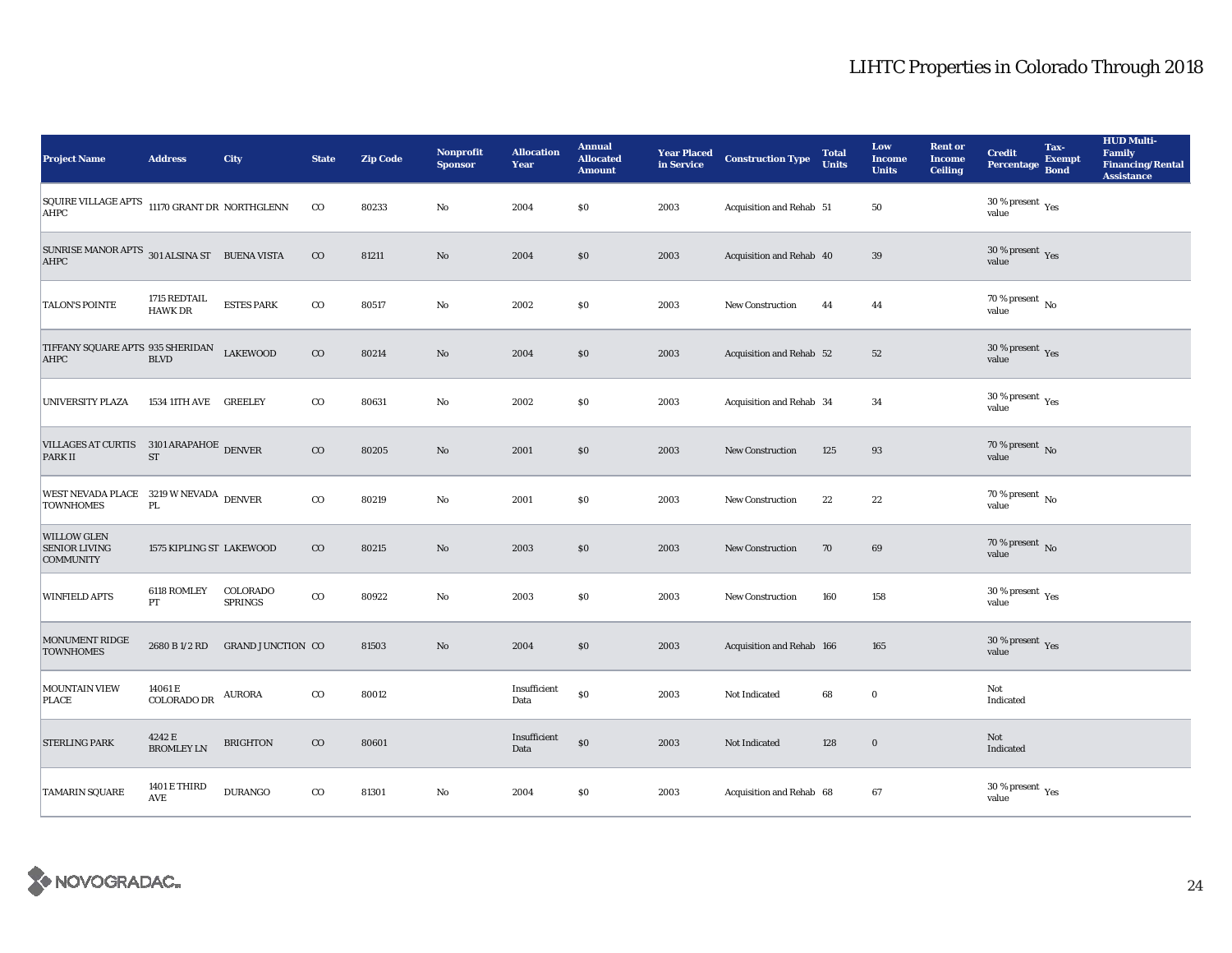| <b>Project Name</b>                             | <b>Address</b>                        | City                       | <b>State</b> | <b>Zip Code</b> | <b>Nonprofit</b><br><b>Sponsor</b> | <b>Allocation</b><br>Year | <b>Annual</b><br><b>Allocated</b><br><b>Amount</b> |      | <b>Year Placed Construction Type</b><br>in Service | <b>Total</b><br><b>Units</b> | Low<br><b>Income</b><br><b>Units</b> | <b>Rent or</b><br><b>Income</b><br><b>Ceiling</b> | <b>Credit</b><br><b>Percentage</b>      | Tax-<br><b>Exempt</b><br><b>Bond</b> | <b>HUD Multi-</b><br><b>Family</b><br><b>Financing/Rental</b><br><b>Assistance</b> |
|-------------------------------------------------|---------------------------------------|----------------------------|--------------|-----------------|------------------------------------|---------------------------|----------------------------------------------------|------|----------------------------------------------------|------------------------------|--------------------------------------|---------------------------------------------------|-----------------------------------------|--------------------------------------|------------------------------------------------------------------------------------|
| <b>WATERFORD PLACE</b>                          | 855 14TH ST SE LOVELAND               |                            | $\rm CO$     |                 |                                    | Insufficient<br>Data      | $\$0$                                              | 2003 | Not Indicated                                      | 128                          | $\boldsymbol{0}$                     |                                                   | Not<br>Indicated                        |                                      |                                                                                    |
| <b>FOUNTAIN RIDGE</b><br><b>SOUTH APTS</b>      | 6850 RED DEER $\,$ FOUNTAIN<br>PT     |                            | $_{\rm CO}$  | 80817           | $\mathbf {No}$                     | 2004                      | \$0                                                | 2004 | New Construction                                   | 75                           | 75                                   |                                                   | $30$ % present $\,$ No $\,$<br>value    |                                      |                                                                                    |
| <b>HILLSIDE POINTE</b><br><b>APTS</b>           | 1045 S<br><b>INSTITUTE ST SPRINGS</b> | COLORADO                   | $\rm CO$     | 80903           | No                                 | 2004                      | \$0                                                | 2004 | <b>New Construction</b>                            | 60                           | 60                                   |                                                   | $70$ % present $\,$ No value            |                                      |                                                                                    |
| LINCOLN POINTE<br><b>LOFTS I</b>                | 9783 PYRAMID<br>CT                    | <b>ENGLEWOOD</b>           | $_{\rm CO}$  | 80112           | No                                 | 2005                      | \$0                                                | 2004 | New Construction                                   | 133                          | 133                                  |                                                   | 30 % present $\rm_{Yes}$<br>value       |                                      |                                                                                    |
| MIDDLE CREEK<br><b>VILLAGE</b>                  | 145 N<br>FRONTAGE RD VAIL<br>W        |                            | $_{\rm CO}$  | 81657           | $\rm No$                           | 2006                      | \$0                                                | 2004 | <b>New Construction</b>                            | 142                          | 97                                   |                                                   | $30\,\%$ present $\,$ Yes value         |                                      |                                                                                    |
| MOUNTAIN VISTA OF<br><b>CANON CITY</b>          | 3304 N FIFTH<br><b>ST</b>             | <b>CANON CITY</b>          | $_{\rm CO}$  | 81212           | No                                 | 2003                      | <b>SO</b>                                          | 2004 | Acquisition and Rehab 47                           |                              | 45                                   |                                                   | $30\,\%$ present $\,$ No $\,$<br>value  |                                      |                                                                                    |
| PALOMA VILLA I                                  | 4200<br><b>MORRISON RD</b>            | <b>DENVER</b>              | $_{\rm CO}$  | 80219           | No                                 | 2003                      | \$0                                                | 2004 | Acquisition and Rehab 44                           |                              | 43                                   |                                                   | $70$ % present $\,$ No value            |                                      |                                                                                    |
| PALOMA VILLA II                                 | 3901 MORRISON $_{\rm DENVER}$<br>RD   |                            | $_{\rm CO}$  | 80219           | $\mathbf{No}$                      | 2003                      | <b>SO</b>                                          | 2004 | New Construction                                   | 36                           | 36                                   |                                                   | $70$ % present $\,$ No $\,$<br>value    |                                      |                                                                                    |
| PRAIRIE SUN APTS                                | 1001<br><b>MOUNTVIEW</b><br>AVE       | <b>FORT LUPTON</b>         | $_{\rm CO}$  | 80621           | $\rm No$                           | 2003                      | \$0                                                | 2004 | New Construction                                   | 50                           | 50                                   |                                                   | $70$ % present $\,$ No value            |                                      |                                                                                    |
| RENAISSANCE AT<br><b>CIVIC CENTER APTS</b>      | 25 E 16TH AVE DENVER                  |                            | $_{\rm CO}$  | 80202           | No                                 | 2001                      | <b>SO</b>                                          | 2004 | Acquisition and Rehab 216                          |                              | 216                                  |                                                   | $70\,\%$ present $\,$ No value          |                                      |                                                                                    |
| <b>RENAISSANCE AT</b><br><b>LOWRY BOULEVARD</b> | 550 ALTON WAY DENVER                  |                            | $_{\rm CO}$  | 80230           | $\rm No$                           | 2002                      | $\$0$                                              | 2004 | <b>New Construction</b>                            | 120                          | 119                                  |                                                   | $70\,\%$ present $\,$ No value          |                                      |                                                                                    |
| <b>SERENITY VILLAGE</b><br><b>APTS</b>          | 3730 W 24TH ST GREELEY                |                            | $_{\rm CO}$  | 80634           | $\mathbf{No}$                      | 2004                      | $\$0$                                              | 2004 | New Construction                                   | 192                          | 192                                  |                                                   | 30 % present $\rm_{Yes}$<br>value       |                                      |                                                                                    |
| <b>STETSON MEADOWS</b><br><b>APTS</b>           | 4485 LAREDO<br><b>MEADOW PT</b>       | COLORADO<br><b>SPRINGS</b> | $\rm{CO}$    | 80922           | $\rm No$                           | 2004                      | \$0                                                | 2004 | <b>New Construction</b>                            | 180                          | 93                                   |                                                   | $30\,\%$ present $\,\mathrm{Yes}$ value |                                      |                                                                                    |

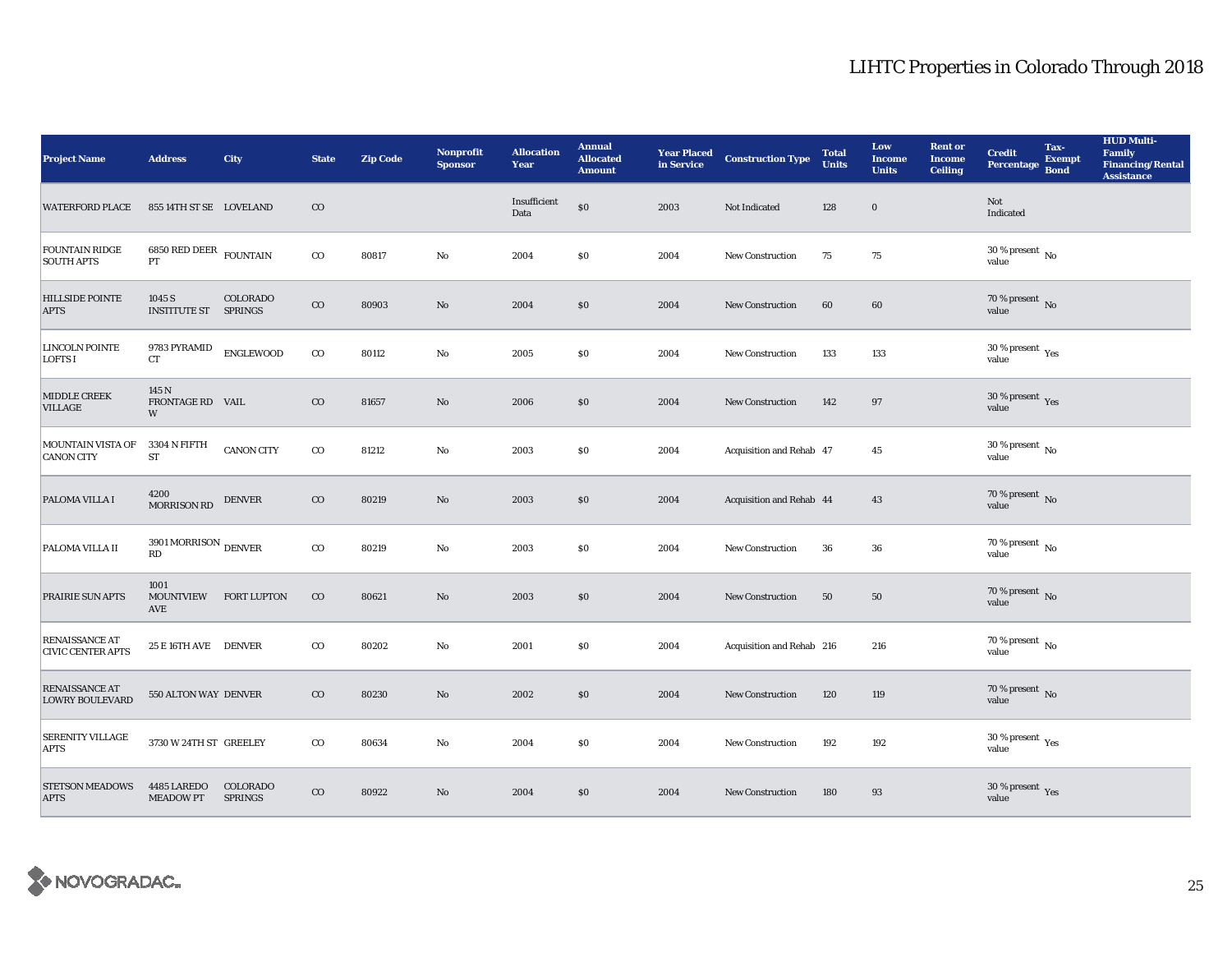| <b>Project Name</b>                                                           | <b>Address</b>                                 | City              | <b>State</b> | <b>Zip Code</b> | <b>Nonprofit</b><br><b>Sponsor</b> | <b>Allocation</b><br>Year | <b>Annual</b><br><b>Allocated</b><br><b>Amount</b> |      | <b>Year Placed Construction Type</b><br>in Service | <b>Total</b><br><b>Units</b> | Low<br><b>Income</b><br><b>Units</b> | <b>Rent or</b><br><b>Income</b><br><b>Ceiling</b> | <b>Credit</b><br><b>Percentage</b>      | Tax-<br><b>Exempt</b><br><b>Bond</b> | <b>HUD Multi-</b><br>Family<br><b>Financing/Rental</b><br><b>Assistance</b> |
|-------------------------------------------------------------------------------|------------------------------------------------|-------------------|--------------|-----------------|------------------------------------|---------------------------|----------------------------------------------------|------|----------------------------------------------------|------------------------------|--------------------------------------|---------------------------------------------------|-----------------------------------------|--------------------------------------|-----------------------------------------------------------------------------|
| <b>TAMARAC SENIOR</b><br><b>APTS</b>                                          | 700W<br>CHEYENNE RD SPRINGS                    | COLORADO          | $_{\rm CO}$  | 80906           | $\rm No$                           | 2002                      | $\$0$                                              | 2004 | New Construction                                   | 50                           | ${\bf 50}$                           |                                                   | 70 % present $\hbox{~No}$<br>value      |                                      |                                                                             |
| <b>VALLE DE MERCED</b>                                                        | $800$ GOEGLEIN DURANGO GULCH                   |                   | $_{\rm CO}$  | 81301           | $\mathbf{No}$                      | 2003                      | $\$0$                                              | 2004 | New Construction                                   | 46                           | 46                                   |                                                   | $70$ % present $\,$ No value            |                                      |                                                                             |
| 51 VILLAGE AT PUEBLO $^{3105}_{\text{DR}}$ WESTVIEW PUEBLO                    |                                                |                   | $_{\rm CO}$  | 81003           | $\rm No$                           | 2002                      | $\$0$                                              | 2004 | <b>New Construction</b>                            | 49                           | 48                                   |                                                   | $70$ % present $\,$ No value            |                                      |                                                                             |
| <b>WHITTIER</b><br><b>AFFORDABLE</b><br><b>HOUSING</b><br><b>PRESERVATION</b> | 1414 E 31ST AVE DENVER                         |                   | $_{\rm CO}$  | 80205           | $\mathbf{N}\mathbf{o}$             | 2003                      | $\$0$                                              | 2004 | Acquisition and Rehab 85                           |                              | 85                                   |                                                   | 70 % present $\,$ No $\,$<br>value      |                                      |                                                                             |
| WYNDAM PLACE<br><b>SENIOR RESIDENCES</b>                                      | 725 S WEBER ST COLORADO                        |                   | $_{\rm CO}$  | 80903           | No                                 | 2003                      | $\$0$                                              | 2004 | New Construction                                   | 72                           | $72\,$                               |                                                   | 70 % present $\,$ No $\,$<br>value      |                                      |                                                                             |
| <b>RIDGEMOOR APTS</b>                                                         | 693 URBAN CT LAKEWOOD                          |                   | $_{\rm CO}$  | 80401           |                                    | Insufficient<br>Data      | $\$0$                                              | 2004 | Not Indicated                                      | 252                          | $\mathbf 0$                          |                                                   | Not<br>Indicated                        |                                      |                                                                             |
| <b>TIMBERLEAF APTS</b>                                                        | 1388 GARRISON $$\tt LAKEWOOD$$<br><b>ST</b>    |                   | $_{\rm CO}$  | 80215           |                                    | Insufficient<br>Data      | $\$0$                                              | 2004 | Not Indicated                                      | 200                          | $\bf{0}$                             |                                                   | Not<br>Indicated                        |                                      |                                                                             |
| <b>VILLAGES AT CURTIS</b><br>PARK III                                         | $2320\,\mbox{GLENARM}$ DENVER<br>$\mathbf{PL}$ |                   | $_{\rm CO}$  | 80205           |                                    | Insufficient<br>Data      | $\$0$                                              | 2004 | Not Indicated                                      | 43                           | $\boldsymbol{0}$                     |                                                   | Not<br>Indicated                        |                                      |                                                                             |
| <b>ARVADA HOUSE</b><br><b>PRESERVATION</b>                                    | 10175 W 58TH<br>PL                             | ARVADA            | $_{\rm CO}$  | 80004           | No                                 | 2006                      | $\$0$                                              | 2005 | Acquisition and Rehab 88                           |                              | 88                                   |                                                   | $30\,\%$ present $\,$ Yes value         |                                      |                                                                             |
| <b>BROADWAY PLAZA</b><br><b>LOFTS</b>                                         | 2330 N<br><b>BROADWAY</b>                      | <b>DENVER</b>     | $_{\rm CO}$  | 80205           | $\rm No$                           | 2003                      | \$0                                                | 2005 | <b>New Construction</b>                            | 223                          | 222                                  |                                                   | $30\,\%$ present $\,\mathrm{Yes}$ value |                                      |                                                                             |
| BROOMFIELD GREENS SHERIDAN                                                    | 12451<br><b>BLVD</b>                           | <b>BROOMFIELD</b> | $_{\rm CO}$  | 80020           | No                                 | 2005                      | \$0                                                | 2005 | New Construction                                   | 50                           | 50                                   |                                                   | 70 % present $N_{\rm O}$<br>value       |                                      |                                                                             |
| <b>BRUNETTI LOFTS</b>                                                         | 1316 26TH ST                                   | <b>DENVER</b>     | $_{\rm CO}$  | 80205           | $\mathbf{No}$                      | 2005                      | \$0                                                | 2005 | <b>New Construction</b>                            | 23                           | 23                                   |                                                   | $70\,\%$ present $\,$ No value          |                                      |                                                                             |
| <b>CASA DORADA</b>                                                            | <b>4600 W NINTH</b><br>AVE                     | <b>DENVER</b>     | $_{\rm CO}$  | 80204           | No                                 | 2005                      | \$0                                                | 2005 | <b>New Construction</b>                            | 72                           | 71                                   |                                                   | $70\,\%$ present $\,$ No value          |                                      |                                                                             |

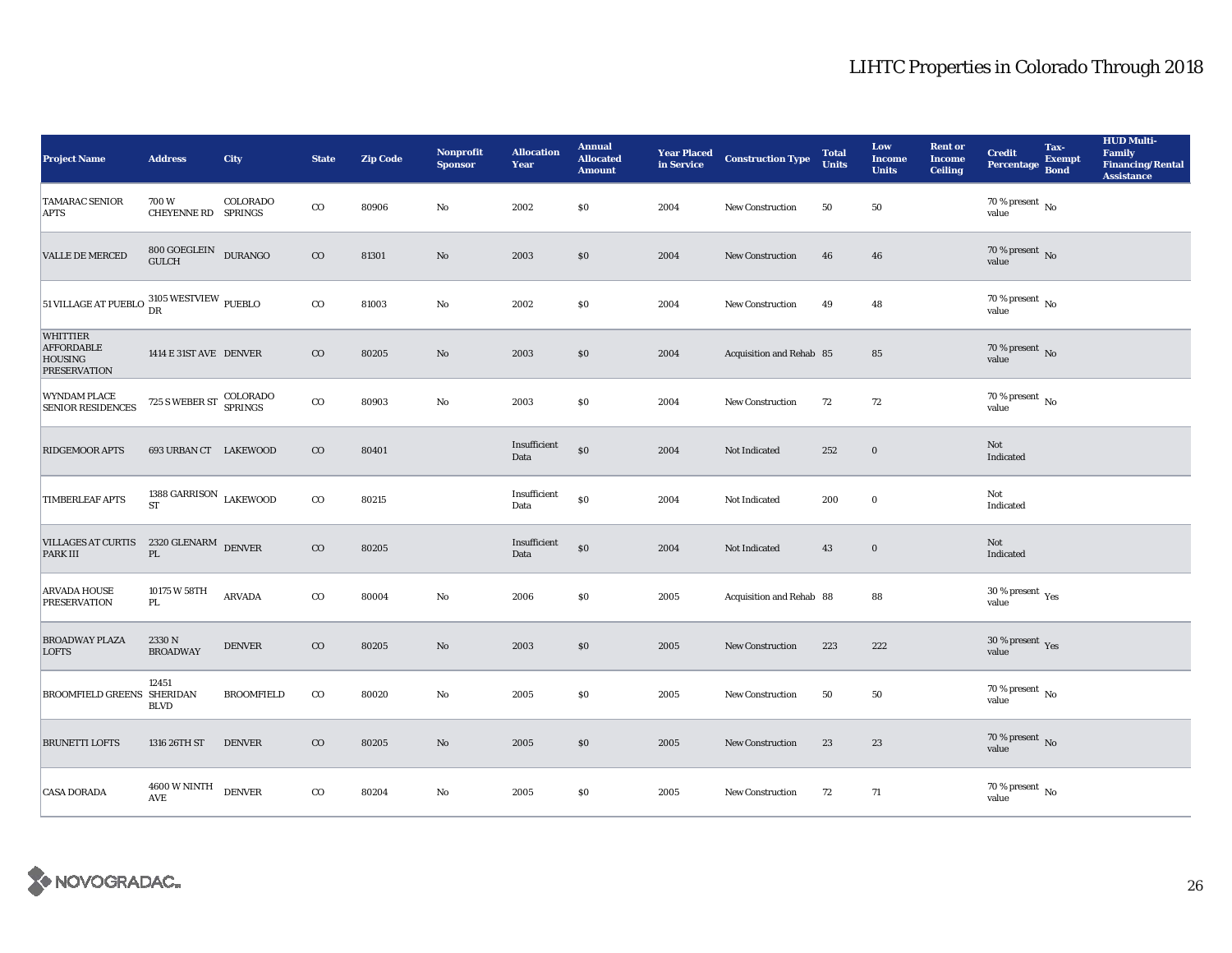| <b>Project Name</b>                      | <b>Address</b>                               | City                     | <b>State</b> | <b>Zip Code</b> | <b>Nonprofit</b><br><b>Sponsor</b> | <b>Allocation</b><br>Year | <b>Annual</b><br><b>Allocated</b><br><b>Amount</b> |      | <b>Year Placed Construction Type</b><br>in Service | <b>Total</b><br><b>Units</b> | Low<br><b>Income</b><br><b>Units</b> | <b>Rent or</b><br><b>Income</b><br><b>Ceiling</b> | <b>Credit</b><br>Percentage Bond     | Tax-<br><b>Exempt</b> | <b>HUD Multi-</b><br>Family<br><b>Financing/Rental</b><br><b>Assistance</b> |
|------------------------------------------|----------------------------------------------|--------------------------|--------------|-----------------|------------------------------------|---------------------------|----------------------------------------------------|------|----------------------------------------------------|------------------------------|--------------------------------------|---------------------------------------------------|--------------------------------------|-----------------------|-----------------------------------------------------------------------------|
| <b>CITY PARK</b><br><b>RESIDENCES</b>    | 1830 GAYLORD<br>$\operatorname{ST}$          | <b>DENVER</b>            | $_{\rm CO}$  | 80206           | $\mathbf{No}$                      | 2003                      | \$0                                                | 2005 | <b>New Construction</b>                            | 42                           | 29                                   |                                                   | 70 % present $\,$ No $\,$<br>value   |                       |                                                                             |
| DIAMOND AT<br><b>PROSPECT</b>            | 3001 FOX ST                                  | <b>DENVER</b>            | $_{\rm CO}$  | 80202           | $\mathbf {No}$                     | 2004                      | $\$0$                                              | 2005 | New Construction                                   | 140                          | 98                                   |                                                   | $70$ % present $\,$ No value         |                       |                                                                             |
| FLORENCE SQUARE I                        | $1532$ EMPORIA $$\,{\rm AURORA}$$ ST         |                          | $\rm CO$     | 80010           | $\mathbf{No}$                      | 2004                      | \$0                                                | 2005 | <b>New Construction</b>                            | 110                          | 110                                  |                                                   | $70$ % present $\,$ No value         |                       |                                                                             |
| <b>GLOBEVILLE</b><br><b>TOWNHOMES I</b>  | 351 E 51ST AVE DENVER                        |                          | $_{\rm CO}$  | 80216           | $\rm No$                           | 2003                      | \$0                                                | 2005 | New Construction                                   | 41                           | 41                                   |                                                   | 70 % present $\,$ No $\,$<br>value   |                       |                                                                             |
| <b>GLOBEVILLE</b><br><b>TOWNHOMES II</b> | $5186$ SHERMAN $\quad$ DENVER<br>ST          |                          | $_{\rm CO}$  | 80216           | $\mathbf{No}$                      | 2005                      | $\$0$                                              | 2005 | New Construction                                   | 21                           | 15                                   |                                                   | $70$ % present $\,$ No value         |                       |                                                                             |
| <b>HOLIDAY</b><br><b>NEIGHBORHOOD</b>    | 4600<br><b>BROADWAY ST</b>                   | <b>BOULDER</b>           | $_{\rm CO}$  | 80304           | No                                 | 2004                      | \$0\$                                              | 2005 | <b>New Construction</b>                            | 49                           | 49                                   |                                                   | $70$ % present $\,$ No value         |                       |                                                                             |
| <b>HYBROOK</b><br><b>TOWNHOMES I</b>     | 212 HYBROOK<br>RDS                           | <b>DIVIDE</b>            | $_{\rm CO}$  | 80814           | No                                 | 2003                      | \$0                                                | 2005 | <b>New Construction</b>                            | $30\,$                       | $30\,$                               |                                                   | $70$ % present $\,$ No value         |                       |                                                                             |
| <b>LINDEN POINTE</b>                     | 1975<br><b>BARCELONA</b><br><b>WAY</b>       | <b>GRAND JUNCTION CO</b> |              | 81503           | $\mathbf {No}$                     | 2004                      | \$0\$                                              | 2005 | New Construction                                   | 92                           | 91                                   |                                                   | $70$ % present $\,$ No $\,$<br>value |                       |                                                                             |
| MOUNT LORETTO                            | $3101$ S FEDERAL $\,$ DENVER $\,$ BLVD       |                          | $_{\rm CO}$  | 80236           | $\mathbf{No}$                      | 2004                      | \$0                                                | 2005 | New Construction                                   | 70                           | 69                                   |                                                   | $70$ % present $\,$ No value         |                       |                                                                             |
| <b>PARKSIDE APTS</b>                     | 7780 E 23RD<br>$\operatorname{\mathsf{AVE}}$ | <b>DENVER</b>            | $_{\rm CO}$  | 80238           | No                                 | 2004                      | <b>SO</b>                                          | 2005 | <b>New Construction</b>                            | 68                           | 67                                   |                                                   | $70\,\%$ present $\,$ No value       |                       |                                                                             |
| PINEWOOD LODGE                           | $200$ S IRONTON $\,$ AURORA<br><b>ST</b>     |                          | $_{\rm CO}$  | 80012           | $\rm No$                           | 2004                      | \$0                                                | 2005 | New Construction                                   | 103                          | 103                                  |                                                   | $70\,\%$ present $\,$ No value       |                       |                                                                             |
| <b>RESERVE AT</b><br><b>THORNTON I</b>   | 9700 WELBY RD THORNTON                       |                          | $_{\rm CO}$  | 80229           | $\mathbf{No}$                      | 2007                      | \$0\$                                              | 2005 | <b>New Construction</b>                            | 216                          | 216                                  |                                                   | $30\,\%$ present $\,$ Yes value      |                       |                                                                             |
| <b>SPRINGBROOK APTS</b>                  | 2021 E 78TH<br><b>AVE</b>                    | <b>DENVER</b>            | $_{\rm CO}$  | 80229           | $\rm No$                           | 2004                      | \$0                                                | 2005 | <b>New Construction</b>                            | 120                          | 119                                  |                                                   | $70\,\%$ present $\,$ No value       |                       |                                                                             |

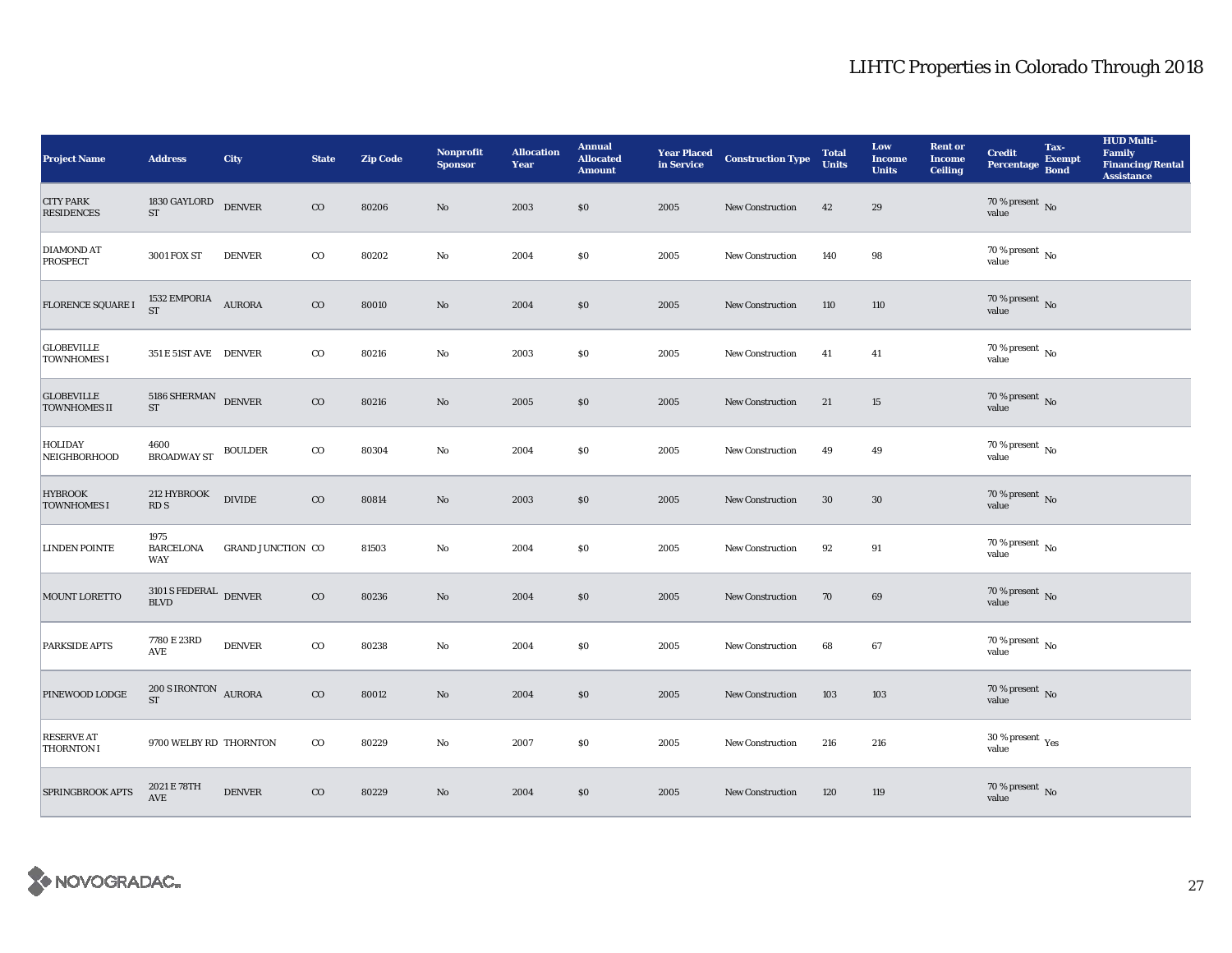| <b>Project Name</b>                                  | <b>Address</b>                                                              | City                                      | <b>State</b> | <b>Zip Code</b> | Nonprofit<br><b>Sponsor</b> | <b>Allocation</b><br>Year | <b>Annual</b><br><b>Allocated</b><br><b>Amount</b> |      | <b>Year Placed Construction Type</b><br>in Service <b>Construction</b> Type | <b>Total</b><br><b>Units</b> | Low<br><b>Income</b><br><b>Units</b> | <b>Rent or</b><br><b>Income</b><br><b>Ceiling</b> | <b>Credit</b><br><b>Percentage</b>       | Tax-<br><b>Exempt</b><br><b>Bond</b> | <b>HUD Multi-</b><br>Family<br><b>Financing/Rental</b><br><b>Assistance</b> |
|------------------------------------------------------|-----------------------------------------------------------------------------|-------------------------------------------|--------------|-----------------|-----------------------------|---------------------------|----------------------------------------------------|------|-----------------------------------------------------------------------------|------------------------------|--------------------------------------|---------------------------------------------------|------------------------------------------|--------------------------------------|-----------------------------------------------------------------------------|
| <b>SUMMERSONG</b><br><b>TOWNHOUSES</b>               | <b>10024 E EVANS</b><br><b>AVE</b>                                          | <b>AURORA</b>                             | $_{\rm CO}$  | 80247           | No                          | 2006                      | \$0\$                                              | 2005 | Acquisition and Rehab 50                                                    |                              | 49                                   |                                                   | 30 % present $\rm_{Yes}$<br>value        |                                      |                                                                             |
| <b>TOSCANA APTS</b>                                  |                                                                             | $8490\;{\rm SHERIDAN}\;$ WESTMINSTER BLVD | $_{\rm CO}$  | 80003           | $\rm No$                    | 2005                      | \$0                                                | 2005 | Acquisition and Rehab 252                                                   |                              | 252                                  |                                                   | $30\,\%$ present $\,$ Yes value          |                                      |                                                                             |
| UPTOWN BROADWAY 4565 14TH ST                         |                                                                             | <b>BOULDER</b>                            | $_{\rm CO}$  | 80304           | No                          | 2005                      | $\$0$                                              | 2005 | New Construction                                                            | $32\,$                       | ${\bf 32}$                           |                                                   | 70 % present $\overline{N_0}$<br>value   |                                      |                                                                             |
| <b>VILLA DE BARELA</b>                               | 1001 SANTA FE DENVER<br>DR                                                  |                                           | $_{\rm CO}$  | 80204           | $\mathbf{No}$               | 2003                      | \$0                                                | 2005 | New Construction                                                            | 38                           | 37                                   |                                                   | 70 % present $\overline{N}$<br>value     |                                      |                                                                             |
| VILLAGE AT HAMPDEN $\,3601\,S$ DALLAS<br>TOWN CENTER | ${\rm ST}$                                                                  | <b>AURORA</b>                             | $_{\rm CO}$  | 80014           | No                          | 2005                      | \$0\$                                              | 2005 | New Construction                                                            | 132                          | 131                                  |                                                   | $30\,\%$ present $\,$ Yes value          |                                      |                                                                             |
| <b>VISTOSO APTS</b>                                  | 4500 BASELINE BOULDER<br>RD                                                 |                                           | $_{\rm CO}$  | 80303           | $\mathbf{No}$               | 2005                      | $\$0$                                              | 2005 | <b>New Construction</b>                                                     | 15                           | 15                                   |                                                   | $70$ % present $\,$ No value             |                                      |                                                                             |
| <b>WHITE RIVER</b><br><b>VILLAGE</b>                 | 800<br><b>WHITERIVER</b><br>AVE                                             | <b>RIFLE</b>                              | $_{\rm CO}$  | 81650           | No                          | 2003                      | $\$0$                                              | 2005 | <b>New Construction</b>                                                     | 29                           | 29                                   |                                                   | 70 % present $\,$ No $\,$<br>value       |                                      |                                                                             |
| <b>WILLOW GREEN</b><br><b>TOWNHOMES</b>              | 6985 SHERIDAN ARVADA<br><b>BLVD</b>                                         |                                           | $_{\rm CO}$  | 80003           | $\mathbf{No}$               | 2004                      | $\$0$                                              | 2005 | New Construction                                                            | 60                           | 59                                   |                                                   | 70 % present $\overline{N}$<br>value     |                                      |                                                                             |
| <b>OSITO RIDGE APTS</b>                              | 5855W<br>$\begin{tabular}{ll} \bf{HAMPDEN AVE} & \bf{DENVER} \end{tabular}$ |                                           | $_{\rm CO}$  | 80227           |                             | Insufficient<br>Data      | $\$0$                                              | 2005 | Not Indicated                                                               | 114                          | $\mathbf 0$                          |                                                   | Not<br>Indicated                         |                                      |                                                                             |
| <b>WEATHERSTONE APTS</b>                             | 15594 E 12TH<br>AVE                                                         | <b>AURORA</b>                             | $_{\rm CO}$  | 80011           | $\mathbf{No}$               | 2007                      | \$660,758                                          | 2006 | Acquisition and Rehab 204                                                   |                              | 204                                  | 60% AMGI                                          | $30\,\%$ present $\,$ Yes value          |                                      |                                                                             |
| <b>PARKSIDE APTS</b>                                 | 1209 TULIP ST LONGMONT                                                      |                                           | $_{\rm CO}$  | 80501           | No                          | 2006                      | \$107,292                                          | 2006 | Acquisition and Rehab 50                                                    |                              | 50                                   | 60% AMGI                                          | $30\,\%$ present $\,\mathrm{Yes}$ value  |                                      |                                                                             |
| PANORAMA WEST<br><b>APTS</b>                         | 184 S ZANG WAY LAKEWOOD                                                     |                                           | $_{\rm CO}$  | 80228           | No                          | 2007                      | \$640,450                                          | 2006 | Acquisition and Rehab 204                                                   |                              | 202                                  | 60% AMGI                                          | $30\,\%$ present $\,$ Yes value          |                                      |                                                                             |
| <b>OVERLOOK AT</b><br><b>THORNTON</b>                | 647 W 91ST AVE THORNTON                                                     |                                           | $_{\rm CO}$  | 80260           | No                          | 2007                      | \$358,009                                          | 2006 | Acquisition and Rehab 160                                                   |                              | 160                                  | 60% AMGI                                          | $30\,\%$ present $\,$ $\rm Yes$<br>value |                                      |                                                                             |

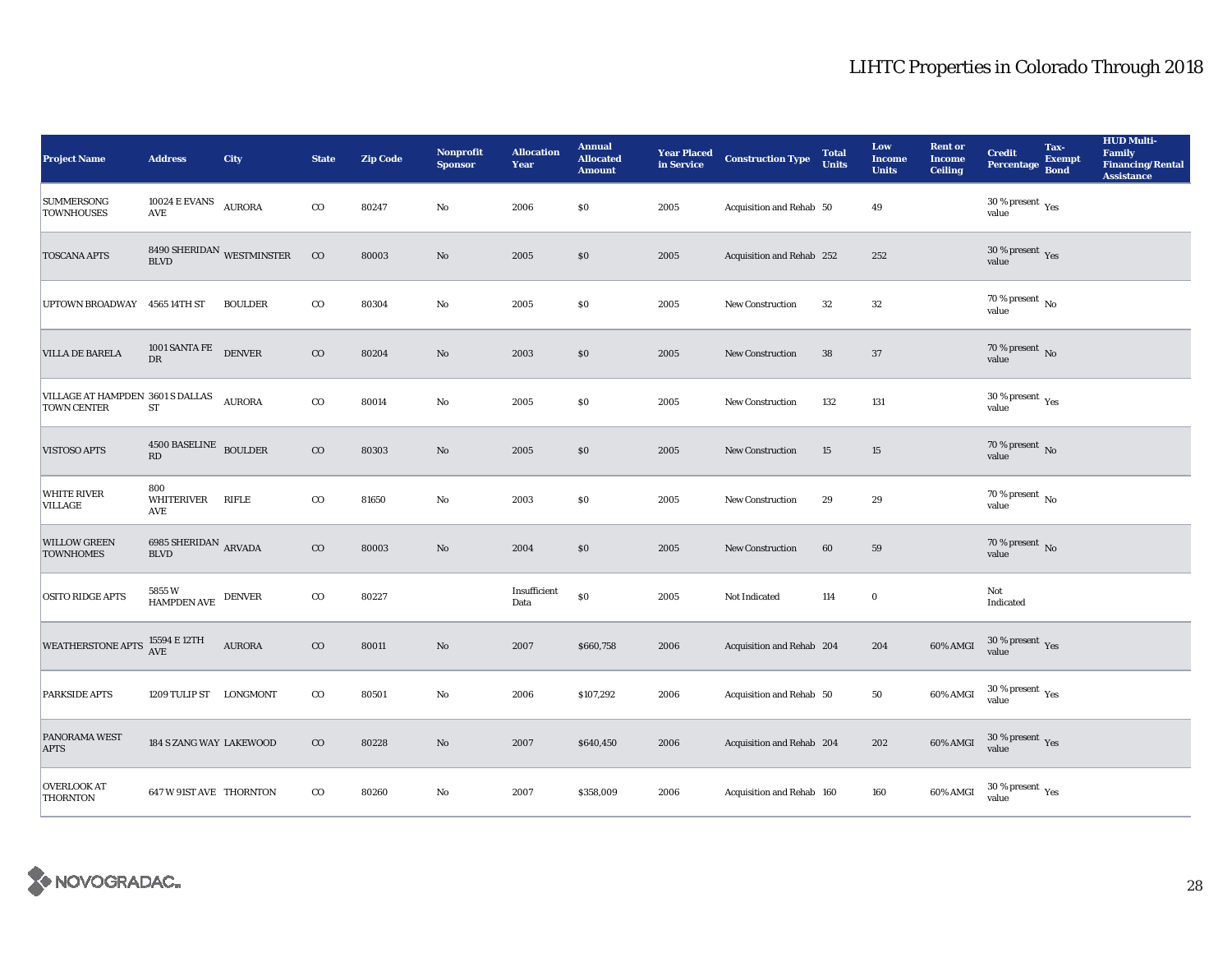| <b>Project Name</b>                                                                                                                                      | <b>Address</b>                          | City                | <b>State</b> | <b>Zip Code</b> | <b>Nonprofit</b><br><b>Sponsor</b> | <b>Allocation</b><br>Year | <b>Annual</b><br><b>Allocated</b><br><b>Amount</b> |      | <b>Year Placed Construction Type</b><br>in Service | <b>Total</b><br><b>Units</b> | Low<br><b>Income</b><br><b>Units</b> | <b>Rent or</b><br><b>Income</b><br><b>Ceiling</b> | <b>Credit</b><br><b>Percentage</b>              | Tax-<br><b>Exempt</b><br><b>Bond</b> | <b>HUD Multi-</b><br><b>Family</b><br><b>Financing/Rental</b><br><b>Assistance</b> |
|----------------------------------------------------------------------------------------------------------------------------------------------------------|-----------------------------------------|---------------------|--------------|-----------------|------------------------------------|---------------------------|----------------------------------------------------|------|----------------------------------------------------|------------------------------|--------------------------------------|---------------------------------------------------|-------------------------------------------------|--------------------------------------|------------------------------------------------------------------------------------|
| <b>OAKBROOK MANOR</b><br><b>APTS I</b>                                                                                                                   | 3200<br><b>STANFORD RD</b>              | <b>FORT COLLINS</b> | $_{\rm CO}$  | 80525           | $\mathbf{N}\mathbf{o}$             | 2008                      | \$276,211                                          | 2006 | Acquisition and Rehab 107                          |                              | 106                                  | 60% AMGI                                          | $30$ % present $\,$ $\rm Yes$<br>value          |                                      |                                                                                    |
| <b>MOUNTAIN VIEW</b><br>PLAZA                                                                                                                            | 1350 COLLYER<br>ST                      | <b>LONGMONT</b>     | $\rm{co}$    | 80501           | No                                 | 2006                      | \$116,578                                          | 2006 | Acquisition and Rehab 80                           |                              | 80                                   | 60% AMGI                                          | $30\,\%$ present $\,\mathrm{Yes}$ value         |                                      |                                                                                    |
| FLETCHER GARDENS                                                                                                                                         | 1401 EMPORIA $\quad$ AURORA ST          |                     | $_{\rm CO}$  | 80010           | $\rm No$                           | 2007                      | \$278,616                                          | 2006 | Acquisition and Rehab 93                           |                              | 93                                   | 60% AMGI                                          | $30\,\%$ present $\,$ Yes value                 |                                      |                                                                                    |
| <b>DURANGO HOUSING</b><br><b>APTS</b>                                                                                                                    | $650\,\mbox{VALENTINE}\,$ DURANGO<br>DR |                     | $_{\rm CO}$  | 81301           | $\mathbf{No}$                      | 2007                      | \$249,679                                          | 2006 | Acquisition and Rehab 97                           |                              | 97                                   | 60% AMGI                                          | $30\,\%$ present $\rm\thinspace_{Yes}$<br>value |                                      |                                                                                    |
| ${\begin{array}{ll} \mbox{BIRCHWOOD MANOR} & \mbox{2830 W 27TH ST} \\ \mbox{APTS} & \mbox{LN} \end{array}} \begin{array}{ll} \mbox{GREELEY} \end{array}$ |                                         |                     | $_{\rm CO}$  | 80634           | No                                 | 2008                      | \$277,556                                          | 2006 | Acquisition and Rehab 162                          |                              | 161                                  | 60% AMGI                                          | $30\,\%$ present $\,$ Yes value                 |                                      |                                                                                    |
| <b>BELMAR GROVES</b>                                                                                                                                     | 259 S TELLER ST LAKEWOOD                |                     | $_{\rm CO}$  | 80226           | $\mathbf{N}\mathbf{o}$             | 2007                      | \$411,900                                          | 2006 | Acquisition and Rehab 118                          |                              | 117                                  | 60% AMGI                                          | $30\,\%$ present $\,$ Yes value                 |                                      |                                                                                    |
| 1135 BROADWAY<br><b>RESIDENCES</b>                                                                                                                       | 1135 N<br><b>BROADWAY</b>               | <b>DENVER</b>       | $_{\rm CO}$  | 80203           | $\rm No$                           | 2004                      | \$938,229                                          | 2006 | New Construction                                   | 96                           | $\bf 67$                             | <b>60% AMGI</b>                                   | $70$ % present $_{\rm{No}}$                     |                                      |                                                                                    |
| <b>BENEDICT PARK</b><br>PLACE 1B                                                                                                                         | 2300 CT PL                              | <b>DENVER</b>       | $_{\rm CO}$  | 80205           | $\mathbf{No}$                      | 2006                      | \$1,100,000                                        | 2006 | <b>New Construction</b>                            | 124                          | 86                                   | 60% AMGI                                          | $70$ % present $_{\rm No}$                      |                                      |                                                                                    |
| <b>BLAKE STREET APTS</b>                                                                                                                                 | 2632 BLAKE ST DENVER                    |                     | $_{\rm CO}$  | 80205           | $\rm No$                           | 2005                      | \$1,100,000                                        | 2006 | New Construction                                   | 94                           | $\bf 93$                             | $50\%$ AMGI                                       | $70$ % present $\,$ No value                    |                                      |                                                                                    |
| COURTYARD<br><b>COMMONS</b>                                                                                                                              | 1122 N PEARL ST DENVER                  |                     | $_{\rm CO}$  | 80203           | No                                 | 2006                      | \$177,890                                          | 2006 | Acquisition and Rehab 33                           |                              | 32                                   | 50% AMGI                                          | $70\,\%$ present $\,$ No value                  |                                      |                                                                                    |
| <b>HIDDEN BROOK</b>                                                                                                                                      | 1313 XENIA ST DENVER                    |                     | $_{\rm CO}$  | 80220           | No                                 | 2005                      | \$621,419                                          | 2006 | Acquisition and Rehab 130                          |                              | 130                                  | 60% AMGI                                          | $70\,\%$ present $\,$ No value                  |                                      |                                                                                    |
| HOMEWOOD POINT<br><b>APTS</b>                                                                                                                            | 925<br>HOMEWOOD PT SPRINGS              | COLORADO            | $_{\rm CO}$  | 80903           | $\mathbf{No}$                      | 2005                      | \$871,106                                          | 2006 | New Construction                                   | 104                          | $104\,$                              | 60% AMGI                                          | $70\,\%$ present $\,$ No value                  |                                      |                                                                                    |
| <b>LARA LEA APTS</b>                                                                                                                                     | 5540 S ELATI ST LITTLETON               |                     | $_{\rm CO}$  | 80120           | $\rm No$                           | 2006                      | \$155,324                                          | 2006 | Acquisition and Rehab 36                           |                              | 36                                   | 60% AMGI                                          | $70\,\%$ present $\,$ No value                  |                                      |                                                                                    |

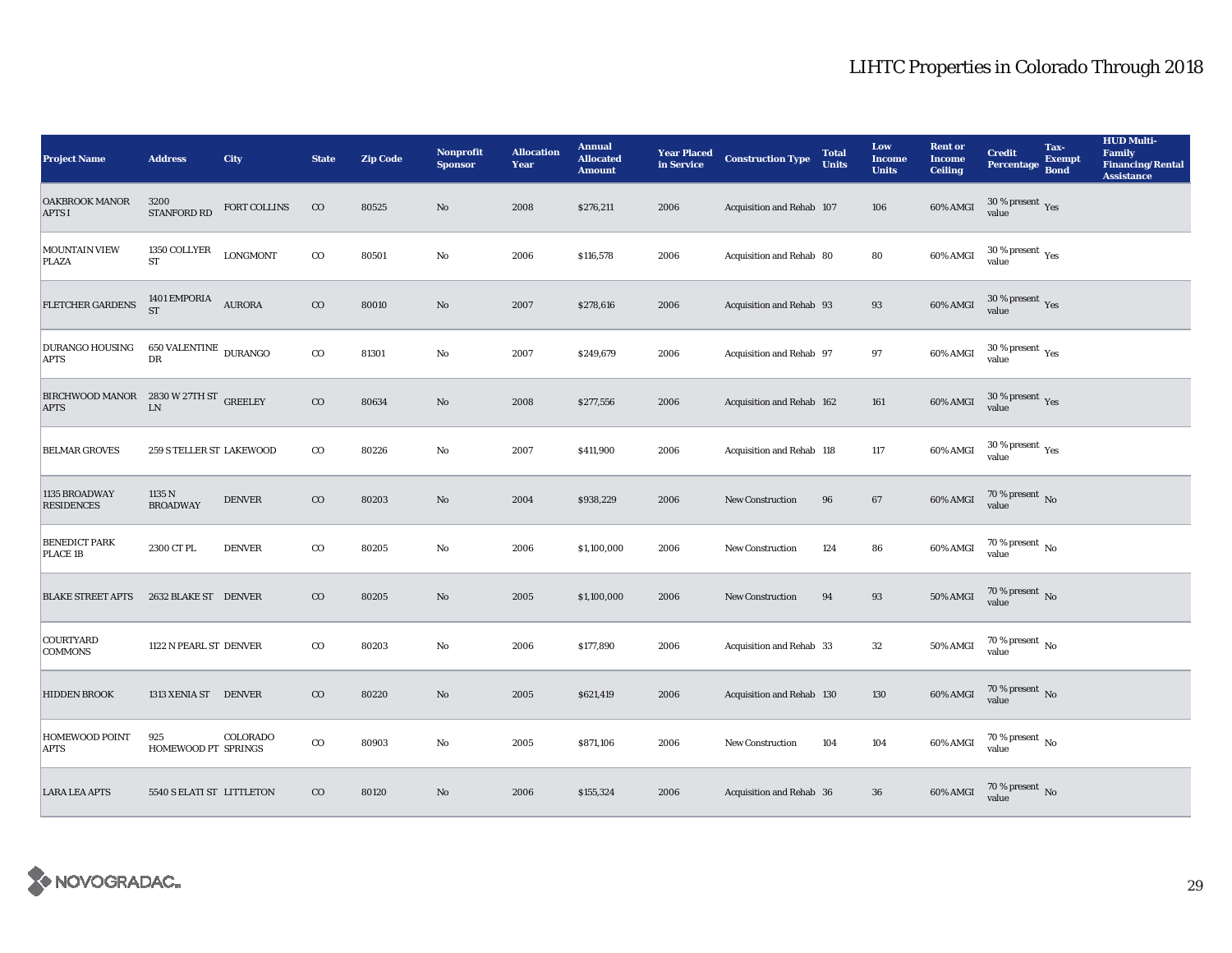| <b>Project Name</b>                                          | <b>Address</b>                         | City                           | <b>State</b> | <b>Zip Code</b> | <b>Nonprofit</b><br><b>Sponsor</b> | <b>Allocation</b><br>Year | <b>Annual</b><br><b>Allocated</b><br><b>Amount</b> |      | <b>Year Placed Construction Type</b><br>in Service | <b>Total</b><br><b>Units</b> | Low<br><b>Income</b><br><b>Units</b> | <b>Rent or</b><br><b>Income</b><br><b>Ceiling</b> | <b>Credit</b><br><b>Percentage</b>      | Tax-<br><b>Exempt</b><br><b>Bond</b> | <b>HUD Multi-</b><br><b>Family</b><br><b>Financing/Rental</b><br><b>Assistance</b> |
|--------------------------------------------------------------|----------------------------------------|--------------------------------|--------------|-----------------|------------------------------------|---------------------------|----------------------------------------------------|------|----------------------------------------------------|------------------------------|--------------------------------------|---------------------------------------------------|-----------------------------------------|--------------------------------------|------------------------------------------------------------------------------------|
| PINECREST AT<br><b>COMMERCE CITY</b>                         |                                        | 5655 OLIVE ST COMMERCE CITY CO |              | 80022           | No                                 | 2005                      | \$728,914                                          | 2006 | Acquisition and Rehab 112                          |                              | 111                                  | 60% AMGI                                          | 70 % present $\hbox{~No}$<br>value      |                                      |                                                                                    |
| PRENTICE PLACE<br><b>LOFTS</b>                               | 8300 E<br>PRENTICE AVE VILLAGE         | <b>GREENWOOD</b>               | $\rm{CO}$    | 80111           | $\rm No$                           | 2005                      | \$801,895                                          | 2006 | New Construction                                   | 104                          | 104                                  | <b>50% AMGI</b>                                   | $70$ % present $\,$ No value            |                                      |                                                                                    |
| PUEBLO VILLAGE APTS 2401 ALMA AVE PUEBLO                     |                                        |                                | $_{\rm CO}$  | 81004           | $\mathbf{No}$                      | 2006                      | \$549,984                                          | 2006 | Acquisition and Rehab 128                          |                              | 127                                  | <b>50% AMGI</b>                                   | $70$ % present $\,$ No value            |                                      |                                                                                    |
| <b>RESERVE AT</b><br><b>THORNTON II</b>                      | 9700 WELBY RD THORNTON                 |                                | $_{\rm CO}$  | 80229           | No                                 | 2005                      | \$611,200                                          | 2006 | <b>New Construction</b>                            | 60                           | 60                                   | <b>50% AMGI</b>                                   | $70$ % present $\,$ No value            |                                      |                                                                                    |
| <b>SAN JUAN APTS</b><br>(MONTROSE)                           | 1650 CHURCH<br>${\rm ST}$              | <b>MONTROSE</b>                | $_{\rm CO}$  | 81401           | No                                 | 2005                      | \$193,317                                          | 2006 | Acquisition and Rehab 76                           |                              | 76                                   | 60% AMGI                                          | $70$ % present $\,$ No value            |                                      |                                                                                    |
| <b>SLEEPING UTE APTS</b>                                     | $516$ S MADISON $\quad$ CORTEZ ST      |                                | $_{\rm CO}$  | 81321           | No                                 | 2006                      | \$182,313                                          | 2006 | Acquisition and Rehab 60                           |                              | 60                                   | <b>50% AMGI</b>                                   | $70\,\%$ present $\,$ No value          |                                      |                                                                                    |
| <b>THOMAS BEAN</b><br><b>TOWERS</b>                          | 2350<br><b>CLEVELAND PL</b>            | <b>DENVER</b>                  | $_{\rm CO}$  | 80205           | No                                 | 2005                      | \$900,000                                          | 2006 | Acquisition and Rehab 189                          |                              | 188                                  | 60% AMGI                                          | 70 % present $\,$ No $\,$<br>value      |                                      |                                                                                    |
| <b>NORTHEAST PLAZA</b>                                       | 1212 PHELPS ST STERLING                |                                | $_{\rm CO}$  | 80751           |                                    | Insufficient<br>Data      | $\$0$                                              | 2006 | Not Indicated                                      | 47                           | $\bf{0}$                             |                                                   | Not<br>Indicated                        |                                      |                                                                                    |
| <b>BRIGHTON SENIOR</b><br><b>APTS</b>                        | 199 W<br><b>SOUTHERN ST</b>            | <b>BRIGHTON</b>                | $_{\rm CO}$  | 80601           | No                                 | 2006                      | \$612,782                                          | 2007 | <b>New Construction</b>                            | 60                           | 60                                   | 60% AMGI                                          | $70$ % present $\,$ No $\,$<br>value    |                                      |                                                                                    |
| <b>CASTLEGATE APTS</b>                                       | 6925 W 84TH<br><b>WAY</b>              | <b>ARVADA</b>                  | $_{\rm CO}$  | 80003           | No                                 | 2009                      | \$0                                                | 2007 | Acquisition and Rehab 504                          |                              | 378                                  | 60% AMGI                                          | $30\,\%$ present $\,\mathrm{Yes}$ value |                                      |                                                                                    |
| <b>CENTRAL PARK AT</b><br><b>STAPLETON</b>                   | 2506 CENTRAL<br>PARK BLVD              | <b>DENVER</b>                  | $_{\rm CO}$  | 80238           | No                                 | 2007                      | \$197,599                                          | 2007 | <b>New Construction</b>                            | 18                           | $18\,$                               | <b>50% AMGI</b>                                   | $70\,\%$ present $\,$ No value          |                                      |                                                                                    |
| DOVE VALLEY SENIOR 1101 SANDPIPER MILLIKEN<br><b>HOUSING</b> | ${\rm LN}$                             |                                | $_{\rm CO}$  | 80543           | No                                 | 2006                      | \$187,319                                          | 2007 | <b>New Construction</b>                            | 20                           | 20                                   | 60% AMGI                                          | $70\,\%$ present $_{\rm{No}}$           |                                      |                                                                                    |
| <b>EAGLE PLACE</b>                                           | 1310 CIMARRON $_{\rm LAFAYETTE}$<br>DR |                                | $_{\rm CO}$  | 80026           | No                                 | 2006                      | \$616,630                                          | 2007 | <b>New Construction</b>                            | 60                           | 60                                   | 60% AMGI                                          | 70 % present $\,$ No $\,$<br>value      |                                      |                                                                                    |

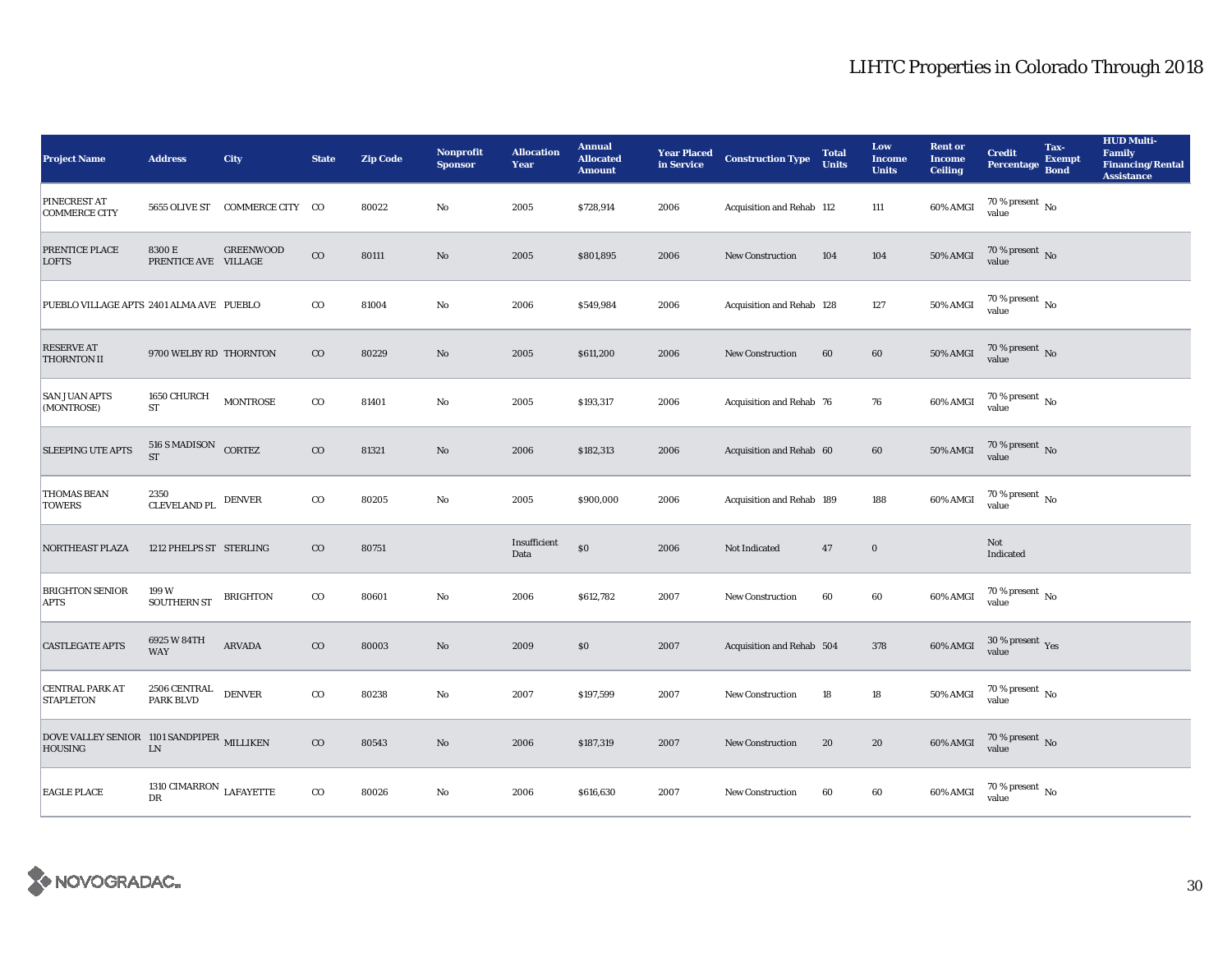| <b>Project Name</b>                                    | <b>Address</b>                                 | <b>City</b>     | <b>State</b> | <b>Zip Code</b> | <b>Nonprofit</b><br><b>Sponsor</b> | <b>Allocation</b><br>Year | <b>Annual</b><br><b>Allocated</b><br><b>Amount</b> | <b>Year Placed<br/>in Service</b> | <b>Construction Type</b>  | <b>Total</b><br><b>Units</b> | Low<br><b>Income</b><br><b>Units</b> | <b>Rent or</b><br><b>Income</b><br><b>Ceiling</b> | <b>Credit</b><br><b>Percentage</b>                   | Tax-<br><b>Exempt</b><br><b>Bond</b> | <b>HUD Multi-</b><br><b>Family</b><br><b>Financing/Rental</b><br><b>Assistance</b> |
|--------------------------------------------------------|------------------------------------------------|-----------------|--------------|-----------------|------------------------------------|---------------------------|----------------------------------------------------|-----------------------------------|---------------------------|------------------------------|--------------------------------------|---------------------------------------------------|------------------------------------------------------|--------------------------------------|------------------------------------------------------------------------------------|
| <b>FAIRWAYS APTS</b>                                   | 5600<br>ARAPAHOE AVE BOULDER                   |                 | $\rm CO$     | 80303           | No                                 | 2008                      | \$269,552                                          | 2007                              | Acquisition and Rehab 70  |                              | 70                                   | 60% AMGI                                          | $30\,\%$ present $\,$ Yes value                      |                                      |                                                                                    |
| FLORENCE SQUARE II                                     | $9801\,\mathrm{E}\,\mathrm{COLFAX}$ AURORA AVE |                 | $_{\rm CO}$  | 80010           | $\mathbf {No}$                     | 2007                      | \$852,249                                          | 2007                              | <b>New Construction</b>   | 71                           | 71                                   | <b>50% AMGI</b>                                   | $70$ % present $\,$ No value                         |                                      |                                                                                    |
| <b>GLENNPARK VILLAGE</b>                               | 11230 GRANT<br>DR                              | NORTHGLENN      | $_{\rm CO}$  | 80233           | $\rm No$                           | 2006                      | \$134,248                                          | 2007                              | Acquisition and Rehab 26  |                              | 26                                   | 60% AMGI                                          | $70$ % present $\,$ No value                         |                                      |                                                                                    |
| GRAND MESA APTS OF 150 S<br><b>FRUITA</b>              | <b>SYCAMORE ST</b>                             | <b>FRUITA</b>   | $_{\rm CO}$  | 81521           | $\mathbf {No}$                     | 2006                      | \$138,814                                          | 2007                              | Acquisition and Rehab 24  |                              | $\bf 23$                             | 60% AMGI                                          | $70$ % present $\,$ No value                         |                                      |                                                                                    |
| <b>HYBROOK</b><br><b>TOWNHOMES II</b>                  | 212 HYBROOK<br>RD <sub>S</sub>                 | <b>DIVIDE</b>   | $_{\rm CO}$  | 80814           | $\rm\thinspace No$                 | 2007                      | \$305,889                                          | 2007                              | New Construction          | 19                           | 19                                   | 60% AMGI                                          | $70$ % present $\,$ No value                         |                                      |                                                                                    |
| MIRASOL SENIOR<br>APTS                                 | 1145 FINCH PL LOVELAND                         |                 | $_{\rm CO}$  | 80537           | $\mathbf{No}$                      | 2006                      | \$476,589                                          | 2007                              | <b>New Construction</b>   | 49                           | 48                                   | 60% AMGI                                          | $70\,\%$ present $\,$ No value                       |                                      |                                                                                    |
| <b>PLAZA TOWNHOMES</b><br><b>AT MACON &amp; MOLINE</b> | 1334 MACON ST AURORA                           |                 | $_{\rm CO}$  | 80010           | No                                 | 2006                      | \$415,655                                          | 2007                              | <b>New Construction</b>   | 30                           | $30\,$                               | 60% AMGI                                          | $70$ % present $\,$ No value                         |                                      |                                                                                    |
| RENAISSANCE 88 APTS 388 E 88TH AVE THORNTON            |                                                |                 | $_{\rm CO}$  | 80229           | No                                 | 2008                      | \$675,702                                          | 2007                              | Acquisition and Rehab 180 |                              | 178                                  | 60% AMGI                                          | $30\,\%$ present $\,$ Yes value                      |                                      |                                                                                    |
| <b>RESIDENCES AT</b><br><b>CREEKSIDE</b>               | 1700 PIERCE ST LAKEWOOD                        |                 | $_{\rm CO}$  | 80214           | $\rm No$                           | 2005                      | \$1,044,387                                        | 2007                              | <b>New Construction</b>   | 118                          | $117\,$                              | 60% AMGI                                          | $70$ % present $\,$ No value                         |                                      |                                                                                    |
| RESIDENCES AT FIRST<br><b>AVENUE</b>                   | 101 KENTON ST AURORA                           |                 | $_{\rm CO}$  | 80010           | $\mathbf {No}$                     | 2008                      | \$615,960                                          | 2007                              | Acquisition and Rehab 181 |                              | 181                                  | 60% AMGI                                          | 30 % present $\rm\thinspace\gamma_{\rm es}$<br>value |                                      |                                                                                    |
| <b>RESIDENCES AT</b><br><b>TROLLEY PARK</b>            | 1445 DALLAS ST AURORA                          |                 | $_{\rm CO}$  | 80010           | No                                 | 2006                      | \$648,727                                          | 2007                              | New Construction          | $38\,$                       | ${\bf 38}$                           | $60\%$ AMGI                                       | $70\,\%$ present $\,$ No value                       |                                      |                                                                                    |
| <b>SAN JUAN DEL</b><br><b>CENTRO APTS</b><br>(BOULDER) | 3100 34TH ST                                   | <b>BOULDER</b>  | $_{\rm CO}$  | 80301           | $\mathbf {No}$                     | 2008                      | \$642,326                                          | 2007                              | Acquisition and Rehab 150 |                              | 149                                  | 60% AMGI                                          | $30\,\%$ present $\,$ $\rm{Yes}$<br>value            |                                      |                                                                                    |
| SUNSHINE PEAK APTS 748 CEDAR                           | <b>CREEK AVE</b>                               | <b>MONTROSE</b> | $_{\rm CO}$  | 81401           | $\rm No$                           | 2006                      | \$487,860                                          | 2007                              | <b>New Construction</b>   | 49                           | 48                                   | 60% AMGI                                          | $70\,\%$ present $\,$ No value                       |                                      |                                                                                    |

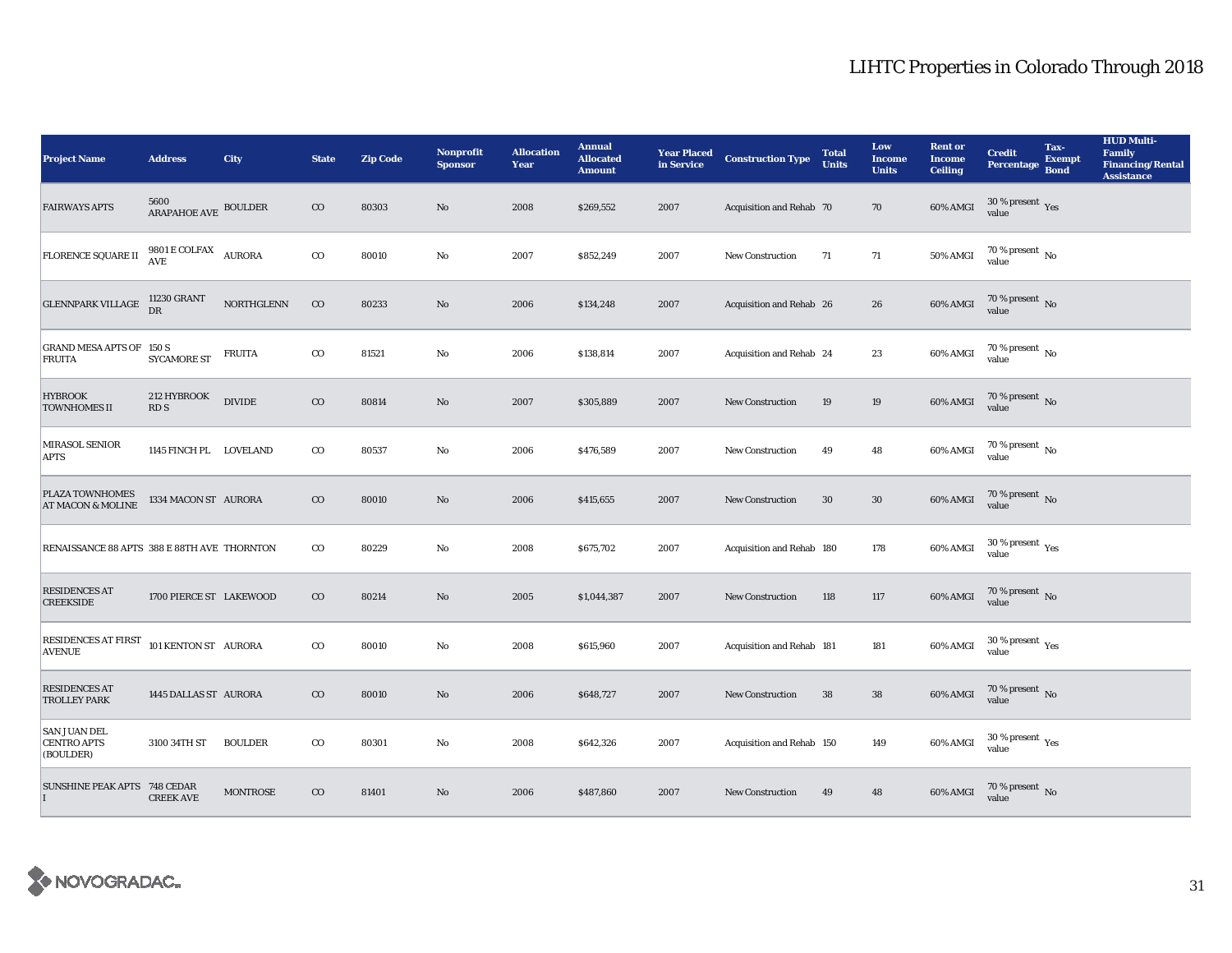| <b>Project Name</b>                                                      | <b>Address</b>                  | City            | <b>State</b> | <b>Zip Code</b> | <b>Nonprofit</b><br><b>Sponsor</b> | <b>Allocation</b><br>Year | <b>Annual</b><br><b>Allocated</b><br><b>Amount</b> |      | <b>Year Placed Construction Type</b><br>in Service | <b>Total</b><br><b>Units</b> | Low<br><b>Income</b><br><b>Units</b> | <b>Rent or</b><br><b>Income</b><br><b>Ceiling</b> | <b>Credit</b><br><b>Percentage</b>                   | Tax-<br><b>Exempt</b><br><b>Bond</b> | <b>HUD Multi-</b><br><b>Family</b><br><b>Financing/Rental</b><br><b>Assistance</b> |
|--------------------------------------------------------------------------|---------------------------------|-----------------|--------------|-----------------|------------------------------------|---------------------------|----------------------------------------------------|------|----------------------------------------------------|------------------------------|--------------------------------------|---------------------------------------------------|------------------------------------------------------|--------------------------------------|------------------------------------------------------------------------------------|
| <b>TOWNHOMES AT</b><br><b>TOLLGATE CREEK</b>                             | 17236 E BALTIC<br>PL.           | <b>AURORA</b>   | $_{\rm CO}$  | 80013           | $\mathbf{No}$                      | 2008                      | \$199,980                                          | 2007 | Acquisition and Rehab 60                           |                              | 60                                   | 60% AMGI                                          | $30$ % present $\,$ $\rm Yes$<br>value               |                                      |                                                                                    |
| VILLAGE AT PUEBLO II $_{\rm DR}^{~3105\ {\rm WESTVIEW}}$ PUEBLO          |                                 |                 | $_{\rm CO}$  | 81003           | No                                 | 2006                      | \$430,292                                          | 2007 | New Construction                                   | 42                           | 42                                   | 60% AMGI                                          | $70$ % present $\,$ No value                         |                                      |                                                                                    |
| <b>VILLAGE ON</b><br><b>ELIZABETH</b>                                    | 2209W<br>ELIZABETH ST           | FORT COLLINS    | $_{\rm CO}$  | 80521           | $\rm\thinspace No$                 | 2007                      | \$258,547                                          | 2007 | Acquisition and Rehab 48                           |                              | 48                                   | 60% AMGI                                          | <b>Both 30%</b><br>and $70\%$<br>present value       | No                                   |                                                                                    |
| <b>VILLAGE PLACE AT</b><br><b>LONGMONT</b>                               | <b>600 COFFMAN</b><br><b>ST</b> | <b>LONGMONT</b> | $_{\rm CO}$  | 80501           | No                                 | 2008                      | \$292,010                                          | 2007 | Acquisition and Rehab 72                           |                              | 72                                   | 60% AMGI                                          | $30\,\%$ present $\,$ Yes value                      |                                      |                                                                                    |
| <b>VILLAS AT SLOANS</b><br>LAKE                                          | 1551 WOLFF ST DENVER            |                 | $_{\rm CO}$  | 80204           | $\mathbf{N}\mathbf{o}$             | 2006                      | \$925,689                                          | 2007 | New Construction                                   | 63                           | 62                                   | $50\%$ AMGI                                       | $70$ % present $\,$ No value                         |                                      |                                                                                    |
| VILLAS IN SOUTHGATE $\frac{\rm 1810~S~CORONA}{\rm AVE}$ COLORADO SPRINGS |                                 |                 | $_{\rm CO}$  | 80905           | $\rm No$                           | 2008                      | \$272,815                                          | 2007 | Acquisition and Rehab 100                          |                              | 100                                  | 60% AMGI                                          | $30\,\%$ present $\,$ Yes value                      |                                      |                                                                                    |
| <b>ARGONAUT &amp; EL</b><br><b>TOVAR APTS</b>                            | 1505 N GRANT<br><b>ST</b>       | <b>DENVER</b>   | $_{\rm CO}$  | 80203           |                                    | Insufficient<br>Data      | $\$0$                                              | 2007 | Not Indicated                                      | 109                          | $\bf{0}$                             |                                                   | Not<br>Indicated                                     |                                      |                                                                                    |
| <b>DREHMOOR APTS</b>                                                     | 215 E 19TH AVE DENVER           |                 | $_{\rm CO}$  | 80203           |                                    | Insufficient<br>Data      | $\$0$                                              | 2007 | Not Indicated                                      | 75                           | $\boldsymbol{0}$                     |                                                   | Not<br>Indicated                                     |                                      |                                                                                    |
| RENAISSANCE AT<br>XENIA VILLAGE                                          | 1420 XENIA ST DENVER            |                 | $_{\rm CO}$  | 80220           |                                    | Insufficient<br>Data      | $\$0$                                              | 2007 | Not Indicated                                      | 77                           | $\bf{0}$                             |                                                   | Not<br>Indicated                                     |                                      |                                                                                    |
| 12TH & ELATI<br><b>RESIDENCES</b>                                        | 420 W 12TH AVE DENVER           |                 | $_{\rm CO}$  | 80204           | $\rm No$                           | 2006                      | \$1,046,668                                        | 2008 | New Construction                                   | 63                           | $\bf63$                              | 60% AMGI                                          | $70$ % present $\,$ No value                         |                                      |                                                                                    |
| BETHLEHEM SQUARE 1920 W 12TH ST PUEBLO                                   |                                 |                 | $_{\rm CO}$  | 81003           | No                                 | 2009                      | \$319,987                                          | 2008 | Acquisition and Rehab 130                          |                              | 130                                  | 60% AMGI                                          | $30\,\%$ present $\,$ $\rm Yes$<br>value             |                                      |                                                                                    |
| <b>BROADWAY EAST</b><br><b>COMMUNITY</b>                                 | 3110<br><b>BROADWAY ST</b>      | <b>BOULDER</b>  | $_{\rm CO}$  | 80304           | Yes                                | 2009                      | \$235,550                                          | 2008 | Acquisition and Rehab 44                           |                              | 44                                   | 60% AMGI                                          | $30\,\%$ present $\,$ Yes value                      |                                      |                                                                                    |
| <b>CANNERY</b>                                                           | 15 THIRD AVE LONGMONT           |                 | $_{\rm CO}$  | 80501           | Yes                                | 2007                      | \$327,538                                          | 2008 | Acquisition and Rehab 94                           |                              | 94                                   |                                                   | 30 % present $\rm\thinspace\gamma_{\rm es}$<br>value |                                      |                                                                                    |

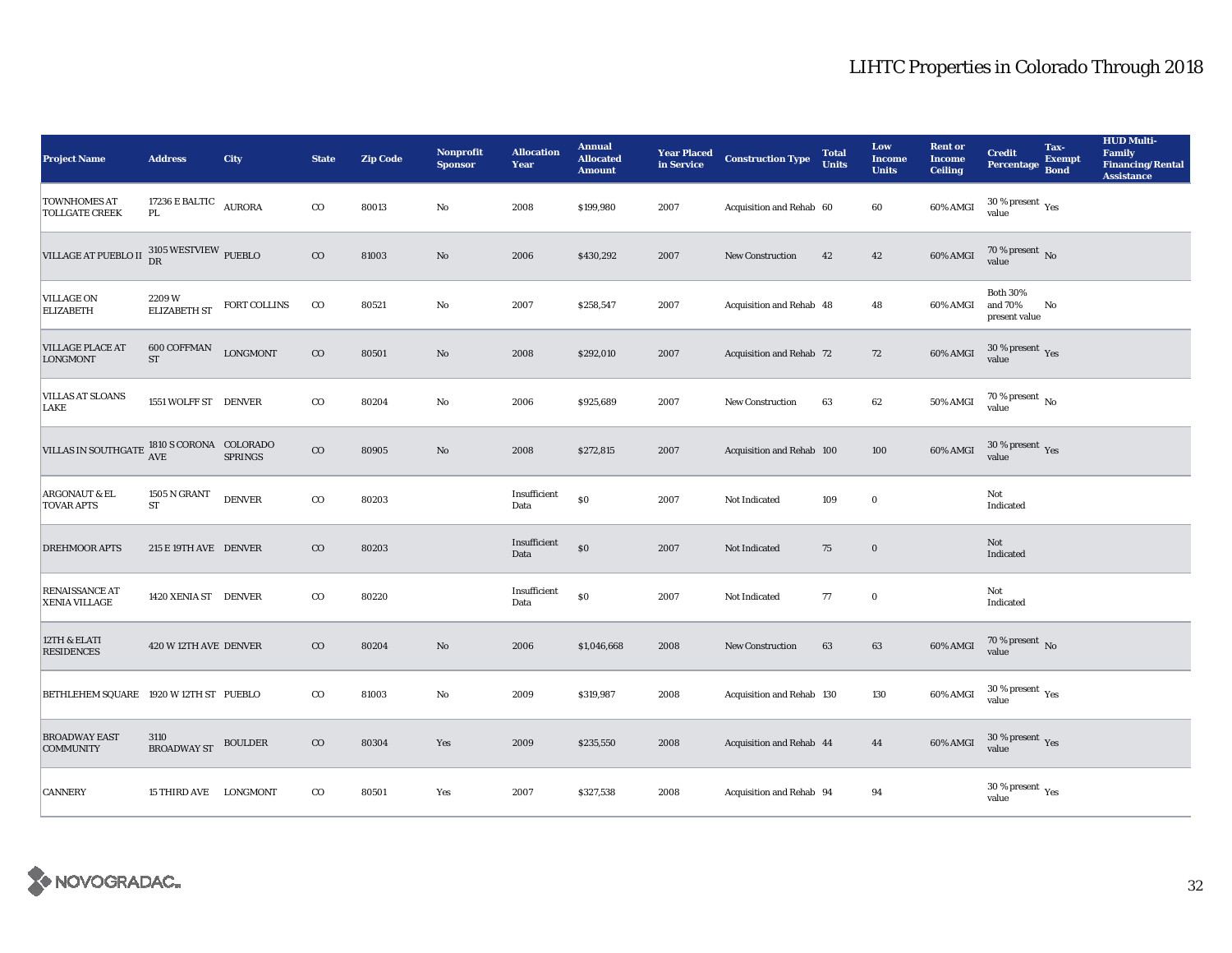| <b>Project Name</b>                            | <b>Address</b>                            | <b>City</b>               | <b>State</b> | <b>Zip Code</b> | Nonprofit<br><b>Sponsor</b> | <b>Allocation</b><br>Year | <b>Annual</b><br><b>Allocated</b><br><b>Amount</b> |      | <b>Year Placed Construction Type</b><br>in Service | <b>Total</b><br><b>Units</b> | Low<br><b>Income</b><br><b>Units</b> | <b>Rent or</b><br><b>Income</b><br><b>Ceiling</b> | <b>Credit</b><br><b>Percentage</b>      | Tax-<br><b>Exempt</b><br><b>Bond</b> | <b>HUD Multi-</b><br><b>Family</b><br><b>Financing/Rental</b><br><b>Assistance</b> |
|------------------------------------------------|-------------------------------------------|---------------------------|--------------|-----------------|-----------------------------|---------------------------|----------------------------------------------------|------|----------------------------------------------------|------------------------------|--------------------------------------|---------------------------------------------------|-----------------------------------------|--------------------------------------|------------------------------------------------------------------------------------|
| <b>CARIBOU APTS</b>                            | <b>WAY</b>                                | 4123 VERBENA FORT COLLINS | $_{\rm CO}$  | 80525           | No                          | 2008                      | \$1,100,000                                        | 2008 | New Construction                                   | 97                           | 97                                   |                                                   | 70 % present $\,$ No $\,$<br>value      |                                      |                                                                                    |
| CELTIC TOWNHOMES 2404 CELTIC CT CANON CITY     |                                           |                           | $_{\rm CO}$  | 81212           | $\mathbf{No}$               | 2006                      | \$122,427                                          | 2008 | New Construction                                   | 14                           | 13                                   | $60\%$ AMGI                                       | $70$ % present $\,$ No value            |                                      |                                                                                    |
| <b>CLAY STREET</b><br><b>RESIDENCES</b>        | 2718 W 28TH<br>AVE                        | <b>DENVER</b>             | $_{\rm CO}$  | 80211           | $\rm No$                    | 2007                      | \$857,471                                          | 2008 | <b>New Construction</b>                            | 55                           | ${\bf 55}$                           | $60\%$ AMGI                                       | $70$ % present $\,$ No value            |                                      |                                                                                    |
| COTTONWOOD APTS                                | <b>1650 ENCANTO</b><br>PL                 | <b>MONTROSE</b>           | $_{\rm CO}$  | 81401           | $\mathbf{No}$               | 2008                      | \$396,807                                          | 2008 | Acquisition and Rehab 60                           |                              | 60                                   | 60% AMGI                                          | $70\,\%$ present $\,$ No value          |                                      |                                                                                    |
| <b>COTTONWOOD</b><br><b>TOWNHOMES</b>          | 10 E GARDEN<br>${\rm DR}$                 | <b>WINDSOR</b>            | $_{\rm CO}$  | 80550           | Yes                         | 2009                      | \$64,023                                           | 2008 | Acquisition and Rehab 37                           |                              | ${\bf 36}$                           | 60% AMGI                                          | $30\,\%$ present $\,$ Yes value         |                                      |                                                                                    |
| <b>GREENTREE VILLAGE 3562 N</b><br><b>APTS</b> | CAREFREE CIR SPRINGS                      | COLORADO                  | $\rm{co}$    | 80917           | $\mathbf{N}\mathbf{o}$      | 2007                      | \$633,521                                          | 2008 | Acquisition and Rehab 216                          |                              | 214                                  | 60% AMGI                                          | $30\,\%$ present $\,$ Yes value         |                                      |                                                                                    |
| <b>HAZEL COURT APTS</b>                        | $3181\,\rm{W}\,\rm{NEVADA}$ DENVER<br>PL. |                           | $_{\rm CO}$  | 80219           | $\rm No$                    | 2006                      | \$246,165                                          | 2008 | <b>New Construction</b>                            | 17                           | 17                                   | <b>60% AMGI</b>                                   | $70$ % present $_{\rm No}$              |                                      |                                                                                    |
| HIRSCHFELD TOWERS ELLSWORTH                    | 333W<br><b>AVE</b>                        | <b>DENVER</b>             | $_{\rm CO}$  | 80223           | Yes                         | 2009                      | \$1,090,766                                        | 2008 | Acquisition and Rehab 209                          |                              | 209                                  | 60% AMGI                                          | $30\,\%$ present $\,\mathrm{Yes}$ value |                                      |                                                                                    |
| <b>JUAN DIEGO APTS</b>                         | 2447W<br><b>DUNKELD PL</b>                | <b>DENVER</b>             | $_{\rm CO}$  | 80211           | Yes                         | 2007                      | \$335,937                                          | 2008 | <b>New Construction</b>                            | 17                           | 16                                   | 60% AMGI                                          | $70\,\%$ present $\,$ No value          |                                      |                                                                                    |
| <b>JUANITA NOLASCO</b><br><b>RESIDENCES</b>    | <b>4550 W NINTH</b><br><b>AVE</b>         | <b>DENVER</b>             | $_{\rm CO}$  | 80204           | $\mathbf{N}\mathbf{o}$      | 2009                      | \$375,898                                          | 2008 | Acquisition and Rehab 188                          |                              | 188                                  | 60% AMGI                                          | $30$ % present $\,$ $\rm Yes$<br>value  |                                      |                                                                                    |
| <b>LIGGINS TOWER</b>                           | 5150 E 34TH<br><b>AVE</b>                 | <b>DENVER</b>             | $_{\rm CO}$  | 80207           | Yes                         | 2009                      | \$203,158                                          | 2008 | Acquisition and Rehab 73                           |                              | 73                                   | 60% AMGI                                          | $30\,\%$ present $\,$ Yes value         |                                      |                                                                                    |
| <b>LINCOLN TERRACE</b>                         | 25 E FIFTH AVE DENVER                     |                           | $_{\rm CO}$  | 80203           | $\mathbf{No}$               | 2006                      | \$1,113,060                                        | 2008 | New Construction                                   | 75                           | 74                                   | 60% AMGI                                          | $70\,\%$ present $\,$ No value          |                                      |                                                                                    |
| <b>MULROY APTS</b>                             | 3550 W 13TH<br><b>AVE</b>                 | <b>DENVER</b>             | $_{\rm CO}$  | 80204           | Yes                         | 2009                      | \$317,731                                          | 2008 | Acquisition and Rehab 50                           |                              | 50                                   | 60% AMGI                                          | $30\,\%$ present $\,\mathrm{Yes}$ value |                                      |                                                                                    |

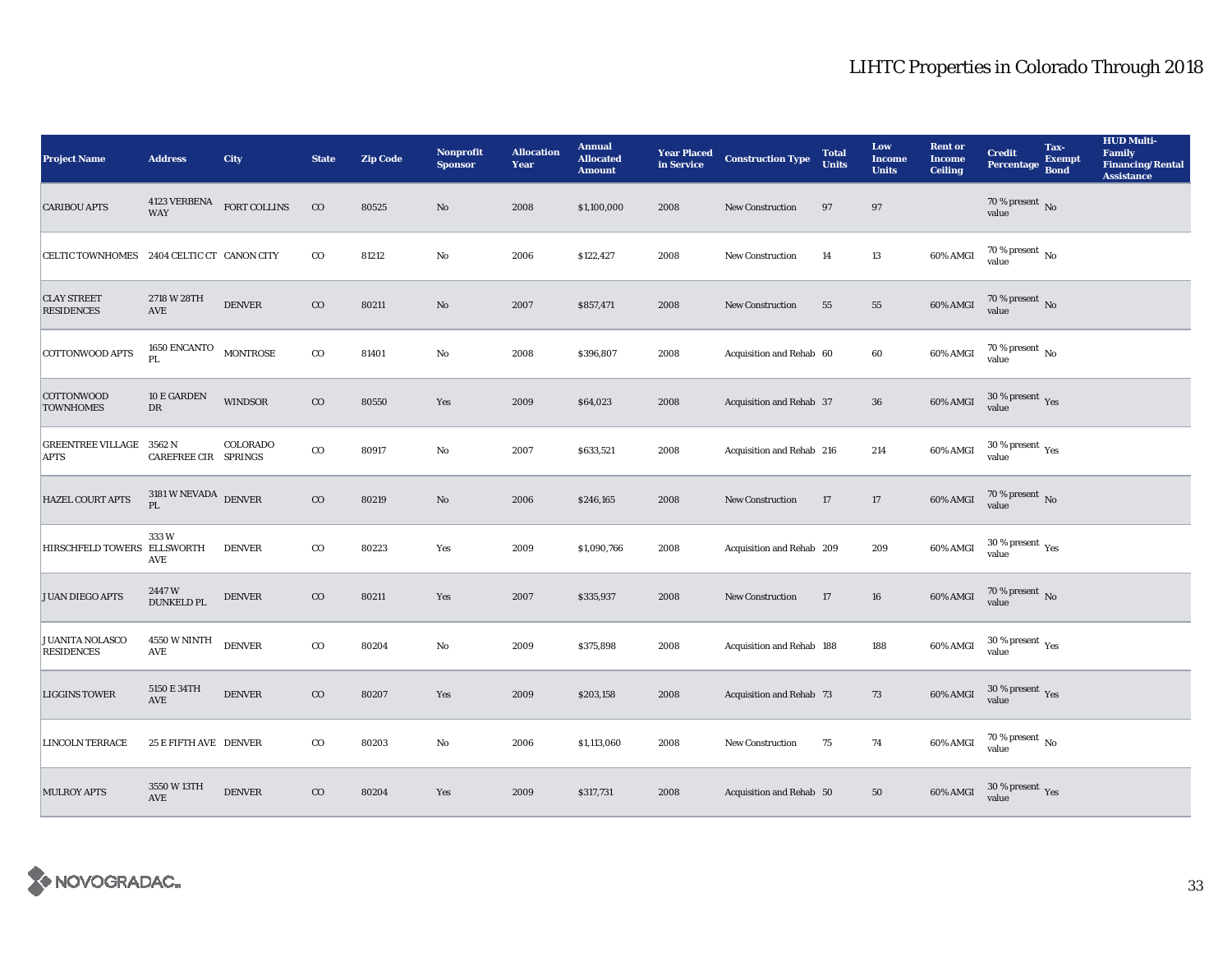| <b>Project Name</b>                                        | <b>Address</b>                              | <b>City</b>                | <b>State</b> | <b>Zip Code</b> | <b>Nonprofit</b><br><b>Sponsor</b> | <b>Allocation</b><br>Year | <b>Annual</b><br><b>Allocated</b><br><b>Amount</b> |      | <b>Year Placed Construction Type</b><br>in Service      | <b>Total</b><br><b>Units</b> | Low<br><b>Income</b><br><b>Units</b> | <b>Rent or</b><br><b>Income</b><br><b>Ceiling</b> | <b>Credit</b><br>Percentage        | Tax-<br><b>Exempt</b><br><b>Bond</b> | <b>HUD Multi-</b><br><b>Family</b><br><b>Financing/Rental</b><br><b>Assistance</b> |
|------------------------------------------------------------|---------------------------------------------|----------------------------|--------------|-----------------|------------------------------------|---------------------------|----------------------------------------------------|------|---------------------------------------------------------|------------------------------|--------------------------------------|---------------------------------------------------|------------------------------------|--------------------------------------|------------------------------------------------------------------------------------|
| OAKSHIRE GARDENS                                           | $2400$ OAKSHIRE $_{\rm PUEBLO}$<br>LN       |                            | $_{\rm CO}$  | 81001           | No                                 | 2008                      | \$90,236                                           | 2008 | <b>New Construction</b>                                 | 19                           | 17                                   | 60% AMGI                                          | 70 % present $\,$ No $\,$<br>value |                                      |                                                                                    |
| PALOMA VILLA III                                           | 4225<br><b>MORRISON RD</b>                  | <b>DENVER</b>              | $_{\rm CO}$  | 80219           | No                                 | 2007                      | \$807,580                                          | 2008 | New Construction                                        | 50                           | ${\bf 50}$                           | 60% AMGI                                          | $70$ % present $\,$ No value       |                                      |                                                                                    |
| PINON TERRACE                                              | 20 PRIMROSE<br>$\rm CIR$                    | <b>DURANGO</b>             | $_{\rm CO}$  | 81301           | Yes                                | 2007                      | \$1,067,546                                        | 2008 | <b>New Construction</b>                                 | 66                           | 63                                   | 60% AMGI                                          | $70$ % present $\,$ No value       |                                      |                                                                                    |
| PRESIDENTIAL ARMS<br><b>APTS</b>                           | 3595 S<br>WASHINGTON ENGLEWOOD<br><b>ST</b> |                            | $\rm CO$     | 80113           | $\rm No$                           | 2008                      | \$287,726                                          | 2008 | Acquisition and Rehab 33                                |                              | 33                                   | 60% AMGI                                          | $70\,\%$ present $\,$ No value     |                                      |                                                                                    |
| <b>SENIORS ON</b><br><b>BROADWAY</b>                       | 750 BROADWAY EAGLE                          |                            | $_{\rm CO}$  |                 | Yes                                | 2008                      | \$206,052                                          | 2008 | New Construction                                        | 14                           | 14                                   | 60% AMGI                                          | $70$ % present $\,$ No value       |                                      |                                                                                    |
| <b>TERRACE PARK APTS</b>                                   | 15790 E<br><b>ALAMEDA</b><br><b>PKWY</b>    | <b>AURORA</b>              | $_{\rm CO}$  | 80017           | No                                 | 2007                      | \$548,945                                          | 2008 | Acquisition and Rehab 179                               |                              | 179                                  | 60% AMGI                                          | $30\,\%$ present $\,$ Yes value    |                                      |                                                                                    |
| <b>TERRACES ON</b><br>PENNSYLVANIA<br>SENIOR RESIDENCES ST | 3590 S<br>PENNSYLVANIA ENGLEWOOD            |                            | $_{\rm CO}$  | 80113           | $\mathbf{N}\mathbf{o}$             | 2008                      | \$859,118                                          | 2008 | New Construction                                        | 62                           | 62                                   | <b>50% AMGI</b>                                   | $70$ % present $\,$ No value       |                                      |                                                                                    |
| VALLEY GRANDE APTS 2256 E DR                               |                                             | <b>MONTE VISTA</b>         | $_{\rm CO}$  | 81144           | $\mathbf{N}\mathbf{o}$             | 2007                      | \$74,217                                           | 2008 | Acquisition and Rehab 36                                |                              | 36                                   | <b>50% AMGI</b>                                   | $30\,\%$ present $\,$ No value     |                                      |                                                                                    |
| <b>VILLA ANDREA</b>                                        | 109 IDAHO AVE PUEBLO                        |                            | $_{\rm CO}$  | 81004           | No                                 | 2006                      | \$354,911                                          | 2008 | Both New Construction 32<br>and $\mathrm{A}/\mathrm{R}$ |                              | $32\,$                               | 60% AMGI                                          | $70$ % present $\,$ No value       |                                      |                                                                                    |
| <b>WALSH MANOR</b><br><b>ANNEX</b>                         | 1775 W MOSIER<br>$\mathbf{PL}$              | <b>DENVER</b>              | $_{\rm CO}$  | 80223           | Yes                                | 2009                      | \$506,728                                          | 2008 | Acquisition and Rehab 100                               |                              | 100                                  | 60% AMGI                                          | $30\,\%$ present $\,$ Yes value    |                                      |                                                                                    |
| <b>WYNDAM PLACE</b><br><b>SENIOR RESIDENCES</b><br>II      | <b>350 E LAS</b><br><b>ANIMAS ST</b>        | COLORADO<br><b>SPRINGS</b> | $_{\rm CO}$  | 80903           | No                                 | 2008                      | \$632,799                                          | 2008 | New Construction                                        | 48                           | 48                                   | 50% AMGI                                          | $70\%$ present No<br>value         |                                      |                                                                                    |
| <b>GAO HOMES</b>                                           | 1409 JULIAN ST DENVER                       |                            | $_{\rm CO}$  | 80204           |                                    | Insufficient<br>Data      | $\$0$                                              | 2008 | Not Indicated                                           | 44                           | $\bf{0}$                             |                                                   | Not<br>Indicated                   |                                      |                                                                                    |
| <b>LINCOLN POINTE</b><br><b>LOFTS II</b>                   | 9783 PYRAMID<br><b>CT</b>                   | <b>ENGLEWOOD</b>           | $_{\rm CO}$  | 80112           |                                    | Insufficient<br>Data      | \$0                                                | 2008 | Not Indicated                                           | 88                           | $\bf{0}$                             |                                                   | Not<br>Indicated                   |                                      |                                                                                    |

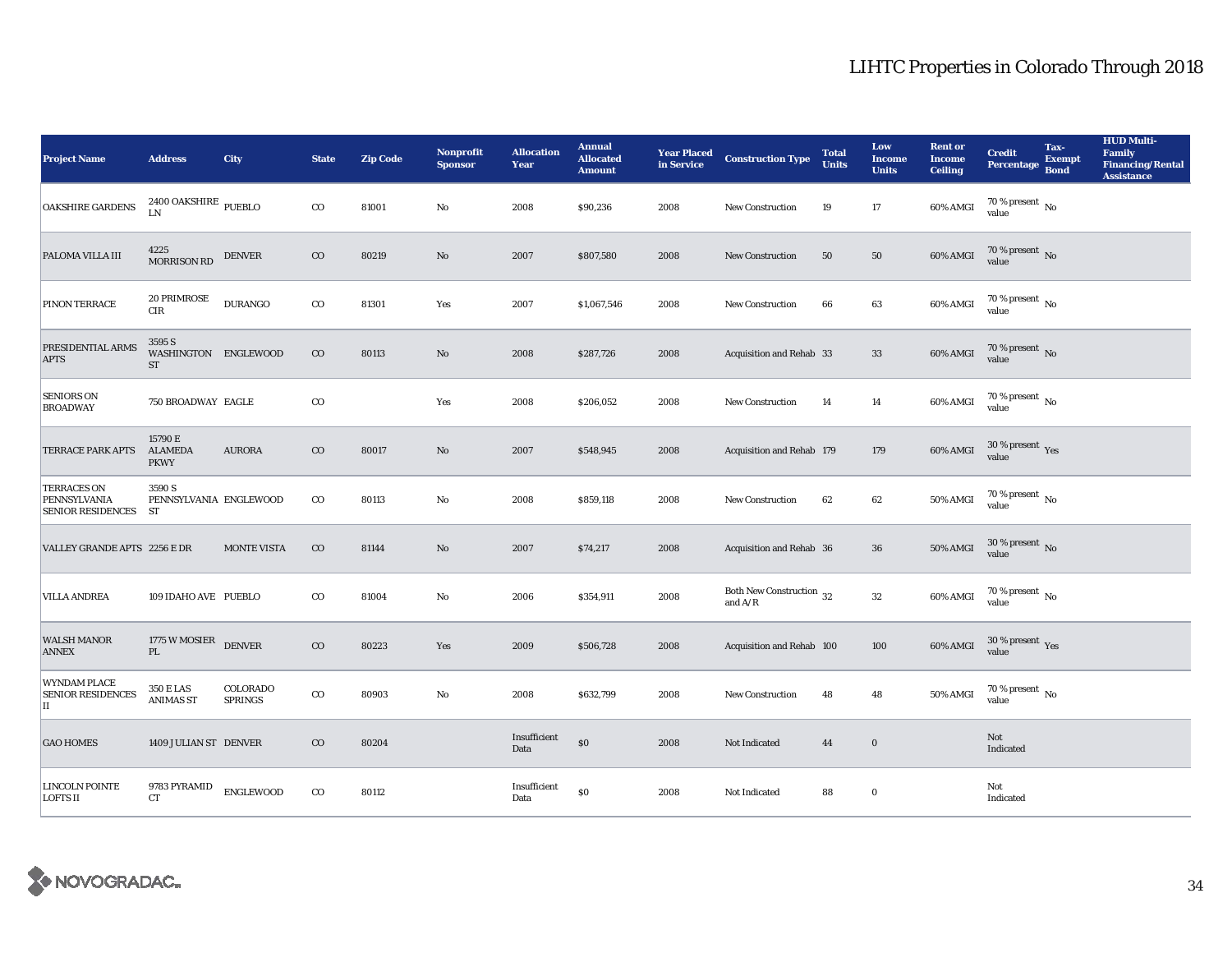| <b>Project Name</b>                                | <b>Address</b>                                       | <b>City</b>                     | <b>State</b> | <b>Zip Code</b> | <b>Nonprofit</b><br><b>Sponsor</b> | <b>Allocation</b><br>Year | <b>Annual</b><br><b>Allocated</b><br><b>Amount</b> | <b>Year Placed<br/>in Service</b> | <b>Construction Type</b>  | <b>Total</b><br><b>Units</b> | Low<br><b>Income</b><br><b>Units</b> | <b>Rent or</b><br><b>Income</b><br><b>Ceiling</b> | <b>Credit</b><br><b>Percentage</b>   | Tax-<br><b>Exempt</b><br><b>Bond</b> | <b>HUD Multi-</b><br><b>Family</b><br><b>Financing/Rental</b><br><b>Assistance</b> |
|----------------------------------------------------|------------------------------------------------------|---------------------------------|--------------|-----------------|------------------------------------|---------------------------|----------------------------------------------------|-----------------------------------|---------------------------|------------------------------|--------------------------------------|---------------------------------------------------|--------------------------------------|--------------------------------------|------------------------------------------------------------------------------------|
| <b>ARBOR VISTA</b>                                 | 515 CT RD                                            | <b>GRAND JUNCTION CO</b>        |              | 81501           | No                                 | 2008                      | \$938,112                                          | 2009                              | <b>New Construction</b>   | 72                           | 72                                   | 60% AMGI                                          | $70\,\%$ present $\,$ No value       |                                      |                                                                                    |
| <b>AROMOR APTS</b>                                 | 1309 N GRANT<br>ST                                   | <b>DENVER</b>                   | $_{\rm CO}$  | 80203           | $\rm No$                           | 2009                      | \$753,956                                          | 2009                              | Acquisition and Rehab 66  |                              | 66                                   | 60% AMGI                                          | $70$ % present $\,$ No value         |                                      |                                                                                    |
| <b>ASHWOOD APTS</b>                                | 1405 E 21ST ST PUEBLO                                |                                 | $_{\rm CO}$  | 81001           | $\mathbf{No}$                      | 2008                      | \$267,196                                          | 2009                              | New Construction          | 25                           | 25                                   | 60% AMGI                                          | $70$ % present $\,$ No value         |                                      |                                                                                    |
| <b>BROADWAY JUNCTION</b>                           | 1165 S<br><b>BROADWAY</b>                            | <b>DENVER</b>                   | $_{\rm CO}$  | 80210           | No                                 | 2007                      | \$724,286                                          | 2009                              | New Construction          | 60                           | $\bf{60}$                            | 60% AMGI                                          | $70$ % present $\,$ No value         |                                      |                                                                                    |
| <b>CASA DE ROSAL</b>                               | 735 VRAIN ST                                         | <b>DENVER</b>                   | $_{\rm CO}$  | 80204           | Yes                                | 2008                      | \$994,983                                          | 2009                              | New Construction          | 55                           | ${\bf 54}$                           | 60% AMGI                                          | $70$ % present $_{\rm{No}}$          |                                      |                                                                                    |
| <b>CONTER ESTATES</b><br><b>SENIOR APTS II</b>     |                                                      | 6600 E 60TH PL COMMERCE CITY CO |              | 80022           | No                                 | 2009                      | \$553,879                                          | 2009                              | <b>New Construction</b>   | 39                           | $\bf 39$                             | 60% AMGI                                          | $70\,\%$ present $\,$ No value       |                                      |                                                                                    |
| <b>CORNERSTONE</b><br><b>RESIDENCES</b>            | 1001 PARK AVE DENVER<br>W                            |                                 | $_{\rm CO}$  | 80205           | Yes                                | 2008                      | \$806,199                                          | 2009                              | <b>New Construction</b>   | 51                           | ${\bf 50}$                           | <b>50% AMGI</b>                                   | $70\,\%$ present $\,$ No value       |                                      |                                                                                    |
| <b>MAPLEWOOD APTS</b>                              | <b>856 S VAN</b><br><b>GORDON CT</b>                 | <b>LAKEWOOD</b>                 | $_{\rm CO}$  | 80228           | Yes                                | 2008                      | \$0\$                                              | 2009                              | Acquisition and Rehab 132 |                              | 132                                  | 60% AMGI                                          | $70\,\%$ present $\,$ No value       |                                      |                                                                                    |
| <b>PARK AVENUE 4B</b>                              | 2215 CT PL                                           | <b>DENVER</b>                   | $_{\rm CO}$  | 80205           | Yes                                | 2008                      | \$0                                                | 2009                              | <b>New Construction</b>   | 89                           | 62                                   | 60% AMGI                                          | $70\,\%$ present $\,$ No value       |                                      |                                                                                    |
| SUNSHINE PEAK APTS 748 CEDAR<br>IІ                 | <b>CREEK AVE</b>                                     | <b>MONTROSE</b>                 | $_{\rm CO}$  | 81401           | No                                 | 2009                      | \$761,907                                          | 2009                              | New Construction          | 43                           | 43                                   | 60% AMGI                                          | 70 % present $\,$ No $\,$<br>value   |                                      |                                                                                    |
| <b>VILLAGE ON</b><br><b>STANFORD</b>               | 2613 STANFORD FORT COLLINS<br>$\mathbf{R}\mathbf{D}$ |                                 | $_{\rm CO}$  | 80525           | No                                 | 2009                      | \$579,646                                          | 2009                              | Acquisition and Rehab 82  |                              | 82                                   | $60\%$ AMGI                                       | $70$ % present $\,$ No value         |                                      |                                                                                    |
| COLORADO COMMONS $\frac{1601}{\text{BLVD}}$ DENVER |                                                      |                                 | $_{\rm CO}$  | 80220           | No                                 | 2007                      | \$0                                                | 2009                              | New Construction          | 112                          | 112                                  | $50\%$ AMGI                                       | $70$ % present $\,$ No $\,$<br>value |                                      |                                                                                    |
| <b>BENEDICT PARK</b><br>PLACE 3B                   | 305 PARK AVE<br>W                                    | <b>DENVER</b>                   | $_{\rm CO}$  | 80205           |                                    | Insufficient<br>Data      | \$0                                                | 2009                              | Not Indicated             | 91                           | $\bf{0}$                             |                                                   | Not<br>Indicated                     |                                      |                                                                                    |

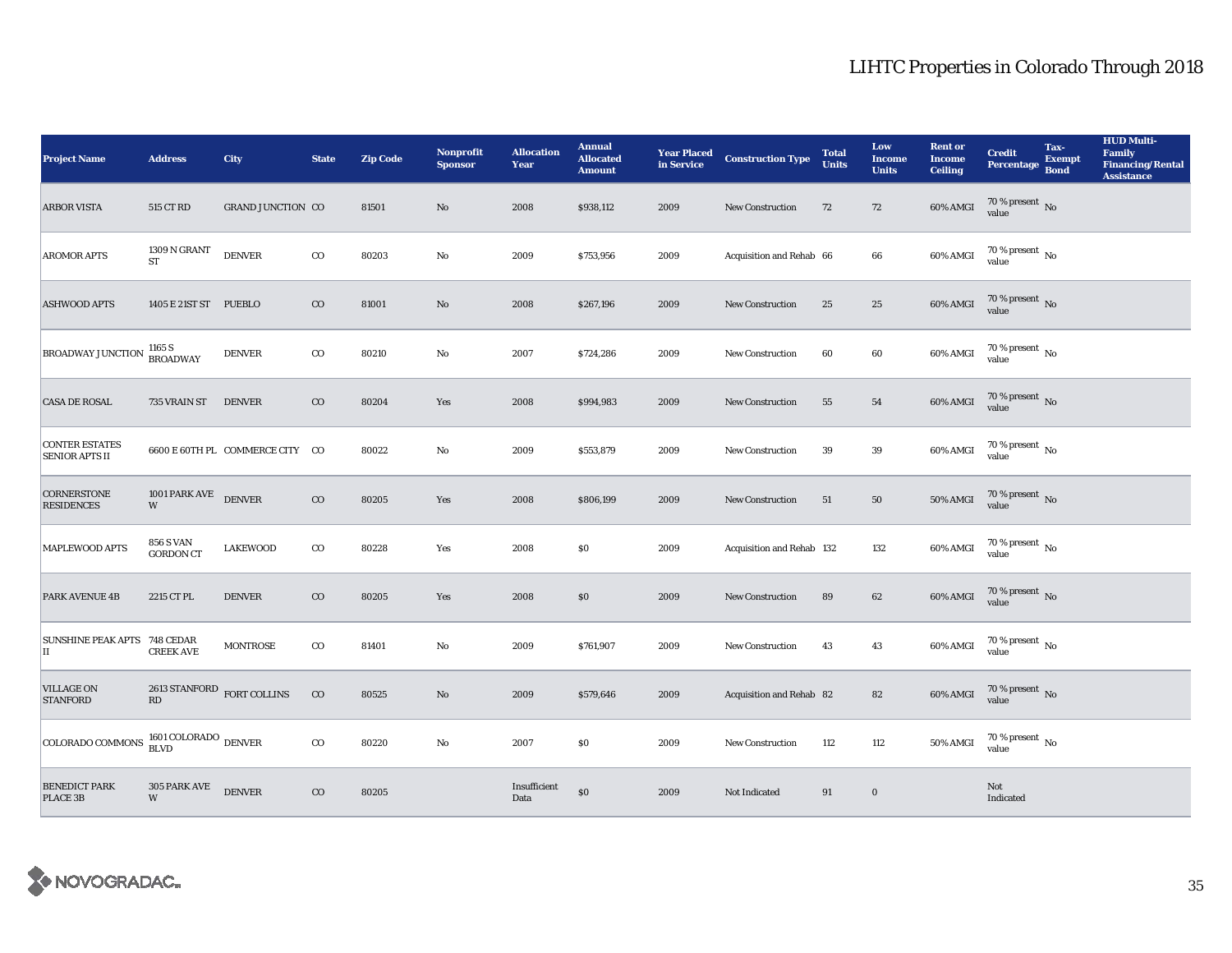| <b>Project Name</b>                           | <b>Address</b>                            | City                | <b>State</b> | <b>Zip Code</b> | <b>Nonprofit</b><br><b>Sponsor</b> | <b>Allocation</b><br>Year | <b>Annual</b><br><b>Allocated</b><br><b>Amount</b> |      | <b>Year Placed Construction Type</b><br>in Service | <b>Total</b><br><b>Units</b> | Low<br><b>Income</b><br><b>Units</b> | <b>Rent</b> or<br><b>Income</b><br><b>Ceiling</b> | <b>Credit</b><br><b>Percentage</b> | Tax-<br><b>Exempt</b><br><b>Bond</b> | <b>HUD Multi-</b><br>Family<br><b>Financing/Rental</b><br><b>Assistance</b> |
|-----------------------------------------------|-------------------------------------------|---------------------|--------------|-----------------|------------------------------------|---------------------------|----------------------------------------------------|------|----------------------------------------------------|------------------------------|--------------------------------------|---------------------------------------------------|------------------------------------|--------------------------------------|-----------------------------------------------------------------------------|
| <b>NORTH PARK I REDO</b>                      | 1401<br>WASHINGTON CANON CITY<br>ST LOT 3 |                     | $_{\rm CO}$  | 81212           |                                    | Insufficient<br>Data      | $\$0$                                              | 2009 | Not Indicated                                      | 15                           | $\bf{0}$                             |                                                   | Not<br>Indicated                   |                                      |                                                                             |
| <b>RENAISSANCE</b><br><b>RIVERFRONT LOFTS</b> | 3400 PARK AVE DENVER<br>W                 |                     | $_{\rm CO}$  | 80216           |                                    | Insufficient<br>Data      | $\$0$                                              | 2009 | Not Indicated                                      | 100                          | $\mathbf 0$                          |                                                   | Not<br>Indicated                   |                                      |                                                                             |
| <b>RESIDENCES AT</b><br><b>SKYWAY PARK</b>    | 886 ARCTURUS COLORADO<br>DR               | <b>SPRINGS</b>      | $_{\rm CO}$  | 80905           |                                    | Insufficient<br>Data      | $\$0$                                              | 2009 | Not Indicated                                      | 66                           | $\mathbf 0$                          |                                                   | Not<br>Indicated                   |                                      |                                                                             |
| <b>BROADWAY WEST</b><br><b>COMMUNITY</b>      | 3120<br><b>BROADWAY ST</b>                | <b>BOULDER</b>      | $_{\rm CO}$  | 80304           | Yes                                | 2008                      | \$392,829                                          | 2010 | New Construction                                   | 26                           | 26                                   | $50\%$ AMGI                                       | $70$ % present $\,$ No value       |                                      |                                                                             |
| <b>DENVER GARDENS</b>                         | 6801E<br>MISSISSIPPI<br>AVE               | <b>DENVER</b>       | $_{\rm CO}$  | 80224           | Yes                                | 2010                      | \$758,970                                          | 2010 | Acquisition and Rehab 100                          |                              | 100                                  | 60% AMGI                                          | $70$ % present $\,$ No value       |                                      |                                                                             |
| <b>FOURTH QUARTER</b>                         | $3150\,\mathrm{N}$ DOWNING ST             | <b>DENVER</b>       | $\rm{CO}$    | 80205           | $\mathbf{No}$                      | 2009                      | \$0                                                | 2010 | <b>New Construction</b>                            | 36                           | 33                                   | <b>50% AMGI</b>                                   | $70$ % present $\,$ No value       |                                      |                                                                             |
| <b>GOLDEN POINTE</b>                          | 17400 W TENTH GOLDEN<br><b>AVE</b>        |                     | $_{\rm CO}$  | 80401           | Yes                                | 2009                      | \$1,100,000                                        | 2010 | New Construction                                   | 56                           | ${\bf 54}$                           | 60% AMGI                                          | 70 % present $\,$ No $\,$<br>value |                                      |                                                                             |
| ORCHARD PLACE APTS 217 ELDER DR LOVELAND      |                                           |                     | $_{\rm CO}$  | 80538           | Yes                                | 2009                      | $\$0$                                              | 2010 | Acquisition and Rehab 50                           |                              | ${\bf 50}$                           | 60% AMGI                                          | $70$ % present $_{\rm{No}}$        |                                      |                                                                             |
| <b>PUEBLO WEST</b><br><b>GARDENS I</b>        | 960 E SAXONY<br>DR                        | <b>PUEBLO WEST</b>  | $_{\rm CO}$  | 81007           | $\rm No$                           | 2010                      | \$174,960                                          | 2010 | <b>New Construction</b>                            | 30                           | 28                                   | 60% AMGI                                          | 70 % present $N_0$<br>value        |                                      |                                                                             |
| <b>RENAISSANCE AT</b><br><b>UPTOWN LOFTS</b>  | 551 E COLFAX<br><b>AVE</b>                | <b>DENVER</b>       | $_{\rm CO}$  | 80203           | Yes                                | 2009                      | $\$0$                                              | 2010 | New Construction                                   | 99                           | 98                                   | 60% AMGI                                          | $70\,\%$ present $\,$ No value     |                                      |                                                                             |
| <b>SILVERCLIFFS</b>                           | 115 FIRST ST                              | <b>SILVER CLIFF</b> | $_{\rm CO}$  | 81252           |                                    | Insufficient<br>Data      | $\$0$                                              | 2010 | Not Indicated                                      | 16                           | $\bf{0}$                             |                                                   | Not<br>Indicated                   |                                      |                                                                             |
| ALTA VISTA DE LA<br><b>MONTANA</b>            | 700 HWY 50                                | <b>DELTA</b>        | $_{\rm CO}$  | 81416           | Yes                                | 2010                      | \$0                                                | 2011 | <b>New Construction</b>                            | 41                           | 41                                   | 60% AMGI                                          | $70\,\%$ present $\,$ No value     |                                      |                                                                             |
| <b>ASPEN MEADOWS</b><br>NEIGHBORHOOD          | <b>50 21ST AVE</b>                        | <b>LONGMONT</b>     | $_{\rm CO}$  | 80501           | No                                 | 2010                      | \$522,549                                          | 2011 | <b>New Construction</b>                            | 28                           | 28                                   | <b>50% AMGI</b>                                   | 70 % present $\,$ No $\,$<br>value |                                      |                                                                             |

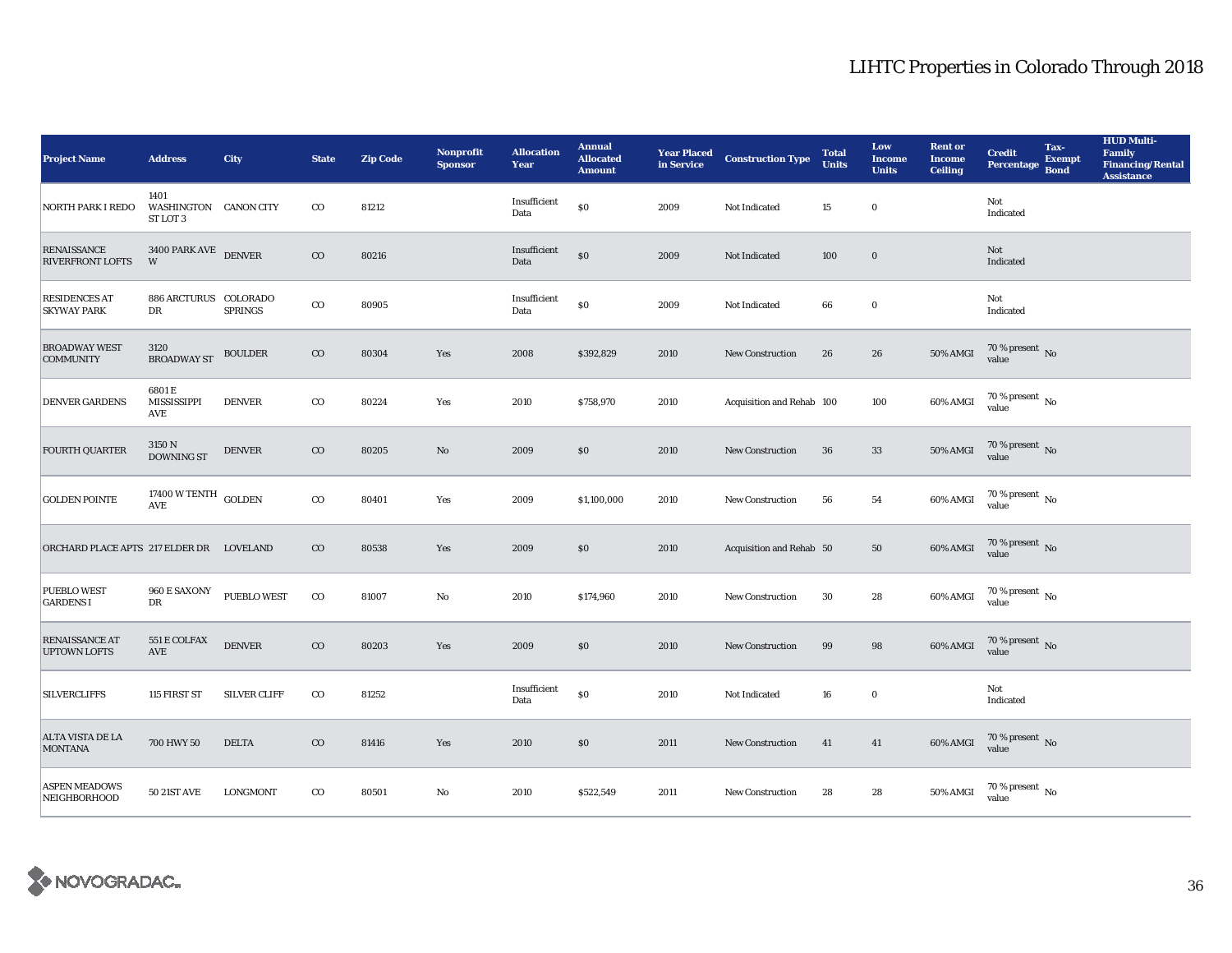| <b>Project Name</b>                                | <b>Address</b>                                                                                                                         | <b>City</b>   | <b>State</b> | <b>Zip Code</b> | <b>Nonprofit</b><br><b>Sponsor</b> | <b>Allocation</b><br>Year | <b>Annual</b><br><b>Allocated</b><br><b>Amount</b> |      | <b>Year Placed Construction Type</b><br>in Service | <b>Total</b><br><b>Units</b> | Low<br><b>Income</b><br><b>Units</b> | <b>Rent</b> or<br><b>Income</b><br><b>Ceiling</b> | <b>Credit</b><br><b>Percentage</b> | Tax-<br><b>Exempt</b><br><b>Bond</b> | <b>HUD Multi-</b><br><b>Family</b><br><b>Financing/Rental</b><br><b>Assistance</b> |
|----------------------------------------------------|----------------------------------------------------------------------------------------------------------------------------------------|---------------|--------------|-----------------|------------------------------------|---------------------------|----------------------------------------------------|------|----------------------------------------------------|------------------------------|--------------------------------------|---------------------------------------------------|------------------------------------|--------------------------------------|------------------------------------------------------------------------------------|
| <b>BRUBAKER PLACE</b>                              | $2001$ E EMPIRE CORTEZ<br><b>ST</b>                                                                                                    |               | $_{\rm CO}$  |                 | Yes                                | 2009                      | \$0                                                | 2011 | New Construction                                   | 48                           | 48                                   | 60% AMGI                                          | $70\,\%$ present $\,$ No value     |                                      |                                                                                    |
| <b>CHAFFEE PARK</b><br><b>SENIOR RESIDENCES</b>    | 4580 TEJON ST DENVER                                                                                                                   |               | $_{\rm CO}$  | 80211           | No                                 | 2010                      | \$1,097,721                                        | 2011 | <b>New Construction</b>                            | 62                           | 62                                   | 60% AMGI                                          | $70$ % present $\,$ No value       |                                      |                                                                                    |
| MWHS CREEKSIDE<br><b>WEST</b>                      | 1710 PIERCE ST LAKEWOOD                                                                                                                |               | $_{\rm CO}$  | 80214           | $\rm No$                           | 2010                      | $\$0$                                              | 2011 | <b>New Construction</b>                            | 83                           | 81                                   | 60% AMGI                                          | $70$ % present $_{\rm{No}}$        |                                      |                                                                                    |
| <b>DAHLIA SQUARE</b><br><b>SENIOR APTS I</b>       | 3421 ELM ST                                                                                                                            | <b>DENVER</b> | $_{\rm CO}$  | 80207           | $\mathbf{No}$                      | 2010                      | \$0                                                | 2011 | New Construction                                   | 88                           | 88                                   | 50% AMGI                                          | $70$ % present $\,$ No value       |                                      |                                                                                    |
| <b>LOS ALTOS DE</b><br><b>ALAMEDA</b>              | 5100 W<br>ALAMEDA AVE                                                                                                                  | <b>DENVER</b> | $_{\rm CO}$  | 80219           | No                                 | 2009                      | \$899,827                                          | 2011 | <b>New Construction</b>                            | 50                           | 50                                   | 60% AMGI                                          | $70$ % present $_{\rm No}$         |                                      |                                                                                    |
| <b>PROVINCETOWNE</b><br>GREEN COMMUNITIES RIDGE DR | 6909 AUTUMN                                                                                                                            | FORT COLLINS  | $_{\rm CO}$  | 80525           | Yes                                | 2010                      | \$1,228,983                                        | 2011 | New Construction                                   | 85                           | 84                                   | 60% AMGI                                          | $70$ % present $\,$ No value       |                                      |                                                                                    |
| RED OAK PARK                                       | 2637 VALMONT BOULDER<br>RD                                                                                                             |               | $_{\rm CO}$  | 80304           | $\rm No$                           | 2010                      | \$1,215,793                                        | 2011 | New Construction                                   | 59                           | 59                                   | 50% AMGI                                          | $70$ % present $_{\rm{No}}$        |                                      |                                                                                    |
| <b>VILLAGE AT</b><br><b>HOMEWOOD POINT</b>         | 907 E<br><b>COLORADO AVE SPRINGS</b>                                                                                                   | COLORADO      | $_{\rm CO}$  | 80903           | No                                 | 2010                      | \$903,491                                          | 2011 | New Construction                                   | 70                           | 70                                   | <b>50% AMGI</b>                                   | $70$ % present $\,$ No value       |                                      |                                                                                    |
| <b>WARREN VILLAGE</b>                              | 1323 N GILPIN<br><b>ST</b>                                                                                                             | <b>DENVER</b> | $_{\rm CO}$  | 80218           | Yes                                | 2009                      | \$0                                                | 2011 | Acquisition and Rehab 94                           |                              | 93                                   | 60% AMGI                                          | $70\,\%$ present $\,$ No value     |                                      |                                                                                    |
| <b>WESTWOOD HOMES</b>                              | 3401 W<br>KENTUCKY AVE DENVER                                                                                                          |               | $_{\rm CO}$  | 80219           | Yes                                | 2010                      | \$0                                                | 2011 | Acquisition and Rehab 184                          |                              | 184                                  | 60% AMGI                                          | $30\,\%$ present $\,$ Yes value    |                                      |                                                                                    |
| YALE STATION APTS                                  | <b>5307 E YALE</b><br><b>AVE</b>                                                                                                       | <b>DENVER</b> | $_{\rm CO}$  | 80222           | No                                 | 2010                      | \$920,827                                          | 2011 | <b>New Construction</b>                            | 50                           | 50                                   | 60% AMGI                                          | $70\,\%$ present $\,$ No value     |                                      |                                                                                    |
| <b>BENEDICT PARK</b><br>PLACE 5B                   | 290 PARK AVE<br>W                                                                                                                      | <b>DENVER</b> | $_{\rm CO}$  | 80205           |                                    | Insufficient<br>Data      | $\$0$                                              | 2011 | Not Indicated                                      | 89                           | $\bf{0}$                             |                                                   | Not<br>Indicated                   |                                      |                                                                                    |
| PHOENIX ON THE FAX                                 | $\begin{tabular}{c} 7171 \; E \; \text{COLFAX} \\ \text{AVE} \end{tabular} \begin{tabular}{c} \textbf{D} \textbf{ENVER} \end{tabular}$ |               | $_{\rm CO}$  | 80220           |                                    | Insufficient<br>Data      | $\$0$                                              | 2011 | Not Indicated                                      | 50                           | $\bf{0}$                             |                                                   | Not<br>Indicated                   |                                      |                                                                                    |

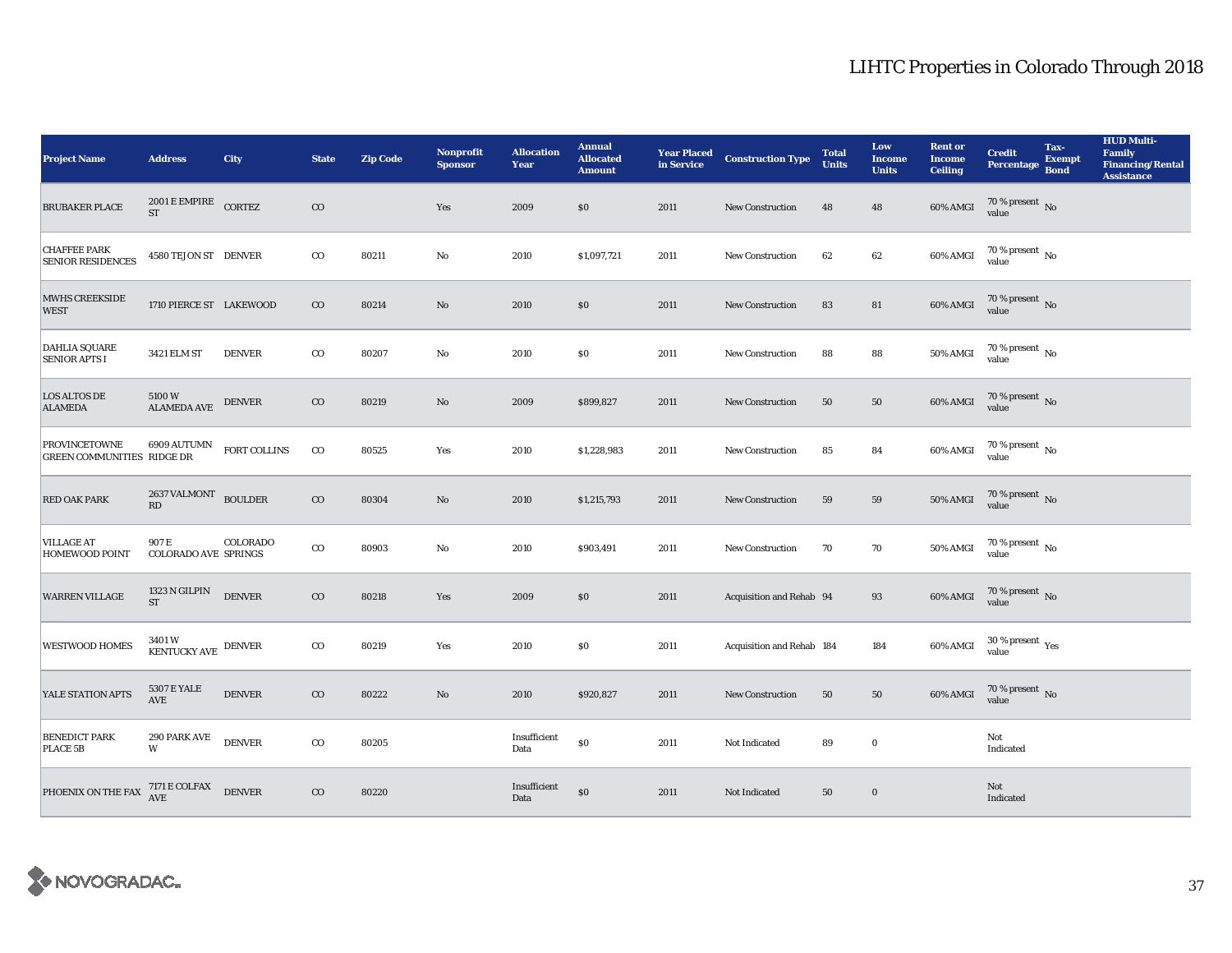| <b>Project Name</b>                                             | <b>Address</b>                               | <b>City</b>               | <b>State</b> | <b>Zip Code</b> | <b>Nonprofit</b><br><b>Sponsor</b> | <b>Allocation</b><br>Year | <b>Annual</b><br><b>Allocated</b><br><b>Amount</b> | <b>Year Placed</b><br>in Service | <b>Construction Type</b> | <b>Total</b><br>Units | Low<br><b>Income</b><br><b>Units</b> | <b>Rent or</b><br><b>Income</b><br><b>Ceiling</b> | <b>Credit</b><br>Percentage Bond       | Tax-<br><b>Exempt</b> | <b>HUD Multi-</b><br><b>Family</b><br><b>Financing/Rental</b><br><b>Assistance</b> |
|-----------------------------------------------------------------|----------------------------------------------|---------------------------|--------------|-----------------|------------------------------------|---------------------------|----------------------------------------------------|----------------------------------|--------------------------|-----------------------|--------------------------------------|---------------------------------------------------|----------------------------------------|-----------------------|------------------------------------------------------------------------------------|
| <b>RESIDENCES AT</b><br>PANORAMA POINTE                         | 8310 CLAY ST                                 | WESTMINSTER               | $_{\rm CO}$  | 80031           |                                    | Insufficient<br>Data      | \$0                                                | 2011                             | Not Indicated            | 72                    | $\bf{0}$                             |                                                   | Not<br>$\operatorname{Indicated}$      |                       |                                                                                    |
| <b>BLUFF LAKE APT</b><br><b>HOMES</b>                           | 10425 E 31ST<br>AVE                          | <b>DENVER</b>             | $_{\rm CO}$  | 80238           | Yes                                | 2011                      | \$1,178,438                                        | 2012                             | <b>New Construction</b>  | 92                    | 91                                   | 60% AMGI                                          | $70\,\%$ present $\,$ No value         |                       | No                                                                                 |
| JOSEPHINE COMMONS BURLINGTON LAFAYETTE                          | 455 N<br>AVE                                 |                           | $_{\rm CO}$  | 80026           | $\rm No$                           | 2011                      | \$0                                                | 2012                             | <b>New Construction</b>  | 74                    | 74                                   | 60% AMGI                                          | $70$ % present $\,$ No value           |                       | No                                                                                 |
| <b>LEWIS COURT APTS</b>                                         | $2200$ JACKSON $\,$ GOLDEN $\,$<br><b>ST</b> |                           | $_{\rm CO}$  | 80401           | $\rm No$                           | 2011                      | \$997,152                                          | 2012                             | New Construction         | 50                    | 50                                   | 60% AMGI                                          | $70\,\%$ present $\,$ No value         |                       | No                                                                                 |
| NORTH PARK II REDO                                              | 1401<br>WASHINGTON CANON CITY<br>${\cal ST}$ |                           | $_{\rm CO}$  | 81212           | $\mathbf {No}$                     | 2011                      | \$645,120                                          | 2012                             | <b>New Construction</b>  | 25                    | $25\,$                               | 60% AMGI                                          | $70$ % present $\,$ No $\,$ value $\,$ |                       | No                                                                                 |
| <b>RESIDENCE AT</b><br><b>FRANKLIN PARK</b>                     | 1525 N<br>FRANKLIN ST                        | <b>DENVER</b>             | $_{\rm CO}$  | 80218           | No                                 | 2009                      | \$0                                                | 2012                             | Acquisition and Rehab 91 |                       | 89                                   | 60% AMGI                                          | $70$ % present $\,$ No $\,$ value $\,$ |                       | Yes                                                                                |
| <b>SHOSHONE SENIOR</b><br><b>RESIDENCES</b>                     | 4585<br><b>SHOSHONE ST</b>                   | <b>DENVER</b>             | $\rm{co}$    | 80211           | No                                 | 2012                      | \$579,061                                          | 2012                             | <b>New Construction</b>  | 34                    | 34                                   | 60% AMGI                                          | $70\,\%$ present $\,$ No $\,$<br>value |                       | No                                                                                 |
| <b>VETERANS APTS</b>                                            | 2635 FEDERAL<br>BLVD                         | <b>DENVER</b>             | $_{\rm CO}$  | 80211           | Yes                                | 2010                      | \$538,613                                          | 2012                             | <b>New Construction</b>  | 27                    | 26                                   | 60% AMGI                                          | $70\,\%$ present $\,$ No value         |                       | No                                                                                 |
| OAKSHIRE HILLS II                                               | 2415 CHELTON PUEBLO<br><b>LN</b>             |                           | $_{\rm CO}$  | 81001           | $\rm No$                           | 2012                      | \$0                                                | 2012                             | <b>New Construction</b>  | 29                    | 29                                   | 60% AMGI                                          | $70$ % present $\,$ No value           |                       | $\rm No$                                                                           |
| <b>WHEAT RIDGE TOWN</b><br><b>CENTER APTS</b>                   |                                              | 4340 VANCE ST WHEAT RIDGE | $_{\rm CO}$  | 80033           | $\rm No$                           | 2012                      | \$996,093                                          | 2012                             | <b>New Construction</b>  | 88                    | 88                                   | 60% AMGI                                          | $70$ % present $\,$ No value           |                       | $\rm No$                                                                           |
| RENAISSANCE AT<br><b>WEST END FLATS</b>                         | 1490 ZENOBIA<br>${\cal ST}$                  | <b>DENVER</b>             | $_{\rm CO}$  | 80204           |                                    | Insufficient<br>Data      | $\$0$                                              | 2012                             | Not Indicated            | 101                   | $\mathbf 0$                          |                                                   | Not<br>Indicated                       |                       |                                                                                    |
| <b>TAPIZ AT MARIPOSA</b>                                        | 1099 OSAGE ST DENVER                         |                           | $\rm{CO}$    | 80204           |                                    | Insufficient<br>Data      | $\$0$                                              | 2012                             | Not Indicated            | 100                   | $\bf{0}$                             |                                                   | Not<br>Indicated                       |                       |                                                                                    |
| <b>VILLAGE AT</b><br><b>WESTERLY CREEK</b><br><b>BUILDING 1</b> | 10745 E<br>KENTUCKY AVE AURORA               |                           | $_{\rm CO}$  | 80012           |                                    | Insufficient<br>Data      | \$0                                                | 2012                             | Not Indicated            | 55                    | $\bf{0}$                             |                                                   | Not<br>Indicated                       |                       |                                                                                    |

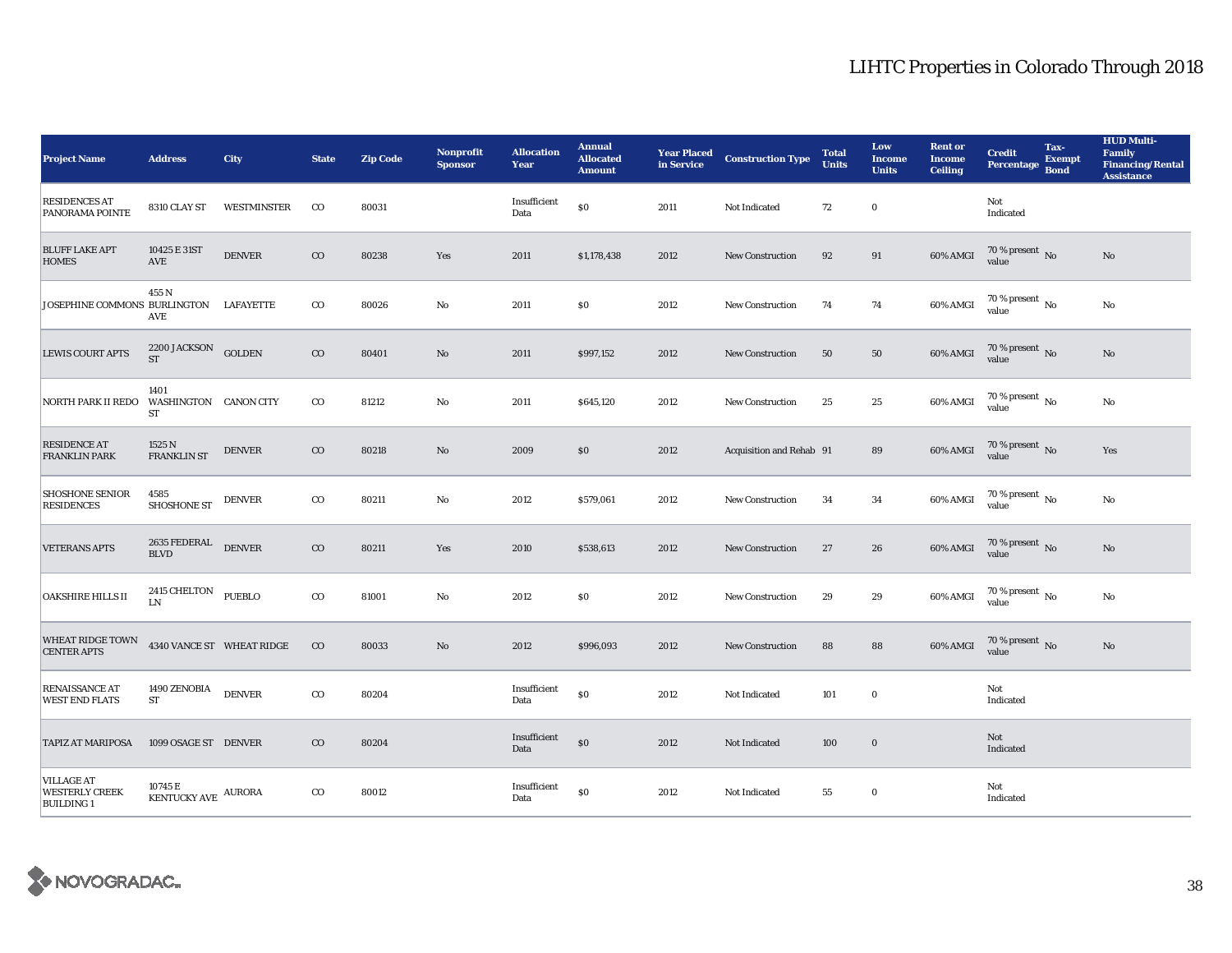| <b>Project Name</b>                                        | <b>Address</b>                                                                           | <b>City</b>            | <b>State</b> | <b>Zip Code</b> | <b>Nonprofit</b><br><b>Sponsor</b> | <b>Allocation</b><br>Year | <b>Annual</b><br><b>Allocated</b><br><b>Amount</b> | <b>Year Placed<br/>in Service</b> | <b>Construction Type</b>  | <b>Total</b><br><b>Units</b> | Low<br><b>Income</b><br><b>Units</b> | <b>Rent or</b><br><b>Income</b><br><b>Ceiling</b> | <b>Credit</b><br>Percentage Bond        | Tax-<br><b>Exempt</b> | <b>HUD Multi-</b><br><b>Family</b><br><b>Financing/Rental</b><br><b>Assistance</b> |
|------------------------------------------------------------|------------------------------------------------------------------------------------------|------------------------|--------------|-----------------|------------------------------------|---------------------------|----------------------------------------------------|-----------------------------------|---------------------------|------------------------------|--------------------------------------|---------------------------------------------------|-----------------------------------------|-----------------------|------------------------------------------------------------------------------------|
| <b>WESTVIEW</b><br><b>COMMUNITY</b>                        | 4600<br><b>BROADWAY ST</b>                                                               | <b>BOULDER</b>         | $_{\rm CO}$  | 80304           |                                    | Insufficient<br>Data      | \$0                                                | 2012                              | Not Indicated             | 34                           | $\mathbf 0$                          |                                                   | Not<br>Indicated                        |                       |                                                                                    |
| ARIA APTS                                                  | 2791 W 52ND<br>AVE                                                                       | <b>DENVER</b>          | $_{\rm CO}$  | 80221           | $\rm No$                           | 2012                      | \$0                                                | 2013                              | <b>New Construction</b>   | 72                           | 71                                   | 60% AMGI                                          | $70$ % present $\,$ No value            |                       | $\mathbf{N}\mathbf{o}$                                                             |
| <b>CANTERBURY APTS</b>                                     | $3600\,\mathrm{S}$ DELAWARE ST                                                           | ENGLEWOOD              | $_{\rm CO}$  | 80110           | Yes                                | 2013                      | \$477,296                                          | 2013                              | Acquisition and Rehab 43  |                              | 43                                   |                                                   | 70 % present $\overline{N_0}$<br>value  |                       | $\rm No$                                                                           |
| CARIBOU APTS PHASE 4110 VERBENA<br>IІ                      | <b>WAY</b>                                                                               | ${\tt FORT}\,$ COLLINS | $_{\rm CO}$  | 80525           | No                                 | 2012                      | \$1,232,851                                        | 2013                              | <b>New Construction</b>   | 96                           | 96                                   |                                                   | 70 % present $\,$ No $\,$<br>value      |                       | No                                                                                 |
| <b>EDGE POINT APTS</b>                                     | 12005 E 13TH<br>AVE                                                                      | <b>AURORA</b>          | $_{\rm CO}$  | 80010           | $\mathbf{N}\mathbf{o}$             | 2012                      | \$1,104,006                                        | 2013                              | <b>New Construction</b>   | 50                           | 50                                   | 60% AMGI                                          | $70$ % present $\,$ No value            |                       | $\mathbf{N}\mathbf{o}$                                                             |
| EVANS STATION LOFTS 2140 S<br>DELAWARE ST                  |                                                                                          | <b>DENVER</b>          | $_{\rm CO}$  | 80223           | $\rm No$                           | 2012                      | \$0\$                                              | 2013                              | <b>New Construction</b>   | 50                           | 50                                   | 60% AMGI                                          | $70$ % present $\,$ No value            |                       | $\rm No$                                                                           |
| <b>GLENWOOD GREEN</b><br><b>APTS</b>                       | 222 FLAT TOPS GLENWOOD<br><b>VIEW DR</b>                                                 | <b>SPRINGS</b>         | $_{\rm CO}$  | 81601           | $\rm No$                           | 2012                      | \$0                                                | 2013                              | <b>New Construction</b>   | 60                           | 60                                   | 60% AMGI                                          | $70$ % present $\,$ No value            |                       | $\mathbf{No}$                                                                      |
| LIBRETTO APTS                                              | 579 S EIGHTH<br>AVE                                                                      | <b>BRIGHTON</b>        | $_{\rm CO}$  | 80601           | No                                 | 2012                      | \$403,785                                          | 2013                              | <b>New Construction</b>   | 28                           | 28                                   |                                                   | $70$ % present $\,$ No $\,$<br>value    |                       | No                                                                                 |
| <b>MARIPOSA</b><br><b>REDEVELOPMENT</b><br><b>PHASE II</b> | 1000 NAVAJO ST DENVER                                                                    |                        | $_{\rm CO}$  | 80204           | Yes                                | 2012                      | \$1,250,000                                        | 2013                              | <b>New Construction</b>   | 93                           | 65                                   | 60% AMGI                                          | $70\,\%$ present $\,$ No value          |                       | $\mathbf{No}$                                                                      |
| MIRASOL SENIOR<br><b>HOUSING II</b>                        | 1107 FINCH ST LOVELAND                                                                   |                        | $_{\rm CO}$  | 80537           | No                                 | 2012                      | \$1,172,799                                        | 2013                              | <b>New Construction</b>   | 60                           | 60                                   |                                                   | $70$ % present $\,$ No $\,$<br>value    |                       | $\rm No$                                                                           |
| MOUNTAIN VIEW<br><b>TOWER &amp; ELIOT</b><br>COTTAGES      | 1222 S FEDERAL DENVER<br><b>BLVD</b>                                                     |                        | $_{\rm CO}$  | 80219           | $\rm No$                           | Insufficient<br>Data      | \$939,104                                          | 2013                              | Acquisition and Rehab 254 |                              | 254                                  |                                                   | $30\,\%$ present $\,\mathrm{Yes}$ value |                       | $\mathbf{No}$                                                                      |
| POINT OF THE PINES<br><b>GARDENS</b>                       | $330 \; {\rm ELKTON \; DR} \begin{array}{c} {\rm COLORADO} \\ {\rm SPRINGS} \end{array}$ |                        | $_{\rm CO}$  | 80907           | No                                 | 2011                      | \$1,055,096                                        | 2013                              | <b>New Construction</b>   | 111                          | 108                                  | 60% AMGI                                          | $70\,\%$ present $\,$ No value          |                       | $\rm No$                                                                           |
| <b>SOUTH LOWELL APTS</b>                                   | $4725$ S LOWELL $\quad$ DENVER BLVD                                                      |                        | $\rm{CO}$    | 80123           | $\mathbf{N}\mathbf{o}$             | Insufficient<br>Data      | \$0                                                | 2013                              | Acquisition and Rehab 96  |                              | 96                                   | 60% AMGI                                          | $30\,\%$ present $\,\mathrm{Yes}$ value |                       | $\mathbf{No}$                                                                      |

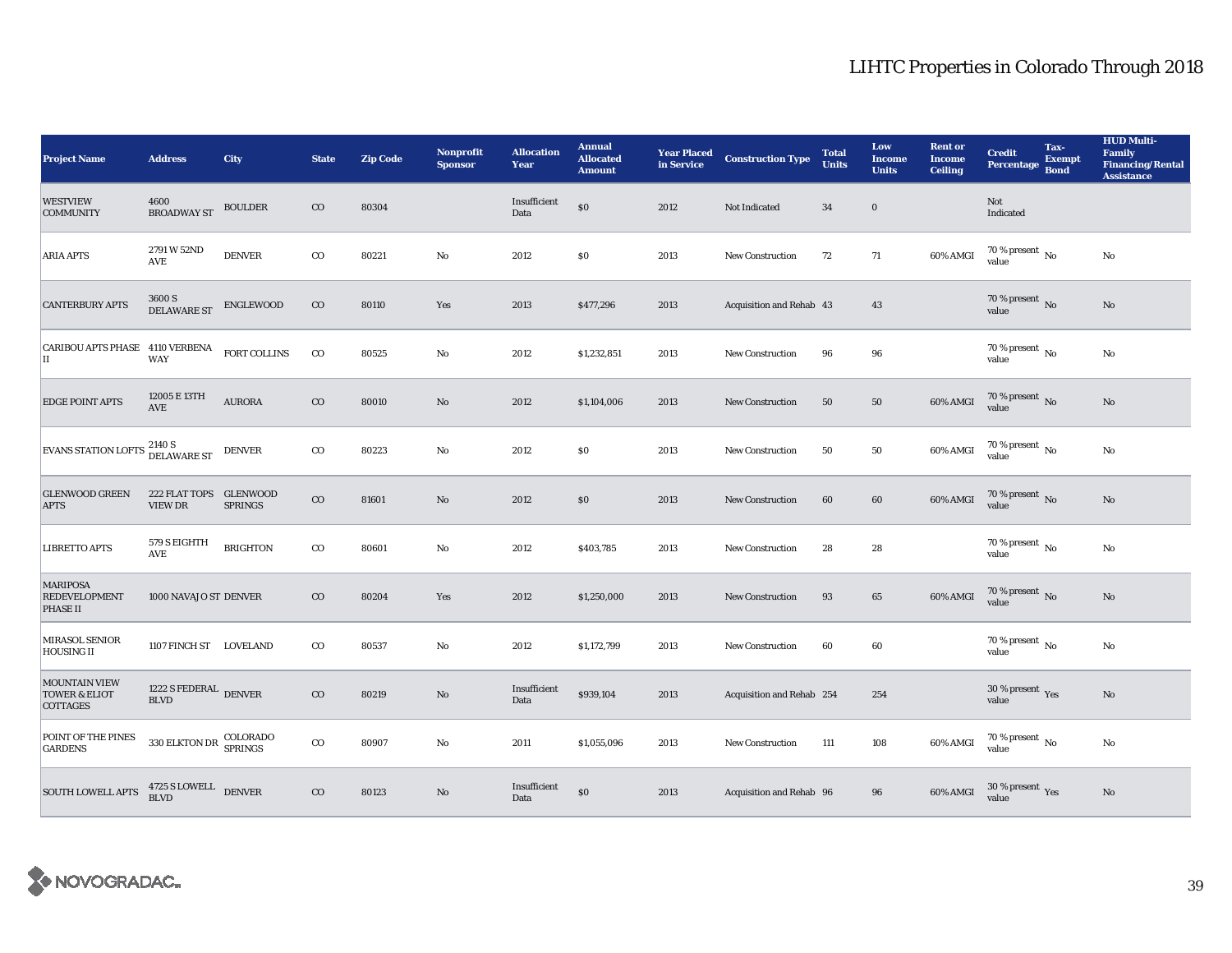| <b>Project Name</b>                               | <b>Address</b>                                  | <b>City</b>                | <b>State</b> | <b>Zip Code</b> | <b>Nonprofit</b><br><b>Sponsor</b> | <b>Allocation</b><br>Year | <b>Annual</b><br><b>Allocated</b><br><b>Amount</b> | <b>Year Placed<br/>in Service</b> | <b>Construction Type</b>  | <b>Total</b><br><b>Units</b> | Low<br><b>Income</b><br><b>Units</b> | <b>Rent or</b><br><b>Income</b><br><b>Ceiling</b> | <b>Credit</b><br><b>Percentage</b>          | Tax-<br><b>Exempt</b><br><b>Bond</b> | <b>HUD Multi-</b><br><b>Family</b><br><b>Financing/Rental</b><br><b>Assistance</b> |
|---------------------------------------------------|-------------------------------------------------|----------------------------|--------------|-----------------|------------------------------------|---------------------------|----------------------------------------------------|-----------------------------------|---------------------------|------------------------------|--------------------------------------|---------------------------------------------------|---------------------------------------------|--------------------------------------|------------------------------------------------------------------------------------|
| <b>SUNSET TOWERS</b>                              | 1925 LARIMER<br><b>ST</b>                       | <b>DENVER</b>              | $_{\rm CO}$  | 80202           | No                                 | 2012                      | \$723,487                                          | 2013                              | Acquisition and Rehab 100 |                              | 100                                  |                                                   | $70$ % present $\,$ No $\,$<br>value        |                                      | Yes                                                                                |
| <b>VILLAGE PARK</b>                               | 615 28 1/4 RD                                   | <b>GRAND JUNCTION CO</b>   |              | 81506           | No                                 | 2013                      | \$0                                                | 2013                              | New Construction          | 72                           | 72                                   | 60% AMGI                                          | $70$ % present $\,$ No value                |                                      | No                                                                                 |
| <b>WESTMINSTER</b><br><b>COMMONS</b>              | 3180 W 76TH<br><b>AVE</b>                       | <b>WESTMINSTER</b>         | $_{\rm CO}$  | 80030           | Yes                                | Insufficient<br>Data      | $\$0$                                              | 2013                              | Acquisition and Rehab 130 |                              | 130                                  | 60% AMGI                                          | $30\,\%$ present $\,$ Yes value             |                                      | Yes                                                                                |
| <b>ASPINWALL AT</b><br>JOSEPHINE COMMONS          | 745W<br><b>CLEVELAND</b><br><b>CIR</b>          | LAFAYETTE                  | $\rm{CO}$    | 80026           | $\rm No$                           | Insufficient<br>Data      | \$1,123,855                                        | 2014                              | Acquisition and Rehab 167 |                              | 167                                  | 60% AMGI                                          | $30\,\%$ present $\,$ Yes value             |                                      | No                                                                                 |
| <b>DAHLIA SQUARE</b><br><b>SENIOR APTS II</b>     | 3421 ELM ST                                     | <b>DENVER</b>              | $\rm{co}$    | 80207           | $\mathbf{N}\mathbf{o}$             | 2013                      | \$470,368                                          | 2014                              | New Construction          | 40                           | 40                                   |                                                   | $70$ % present $\,$ No $\,$<br>value        |                                      | $\mathbf{No}$                                                                      |
| GARDEN PARK VILLA 1821 N FIFTH ST CANON CITY      |                                                 |                            | $_{\rm CO}$  | 81212           | No                                 | 2014                      | \$206,918                                          | 2014                              | Acquisition and Rehab 50  |                              | 50                                   |                                                   | $30\,\%$ present $\,$ Yes value             |                                      | Yes                                                                                |
| <b>HIGH MAR</b>                                   | 4990<br><b>MOORHEAD</b><br><b>AVE</b>           | <b>BOULDER</b>             | $\rm{co}$    | 80305           | $\mathbf{N}\mathbf{o}$             | 2014                      | \$486,644                                          | 2014                              | New Construction          | 59                           | 59                                   |                                                   | 30 % present $\rm \gamma_{\rm PS}$<br>value |                                      | No                                                                                 |
| <b>INNOVAGE SENIOR</b><br><b>HOUSING THORNTON</b> | 12201<br>WASHINGTON THORNTON<br><b>CTR PKWY</b> |                            | $_{\rm CO}$  | 80241           | Yes                                | 2013                      | \$961,517                                          | 2014                              | New Construction          | 72                           | 72                                   |                                                   | $70\,\%$ present $\,$ No value              |                                      | No                                                                                 |
| <b>MWHS LAMAR</b><br><b>STATION</b>               | 6150 W 13TH<br>AVE                              | <b>LAKEWOOD</b>            | $_{\rm CO}$  | 80214           | $_{\rm No}$                        | 2013                      | \$1,056,989                                        | 2014                              | <b>New Construction</b>   | 110                          | 87                                   | 60% AMGI                                          | $70\,\%$ present $\,$ No value              |                                      | No                                                                                 |
| <b>LEDGES ON 29TH</b>                             | 2810 29TH ST                                    | <b>BOULDER</b>             | $_{\rm CO}$  | 80301           | $\rm No$                           | 2015                      | \$357,495                                          | 2014                              | Acquisition and Rehab 61  |                              | 61                                   |                                                   | 30 % present $\,$ Yes<br>value              |                                      | No                                                                                 |
| LEE HILL                                          | 1175 LEE HILL<br>DR                             | <b>BOULDER</b>             | $_{\rm CO}$  | 80302           | $\mathbf{No}$                      | 2013                      | \$430,084                                          | 2014                              | <b>New Construction</b>   | 31                           | 31                                   |                                                   | $70$ % present $\,$ No $\,$<br>value        |                                      | No                                                                                 |
| <b>LEGACY SENIOR</b><br><b>RESIDENCES</b>         |                                                 | 413 LINDEN ST FORT COLLINS | $_{\rm CO}$  | 80524           | $\rm No$                           | 2012                      | \$1,190,911                                        | 2014                              | <b>New Construction</b>   | 72                           | 72                                   |                                                   | $70\,\%$ present $\,$ No value              |                                      | No                                                                                 |
| POWERS CIRCLE APTS                                | 123 W POWERS LITTLETON<br><b>CIR</b>            |                            | $\rm{CO}$    | 80120           | No                                 | 2014                      | \$258,218                                          | 2014                              | Acquisition and Rehab 69  |                              | 69                                   |                                                   | $30$ % present $\,$ $\rm Yes$<br>value      |                                      | $\rm No$                                                                           |

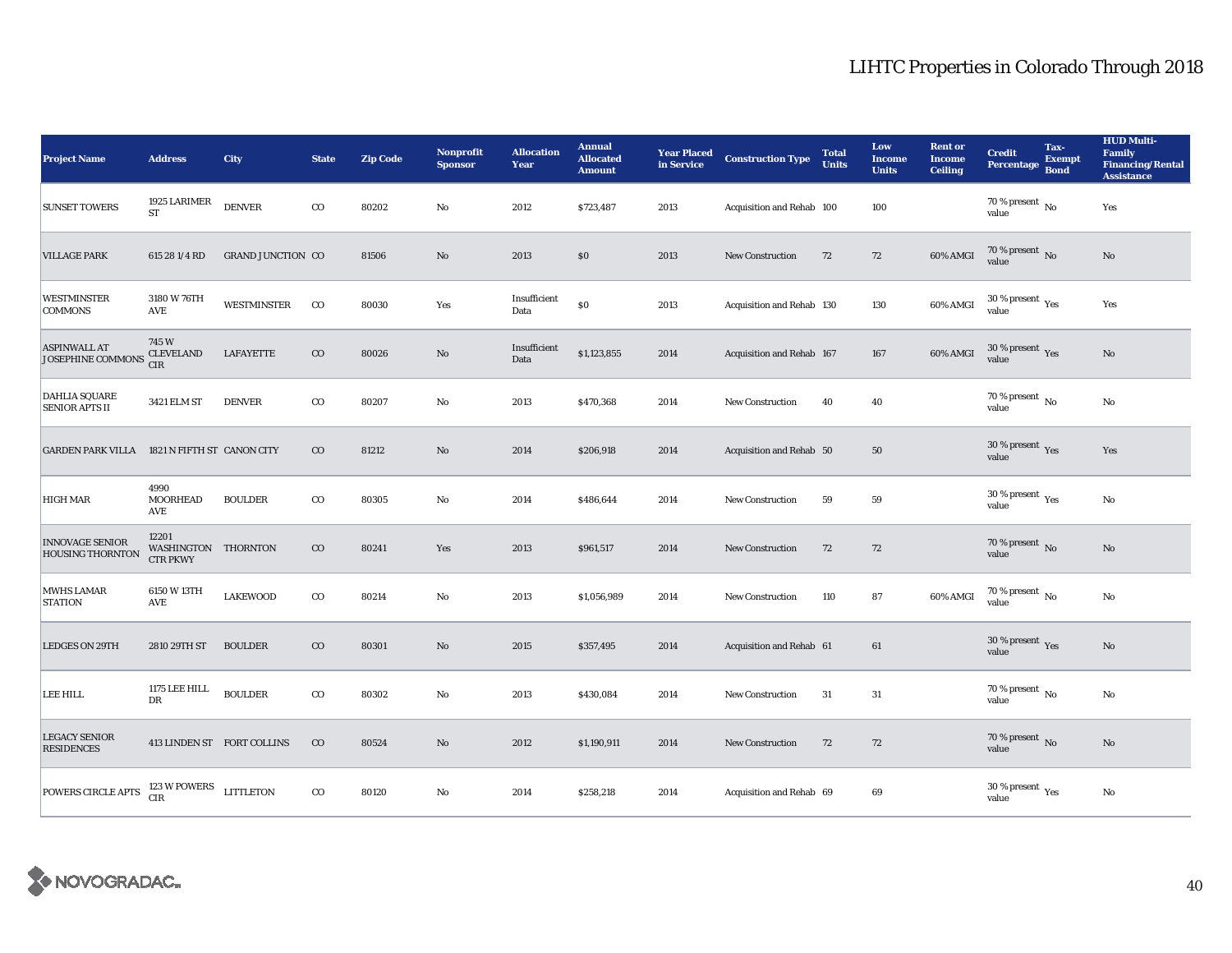| <b>Project Name</b>                             | <b>Address</b>                       | <b>City</b>                      | <b>State</b> | <b>Zip Code</b> | Nonprofit<br><b>Sponsor</b> | <b>Allocation</b><br>Year | <b>Annual</b><br><b>Allocated</b><br><b>Amount</b> | <b>Year Placed</b><br>in Service | <b>Construction Type</b>                                          | <b>Total</b><br><b>Units</b> | Low<br><b>Income</b><br><b>Units</b> | <b>Rent or</b><br><b>Income</b><br><b>Ceiling</b> | <b>Credit</b><br>Percentage Bond         | Tax-<br><b>Exempt</b> | <b>HUD Multi-</b><br>Family<br><b>Financing/Rental</b><br><b>Assistance</b> |
|-------------------------------------------------|--------------------------------------|----------------------------------|--------------|-----------------|-----------------------------|---------------------------|----------------------------------------------------|----------------------------------|-------------------------------------------------------------------|------------------------------|--------------------------------------|---------------------------------------------------|------------------------------------------|-----------------------|-----------------------------------------------------------------------------|
| <b>PUEBLO WEST</b><br><b>GARDENS II</b>         | 960 E SAXONY<br>DR                   | <b>PUEBLO WEST</b>               | $_{\rm CO}$  | 81007           | No                          | 2013                      | \$206,672                                          | 2014                             | <b>New Construction</b>                                           | 32                           | 28                                   |                                                   | 70 % present $\,$ No $\,$<br>value       |                       | $\mathbf{No}$                                                               |
| RENAISSANCE STOUT<br><b>STREET LOFTS</b>        | 2180 STOUT ST DENVER                 |                                  | $_{\rm CO}$  | 80205           | No                          | 2013                      | \$1,250,000                                        | 2014                             | <b>New Construction</b>                                           | 78                           | 77                                   |                                                   | 70 % present $\overline{N_0}$<br>value   |                       | No                                                                          |
| <b>RESIDENCES AT</b><br><b>UNIVERSITY HILLS</b> | <b>2775 S BROOK</b><br>DR            | <b>DENVER</b>                    | $_{\rm CO}$  | 80222           | No                          | 2014                      | \$132,739                                          | 2014                             | <b>New Construction</b>                                           | 101                          | 22                                   |                                                   | 30 % present Yes<br>value                |                       | No                                                                          |
| <b>TABOR GRAND</b><br><b>REVIVAL</b>            | 711 HARRISON<br><b>AVE</b>           | <b>LEADVILLE</b>                 | $_{\rm CO}$  | 80461           | No                          | 2014                      | \$652,836                                          | 2014                             | Both New Construction $\,$ 37 $\,$<br>and $\mathrm{A}/\mathrm{R}$ |                              | 37                                   |                                                   | 70 % present $\,$ No $\,$<br>value       |                       | No                                                                          |
| TRADITIONS DENVER 3290 E CNTY<br><b>APTS</b>    | LINE RD                              | <b>HIGHLANDS</b><br><b>RANCH</b> | $_{\rm CO}$  | 80126           | $\mathbf{N}\mathbf{o}$      | 2015                      | \$555,648                                          | 2014                             | Acquisition and Rehab 96                                          |                              | 96                                   |                                                   | 30 % present $\gamma_{\rm{es}}$<br>value |                       | No                                                                          |
| UNIVERSITY STATION                              | 1881 BUCHTEL<br>BLVD                 | <b>DENVER</b>                    | $_{\rm CO}$  | 80210           | No                          | 2013                      | \$987,148                                          | 2014                             | <b>New Construction</b>                                           | 60                           | 60                                   |                                                   | $70\%$ present $\overline{N_0}$<br>value |                       | No                                                                          |
| VILLA SIERRA MADRE 1201 ADAMS<br>$\vert$ II     | <b>AVE</b>                           | SILVERTHORNE CO                  |              |                 | No                          | 2013                      | \$1,174,762                                        | 2014                             | <b>New Construction</b>                                           | 64                           | 64                                   |                                                   | 70 % present $\,$ No $\,$<br>value       |                       | $\mathbf{No}$                                                               |
| <b>VILLAGE OF</b><br>YORKSHIRE APTS             | 10370 BRENDON THORNTON<br><b>WAY</b> |                                  | $_{\rm CO}$  | 80229           | No                          | Insufficient<br>Data      | \$804,806                                          | 2014                             | Acquisition and Rehab 200                                         |                              | 200                                  | 60% AMGI                                          | $30\,\%$ present $\,$ $\rm Yes$<br>value |                       | No                                                                          |
| <b>WINDSOR MEADOWS</b><br><b>APTS</b>           | 1500 TIPTON DR WINDSOR               |                                  | $_{\rm CO}$  | 80550           | $\mathbf{N}\mathbf{o}$      | 2013                      | \$772,416                                          | 2014                             | New Construction                                                  | 44                           | 43                                   |                                                   | 70 % present $\,$ No $\,$<br>value       |                       | $\rm No$                                                                    |
| ARTSPACE LOVELAND 140 WEST<br><b>LOFTS</b>      | THIRD STREET                         | <b>LOVELAND</b>                  | $_{\rm CO}$  | 80537           | No                          | 2014                      | \$559,944                                          | 2015                             | <b>New Construction</b>                                           | 30                           | 30                                   |                                                   | $70$ % present $\,$ No $\,$<br>value     |                       | No                                                                          |
| <b>CHINOOK WIND</b><br><b>APARTMENTS</b>        | 6622 W 10TH<br><b>STREET</b>         | <b>GREELEY</b>                   | $_{\rm CO}$  | 80634           | $\mathbf{No}$               | 2014                      | \$931,584                                          | 2015                             | New Construction                                                  | 60                           | 59                                   |                                                   | 70 % present $\overline{N}$<br>value     |                       | $\mathbf{No}$                                                               |
| <b>CITYSCAPE AT</b><br><b>BELMAR</b>            | 500 SOUTH<br><b>REED STREET</b>      | <b>LAKEWOOD</b>                  | $_{\rm CO}$  | 80226           | No                          | 2014                      | $\$0$                                              | 2015                             | New Construction                                                  | 130                          | 92                                   |                                                   | $70$ % present $\,$ No $\,$<br>value     |                       | No                                                                          |
| <b>COPPER CREEK</b><br><b>APARTMENTS</b>        | 4980 COPPER<br>SPRINGS VIEW SPRINGS  | COLORADO                         | $_{\rm CO}$  | 80916           | No                          | Insufficient<br>Data      | \$1,089,829                                        | 2015                             | <b>New Construction</b>                                           | 216                          | 214                                  |                                                   | 30 % present $\,$ $\rm Yes$<br>value     |                       | No                                                                          |

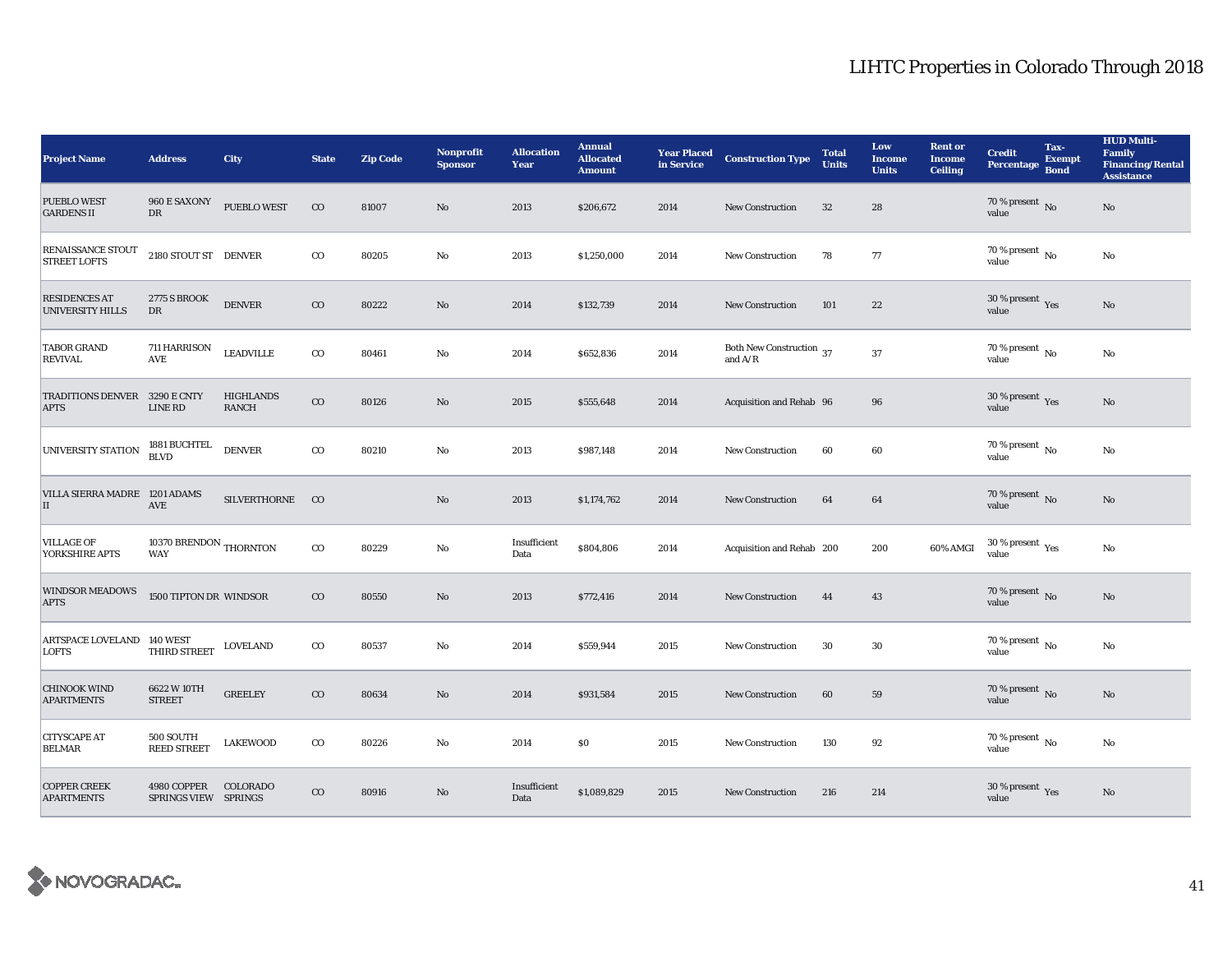| <b>Project Name</b>                                                   | <b>Address</b>                                              | City                                            | <b>State</b> | <b>Zip Code</b> | <b>Nonprofit</b><br><b>Sponsor</b> | <b>Allocation</b><br>Year | <b>Annual</b><br><b>Allocated</b><br><b>Amount</b> | <b>Year Placed</b><br>in Service | <b>Construction Type</b>  | <b>Total</b><br><b>Units</b> | Low<br><b>Income</b><br><b>Units</b> | <b>Rent or</b><br><b>Income</b><br><b>Ceiling</b> | <b>Credit</b><br>Percentage Bond            | Tax-<br><b>Exempt</b> | <b>HUD Multi-</b><br><b>Family</b><br><b>Financing/Rental</b><br><b>Assistance</b> |
|-----------------------------------------------------------------------|-------------------------------------------------------------|-------------------------------------------------|--------------|-----------------|------------------------------------|---------------------------|----------------------------------------------------|----------------------------------|---------------------------|------------------------------|--------------------------------------|---------------------------------------------------|---------------------------------------------|-----------------------|------------------------------------------------------------------------------------|
| <b>HIGHLAND WEST</b><br><b>COMMUNITY</b>                              | 6340 & 6350<br>WEST 38TH<br><b>AVENUE</b>                   | <b>WHEAT RIDGE</b>                              | $_{\rm CO}$  | 80033           | No                                 | Insufficient<br>Data      | \$0                                                | 2015                             | Acquisition and Rehab 237 |                              | 237                                  |                                                   | 30 % present $\rm \gamma_{\rm es}$<br>value |                       | No                                                                                 |
| LUMIEN APARTMENTS ANIMAS                                              | <b>3190 EAST</b><br><b>VILLAGE DRIVE</b>                    | <b>DURANGO</b>                                  | $_{\rm CO}$  | 81301           | $\mathbf{N}\mathbf{o}$             | 2014                      | \$0                                                | 2015                             | New Construction          | 50                           | 50                                   |                                                   | $70$ % present $\,$ No value                |                       | $\mathbf{N}\mathbf{o}$                                                             |
| <b>LUMINE ON 28TH</b>                                                 | 2675, 2701, 2785,<br>2805 28TH<br><b>STREET</b>             | <b>BOULDER</b>                                  | $_{\rm CO}$  | 80301           | $\rm No$                           | Insufficient<br>Data      | \$336,679                                          | 2015                             | <b>New Construction</b>   | 69                           | 69                                   |                                                   | $30\,\%$ present $\,$ Yes value             |                       | $\rm No$                                                                           |
| <b>ODYSSEY</b><br><b>APARTMENTS</b>                                   | 4725 HIGH ST                                                | <b>DENVER</b>                                   | $_{\rm CO}$  | 80216           | Yes                                | 2013                      | \$0                                                | 2015                             | <b>New Construction</b>   | 36                           | 36                                   |                                                   | 70 % present $\,$ No $\,$<br>value          |                       | $\mathbf{N}\mathbf{o}$                                                             |
| <b>REDTAIL PONDS</b><br><b>PERMANENT</b><br><b>SUPPORTIVE HOUSING</b> | 5080 FOSSIL<br><b>BLVD</b>                                  | FORT COLLINS                                    | $_{\rm CO}$  | 80525           | $\mathbf{N}\mathbf{o}$             | 2014                      | \$800,445                                          | 2015                             | <b>New Construction</b>   | 60                           | 60                                   |                                                   | $70$ % present $\,$ No $\,$<br>value        |                       | No                                                                                 |
| RESIDENCE AT<br><b>VILLAGE GREEN</b>                                  | 3455 N<br><b>CAREFREE</b><br>$\ensuremath{\mathsf{CIRCLE}}$ | COLORADO<br><b>SPRINGS</b>                      | $_{\rm CO}$  | 80917           | $\mathbf{N}\mathbf{o}$             | 2015                      | \$84,181                                           | 2015                             | <b>New Construction</b>   | 44                           | 22                                   |                                                   | $30\,\%$ present $\,\mathrm{Yes}$ value     |                       | $\mathbf{No}$                                                                      |
| <b>VILLAGE AT</b><br><b>WESTERLY CREEK</b><br><b>BUILDING 2</b>       | 10727 E<br><b>KENTUCKY</b><br><b>AVENUE</b>                 | <b>AURORA</b>                                   | $_{\rm CO}$  | 80012           | No                                 | 2014                      | \$1,087,410                                        | 2015                             | <b>New Construction</b>   | 65                           | 65                                   |                                                   | 70 % present $\,$ No $\,$<br>value          |                       | No                                                                                 |
| VILLAGE ON PLUM                                                       | <b>2021 WEST</b><br>PLUM                                    | FORT COLLINS                                    | $_{\rm CO}$  | 80521           | $\mathbf{N}\mathbf{o}$             | Insufficient<br>Data      | \$0                                                | 2015                             | Acquisition and Rehab 95  |                              | 98                                   |                                                   | 30 % present $\,$ $\rm Yes$<br>value        |                       | No                                                                                 |
| <b>ZEPHYR LINE</b><br><b>APARTMENTS</b>                               | 1350 ALLISON<br><b>STREET</b>                               | <b>LAKEWOOD</b>                                 | $_{\rm CO}$  | 80214           | No                                 | Insufficient<br>Data      | \$0                                                | 2015                             | New Construction          | 95                           | 95                                   | 60% AMGI                                          | $30\,\%$ present $\,$ Yes value             |                       | $\rm No$                                                                           |
| <b>GOLDSMITH VILLAGE</b>                                              | 4343 S<br><b>SYRACUSE ST</b>                                | <b>DENVER</b>                                   | $_{\rm CO}$  | 80237           |                                    | Insufficient<br>Data      | \$0                                                | 2015                             | Not Indicated             | 135                          | $\mathbf 0$                          |                                                   | Not<br>Indicated                            |                       |                                                                                    |
| <b>ANTHRACITE PLACE</b>                                               |                                                             | $513$ BELLEVIEW $\,$ CRESTED BUTTE $\,$ CO AVE. |              | 81224           | No                                 | 2015                      | \$539,165                                          | 2016                             | <b>New Construction</b>   | 30                           | 30                                   | 60% AMGI                                          | $70\,\%$ present $\,$ No value              |                       | No                                                                                 |
| <b>ASHLEY ESTATES</b>                                                 | 657 W. 64TH<br><b>STREET</b>                                | <b>LOVELAND</b>                                 | $_{\rm CO}$  | 80538           | $\rm No$                           | 2014                      | \$1,310,320                                        | 2016                             | <b>New Construction</b>   | 224                          | 224                                  | 60% AMGI                                          | $30\,\%$ present $\,\mathrm{Yes}$ value     |                       | $\mathbf{No}$                                                                      |
| <b>AZTEC VILLAS</b><br><b>APARTMENTS</b>                              | 8675 MARIPOSA $\,$ THORNTON $\,$<br><b>STREET</b>           |                                                 | $_{\rm CO}$  | 80260           | No                                 | 2015                      | \$1,117,001                                        | 2016                             | Acquisition and Rehab 164 |                              | 164                                  | 60% AMGI                                          | $30\ \%$ present $\ _{\mbox{Yes}}$ value    |                       | $\mathbf{N}\mathbf{o}$                                                             |

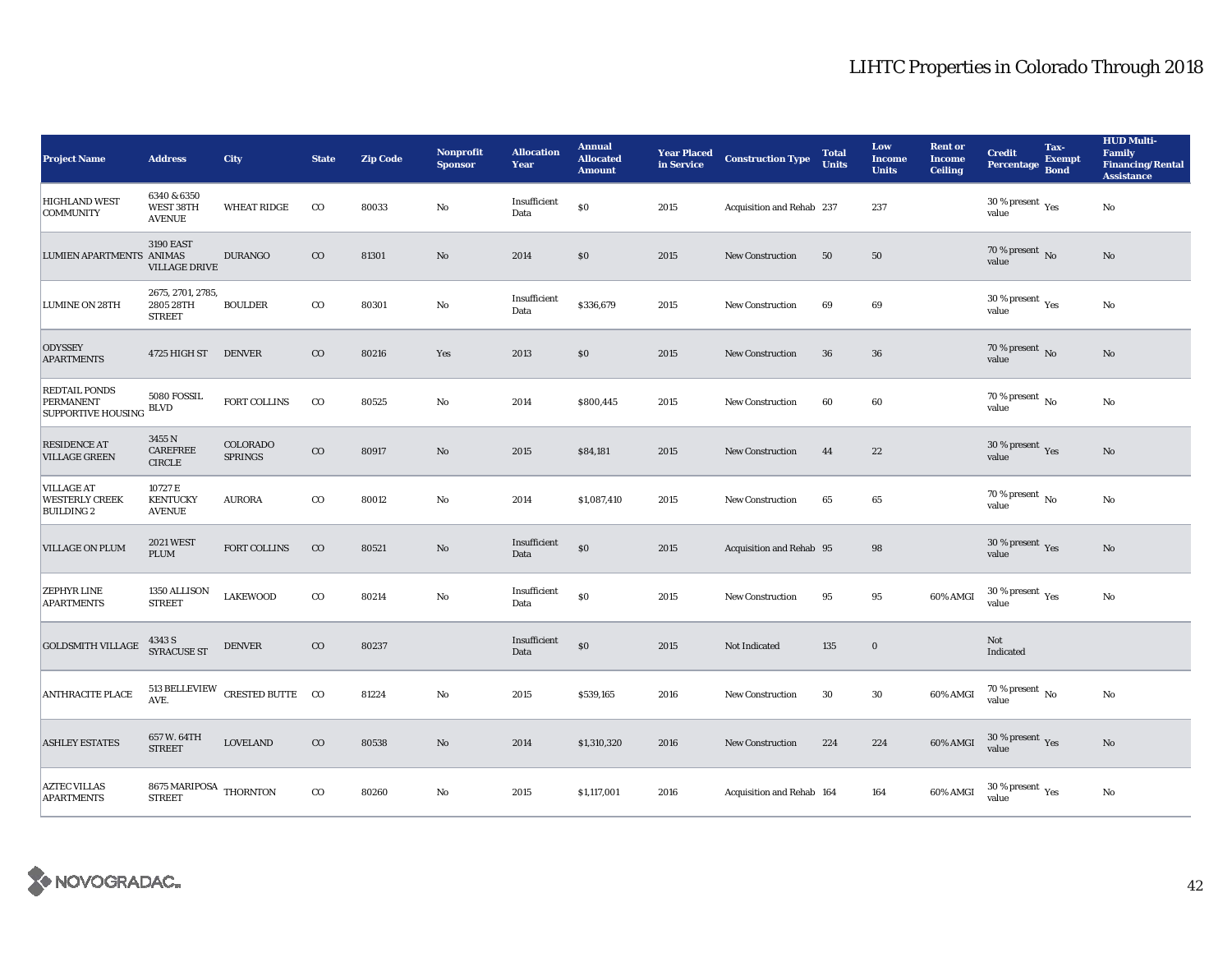| <b>Project Name</b>                           | <b>Address</b>                                 | <b>City</b>                     | <b>State</b> | <b>Zip Code</b> | <b>Nonprofit</b><br><b>Sponsor</b> | <b>Allocation</b><br>Year | <b>Annual</b><br><b>Allocated</b><br><b>Amount</b> | <b>Year Placed</b><br>in Service | <b>Construction Type</b>  | <b>Total</b><br><b>Units</b> | Low<br><b>Income</b><br><b>Units</b> | <b>Rent or</b><br><b>Income</b><br><b>Ceiling</b> | <b>Credit</b><br>Percentage Bond          | Tax-<br><b>Exempt</b> | <b>HUD Multi-</b><br><b>Family</b><br><b>Financing/Rental</b><br><b>Assistance</b> |
|-----------------------------------------------|------------------------------------------------|---------------------------------|--------------|-----------------|------------------------------------|---------------------------|----------------------------------------------------|----------------------------------|---------------------------|------------------------------|--------------------------------------|---------------------------------------------------|-------------------------------------------|-----------------------|------------------------------------------------------------------------------------|
| <b>BRIGHTON VILLAGE</b><br><b>PHASE II</b>    | 197W<br><b>SOUTHERN</b><br><b>STREET</b>       | <b>BRIGHTON</b>                 | $_{\rm CO}$  | 80601           | $\mathbf{No}$                      | 2016                      | \$1,008,116                                        | 2016                             | <b>New Construction</b>   | 63                           | 63                                   | 60% AMGI                                          | 70 % present $\,$ No $\,$<br>value        |                       | $\mathbf{No}$                                                                      |
| EDGE                                          | 3875 EAST 15TH<br>STREET                       | <b>LOVELAND</b>                 | $_{\rm CO}$  | 80538           | $\mathbf{No}$                      | 2015                      | \$478,825                                          | 2016                             | <b>New Construction</b>   | 70                           | 68                                   | 60% AMGI                                          | Not<br>Indicated                          | Yes                   | No                                                                                 |
| <b>FALCON RIDGE</b>                           | 1629 SOARING<br>$\ensuremath{\mathsf{CIRCLE}}$ | <b>ESTES PARK</b>               | $_{\rm CO}$  | 80517           | Yes                                | 2015                      | \$947,694                                          | 2016                             | Acquisition and Rehab 48  |                              | 48                                   | 60% AMGI                                          | $70$ % present $\,$ No $\,$ value $\,$    |                       | $\rm No$                                                                           |
| HATLER MAY VILLAGE                            | <b>2842 VICKERS</b><br><b>DRIVE</b>            | COLORADO<br><b>SPRINGS</b>      | $_{\rm CO}$  | 80918           | Yes                                | 2015                      | \$1,228,589                                        | 2016                             | <b>New Construction</b>   | 77                           | 76                                   | 60% AMGI                                          | 70 % present $\,$ No $\,$<br>value        |                       | $\mathbf{N}\mathbf{o}$                                                             |
| <b>KIMBARK</b><br><b>APARTMENTS</b>           | 1200 KIMBARK<br><b>STREET</b>                  | <b>LONGMONT</b>                 | $_{\rm CO}$  | 80501           | Yes                                | 2015                      | \$268,045                                          | 2016                             | Not Indicated             | 48                           | 48                                   | <b>50% AMGI</b>                                   | $30\,\%$ present $\,\mathrm{Yes}$ value   |                       | $\mathbf{N}\mathbf{o}$                                                             |
| <b>MARIPOSA PHASE VI</b><br><b>APARTMENTS</b> | 1090 N. OSAGE<br><b>STREET</b>                 | <b>DENVER</b>                   | $_{\rm CO}$  | 80204           | Yes                                | 2015                      | \$1,178,762                                        | 2016                             | Acquisition and Rehab 94  |                              | 64                                   |                                                   | $70$ % present $\,$ No $\,$<br>value      |                       | No                                                                                 |
| MARYEL MANOR                                  | 12555<br><b>SHERIDAN</b>                       | <b>BROOMFIELD</b>               | $_{\rm CO}$  | 80020           | $\rm No$                           | 2016                      | \$274,884                                          | 2016                             | Not Indicated             | 50                           | 50                                   | 60% AMGI                                          | $30\,\%$ present $\,\mathrm{Yes}$ value   |                       | Yes                                                                                |
| <b>MEADOWS AT</b><br><b>DUNKIRK</b>           | 19300 E. 57TH<br>AVE.                          | <b>AURORA</b>                   | $_{\rm CO}$  | 80538           | No                                 | 2013                      | \$1,333,112                                        | 2016                             | Acquisition and Rehab 204 |                              | 204                                  | 60% AMGI                                          | $30\,\%$ present $\,\mathrm{Yes}$ value   |                       | No                                                                                 |
| MISSION VILLAGE OF<br><b>GREELEY</b>          | 320 23RD AVE. GREELEY                          |                                 | $_{\rm CO}$  | 80631           | $\mathbf{N}\mathbf{o}$             | 2015                      | \$990,000                                          | 2016                             | <b>New Construction</b>   | 50                           | 50                                   | 60% AMGI                                          | $70\,\%$ present $_{\rm{No}}$             |                       | No                                                                                 |
| NORTHFIELD AT<br><b>STAPLETON</b>             | 4900 N.<br><b>TRENTON</b><br><b>STREET</b>     | <b>DENVER</b>                   | $_{\rm CO}$  | 80238           | Yes                                | 2015                      | \$504,233                                          | 2016                             | New Construction          | 84                           | 84                                   | $60\%$ AMGI                                       | $30\,\%$ present $\,$ $\rm{Yes}$<br>value |                       | $\rm No$                                                                           |
| <b>OAKSHIRE TRAILS</b>                        | $2300$ OAKSHIRE $\,$ PUEBLO<br><b>LANE</b>     |                                 | $_{\rm CO}$  | 81001           | No                                 | 2015                      | \$1,107,010                                        | 2016                             | New Construction          | 62                           | 62                                   | 60% AMGI                                          | $70\,\%$ present $\,\mathrm{Yes}$ value   |                       | $\mathbf{No}$                                                                      |
| PATHWAYS VILLAGE                              |                                                | 564 29TH ROAD GRAND JUNCTION CO |              | 81504           | No                                 | 2015                      | \$816,116                                          | 2016                             | <b>New Construction</b>   | 40                           | 40                                   | 60% AMGI                                          | $70\%$ present No<br>value                |                       | $\rm No$                                                                           |
| PINEWOOD VILLAGE 2                            | 837 AIRPORT<br>RD.                             | BRECKENRIDGE CO                 |              | 80424           | No                                 | 2015                      | \$399,308                                          | 2016                             | <b>New Construction</b>   | 45                           | 45                                   | 60% AMGI                                          | $30\,\%$ present $\,\mathrm{Yes}$ value   |                       | $\mathbf{No}$                                                                      |

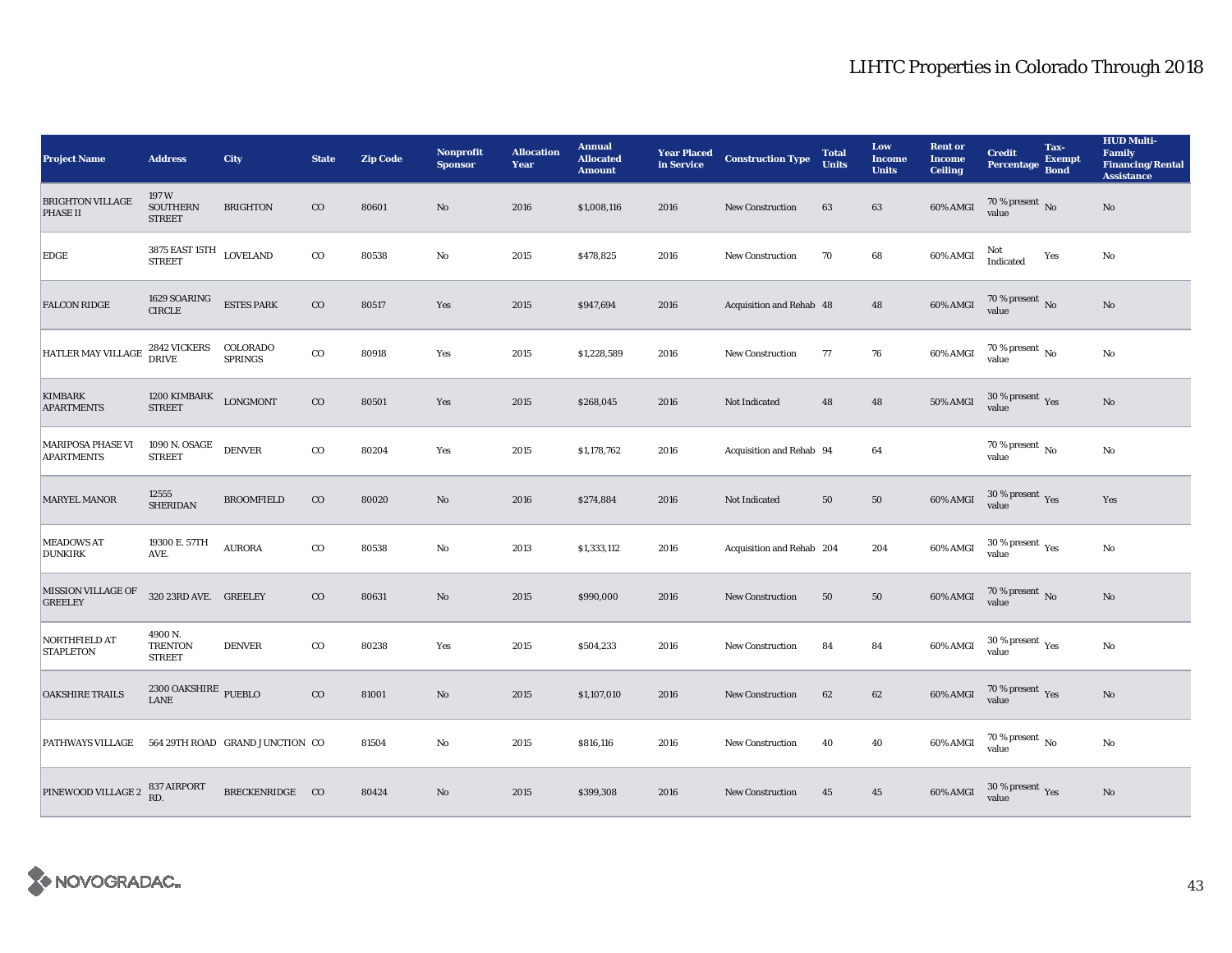| <b>Project Name</b>                                               | <b>Address</b>                             | City               | <b>State</b> | <b>Zip Code</b> | <b>Nonprofit</b><br><b>Sponsor</b> | <b>Allocation</b><br>Year | <b>Annual</b><br><b>Allocated</b><br><b>Amount</b> | <b>Year Placed<br/>in Service</b> | <b>Construction Type</b>  | <b>Total</b><br><b>Units</b> | Low<br><b>Income</b><br><b>Units</b> | <b>Rent or</b><br><b>Income</b><br><b>Ceiling</b> | <b>Credit</b><br>Percentage                 | Tax-<br><b>Exempt</b><br><b>Bond</b> | <b>HUD Multi-</b><br><b>Family</b><br><b>Financing/Rental</b><br><b>Assistance</b> |
|-------------------------------------------------------------------|--------------------------------------------|--------------------|--------------|-----------------|------------------------------------|---------------------------|----------------------------------------------------|-----------------------------------|---------------------------|------------------------------|--------------------------------------|---------------------------------------------------|---------------------------------------------|--------------------------------------|------------------------------------------------------------------------------------|
| <b>PROJECT RENOVATE</b>                                           | <b>VARIOUS</b>                             | <b>BOULDER</b>     | $_{\rm CO}$  | 80302           | Yes                                | 2015                      | \$2,564,569                                        | 2016                              | New Construction          | 279                          | 279                                  | 60% AMGI                                          | 30 % present $\rm\,Yes$<br>value            |                                      | No                                                                                 |
| <b>RENAISSANCE AT</b><br>NORTH COLORADO<br><b>STATION PHASE I</b> | 3999<br><b>COLORADO</b><br>BLVD.           | <b>DENVER</b>      | $\rm{CO}$    | 80205           | Yes                                | 2013                      | \$1,250,000                                        | 2016                              | New Construction          | 75                           | 75                                   | $60\%$ AMGI                                       | $70\,\%$ present $\,$ Yes value             |                                      | $\rm No$                                                                           |
| <b>RUBY HILL</b><br><b>RESIDENCES</b>                             | 1144 S. PECOS<br>ST.                       | <b>DENVER</b>      | $_{\rm CO}$  | 80223           | No                                 | 2014                      | \$748,507                                          | 2016                              | <b>New Construction</b>   | 114                          | 114                                  | 60% AMGI                                          | 30 % present Yes<br>value                   |                                      | $\rm No$                                                                           |
| <b>SOL NACIENTE</b>                                               | 322 LINDA ST.                              | <b>FORT MORGAN</b> | $_{\rm CO}$  | 80701           | Yes                                | 2015                      | \$882,402                                          | 2016                              | <b>New Construction</b>   | 50                           | ${\bf 50}$                           | 60% AMGI                                          | $70$ % present $\,$ No value                |                                      | $\mathbf{N}\mathbf{o}$                                                             |
| <b>SPRING CREEK</b><br><b>APARTMENTS</b>                          | 320<br><b>HOMESTEAD</b><br><b>PARKWAY</b>  | LONGMONT           | $_{\rm CO}$  | 80501           | No                                 | 2015                      | \$888,948                                          | 2016                              | <b>New Construction</b>   | 60                           | 60                                   | 60% AMGI                                          | $70$ % present $\,$ No value                |                                      | No                                                                                 |
| TERRAZA DEL SOL                                                   | 355 S. GROVE<br><b>STREET</b>              | <b>DENVER</b>      | $_{\rm CO}$  | 80219           | No                                 | 2015                      | \$915,504                                          | 2016                              | <b>New Construction</b>   | 42                           | 42                                   | 60% AMGI                                          | $70$ % present $\,$ No value                |                                      | $\rm No$                                                                           |
| TOWN CENTER NORTH 7340 W. 44TH<br><b>APARTMENTS</b>               | AVE.                                       | <b>WHEAT RIDGE</b> | $_{\rm CO}$  | 80033           | No                                 | 2015                      | \$965,327                                          | 2016                              | <b>New Construction</b>   | 50                           | 50                                   | 60% AMGI                                          | 70 % present $\,$ No $\,$<br>value          |                                      | No                                                                                 |
| <b>WELTON PARK</b><br><b>APARTMENTS</b>                           | 2300 WELTON DENVER                         |                    | $_{\rm CO}$  | 80205           | No                                 | 2014                      | \$1,250,000                                        | 2016                              | <b>New Construction</b>   | 223                          | 223                                  | 60% AMGI                                          | $30\,\%$ present $\,\mathrm{Yes}$ value     |                                      | $\mathbf{N}\mathbf{o}$                                                             |
| <b>WESTGATE TOWERS</b>                                            | 55 SOUTH<br><b>LINCOLN</b>                 | <b>DENVER</b>      | $_{\rm CO}$  | 80209           | No                                 | 2015                      | \$397,539                                          | 2016                              | <b>New Construction</b>   | 49                           | 49                                   | 60% AMGI                                          | $30\,\%$ present $\,$ $_{\rm Yes}$<br>value |                                      | Yes                                                                                |
| <b>WINDSOR MEADOWS</b><br><b>APARTMENTS PHASE</b><br>$\mathbf{I}$ | 1500 TIPTON<br><b>DRIVE</b>                | <b>WINDSOR</b>     | $_{\rm CO}$  | 80550           | Yes                                | 2015                      | \$278,159                                          | 2016                              | <b>New Construction</b>   | 36                           | 36                                   | 60% AMGI                                          | 30 % present $\,$ No $\,$<br>value          |                                      | $\rm No$                                                                           |
| <b>TRADITIONS AT</b><br><b>ENGLEWOOD</b>                          | 3500 S.<br><b>SHERMAN</b><br><b>STREET</b> | <b>ENGLEWOOD</b>   | $_{\rm CO}$  | 80113           | No                                 | 2015                      | \$1,155,795                                        | 2016                              | Acquisition and Rehab 180 |                              | 178                                  | 60% AMGI                                          | 30 % present<br>value                       |                                      | No                                                                                 |
| <b>40 W RESIDENCES</b>                                            | 5830 W COLFAX LAKEWOOD                     |                    | $_{\rm CO}$  | 80214           | No                                 | 2015                      | \$10,375,842                                       | 2017                              | <b>New Construction</b>   | 60                           | 60                                   | 60% AMGI                                          | 70 % present<br>value                       |                                      | No                                                                                 |
| <b>ASH STREET</b><br><b>APARTMENTS</b>                            | 1126 ASH<br><b>STREET</b>                  | <b>DENVER</b>      | $\rm{CO}$    | 80220           | No                                 | 2015                      | \$7,793,736                                        | 2017                              | <b>New Construction</b>   | 112                          | 112                                  | 60% AMGI                                          | 30 % present<br>value                       |                                      | No                                                                                 |

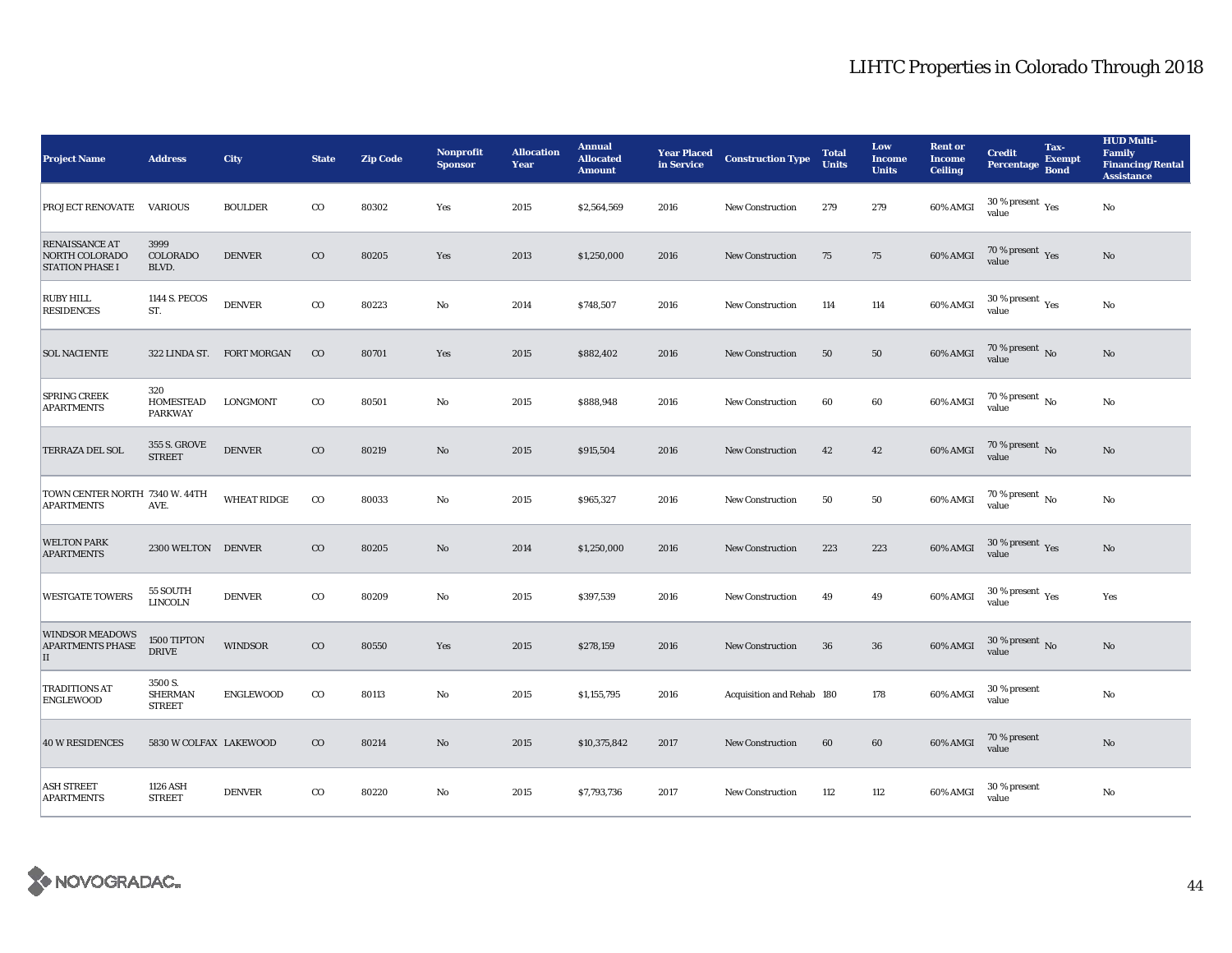| <b>Project Name</b>                         | <b>Address</b>                    | <b>City</b>                                      | <b>State</b> | <b>Zip Code</b> | <b>Nonprofit</b><br><b>Sponsor</b> | <b>Allocation</b><br>Year | <b>Annual</b><br><b>Allocated</b><br><b>Amount</b> | <b>Year Placed</b><br>in Service | <b>Construction Type</b>  | <b>Total</b><br><b>Units</b> | Low<br>Income<br><b>Units</b> | <b>Rent</b> or<br><b>Income</b><br><b>Ceiling</b> | <b>Credit</b><br>Percentage | Tax-<br><b>Exempt</b><br><b>Bond</b> | <b>HUD Multi-</b><br><b>Family</b><br><b>Financing/Rental</b><br><b>Assistance</b> |
|---------------------------------------------|-----------------------------------|--------------------------------------------------|--------------|-----------------|------------------------------------|---------------------------|----------------------------------------------------|----------------------------------|---------------------------|------------------------------|-------------------------------|---------------------------------------------------|-----------------------------|--------------------------------------|------------------------------------------------------------------------------------|
| <b>ASHLEY UNION</b><br><b>STATION</b>       | 1975 18TH<br><b>STREET</b>        | <b>DENVER</b>                                    | $\rm{CO}$    | 80202           | $\rm No$                           | 2013                      | \$12,375,000                                       | 2017                             | <b>New Construction</b>   | 107                          | 107                           | 60% AMGI                                          | 70 % present<br>value       |                                      | $\mathbf{No}$                                                                      |
| ASPEN COUNTRY INN 38996 HWY. 82 ASPEN       |                                   |                                                  | $_{\rm CO}$  | 81611           | $\mathbf{No}$                      | 2016                      | \$5,579,312                                        | 2017                             | Acquisition and Rehab 40  |                              | 40                            | <b>50% AMGI</b>                                   | 30 % present<br>value       |                                      | No                                                                                 |
| <b>BROADWAY LOFTS</b>                       | 3401 S<br><b>BROADWAY</b>         | <b>ENGLEWOOD</b>                                 | $\rm{CO}$    | 80205           | $\rm No$                           | 2015                      | \$774,995                                          | 2017                             | <b>New Construction</b>   | 111                          | 111                           | 60% AMGI                                          | 30 % present<br>value       |                                      | $\rm No$                                                                           |
| <b>CENTENNIAL PARK</b><br><b>APARTMENTS</b> | <b>1025 PACE</b><br><b>STREET</b> | <b>LONGMONT</b>                                  | $_{\rm CO}$  | 80501           | $\mathbf{No}$                      | 2015                      | \$876,289                                          | 2017                             | <b>New Construction</b>   | 140                          | 140                           | 60% AMGI                                          | 30 % present<br>value       |                                      | $\mathbf{N}\mathbf{o}$                                                             |
| <b>CONGRESS PARK</b><br><b>COMMONS</b>      | 1401<br><b>JOSEPHINE</b>          | <b>DENVER</b>                                    | $_{\rm CO}$  | 80206           | $\rm No$                           | 2016                      | \$2,022,297                                        | 2017                             | Acquisition and Rehab 32  |                              | 32                            | 60% AMGI                                          | 30 % present<br>value       |                                      | Yes                                                                                |
| <b>COPPER PEAK</b><br><b>APARTMENTS</b>     | 2770 COPPER<br>PEAK LANE          | <b>LONGMONT</b>                                  | $_{\rm CO}$  | 80504           | $\mathbf{N}\mathbf{o}$             | 2015                      | \$13,258,740                                       | 2017                             | <b>New Construction</b>   | 240                          | 240                           | 60% AMGI                                          | 30 % present<br>value       |                                      | $\rm No$                                                                           |
| <b>COPPER STEPPE</b><br><b>APARTMENTS</b>   | 10405 VIENNA<br><b>STREET</b>     | <b>PARKER</b>                                    | $_{\rm CO}$  | 80134           | $\rm No$                           | 2015                      | \$13,647,005                                       | 2017                             | <b>New Construction</b>   | 264                          | 264                           | 60% AMGI                                          | 30 % present<br>value       |                                      | $\mathbf{N}\mathbf{o}$                                                             |
| <b>FOUNDRY</b><br><b>APARTMENTS</b>         | 501 W. BATES<br>AVE.              | <b>ENGLEWOOD</b>                                 | $_{\rm CO}$  | 80110           | $\mathbf{N}\mathbf{o}$             | 2015                      | \$10,439,429                                       | 2017                             | <b>New Construction</b>   | 70                           | 70                            | 60% AMGI                                          | 70 % present<br>value       |                                      | No                                                                                 |
| <b>GARDEN WALK OF</b><br><b>SOUTH FORK</b>  | 170<br><b>BONNAVILLE</b><br>DR.   | <b>SOUTH FORK</b>                                | $_{\rm CO}$  | 81154           | $\rm No$                           | 2014                      | \$2,260,484                                        | 2017                             | Acquisition and Rehab 48  |                              | 34                            | 60% AMGI                                          | 70 % present<br>value       |                                      | $\rm No$                                                                           |
| <b>GUADALUPE</b><br><b>APARTMENTS</b>       | 1442 N 11TH<br>AVE.               | <b>GREELEY</b>                                   | $_{\rm CO}$  | 80631           | $\rm No$                           | 2015                      | \$6,039,832                                        | 2017                             | <b>New Construction</b>   | 47                           | 47                            | 60% AMGI                                          | 30 % present<br>value       |                                      | $\rm No$                                                                           |
| HIDDEN LAKE HOMES                           | 5430 W. 73RD<br><b>AVE</b>        | <b>WESTMINSTER</b>                               | $_{\rm CO}$  | 80003           | No                                 | 2015                      | \$13,696,628                                       | 2017                             | Acquisition and Rehab 72  |                              | 72                            | 60% AMGI                                          | 30 % present<br>value       |                                      | $\mathbf{N}\mathbf{o}$                                                             |
| <b>HIGHLANDS</b>                            | AVE.                              | $805$ BOOKCLIFF $\,$ GRAND JUNCTION $\,$ CO $\,$ |              | 81501           | No                                 | 2015                      | \$14,187,500                                       | 2017                             | New Construction          | 64                           | 64                            | 60% AMGI                                          | 70 % present<br>value       |                                      | No                                                                                 |
| KENTUCKY CIRCLE<br><b>VILLAGE</b>           | 4901 KENTUCKY<br><b>CIRCLE</b>    | <b>DENVER</b>                                    | $_{\rm CO}$  | 80246           | No                                 | 2016                      | \$4,402,993                                        | 2017                             | Acquisition and Rehab 172 |                              | 147                           | 60% AMGI                                          | 30 % present<br>value       |                                      | No                                                                                 |

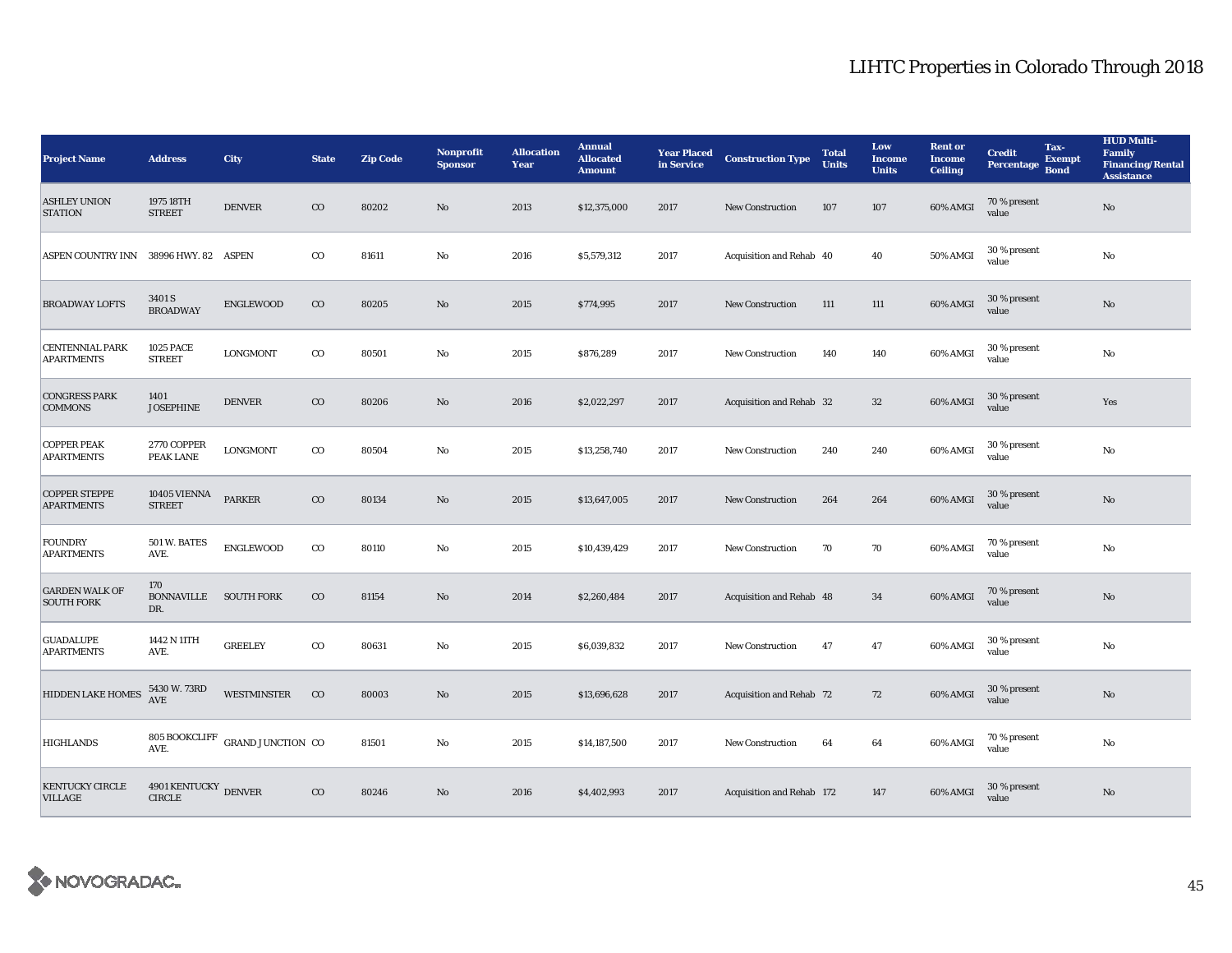| <b>Project Name</b>                                                     | <b>Address</b>                            | City                              | <b>State</b> | <b>Zip Code</b> | <b>Nonprofit</b><br><b>Sponsor</b> | <b>Allocation</b><br>Year | <b>Annual</b><br><b>Allocated</b><br><b>Amount</b> | <b>Year Placed</b><br>in Service | <b>Construction Type</b>  | <b>Total</b><br><b>Units</b> | Low<br>Income<br><b>Units</b> | <b>Rent or</b><br><b>Income</b><br><b>Ceiling</b> | <b>Credit</b><br>Percentage | Tax-<br><b>Exempt</b><br><b>Bond</b> | <b>HUD Multi-</b><br><b>Family</b><br><b>Financing/Rental</b><br><b>Assistance</b> |
|-------------------------------------------------------------------------|-------------------------------------------|-----------------------------------|--------------|-----------------|------------------------------------|---------------------------|----------------------------------------------------|----------------------------------|---------------------------|------------------------------|-------------------------------|---------------------------------------------------|-----------------------------|--------------------------------------|------------------------------------------------------------------------------------|
| <b>KESTREL</b><br><b>APARTMENTS</b>                                     | 245 N 95TH<br><b>STREET</b>               | <b>LOUISVILLE</b>                 | $_{\rm CO}$  | 80027           | No                                 | 2015                      | \$2,280,862                                        | 2017                             | <b>New Construction</b>   | 200                          | 200                           | 60% AMGI                                          | 30 % present<br>value       |                                      | No                                                                                 |
| <b>LUMIEN AT</b><br><b>FITZSIMONS</b>                                   | 12025 E 13TH<br>AVE                       | <b>AURORA</b>                     | $_{\rm CO}$  | 80010           | No                                 | 2015                      | \$14,867,540                                       | 2017                             | <b>New Construction</b>   | 177                          | 177                           | 60% AMGI                                          | 30 % present<br>value       |                                      | $\mathbf{N}\mathbf{o}$                                                             |
| <b>MANORS I AND II</b>                                                  | 661 BENNETT<br><b>STREET</b>              | <b>GLENWOOD</b><br><b>SPRINGS</b> | $_{\rm CO}$  | 81602           | No                                 | 2016                      | \$5,266,623                                        | 2017                             | Acquisition and Rehab 76  |                              | 76                            | 60% AMGI                                          | 30 % present<br>value       |                                      | Yes                                                                                |
| <b>MAPLE TERRACE</b>                                                    | 574 E. 23RD ST. LOVELAND                  |                                   | $_{\rm CO}$  | 80538           | No                                 | 2016                      | \$4,857,694                                        | 2017                             | Acquisition and Rehab 130 |                              | 128                           | 60% AMGI                                          | 30 % present<br>value       |                                      | Yes                                                                                |
| MARIPOSA PHASE VII                                                      | <b>1040 OSAGE</b><br><b>STREET</b>        | <b>DENVER</b>                     | $_{\rm CO}$  | 80204           | Yes                                | 2015                      | \$5,781,253                                        | 2017                             | <b>New Construction</b>   | 45                           | 45                            | 60% AMGI                                          | 30 % present<br>value       |                                      | No                                                                                 |
| MARIPOSA PHASE VIII NAVAJO                                              | 1041 NORTH<br><b>STREET</b>               | <b>DENVER</b>                     | $_{\rm CO}$  | 80204           | Yes                                | 2015                      | \$5,718,888                                        | 2017                             | <b>New Construction</b>   | 21                           | 21                            | 60% AMGI                                          | 70 % present<br>value       |                                      | $\mathbf{N}\mathbf{o}$                                                             |
| <b>MARTINEZ PARK AND</b><br><b>NETTIE MOORE</b><br><b>APARTMENTS</b>    | 4555 WEST. 8TH<br>AVE./1255<br>VRAIN ST.  | <b>DENVER</b>                     | $_{\rm CO}$  | 80204           | No                                 | 2016                      | \$4,159,644                                        | 2017                             | Acquisition and Rehab 47  |                              | 47                            | 60% AMGI                                          | 30 % present<br>value       |                                      | No                                                                                 |
| <b>MEADOWS AT</b><br><b>MONTBELLO</b>                                   | 4325 S CARSON<br>ST.                      | <b>DENVER</b>                     | $_{\rm CO}$  | 80239           | No                                 | 2015                      | \$7,519,365                                        | 2017                             | <b>New Construction</b>   | 85                           | 85                            | 60% AMGI                                          | 30 % present<br>value       |                                      | No                                                                                 |
| PORTER HOUSE<br><b>APARTMENTS</b>                                       | <b>MEADOWVIEW</b><br>AT W T-BONE<br>LOT 8 | <b>GREELEY</b>                    | $_{\rm CO}$  | 80634           | No                                 | 2015                      | \$618,957                                          | 2017                             | <b>New Construction</b>   | 100                          | 100                           | 60% AMGI                                          | 30 % present<br>value       |                                      | No                                                                                 |
| <b>RESERVES AT</b><br>STEAMBOAT SPRINGS RD.                             | 2000 ELK RIVER STEAMBOAT                  | <b>SPRINGS</b>                    | $_{\rm CO}$  | 80487           | No                                 | 2015                      | \$12,806,165                                       | 2017                             | <b>New Construction</b>   | 48                           | 48                            | 60% AMGI                                          | 70 % present<br>value       |                                      | No                                                                                 |
| <b>SAINT FRANCIS</b><br><b>APARTMENTS AT</b><br>CATHEDRAL SQUARE STREET | 1450 N<br>WASHINGTON DENVER               |                                   | $_{\rm CO}$  | 80203           | No                                 | 2015                      | \$9,800,881                                        | 2017                             | <b>New Construction</b>   | 50                           | 49                            | 60% AMGI                                          | 70 % present<br>value       |                                      | No                                                                                 |
| <b>SANDERSON</b><br><b>APARTMENTS</b>                                   | 1601 S.<br>FEDERAL BLVD.                  | <b>DENVER</b>                     | $_{\rm CO}$  | 80219           | No                                 | 2015                      | \$12,356,915                                       | 2017                             | <b>New Construction</b>   | 60                           | 60                            | 60% AMGI                                          | 70 % present<br>value       |                                      | No                                                                                 |
| <b>SHORTER ARMS</b>                                                     | 2202 DOWNING<br><b>STREET</b>             | <b>DENVER</b>                     | $_{\rm CO}$  | 80205           | $\mathbf{No}$                      | 2016                      | \$2,251,121                                        | 2017                             | Acquisition and Rehab 43  |                              | 41                            | 60% AMGI                                          | 30 % present<br>value       |                                      | Yes                                                                                |

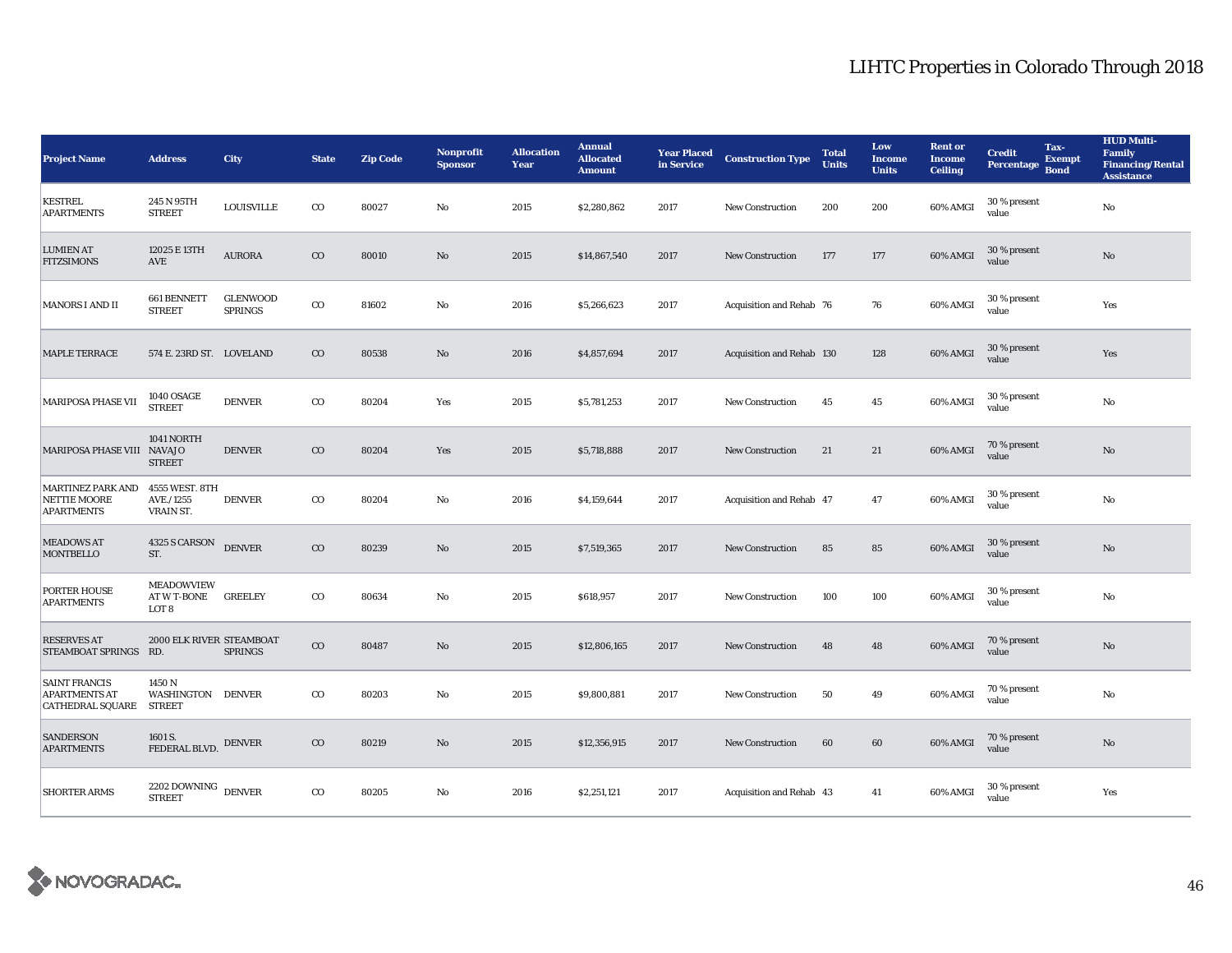| <b>Project Name</b>                                     | <b>Address</b>                                       | City                       | <b>State</b> | <b>Zip Code</b> | <b>Nonprofit</b><br><b>Sponsor</b> | <b>Allocation</b><br>Year | <b>Annual</b><br><b>Allocated</b><br><b>Amount</b> | <b>Year Placed</b><br>in Service | <b>Construction Type</b>  | <b>Total</b><br><b>Units</b> | Low<br>Income<br><b>Units</b> | <b>Rent or</b><br><b>Income</b><br><b>Ceiling</b> | <b>Credit</b><br>Percentage | Tax-<br><b>Exempt</b><br><b>Bond</b> | <b>HUD Multi-</b><br><b>Family</b><br><b>Financing/Rental</b><br><b>Assistance</b> |
|---------------------------------------------------------|------------------------------------------------------|----------------------------|--------------|-----------------|------------------------------------|---------------------------|----------------------------------------------------|----------------------------------|---------------------------|------------------------------|-------------------------------|---------------------------------------------------|-----------------------------|--------------------------------------|------------------------------------------------------------------------------------|
| <b>SUITES SUPPORTIVE</b><br>HOUSING<br><b>COMMUNITY</b> | 2000 SUNSET<br><b>WAY</b>                            | <b>LONGMONT</b>            | $_{\rm CO}$  | 80501           | $\mathbf{N}\mathbf{o}$             | 2016                      | \$4,204,914                                        | 2017                             | <b>New Construction</b>   | 82                           | 82                            | 60% AMGI                                          | 30 % present<br>value       |                                      | $\mathbf{N}\mathbf{o}$                                                             |
| <b>VILLAGE ON</b><br><b>REDWOOD</b>                     | 1331 REDWOOD<br><b>STREET</b>                        | FORT COLLINS               | $_{\rm CO}$  | 80524           | $\mathbf{No}$                      | 2015                      | \$563,143                                          | 2017                             | <b>New Construction</b>   | 72                           | 71                            | 60% AMGI                                          | 30 % present<br>value       |                                      | No                                                                                 |
| <b>WESTWOOD</b><br><b>CROSSING</b>                      | 3390W.<br>ALAMEDA AVE.                               | <b>DENVER</b>              | $_{\rm CO}$  | 80219           | No                                 | 2014                      | \$841,184                                          | 2017                             | <b>New Construction</b>   | 98                           | 98                            | 60% AMGI                                          | 30 % present<br>value       |                                      | $\mathbf{N}\mathbf{o}$                                                             |
| <b>WHITNEY YOUNG</b><br><b>MANOR</b>                    | 2129 DELTA<br><b>DRIVE</b>                           | COLORADO<br><b>SPRINGS</b> | $_{\rm CO}$  | 80910           | $\rm No$                           | 2016                      | \$7,517,870                                        | 2017                             | Acquisition and Rehab 200 |                              | 200                           | 60% AMGI                                          | 30 % present<br>value       |                                      | Yes                                                                                |
| WILLIAM TELL                                            | 1599 WILLIAMS<br>STREET                              | <b>DENVER</b>              | $_{\rm CO}$  | 80218           | $\mathbf{N}\mathbf{o}$             | 2016                      | \$5,093,376                                        | 2017                             | Acquisition and Rehab 81  |                              | 81                            | 60% AMGI                                          | 30 % present<br>value       |                                      | Yes                                                                                |
| <b>WILLOW STREET</b><br><b>RESIDENCES II</b>            | 1351 S WILLOW<br><b>STREET</b>                       | <b>DENVER</b>              | $_{\rm CO}$  | 80247           | No                                 | 2016                      | \$4,758,999                                        | 2017                             | Acquisition and Rehab 80  |                              | 80                            | 60% AMGI                                          | 30 % present<br>value       |                                      | No                                                                                 |
| <b>ALTO APARTMENTS</b>                                  | <b>7120 GROVE</b><br><b>STREET</b>                   | <b>WESTMINSTER</b>         | $_{\rm CO}$  | 80010           | Yes                                | 2015                      | \$1,250,000                                        | 2018                             | <b>New Construction</b>   | 70                           | 70                            | 60% AMGI                                          | 70 % present<br>value       |                                      | $\mathbf{No}$                                                                      |
| <b>BOULEVARD ONE</b><br><b>RESIDENCES</b>               | 6756 ARCHER<br><b>PLACE</b>                          | <b>DENVER</b>              | $_{\rm CO}$  | 80230           | Yes                                | 2016                      | \$543,193                                          | 2018                             | <b>New Construction</b>   | 72                           | 71                            | 60% AMGI                                          | 30 % present<br>value       |                                      | $\rm No$                                                                           |
| <b>CAPITOL HILL</b><br><b>APARTMENTS</b>                | 701 E. 14TH AVE. DENVER                              |                            | $_{\rm CO}$  | 80203           | $\mathbf{N}\mathbf{o}$             | 2017                      | \$890,624                                          | 2018                             | Acquisition and Rehab 121 |                              | 121                           | 60% AMGI                                          | 30 % present<br>value       |                                      | Yes                                                                                |
| COLLEGIATE<br><b>COMMONS</b>                            | 609 E. PINE<br><b>STREET</b>                         | <b>BUENA VISTA</b>         | $_{\rm CO}$  | 81211           | No                                 | 2016                      | \$1,001,234                                        | 2018                             | <b>New Construction</b>   | 48                           | 48                            | 60% AMGI                                          | 70 % present<br>value       |                                      | No                                                                                 |
| <b>COPPER RANGE</b><br><b>APARTMENTS</b>                | 7535 COPPER<br>RANGE<br><b>HEIGHTS</b>               | COLORADO<br><b>SPRINGS</b> | $_{\rm CO}$  | 80903           | $\rm No$                           | 2016                      | \$1,450,086                                        | 2018                             | New Construction          | 240                          | 237                           | 60% AMGI                                          | 30 % present<br>value       |                                      | $\rm No$                                                                           |
| <b>COPPER STONE</b><br><b>APARTMENTS</b>                | <b>750 SOUTH</b><br><b>LAFAYETTE</b><br><b>DRIVE</b> | LAFAYETTE                  | $_{\rm CO}$  | 80026           | No                                 | 2016                      | \$1,977,795                                        | 2018                             | <b>New Construction</b>   | 260                          | 260                           | 60% AMGI                                          | 30 % present<br>value       |                                      | No                                                                                 |
| <b>CRISMAN</b><br><b>APARTMENTS</b>                     | 750 CRISMAN<br><b>DRIVE</b>                          | <b>LONGMONT</b>            | $_{\rm CO}$  | 80501           | No                                 | 2015                      | \$902,422                                          | 2018                             | <b>New Construction</b>   | 114                          | 114                           | 60% AMGI                                          | 30 % present<br>value       |                                      | $\mathbf{No}$                                                                      |

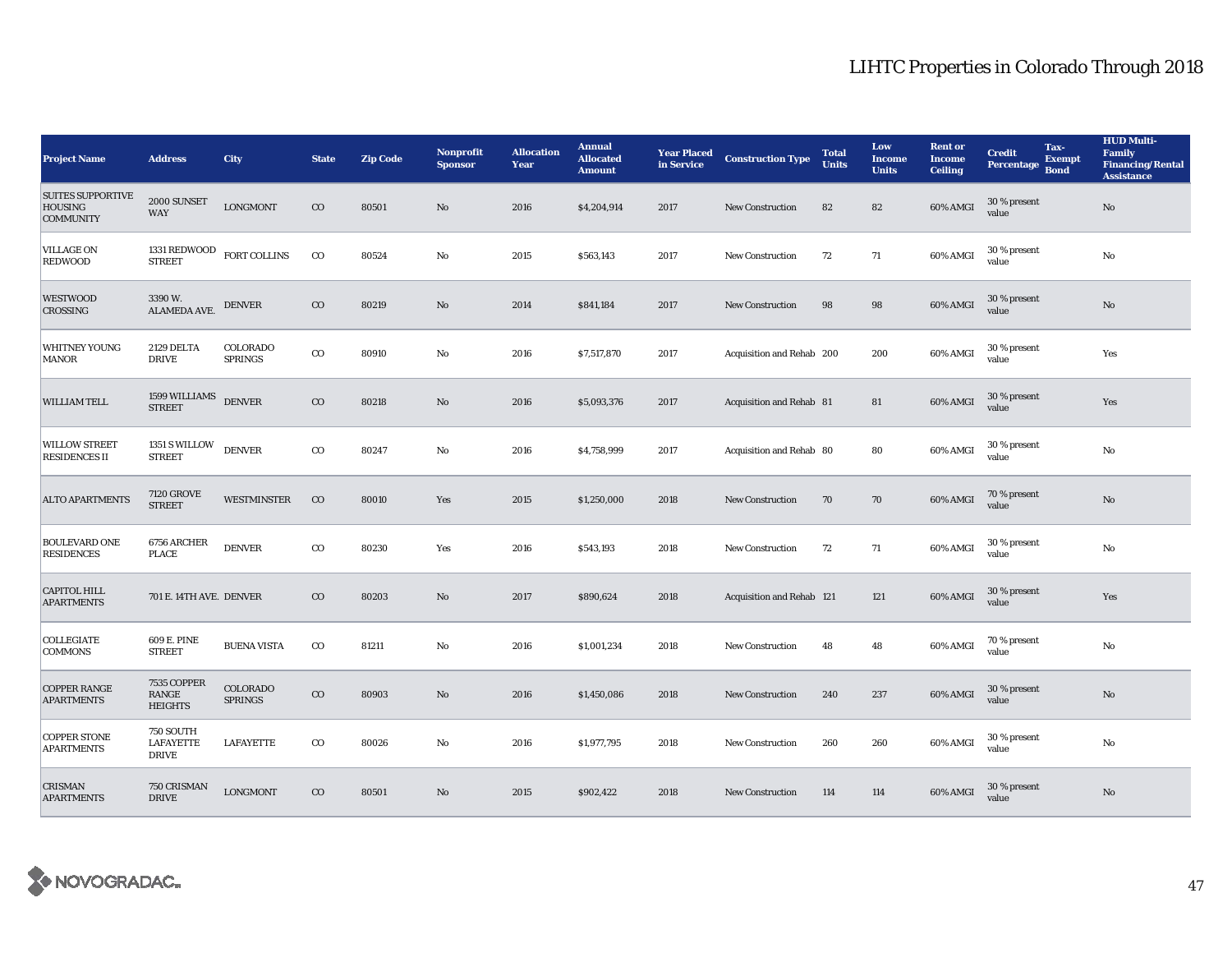| <b>Project Name</b>                        | <b>Address</b>                             | <b>City</b>       | <b>State</b> | <b>Zip Code</b> | <b>Nonprofit</b><br><b>Sponsor</b> | <b>Allocation</b><br>Year | <b>Annual</b><br><b>Allocated</b><br><b>Amount</b> | <b>Year Placed</b><br>in Service | <b>Construction Type</b>                                               | <b>Total</b><br><b>Units</b> | Low<br><b>Income</b><br><b>Units</b> | <b>Rent or</b><br><b>Income</b><br><b>Ceiling</b> | <b>Credit</b><br>Percentage | Tax-<br><b>Exempt</b><br><b>Bond</b> | <b>HUD Multi-</b><br><b>Family</b><br><b>Financing/Rental</b><br><b>Assistance</b> |
|--------------------------------------------|--------------------------------------------|-------------------|--------------|-----------------|------------------------------------|---------------------------|----------------------------------------------------|----------------------------------|------------------------------------------------------------------------|------------------------------|--------------------------------------|---------------------------------------------------|-----------------------------|--------------------------------------|------------------------------------------------------------------------------------|
| DEL CORAZON                                | $4351 \, \mbox{MORRISON}$ DENVER<br>ROAD   |                   | $_{\rm CO}$  | 80219           | No                                 | 2015                      | \$1,373,923                                        | 2018                             | <b>New Construction</b>                                                | 197                          | 196                                  | 60% AMGI                                          | 30 % present<br>value       |                                      | $\rm No$                                                                           |
| <b>FIFTY EIGHT</b><br><b>HUNDRED</b>       | $5800\,\mathrm{W}$<br>ALAMEDA AVE.         | <b>LAKEWOOD</b>   | $_{\rm CO}$  | 80226           | $\rm No$                           | 2016                      | \$1,569,824                                        | 2018                             | Both New Construction $\frac{152}{152}$<br>and $\mathrm{A}/\mathrm{R}$ |                              | 151                                  | 60% AMGI                                          | 30 % present<br>value       |                                      | $\mathbf{No}$                                                                      |
| <b>HOLLY PARK</b><br><b>APARTMENTS</b>     | 5524 E. 60TH<br><b>AVENUE</b>              | COMMERCE CITY CO  |              | 80022           | No                                 | 2017                      | \$1,553,725                                        | 2018                             | Acquisition and Rehab 168                                              |                              | 168                                  | 60% AMGI                                          | 30 % present<br>value       |                                      | $\rm No$                                                                           |
| JOURNEY HOME                               | 250 JUSTICE<br>CENTER RD.                  | <b>CANON CITY</b> | $_{\rm CO}$  | 81212           | $\rm No$                           | 2016                      | \$703,258                                          | 2018                             | <b>New Construction</b>                                                | 30                           | $30\,$                               | 60% AMGI                                          | 70 % present<br>value       |                                      | $\rm No$                                                                           |
| <b>KEARNEY PLAZA</b>                       | 6140 E 63RD<br><b>PLACE</b>                | COMMERCE CITY CO  |              | 80022           | $\mathbf{No}$                      | 2017                      | \$230,448                                          | 2018                             | Acquisition and Rehab 50                                               |                              | 50                                   | 60% AMGI                                          | 30 % present<br>value       |                                      | Yes                                                                                |
| NORTH RANGE<br>CROSSINGS                   | 14350 E 104TH<br>AVE.                      | COMMERCE CITY CO  |              | 80022           | $\mathbf{N}\mathbf{o}$             | 2016                      | \$1,516,873                                        | 2018                             | <b>New Construction</b>                                                | 216                          | 216                                  | 60% AMGI                                          | 30 % present<br>value       |                                      | $\mathbf{No}$                                                                      |
| <b>NORTHERN HOTEL</b><br>2017              | 172 NORTH<br>COLLEGE<br><b>AVENUE</b>      | FORT COLLINS      | $_{\rm CO}$  | 80524           | No                                 | 2017                      | \$213,472                                          | 2018                             | Acquisition and Rehab 47                                               |                              | 47                                   | 60% AMGI                                          | 30 % present<br>value       |                                      | No                                                                                 |
| OAKRIDGE CROSSING                          | $4706\,\mathrm{MCMURRY}$ FORT COLLINS AVE. |                   | $_{\rm CO}$  | 80525           | $\mathbf{N}\mathbf{o}$             | 2015                      | \$605,039                                          | 2018                             | <b>New Construction</b>                                                | 110                          | 110                                  | 60% AMGI                                          | 30 % present<br>value       |                                      | $\rm No$                                                                           |
| <b>OAKSHIRE COMMONS</b>                    | $2400$ OAKSHIRE $\,$ PUEBLO LANE           |                   | $\rm{co}$    | 81001           | $\mathbf{N}\mathbf{o}$             | 2015                      | \$437,344                                          | 2018                             | <b>New Construction</b>                                                | 30                           | $30\,$                               | 60% AMGI                                          | 70 % present<br>value       |                                      | $\rm No$                                                                           |
| OAKSHIRE COMMONS 2430 OAKSHIRE PUEBLO<br>П | LANE                                       |                   | $\rm{CO}$    | 81001           | $\mathbf{N}\mathbf{o}$             | 2015                      | \$367,707                                          | 2018                             | Both New Construction 69<br>and $A/R$                                  |                              | 69                                   | 60% AMGI                                          | 30 % present<br>value       |                                      | $\mathbf{No}$                                                                      |
| PALO PARK<br><b>COMMUNITY</b>              | 4525 PALO<br><b>PARKWAY</b>                | <b>BOULDER</b>    | $_{\rm CO}$  | 80301           | No                                 | 2016                      | \$378,908                                          | 2018                             | New Construction                                                       | 35                           | $\bf 35$                             | 60% AMGI                                          | 30 % present<br>value       |                                      | $\rm No$                                                                           |
| <b>PARK TERRACE</b><br><b>APARTMENTS</b>   | <b>8525 WEST</b><br>53RD AVE.              | <b>ARVADA</b>     | $\rm{CO}$    | 80002           | $\mathbf{No}$                      | 2017                      | \$555,473                                          | 2018                             | Acquisition and Rehab 96                                               |                              | 95                                   | 60% AMGI                                          | 30 % present<br>value       |                                      | Yes                                                                                |
| PEAKVIEW TRAILS                            | 1512 60TH<br><b>AVENUE</b>                 | <b>GREELEY</b>    | $_{\rm CO}$  | 80634           | $\mathbf{No}$                      | 2016                      | \$719,789                                          | 2018                             | <b>New Construction</b>                                                | 96                           | 95                                   | 60% AMGI                                          | 30 % present<br>value       |                                      | $\rm No$                                                                           |

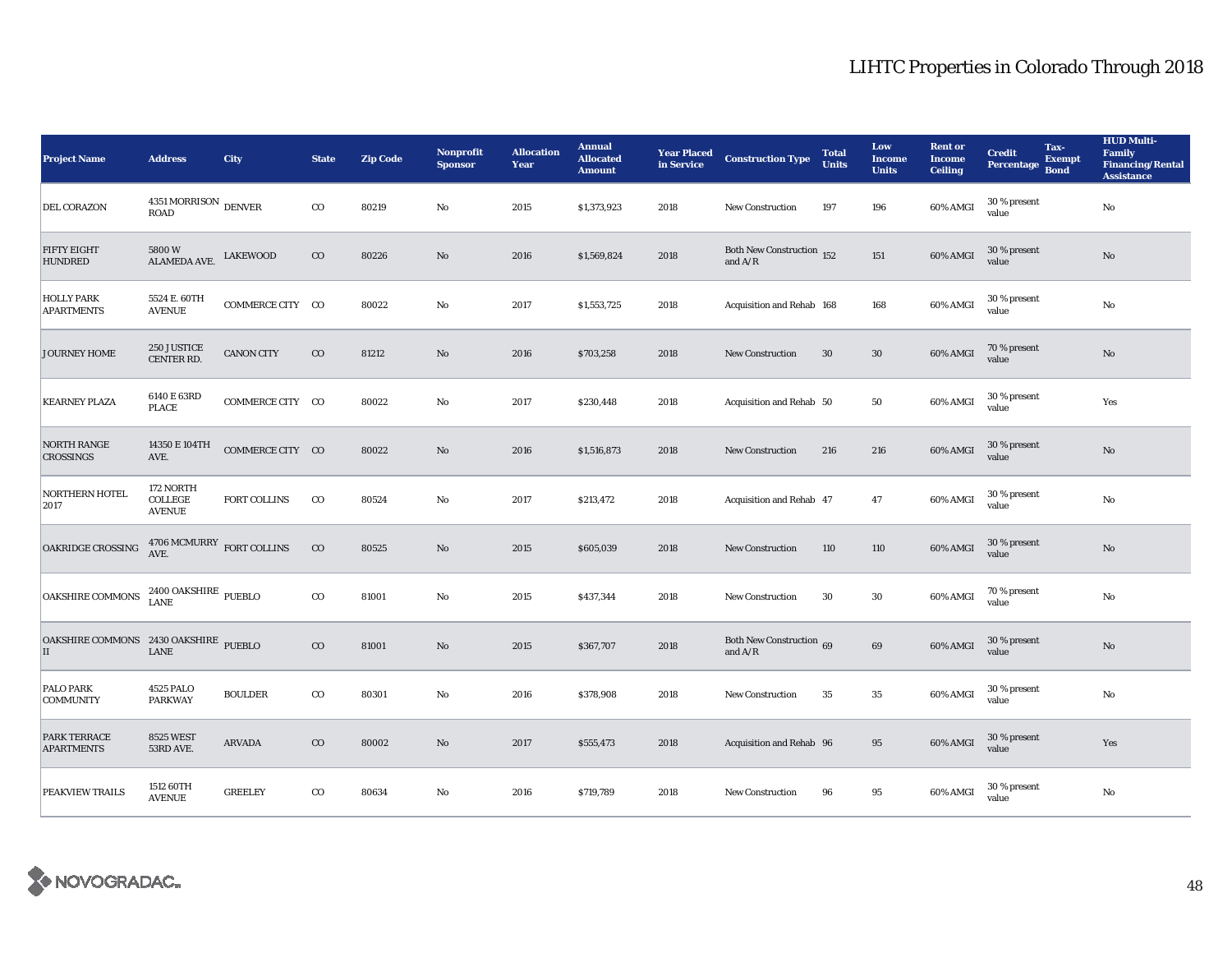| <b>Project Name</b>                                             | <b>Address</b>                         | City                       | <b>State</b> | <b>Zip Code</b> | <b>Nonprofit</b><br><b>Sponsor</b> | <b>Allocation</b><br>Year | <b>Annual</b><br><b>Allocated</b><br><b>Amount</b> | <b>Year Placed</b><br>in Service | <b>Construction Type</b>  | <b>Total</b><br><b>Units</b> | Low<br><b>Income</b><br><b>Units</b> | <b>Rent or</b><br>Income<br><b>Ceiling</b> | <b>Credit</b><br>Percentage | Tax-<br><b>Exempt</b><br><b>Bond</b> | <b>HUD Multi-</b><br><b>Family</b><br><b>Financing/Rental</b><br><b>Assistance</b> |
|-----------------------------------------------------------------|----------------------------------------|----------------------------|--------------|-----------------|------------------------------------|---------------------------|----------------------------------------------------|----------------------------------|---------------------------|------------------------------|--------------------------------------|--------------------------------------------|-----------------------------|--------------------------------------|------------------------------------------------------------------------------------|
| <b>RENAISSANCE</b><br><b>DOWNTOWN LOFTS</b><br><b>LIHTC</b>     | 2075<br><b>BROADWAY</b>                | <b>DENVER</b>              | $_{\rm CO}$  | 80205           | No                                 | 2015                      | \$1,250,000                                        | 2018                             | <b>New Construction</b>   | 67                           | 66                                   | 60% AMGI                                   | 70 % present<br>value       |                                      | $\mathbf{No}$                                                                      |
| <b>RENAISSANCE</b><br><b>DOWNTOWN LOFTS</b><br>$\overline{PAB}$ | 2075<br><b>BROADWAY</b>                | <b>DENVER</b>              | $_{\rm CO}$  | 80202           | Yes                                | 2015                      | \$1,250,000                                        | 2018                             | New Construction          | 34                           | 34                                   | 60% AMGI                                   | 30 % present<br>value       |                                      | No                                                                                 |
| <b>ROARING FORK</b><br><b>APARTMENTS</b>                        | 111 EMMA ROAD BASALT                   |                            | $_{\rm CO}$  | 81621           | No                                 | 2016                      | \$1,096,514                                        | 2018                             | <b>New Construction</b>   | 56                           | 44                                   | 60% AMGI                                   | 70 % present<br>value       |                                      | $\rm No$                                                                           |
| <b>SPARK WEST</b>                                               | <b>3155 BLUFF</b><br><b>STREET</b>     | <b>BOULDER</b>             | $_{\rm CO}$  | 80301           | No                                 | 2016                      | \$727,123                                          | 2018                             | New Construction          | 45                           | 45                                   | 60% AMGI                                   | 30 % present<br>value       |                                      | $\mathbf{N}\mathbf{o}$                                                             |
| <b>SABLE RIDGE</b><br><b>APARTMENTS</b>                         | 4203<br><b>CHAMBERS RD.</b>            | <b>DENVER</b>              | $_{\rm CO}$  | 80239           | No                                 | 2014                      | \$502,316                                          | 2018                             | New Construction          | 60                           | 60                                   | 60% AMGI                                   | 30 % present<br>value       |                                      | $\rm No$                                                                           |
| <b>SIENNA ON SLOANS</b><br>LAKE                                 | 4001 W 16TH<br>AVE.                    | <b>DENVER</b>              | $\rm{CO}$    | 80204           | No                                 | 2016                      | \$492,702                                          | 2018                             | Acquisition and Rehab 49  |                              | 49                                   | 60% AMGI                                   | 30 % present<br>value       |                                      | No                                                                                 |
| <b>SIERRA VISTA</b><br><b>APARTMENTS</b>                        | 8851 E.<br>FLORIDA AVE.                | <b>DENVER</b>              | $_{\rm CO}$  | 80247           | No                                 | 2016                      | \$1,319,788                                        | 2018                             | Acquisition and Rehab 209 |                              | 209                                  | 60% AMGI                                   | 30 % present<br>value       |                                      | $\mathbf{N}\mathbf{o}$                                                             |
| <b>SLOHI FLATS</b>                                              | 2900 SHERIDAN $_{\rm DENVER}$<br>BLVD. |                            | $\rm{co}$    | 80214           | No                                 | 2016                      | \$890,601                                          | 2018                             | <b>New Construction</b>   | 45                           | 45                                   | 60% AMGI                                   | 70 % present<br>value       |                                      | No                                                                                 |
| <b>TRADITIONS AT</b><br><b>COLORADO SPRINGS</b>                 | <b>6010 TUTT</b><br><b>BLVD</b>        | COLORADO<br><b>SPRINGS</b> | $_{\rm CO}$  | 80923           | No                                 | 2017                      | \$442,188                                          | 2018                             | New Construction          | 180                          | 178                                  | 60% AMGI                                   | 30 % present<br>value       |                                      | $\rm No$                                                                           |
| <b>VILLAGE AT</b><br><b>WESTERLY CREEK</b><br><b>BUILDING 3</b> | 850 S. IRONTON<br>ST.                  | <b>AURORA</b>              | $\rm{co}$    | 80011           | No                                 | 2016                      | \$929,247                                          | 2018                             | <b>New Construction</b>   | 74                           | 74                                   | 60% AMGI                                   | 30 % present<br>value       |                                      | No                                                                                 |
| <b>VILLAGE ON</b><br><b>HORSETOOTH</b>                          | 1506 W.<br><b>HORSETOOTH</b>           | FORT COLLINS               | $_{\rm CO}$  | 80521           | No                                 | 2016                      | \$1,181,541                                        | 2018                             | New Construction          | 96                           | 95                                   | 60% AMGI                                   | 30 % present<br>value       |                                      | $\mathbf{No}$                                                                      |
| <b>VILLAS AT</b><br><b>WADSWORTH</b><br><b>STATION</b>          | 1330-1335<br>YUKON STREET LAKEWOOD     |                            | $_{\rm CO}$  | 80214           | Yes                                | 2016                      | \$457,119                                          | 2018                             | Acquisition and Rehab 100 |                              | 100                                  | 60% AMGI                                   | 30 % present<br>value       |                                      | No                                                                                 |
| VISTAS AT PANORAMA 8305 ALCOTT<br><b>POINTE</b>                 | <b>STREET</b>                          | <b>WESTMINSTER</b>         | $_{\rm CO}$  | 80031           | No                                 | 2016                      | \$401,909                                          | 2018                             | <b>New Construction</b>   | 69                           | 69                                   | 60% AMGI                                   | 30 % present<br>value       |                                      | $\mathbf{No}$                                                                      |